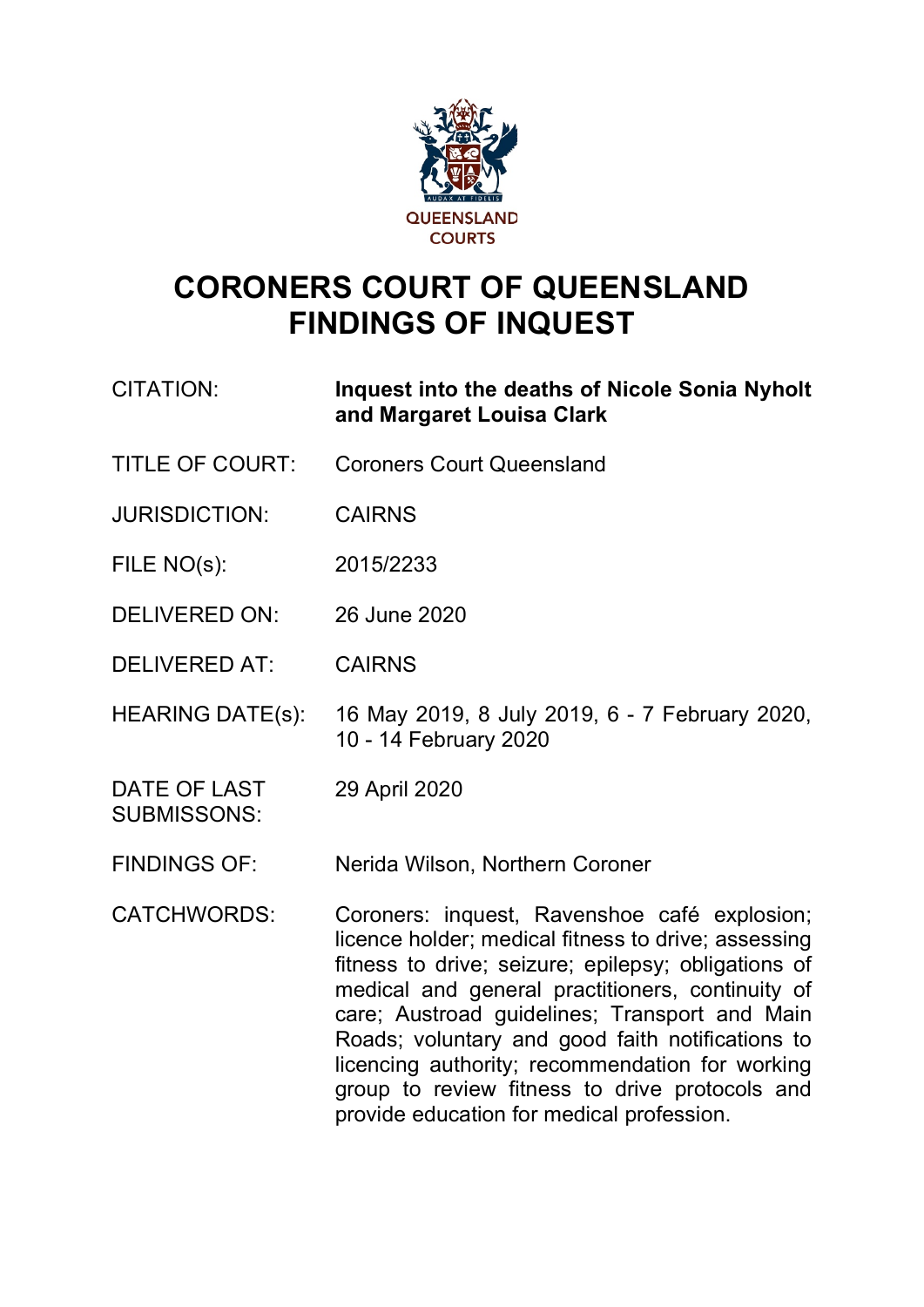# REPRESENTATION:

| <b>Counsel Assisting the Coroner:</b>                                                 | Mr J. Crawfoot                                                                         |  |
|---------------------------------------------------------------------------------------|----------------------------------------------------------------------------------------|--|
| Counsel for Department of Transport<br>and Main Roads                                 | Ms S. Williams i/b Eliane Yuille                                                       |  |
| Counsel for Dr Kenneth Connolly                                                       | Ms M. Zerner i/b Meridan Lawyers                                                       |  |
| <b>Counsel for Queensland Health</b><br>and RN Rachel Olorenshaw                      | Ms S. Robb i/b Minter Ellison                                                          |  |
| Counsel for Dr Suzette Pyke and<br>Dr Briana Van Beekhuizen                           | Mr J. Trevino i/b HWL Ebsworth<br>Lawyers                                              |  |
| Counsel on behalf of Cairns Hinterland<br>Hospital and Health Service, Dr Ian Reddie, | Ms S. Gallagher<br>i/b Helen Price Cairns Hinterland<br><b>Hospital Health Service</b> |  |
| Dr Rory Howard and RN Jennifer Pollock                                                |                                                                                        |  |
| Counsel for Dr Anju Pandey                                                            | Mr A. Luchich i/b Avant Mutual                                                         |  |
| <b>Counsel for Mr Brian Scutt</b>                                                     | Mr K. Goodwin ( <i>pro bono</i> )                                                      |  |
| <b>Counsel for Mrs Robyn Scutt</b>                                                    | Logan<br>i/b<br>R.<br>Legal<br>Aid<br>Ms.<br>Queensland                                |  |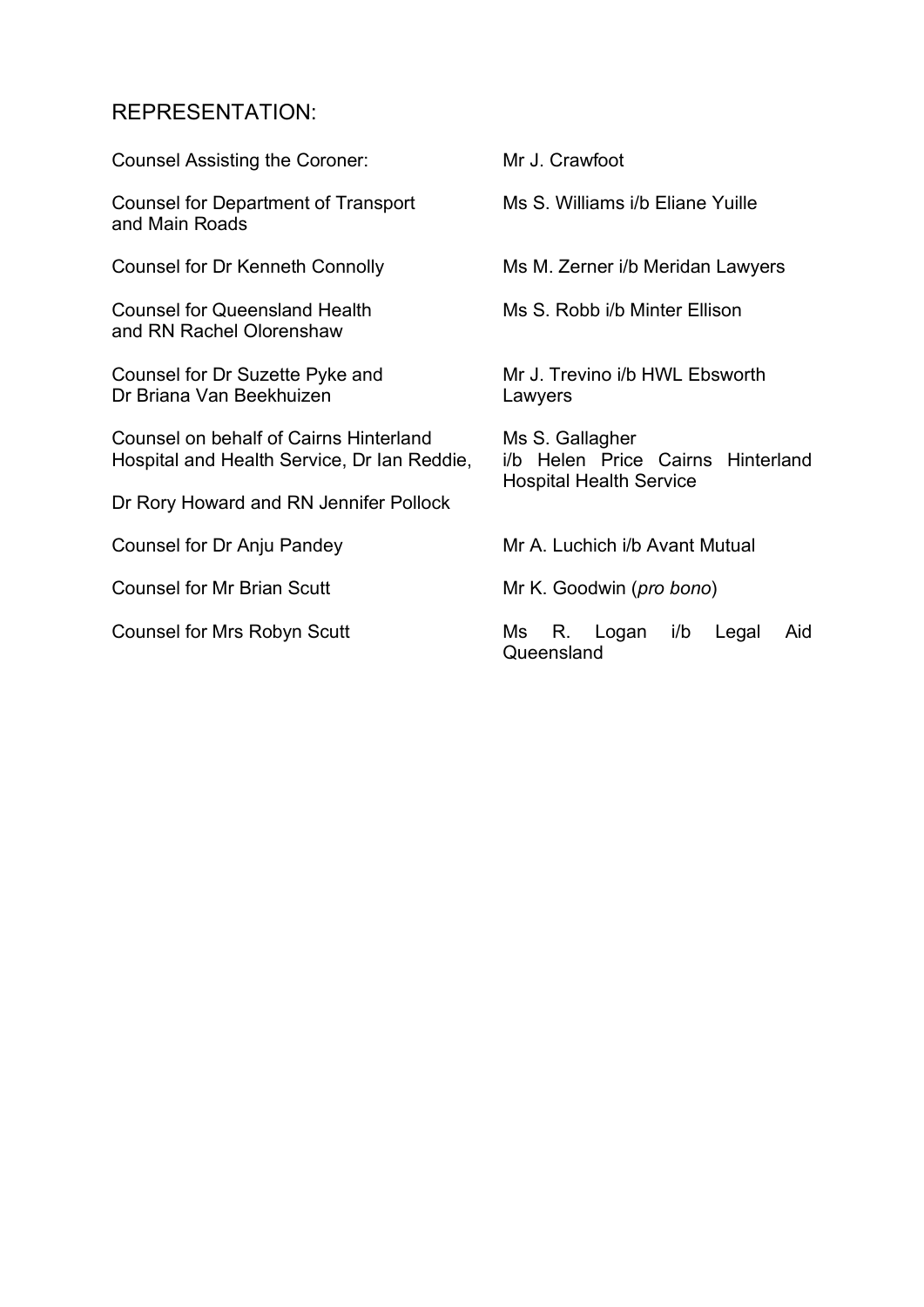# Contents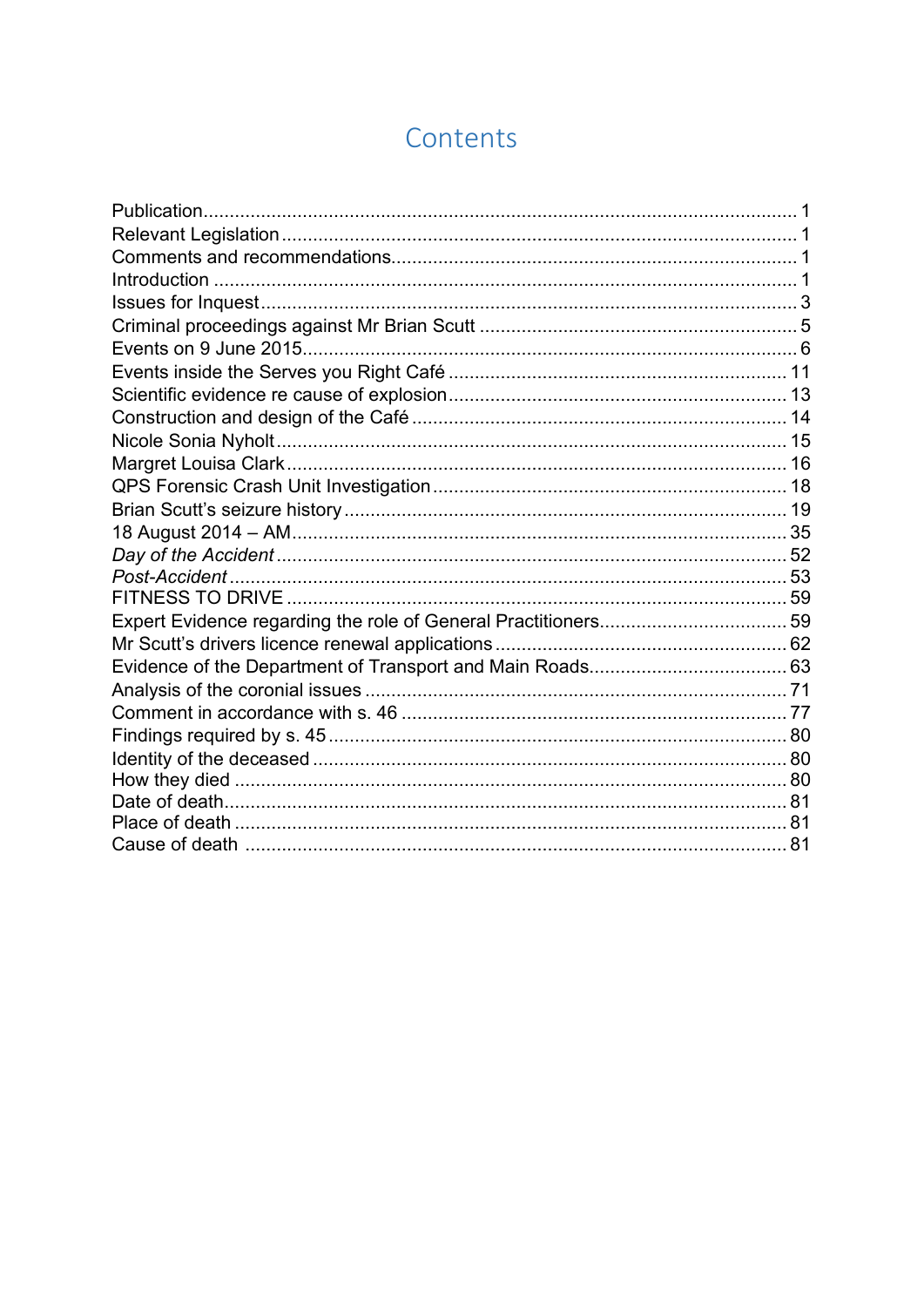## <span id="page-3-0"></span>**Publication**

Section 45 of the *Coroners Act* 2003 ('the Act') provides that when an inquest is held, the coroner's written findings must be given to the family of the person in relation to whom the inquest has been held, each of the persons or organisations granted leave to appear at the inquest, and to officials with responsibility over any areas the subject of recommendations. These are my 84-page findings in relation to Nicole Sonia Nyholt and Margaret Louisa Clark. They will be distributed in accordance with the requirements of the Act and posted on the website of the Coroners Court of **Queensland** 

## <span id="page-3-1"></span>**Relevant Legislation**

Pursuant to s45 (5) of the Act a coroner must not include in the findings any statement that a person is, or may be:

- a) guilty of an offence; or
- b) civilly liable for something.

The focus of an inquest is to discover what happened, not to ascribe guilt or attribute blame or apportion liability. The purpose is to inform the family and the public of how the death occurred with a view to reducing the likelihood of similar deaths in future.

### <span id="page-3-2"></span>**Comments and recommendations**

Pursuant to the Act: A coroner may, whenever appropriate, comment on anything connected with a death investigated at an inquest that relates to:

*46 (1)(a)* "public health or safety" and

46(1)(c) "ways to prevent deaths from happening in similar circumstances in the future."

## <span id="page-3-3"></span>**Introduction**

- 1. On 9 June 2015 Mr Brian Andrew Scutt aged 60 years whilst driving a 1994 Toyota Landcruiser, Queensland registration 060JKO, veered off the main road in the township of Ravenshoe and continued in a straight line mounting the gutter and travelling across vacant land before colliding with a 180kg LPG gas cylinder positioned at the rear of the Serves You Right Café located on 59 Grigg Street, Ravenshoe.
- 2. The impact of the collision caused the following chain of events:
	- the gas cylinder ruptured;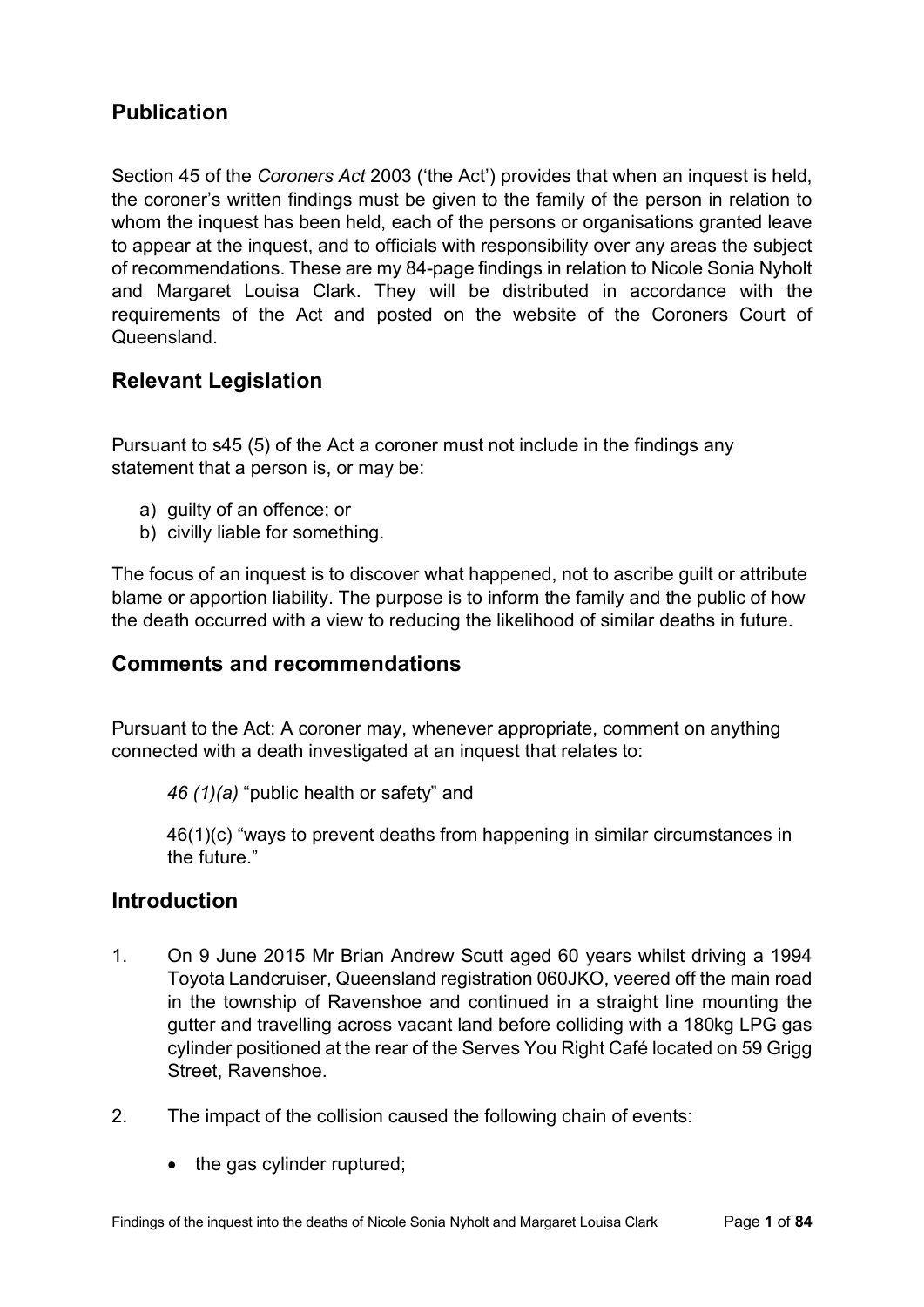- the gas cylinder was forced through a concrete block wall into the kitchen area of the café;
- the liquid contents of the gas cylinder were released and vapourised creating a gas field;
- the gas mixed with the surrounding oxygen and ignited upon contact with a heat source in the kitchen of the café, thereby causing an explosion reaching temperatures between 1200°C and 2000°C.[1](#page-4-0)
- 3. Nineteen people were present inside the café at the time, including the deceased Ms Nicole Sonia Nyholt (aged 37) and Ms Margaret Louisa Clark (aged 82). Both Ms Nyholt and Ms Clark sustained non-survivable burns as result of the explosion. Both succumbed to their injuries in the days following the explosion.
- 4. All occupants of the café received burns of varying degree, ranging from minor hand burns to burns between 10% and 60% of the body.
- 5. Ravenshoe is a rural town on the outskirts of the Atherton Tablelands, almost 200kms (a 2 hour drive) south west of Cairns. It has a population of 1400 people. The explosion devastated the people of the small close knit township. Ms Nyholt, Mrs Clark and Mr Scutt were all local to the town and were widely known in the community. These findings mark the fifth anniversary of the tragedy.
- 6. The aftermath of the explosion required a significant emergency response including airlift to nearest major hospitals. Extraordinary efforts by a number of emergency service personnel have since been publicly recognised.
- 7. The people of Ravenshoe galvanised to raise funds for the many people affected by the tragedy. A number of survivors attended the inquest. Some provided statements describing the lasting impact on their lives. A number of the witnesses to the event were friends of the persons involved. Many remain shocked, bewildered and saddened by the shocking events of 9 June 2015.
- 8. The police investigation established that Mr Scutt had a known medical history of seizures which was relevant to his fitness to drive and therefore directly relevant to the events.
- <span id="page-4-0"></span>9. Two key witnesses to inquest, Mr Scutts's general practitioner Dr Kenneth Connolly and Mr Brian Scutt, died prior to the commencement of inquest. I determined upon hearing submissions that an inquest could proceed noting Dr Connolly provided a statement responding to targeted questions prior to his death. Dr Connolly and Mr Scutt were each represented at the inquest. There were no objections raised by any person with leave to appear to the course adopted.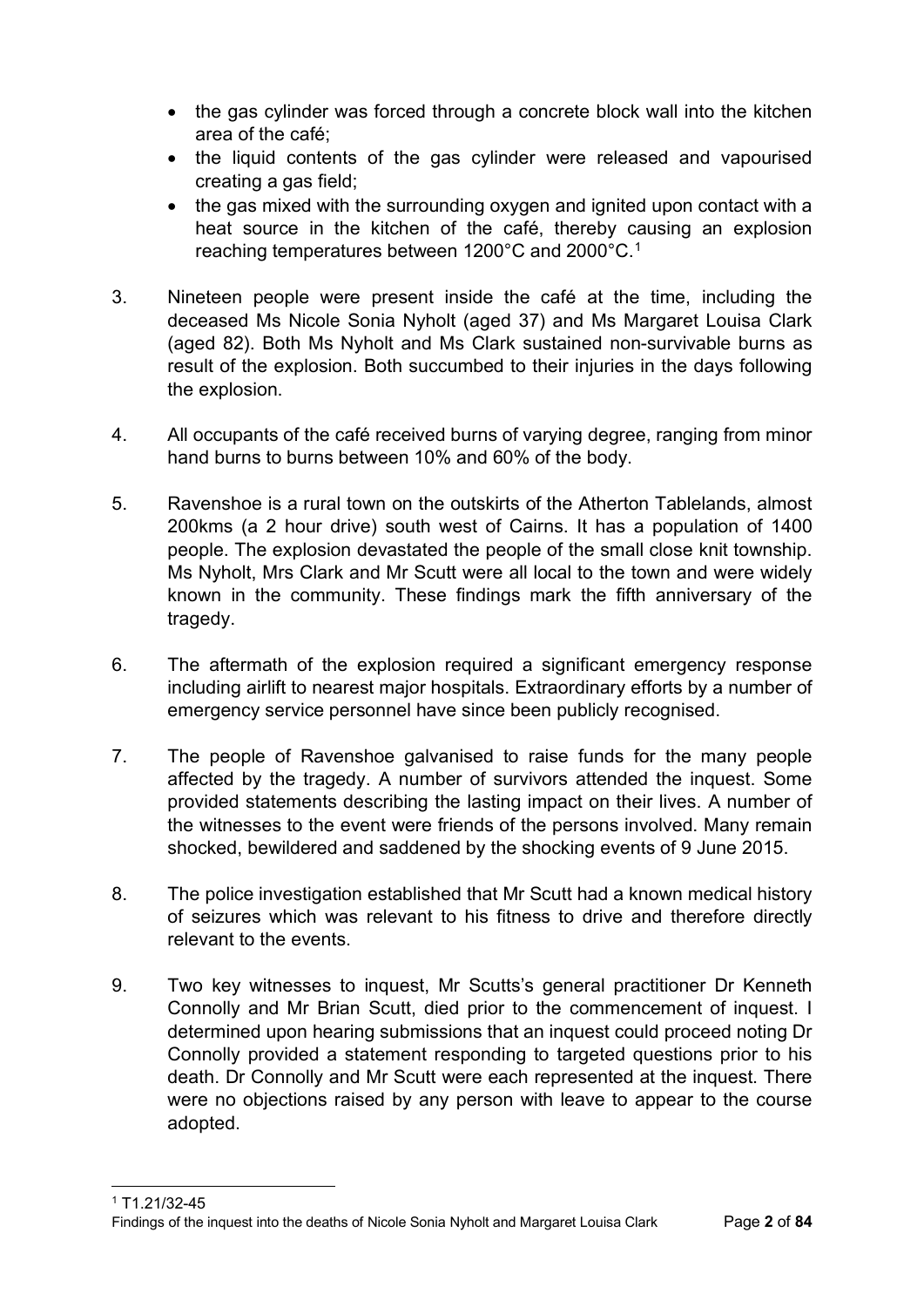## <span id="page-5-0"></span>**Issues for Inquest**

#### 10. **The following were identified as issues for inquest:**

- 1) The findings required by s.45 (2) of the Coroners Act 2003; namely the identity of the deceased, when, where and how they died and what caused their deaths;
- 2) The circumstances surrounding the collision of Brian Andrew Scutt's motor vehicle at 59 Grigg Street, Ravenshoe on 9 June 2015 (referred to as the Ravenshoe Café Explosion) that resulted in the deaths of Nicole Sonia Nyholt and Margaret Louisa Clark;
- 3) Taking into account Brain Andrew Scutt's presentations for seizures at the Atherton Hospital
	- a. the adequacy and appropriateness of the treatment and care provided by the hospital;
	- b. the obligations, if any, for treating practitioners at the Atherton Hospital to notify the Queensland Department of Transport and Main Roads of Mr Scutt's history of seizures.
- 4) The extent of general practitioner Dr Kenneth Conolly's knowledge of Brian Andrew Scutt's seizure history and;
	- a. whether in the circumstances Dr Conolly's medical care was adequate and appropriate and;
	- b. the obligation, if any, for Dr Conolly, to notify the Queensland Department of Transport and Main Roads of Mr Scutt's history of seizures.
- 5) Taking into account Mr Scutt's seizure history, the obligation of Mr Scutt:
	- a. to comply with medical advice not to drive; and
	- b. to notify the Queensland Department of Transport and Main Roads of his history of seizures.
- 6) Whether as at 9 June 2015, with reference to a history of seizures, Brian Andrew Scutt was fit to hold a Queensland Drivers Licence;
- 7) As at current date, the obligations (if any) on a medical practitioner, or person, to make a notification (voluntary or otherwise) to the Department of Transport and Main Roads in relation to Brian Andrew Scutt's known seizure activity
- 8) Whether a duty should be imposed on medical practitioner, who having examined a person who is the holder of a driver's licence or learner's permit:
	- a. forms a reasonable belief that the person is suffering from any illness, disability or deficiency and;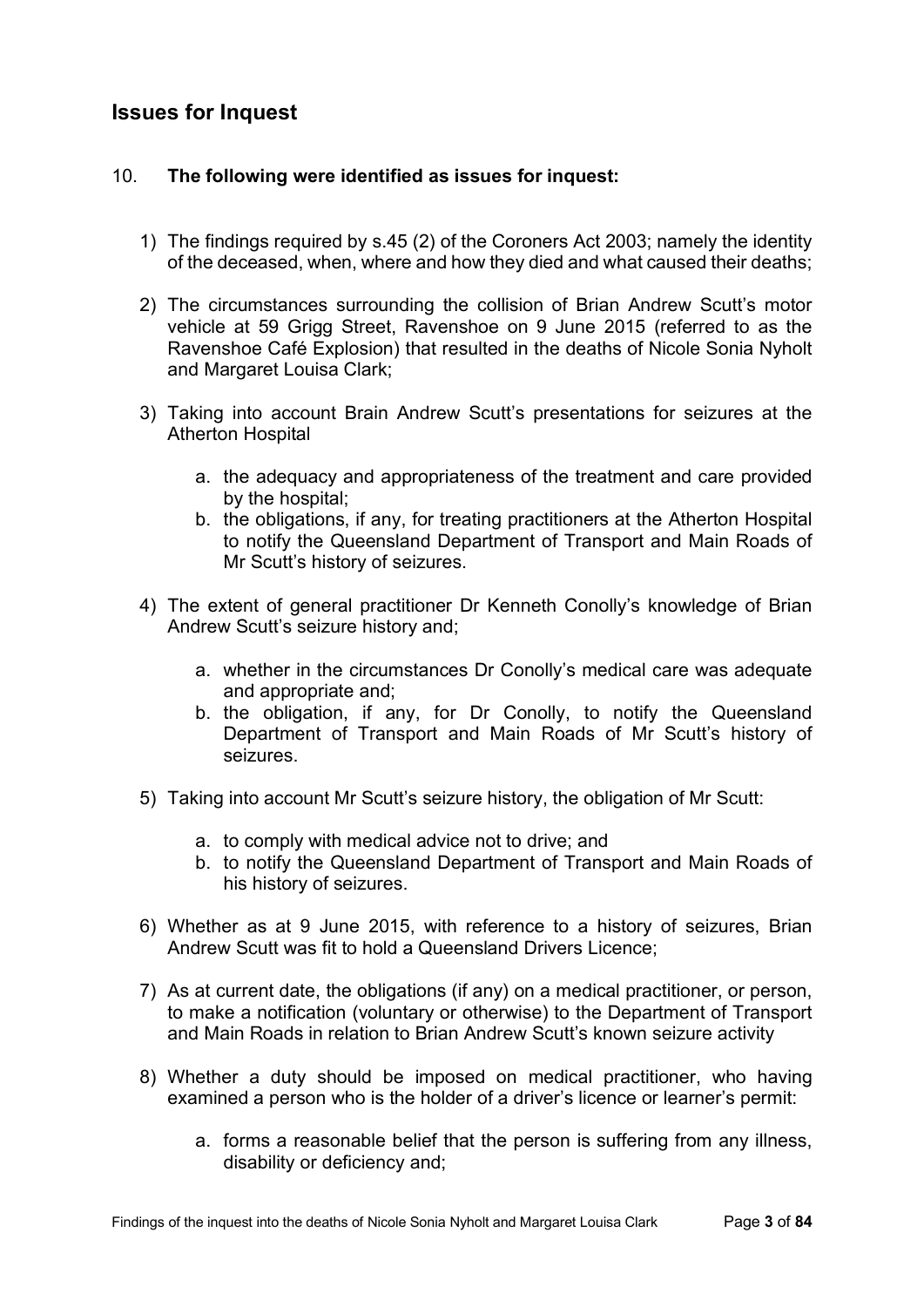b. the nature of any illness, disability or deficiency would, if that person drove a motor vehicle, be likely to endanger the public

To then notify the Department of Transport of Main Roads and Transport of the name and address of that person and the nature of the illness, disability or deficiency.

- 11. The inquest took place over two sittings:
	- I. **Atherton Courthouse from 6-7 February 2020**. The Atherton courthouse was the most suitable courthouse proximate to the scene of the explosion and sittings there provided for witnesses who resided on the Atherton Tablelands to give their evidence, and also provided for an opportunity for members of the local community to attend and should they wish to do so. The witnesses who gave evidence in person during these sittings included:
		- i. Cassandra Pengelly;
		- ii. Ingrid Mowbray;
		- iii. Veronica Featherston;
		- iv. Simon Harden;
		- v. Thomas Squires; and
		- vi. Noeleen Avenell.
		- vii. Guiseppe Torrisi
		- viii. Nicola Baker
		- ix. Steven Jensen
		- x. Scott Ezard
		- xi. Russell Moseley
		- xii. Garry Ryan
		- II. **Cairns Courthouse from 10-14 February 2020**. These sitting primarily took in the evidence of experts and professional witnesses. Mr Scutt's wife gave evidence during these sittings. The witnesses who gave evidence in person during these sittings included:
			- xiii. Lillias Gyetvay
			- xiv. Dr Rory Howard
			- xv. Dr Reddie
			- xvi. Jennifer Pollock
			- xvii. Darrell Thompson
			- xviii. Dr Suzette Pyke
			- xix. Shayne Russel-Brereton
			- xx. Rachel Olorenshaw
			- xxi. Dr Anju Pandey
			- xxii. Narelle Groves
			- xxiii. Dr Briana Van Beekhuizen
			- xxiv. John Mudge
			- xxv. Robyn Scutt
			- xxvi. Joanne Selby

Findings of the inquest into the deaths of Nicole Sonia Nyholt and Margaret Louisa Clark Page **4** of **84**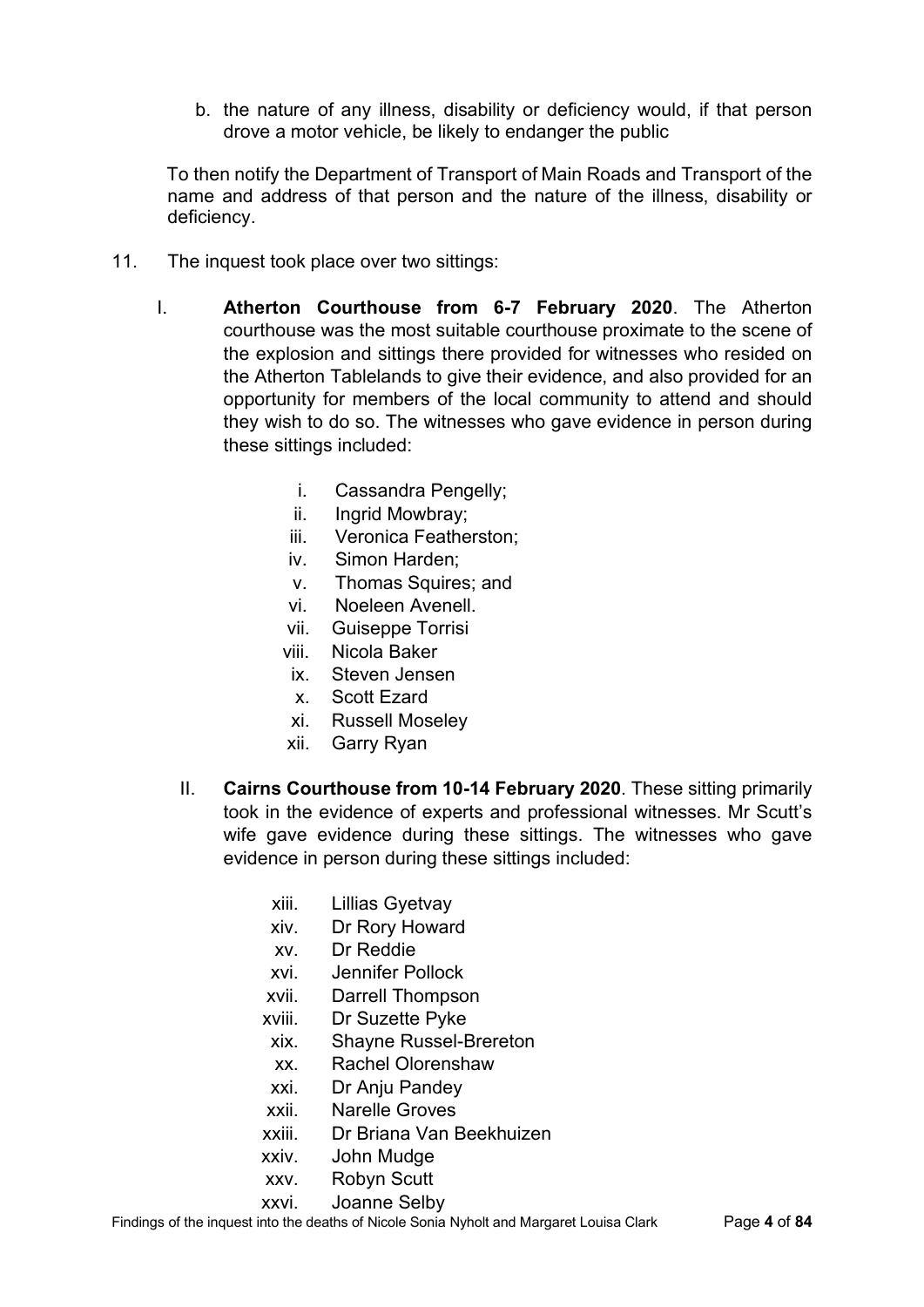xxvii. Dr Drew Wenck xxviii. Dr Daniel McLaughlin xxix. Nadine Dumont xxx. Dr Christopher Pitt xxxi. Dr Neil Bartels

- 12. In the formulation of these findings, I have distilled and referred only to that evidence and material relevant to the basis for my findings and recommendations. I do not refer to all of the material, evidence or submissions.
- 13. I have had the benefit of, and regard to, the comprehensive submissions of inhouse Counsel Assisting the inquest, Mr Joseph Crawfoot, and where applicable I have incorporated and adopted those submissions. Similarly, I have had regard to the significant written submission filed on behalf of Dr Connolly and I have incorporated and adopted those submissions where applicable.
- 14. I have also had regard to the submissions on behalf of all those with leave to appear and thank them at the outset for their consideration of all matters before the inquest.

## <span id="page-7-0"></span>**Criminal proceedings against Mr Brian Scutt**

- 15. Mr Brian Scutt survived the collision and explosion. On 9 June 2015 was admitted to the Intensive Care Unit at the Cairns Hospital.
- 16. Mr Scutt was subsequently charged with three offences under the Criminal Code:
	- Dangerous operation of a motor vehicle causing death or grievous bodily harm;
	- Dangerous operation of a motor vehicle causing death or grievous bodily harm; and
	- Dangerous operation of a motor vehicle
- 17. All charges were referred to the Mental Health Court on 9 February 2017.
- 18. That referral was heard on 7 September 2018. On that date the Mental Health Court determined that:
	- i. Mr Scutt was not suffering from unsoundness of mind at the time of the alleged offences however;
	- ii. was not fit for trial and that such unfitness was of a permanent nature.
- 19. On 28 November 2018 all criminal charges against Mr Scutt were discontinued pursuant to the *Mental Health* Act.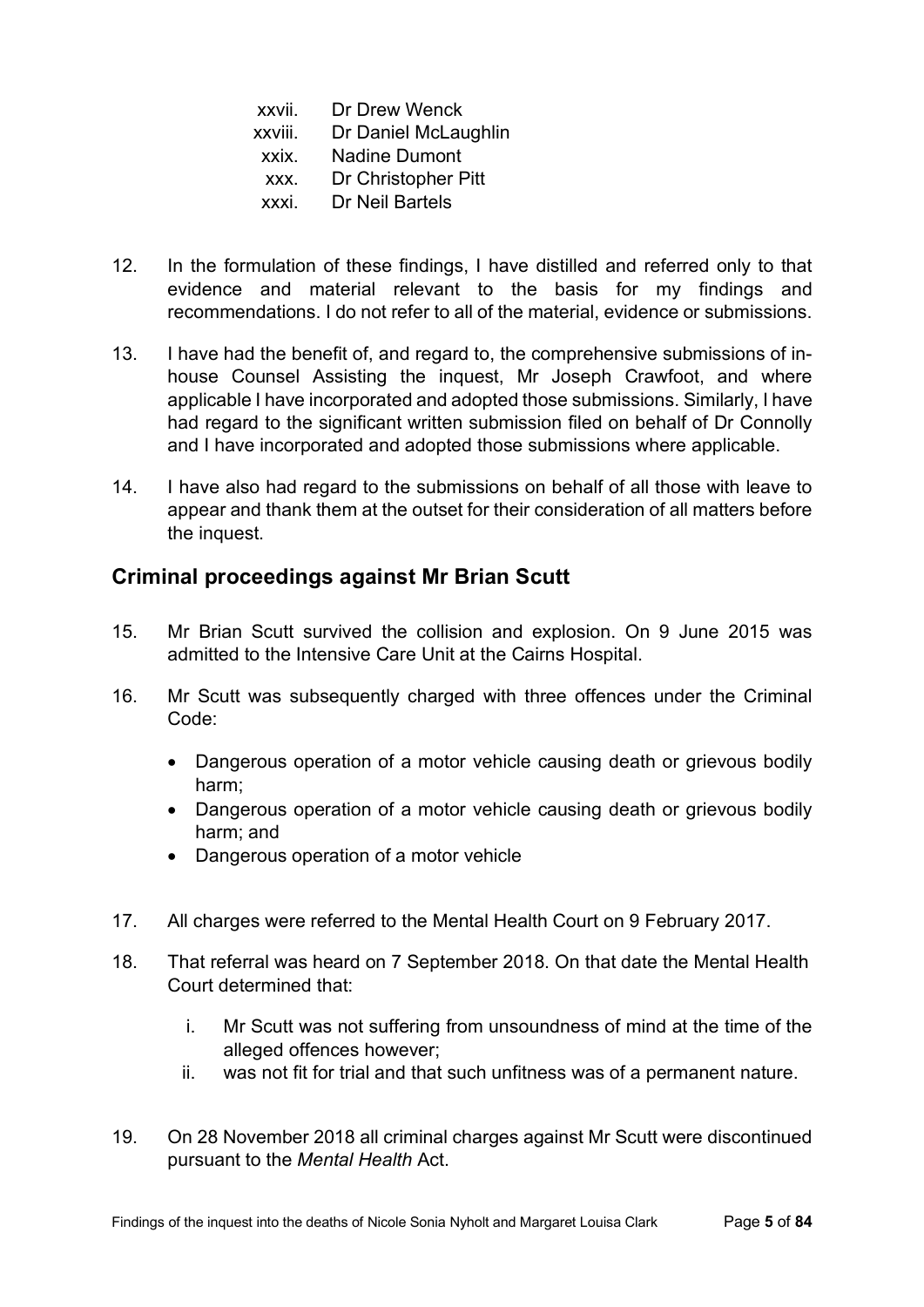- 20. Mr Scutt died on 1 August 2019. His cause of death was given as:
	- **1(a) Aspiration pneumonia, due to or as a cause of**
	- **1(b) Epilepsy**

## <span id="page-8-0"></span>**Events on 9 June 2015**

- 21. Mr Scutt resided at Ascham Street, Ravenshoe. This residence was directly opposite the Ravenshoe State Primary School campus.
- 22. From Ascham Street vehicles can turn either left onto Grigg Street (into the township of Ravenshoe) or right onto Moore Street (out of Ravenshoe). Grigg Street and Moore Street are a continuous section of sealed road, however the intersection with Ascham Street at the Cedar Creek Bridge is the demarcation point between the two.
- 23. A left-hand turn onto Grigg Street would take the driver towards the Ravenshoe town centre. A right hand onto Moore Street would take the driver across the North Cedar Creek Bridge, away from the town centre towards the Kennedy Highway. The North Cedar Creek Bridge is also referred to as the Grigg Street Bridge.

### *Ingrid Mowbray*

- 24. Ingrid Mowbray described observing Mr Scutt in Ascham Street prior to the explosion.
- 25. Ms Mowbray was a teacher at the Ravenshoe State School, Primary School campus. She knew Mr Scutt in the context that he lived across the road from that campus. She deposed that she would park her car near his house. She knew him to "*wave hello*" and "*just say a few greetings*". She would see him in this context approximately twice per week.<sup>[2](#page-8-1)</sup> She had been working at the Primary School campus for about 10 years.<sup>[3](#page-8-2)</sup>
- 26. Ms Mowbray deposed to a sequence of events on the morning of 9 June 2015 commencing at about 11am or 11:30am. She had driven from the Primary School campus to the bakery that was next door to the Serves You Right Café. She purchased lunch then drove to the Ravenshoe State School, High School campus that was located on Moore Street, towards the intersection with the Kennedy Highway.
- 27. At the High School campus, she collected a student then drove back down Moore Street, towards the town centre. She turned left onto Ascham Street to

<span id="page-8-2"></span><span id="page-8-1"></span> $2$  T<sub>1</sub>.7/33-45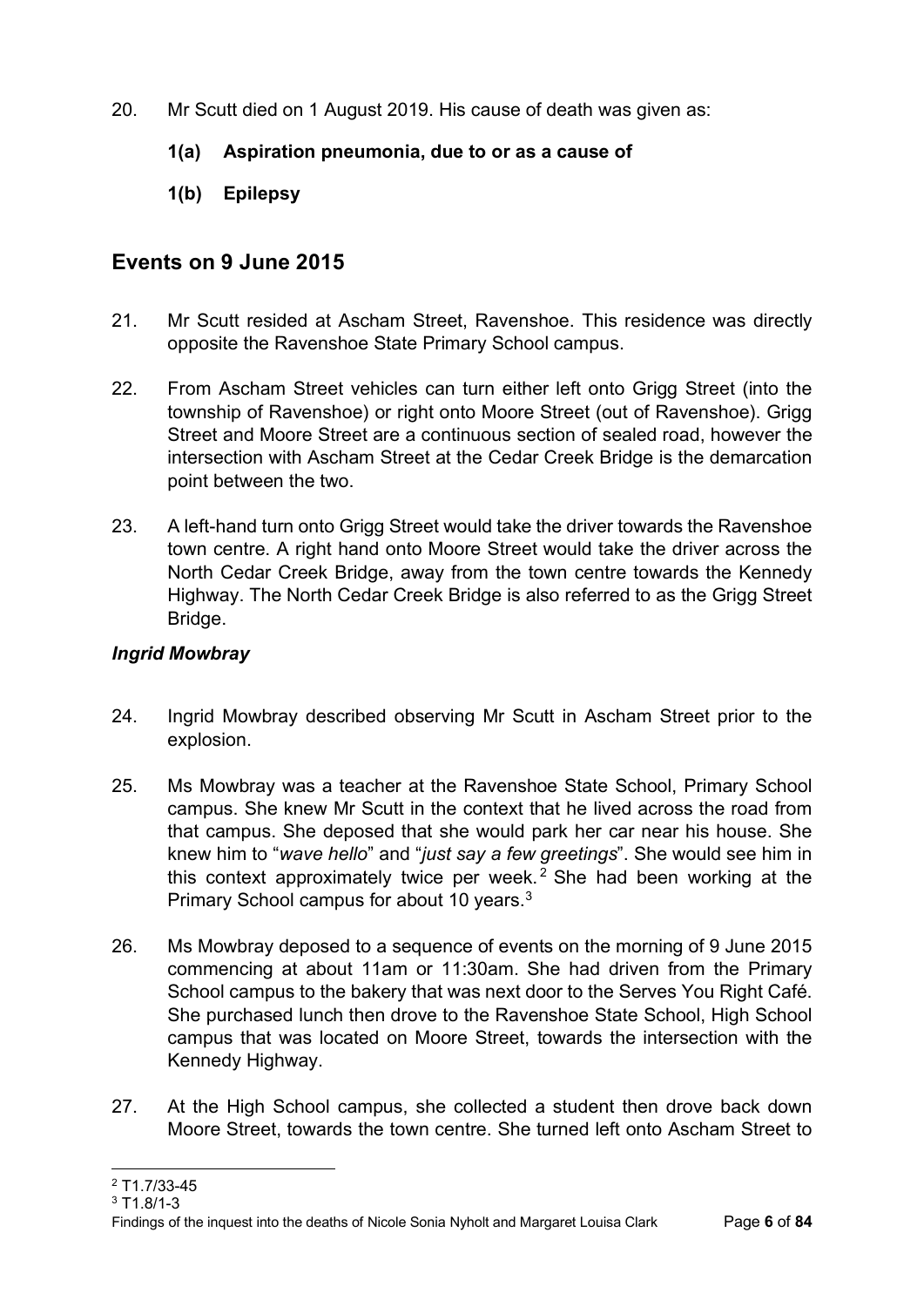head back to the Primary School campus. After turning onto Ascham Street she deposed to driving past Mr Scutt who was driving towards her in the oncoming lane in his Landcruiser.

- 28. Ms Mowbray deposed to having had a clear view of Mr Scutt and described him as appearing "*happy*" and she believed there was something in his body language that suggested he recognised Ms Mowbray to be driving a new car. She observed Mr Scutt was "*smiling*" and "*nodded his head in greeting*".[4](#page-9-0) After passing him she parked her own vehicle outside the primary school in Ascham Street and at that time she heard "*a big explosion, a big bang*".[5](#page-9-1) Ms Mowbray did not observe the direction Mr Scutt turned from Ascham Street. However it was inferred that he made a left hand turn onto Grigg Street, towards the town centre
- 29. She had initially discounted the noise as having come from a nearby gun club and on that basis had "*ignored it*"[.6](#page-9-2)
- 30. After hearing the noise, Ms Mowbray returned to her classroom, and when prompted by students, looked out and observed smoke rising up from the direction of the town centre.<sup>[7](#page-9-3)</sup>

#### *Cassandra Pengelly*

- 31. Ms Pengelly had known Mr Scutt for approximately 10 years prior to the events on 9 June 2015. Whilst Ms Pengelly did not know Mr Scutt "*well*" she knew him as the type of person that would "*always wave and smile back*".[8](#page-9-4) I accept she was able to recognise him by sight and recognise some changes in his usual character or behaviour.
- 32. On 9 June 2015, Ms Pengelly described driving her motor vehicle along Moore Street, away from the town centre towards the Kennedy Highway, sometime before midday. Ms Pengelly described driving across the North Cedar Creek Bridge (which then becomes Moore Street) at which time she observed Mr Scutt's Landcruiser crossing the bridge from the opposite direction heading towards the town centre.
- 33. The bridge is divided by unbroken double white lines. In the walkthrough Ms Pengelly expressed the belief that she had been "*white lining it*" (very close to the double white lines) as she travelled across the bridge. She placed the drivers side of Mr Scutt's Landcruiser (travelling towards her from the opposite direction) as being within one metre of the double white line at time of passing.
- 34. At the Inquest Ms Pengelly deposed in oral evidence that it was "*odd*" for her to pass Mr Scutt on the bridge as she would ordinarily see him coming out of

Findings of the inquest into the deaths of Nicole Sonia Nyholt and Margaret Louisa Clark Page **7** of **84**

<span id="page-9-0"></span><sup>4</sup> T1.13/15-21

<span id="page-9-1"></span><sup>5</sup> T1.13/26-27

<span id="page-9-2"></span> $6$  T<sub>1.14</sub>/4-6

<span id="page-9-3"></span> $7$  T1.14/15-21

<span id="page-9-4"></span><sup>8</sup> Exhibit C5.41 at paragraphs 4 and 10, see also T1.24-25/45-2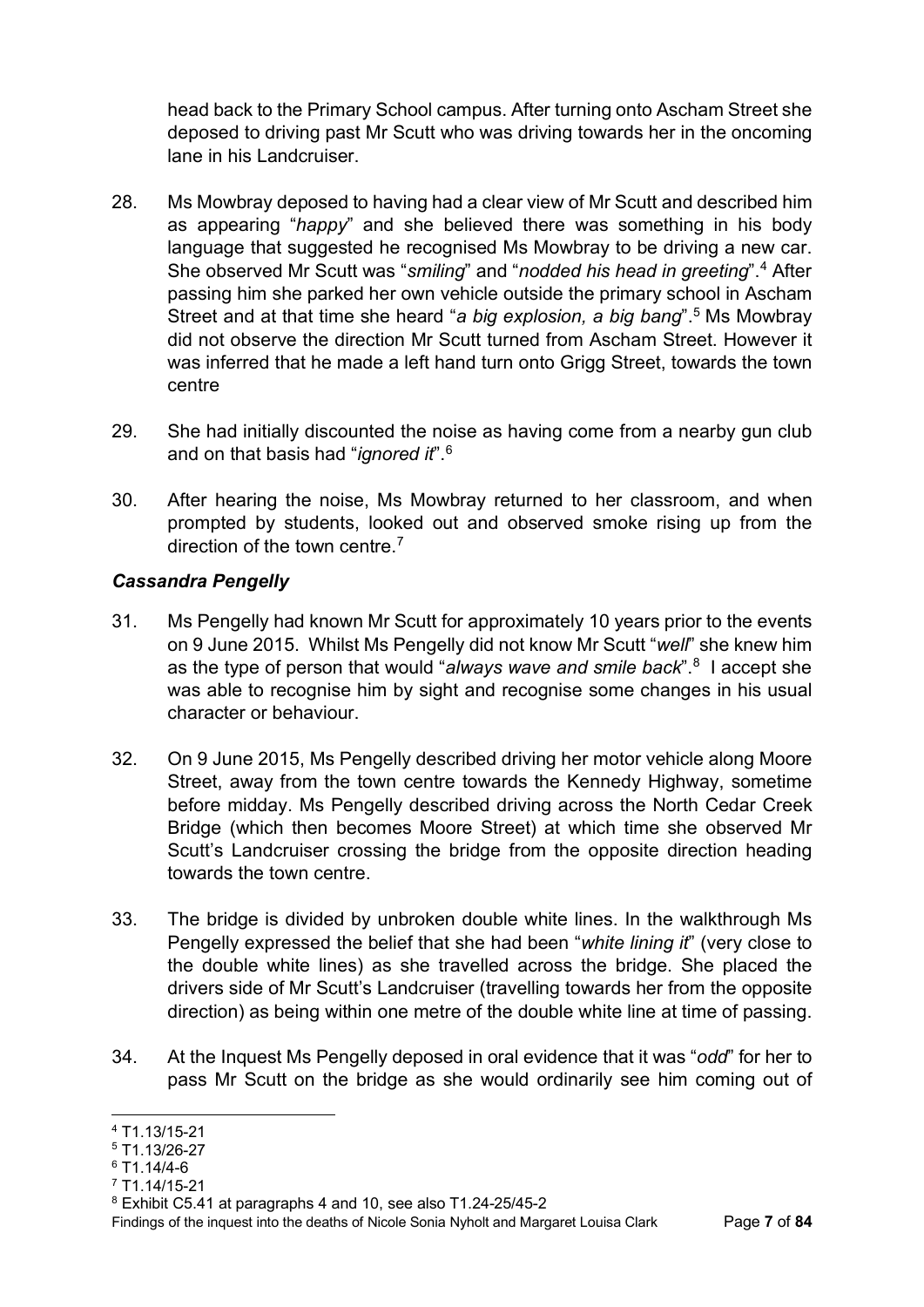Ascham Street.<sup>[9](#page-10-0)</sup> She was firm in her evidence that she had not observed Mr Scutt turn out from any other street, prior to passing each other on the Bridge.<sup>[10](#page-10-1)</sup>

35. As they passed each other on the bridge, Ms Pengelly directly observed Mr Scutt as follows:

> "*I recall waving to Brian, as I always did*". "*On this occasion Brian's vehicle was right beside mine……. he did not wave back*." "*I thought this was strange*".[11](#page-10-2)

"*I did notice when he turned towards me, that it was a slow turn of his head and I would say that his eyes looked vague and glassy, like no one was there*"[.12](#page-10-3)

"*His head was kind of down. He was staring. He had a strange look – a funny look on his face*["13](#page-10-4)

36. Ms Pengelly deposed:

"*I just thought he mustn't have been talking to me. I didn't really think about it a lot till later, afterwards, but it did remind me of a friend that had a seizure years ago, an epileptic fit*"[14](#page-10-5)

- 37. In her addendum statement Ms Pengelly further stated: "*there was no recognition in his facial expression to suggest that he recognised it was me*"[.15](#page-10-6)
- 38. I accept Ms Pengelly had known Mr Scutt for a period of time such and that she was able to discern such an unusual change in his character.
- 39. In her written statement Ms Pengelly estimated she was driving at approximately 40km/h. In relation to Mr Scutt's Landcruiser her evidence is that his speed "*seemed okay*". She did not think the speed of the Landcruiser was out of the ordinary.[16](#page-10-7)
- 40. Ms Pengelly deposed that after she passed Mr Scutt, she continued driving along Moore Street towards the intersection with the Kennedy Highway. Approximately 20 to 30 seconds after they had passed Ms Pengelly heard a loud 'bang'.<sup>[17](#page-10-8)</sup> I accept that sound was the explosion at the café.

#### *Sergeant Scott Ezard*

<span id="page-10-0"></span><sup>9</sup> T1.23/44-46

<span id="page-10-1"></span><sup>10</sup> T1.23/40-44

<sup>11</sup> Exhibit C5.41 page 2 of 3

<span id="page-10-3"></span><span id="page-10-2"></span><sup>12</sup> Exhibit C5.41 page 2 of 3

<span id="page-10-4"></span><sup>13</sup> T1.24/21-22

<span id="page-10-5"></span><sup>14</sup> T1.24/34-36

<span id="page-10-6"></span> $15$  Exhibit 5.41.1 at paragraph 9

<span id="page-10-7"></span><sup>16</sup> T1.25/24-34

<span id="page-10-8"></span>Findings of the inquest into the deaths of Nicole Sonia Nyholt and Margaret Louisa Clark Page **8** of **84**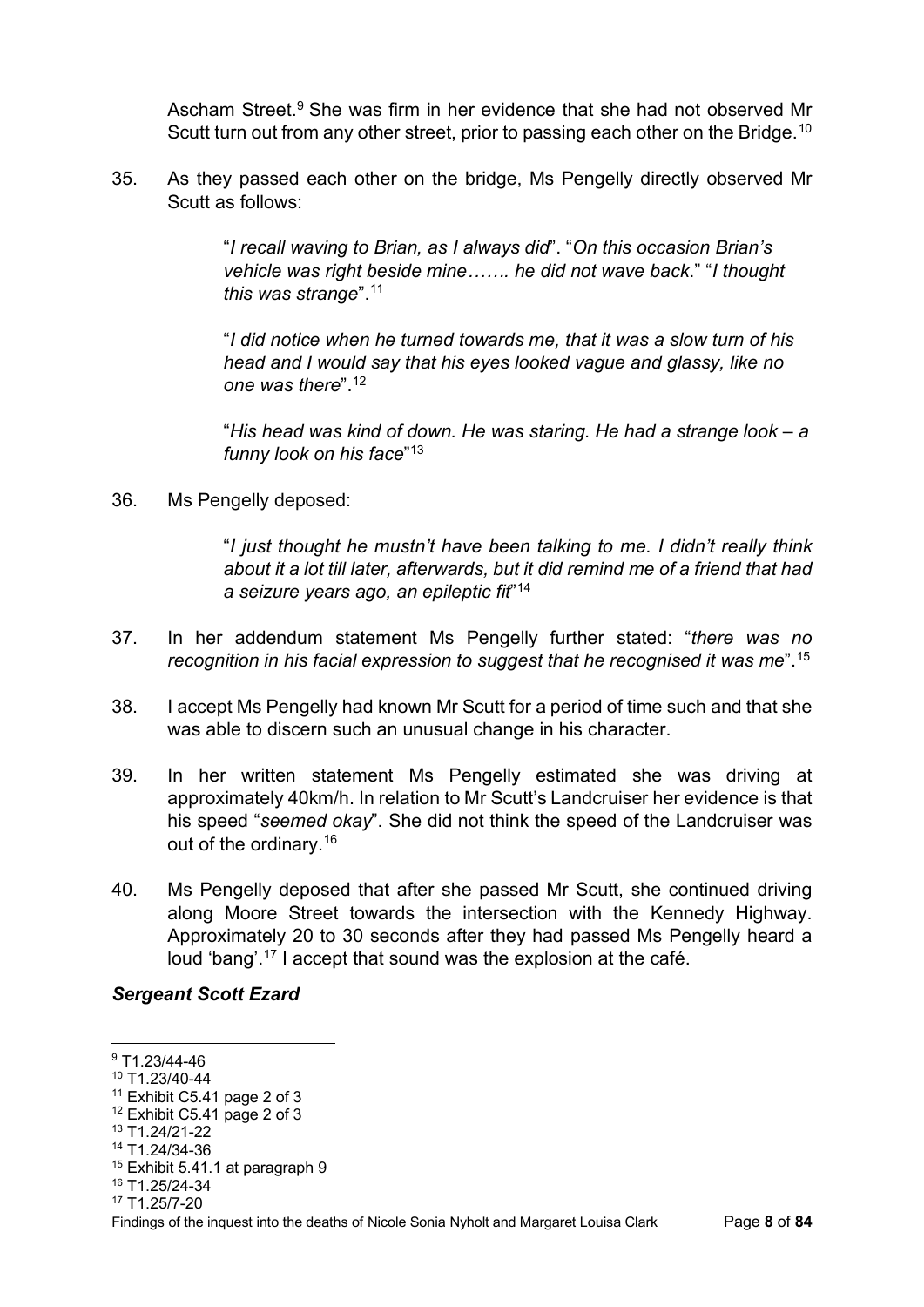- 41. QPS Forensic Crash Unit Investigator Sergeant Ezard gave evidence as to the route and trajectory of the Landcruiser from this point.
- 42. Sergeant Ezard deposed that the direction of travel (Mr Scutt coming in to town over the bridge) as observed by Ms Pengelly was the more likely scenario immediately prior to the collision (not from Ascham Street closer to town). [18](#page-11-0) His basis for that opinion was that the Landcruiser maintained a straight trajectory from roadway to point of collision with the gas bottles. An immediate turn left from Ascham Street would have required a steering input that likely would have placed him on a different trajectory. [19](#page-11-1)
- 43. Whilst Ms Mowbray presumed Mr Scutt turned left out of Ascham Street into Grigg Street, I find he in fact turned right out of Ascham St in the first instance, heading away from the town centre and crossing the bridge. For some unknown reason he turned around and drove back over the bridge and into the town centre.
- 44. For reasons traversed later I have concluded that Mr Scutt may have been distracted by the continuation or onset of a medical event and became confused as to the direction he was travelling in, or was intentionally heading out of town then changed his mind (perhaps beset by the onset of his seizure) and turned around to seek help.

#### *Simon Harden and Thomas Squires*

- 45. There were two witness to the trajectory taken by the Mr Scutt's Landcruiser upon entering the township, Simon Harden and Thomas Squires.
- 46. Mr Harden had known Mr Scutt for approximately 15 years. On 9 June 2015 Mr Harden was delivering plants to the 'Octopi Community Shop'.
- 47. Mr Harden deposed that as he exited the shop to return to his own vehicle, he heard the sound of the vehicle accelerating.<sup>[20](#page-11-2)</sup> The sound of the acceleration caused Mr Harden to look up, and he saw the Landcruiser.
- 48. Mr Harden was unable to observe who was driving the Landcruiser.
- 49. The sound of the acceleration gave Mr Harden concern that something was "*going wrong*".<sup>[21](#page-11-3)</sup> Mr Harden then gave evidence that he saw the Landcruiser, travelling off Grigg Street, mounting the footpath at a point out the front of the Mower Shop travelling through a park area, and behind a toilet block before he lost sight of it. Immediately after losing sight of the Landcruiser he observed a "*big explosion*".[22](#page-11-4)

<span id="page-11-4"></span><sup>22</sup> T1.44/2

<span id="page-11-0"></span><sup>18</sup> T2.33/45-46

<span id="page-11-1"></span><sup>19</sup> T2.34/1-11

<span id="page-11-2"></span><sup>20</sup> T11.41/27-29

<span id="page-11-3"></span><sup>21</sup> T1.42/37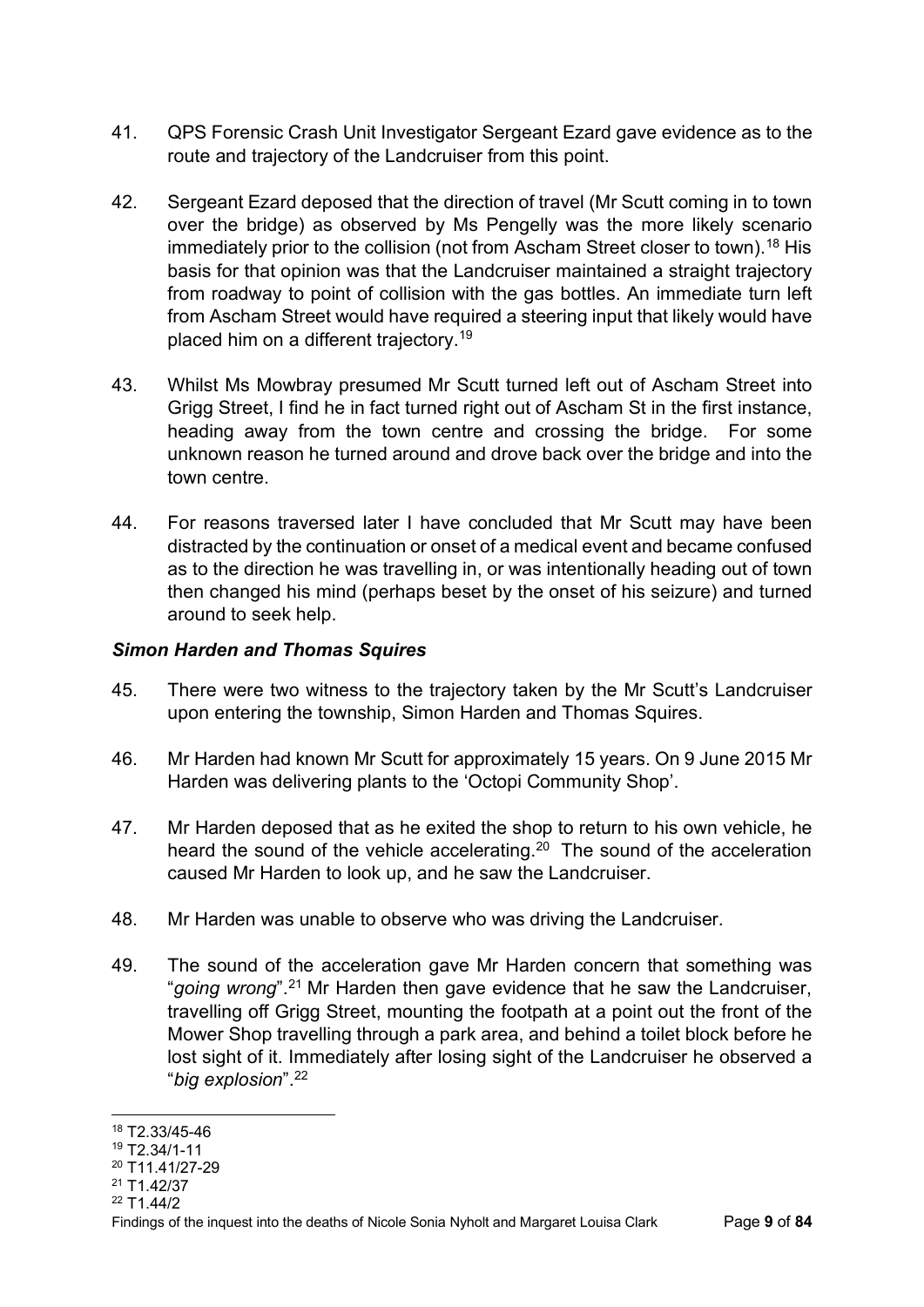- 50. Mr Harden's observations are consistent with that documented in the trajectory map<sup>[23](#page-12-0)</sup> prepared by the Queensland Police Service.
- 51. Relevantly, Mr Harden did not observe the Landcruiser altering course or applying brakes. [24](#page-12-1)
- 52. Witness Thomas Squires had the opposing vantage point to Mr Harden and was positioned closer to the Landcruiser as it travelled through the park area. He states it was approximately 12pm when he heard "*a really, loud engine, sort of like it was 'redlining'* ".[25](#page-12-2) He then observed Mr Scutt's Landcruiser travelling through the park. He could observe Mr Scutt in the driver seat. He described Mr Scutt's appearance as:

"*he was sort of slumped to the [left][26](#page-12-3) side. I couldn't see if his eyes were closed or not, but he was sort of slumped to the side and his arms were down*"[27](#page-12-4)

- 53. Mr Squires could not observe Mr Scutt's arms near the steering wheel.<sup>[28](#page-12-5)</sup> He estimated the Landcruiser was travelling at about 50-60 kilometres per hour.<sup>[29](#page-12-6)</sup>
- 54. Mr Squires was standing about 50metres from the rear of the café when he observed the Landcruiser collide with the gas bottle and the subsequent explosion.
- 55. After observing the explosion he and another witness Aaron Miller, ran up to render assistance.

#### *The aftermath of the explosion*

- 56. Mr Squires assisted Mr Miller and others (Graham Jensen and Steven Jensen) to extract a female person, who was "*badly burnt*", from the rear of the café. That female person was Ms Noeleen Avenell. After assisting in extracting Ms Avenell from the café, Mr Squires turned his attention to Mr Scutt's Landcruiser.
- 57. Mr Squires observed that Mr Scutt was still inside the Landcruiser and unconscious.<sup>[30](#page-12-7)</sup> A number of persons including Mr Squires and Mr Steven Jensen assisted in extracting Mr Scutt from his Landcruiser and placing him on the ground near the toilet block. Mr Squires deposed that in the course of

- <span id="page-12-4"></span><sup>27</sup> T1.48/2-4
- <span id="page-12-5"></span> $28$  T<sub>1</sub>.
- <span id="page-12-6"></span><sup>29</sup> T1.48/18

<span id="page-12-0"></span><sup>23</sup> Exhibit E3.2

<span id="page-12-1"></span><sup>24</sup> T1.44/5-10

<span id="page-12-2"></span><sup>25</sup> T1.47/29-30

<span id="page-12-3"></span><sup>26</sup> T1.48/9-10

<span id="page-12-7"></span><sup>30</sup> T1.18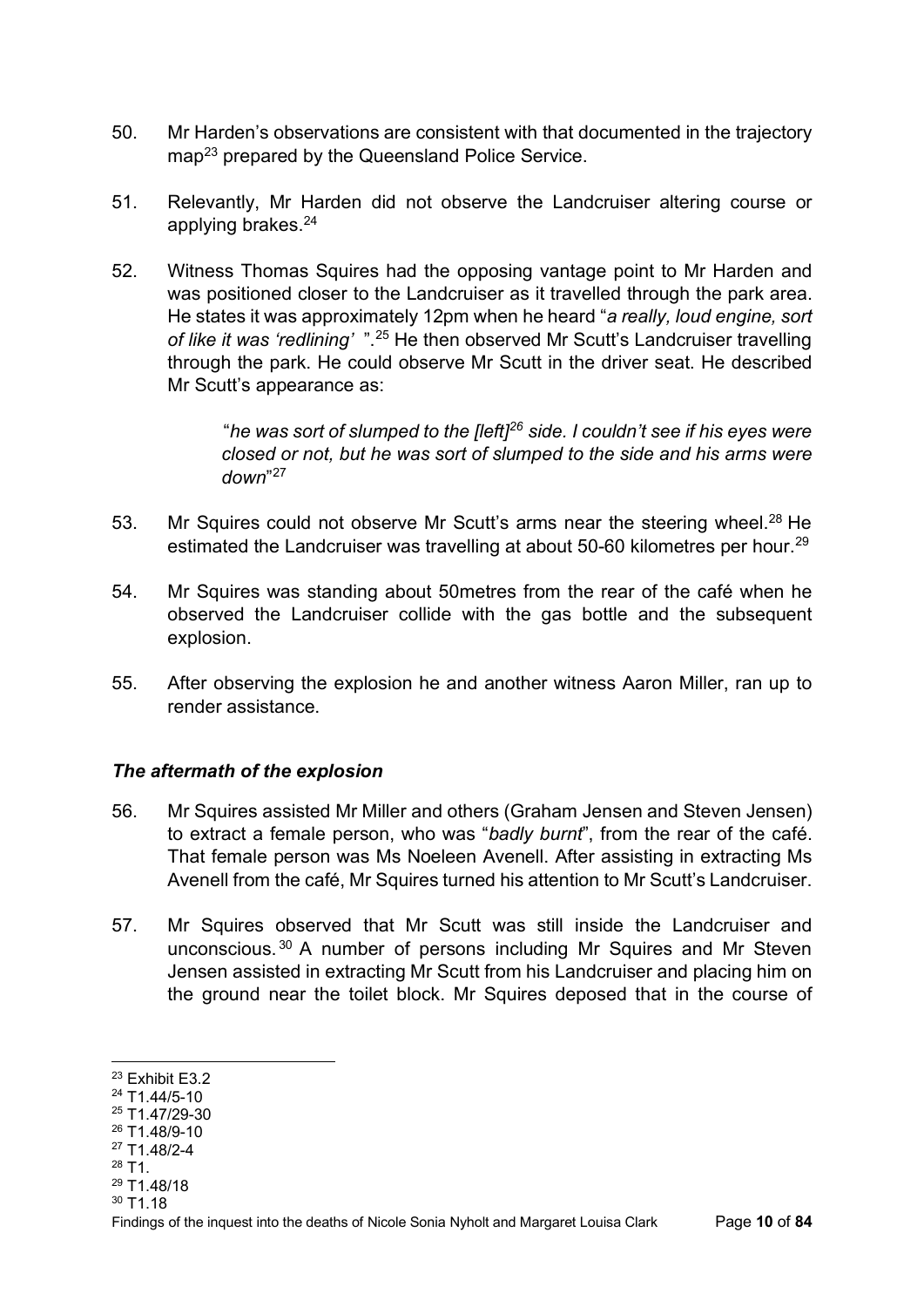moving Mr Scutt he regained consciousness. He heard Mr Scutt say "*what have I* done" and begin "*resisting*" the aid they attempted to provide.<sup>[31](#page-13-1)</sup>

58. Mr Squires informed Mr Scutt that he had been in a crash. Mr Scutt repeated "*what have I done? What's happened*".[32](#page-13-2)

## <span id="page-13-0"></span>**Events inside the Serves you Right Café**

- 59. Nicole Nyholt's parents, Johannes and Vicki, owned the café having purchased the site in 2011. At the time of these events Johannes and Vicki were overseas on holiday, having departed on 29 May 2011. Their daughter Nicole was managing the café in their absence.<sup>[33](#page-13-3)</sup>
- 60. Ms Noeleen Avenell was employed as a cook at the café. She was working inside the kitchen at the time of the collision and explosion. Ms Avenell was called to give evidence at the Inquest. She had known Mr Scutt for approximately 19 years.<sup>[34](#page-13-4)</sup>
- 61. Ms Avenell commenced work at 7:30am on the Tuesday. The café opened for business at 9am. Ms Avenell recalled that Ms Nyholt arrived at the Café sometime between 8:30am and 9am. Ms Avenell's attention was focused in the kitchen, as such she did not have clear observation of Ms Nyholt's movements or the number of customers in the dining area however she did recall that by 10:30am the number of food orders were starting to increase.
- 62. Ms Avenell produced a hand drawn map of the layout of the café and approximate location of various features within the café.<sup>35</sup> The map drawn by Ms Avenell placed Ms Nyholt as working behind the service counter and coffee area inside the café. Ms Avenell deposed this particular day (Tuesday) would ordinarily have been a quiet day but it was busier on this occasion because of a group of persons from the local Respite Centre that had attended for lunch.<sup>[36](#page-13-6)</sup>
- 63. On that day, members of the Queensland Fire and Rescue Service (QFRS) were delivering training at the Ravenshoe Respite Centre and had been invited by the residents to join them for lunch at the café. QFES Officers Senior Firefighter (SF) Guiseppe 'Joe' Torrisi, A/Inspector Michael Beck and Captain Robert Doyle; SF Torrisi were all present at the café that day, having assisted the respite centre residents out of the bus and into the café. They gave evidence at the inquest.

<span id="page-13-6"></span><sup>36</sup> T1.59/3-6

<span id="page-13-1"></span><sup>31</sup> T1.51/25-28

<span id="page-13-2"></span><sup>32</sup> T1.51/28

<span id="page-13-3"></span><sup>&</sup>lt;sup>33</sup> Exhibit C5.37 and Exhibit C5.38

<sup>34</sup> T11.55/9-10

<span id="page-13-5"></span><span id="page-13-4"></span><sup>&</sup>lt;sup>35</sup> Exhibit C3.1 at page 5

Findings of the inquest into the deaths of Nicole Sonia Nyholt and Margaret Louisa Clark Page **11** of **84**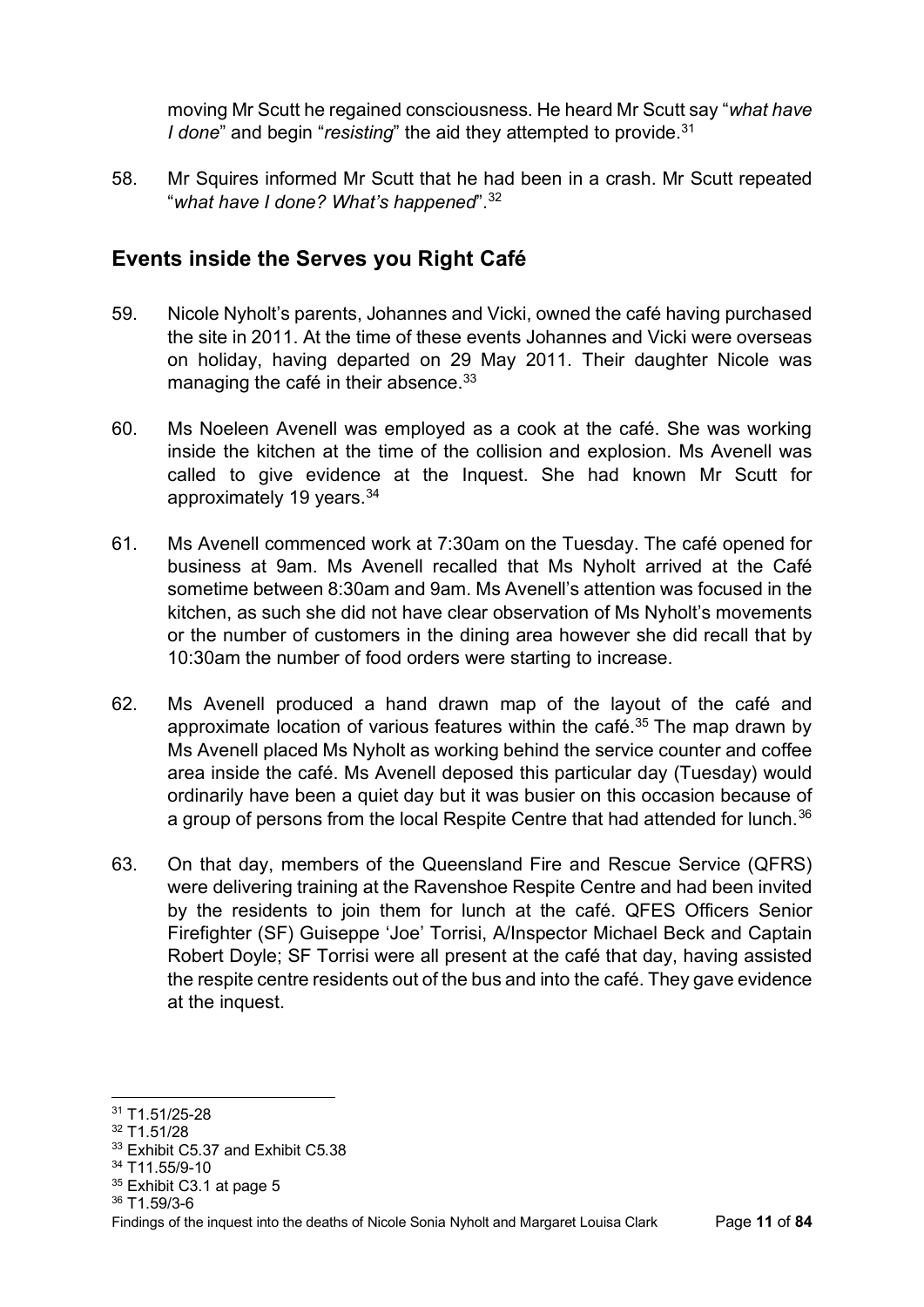- 64. Eight (8) members of the Ravenshoe Respite centre attended the cafe; among them, Ms Margaret Clark. In combination with the attending members of the QFRS that group totalled 11 in number.
- 65. SF Torrisi gave evidence that the respite residents invited the QFRS members to lunch at the Café; he estimated they arrived there just before midday. After ordering meals, they sat as a group at a large table in the dining area of the Café. SF Torrisi produced a map of where the different persons were seated; Ms Clark was seated opposite to SF Torrisi. The map produced by Ms Avenell marked the position of the large table.<sup>[37](#page-14-0)</sup>
- 66. Immediately before the collision Ms Avenell was working at the oil fryer preparing meals. At the time of the collision she recalled an event that she described as "*an almighty crash*".[38](#page-14-1) The force of the collision caused the oil fryer to tip forward spilling hot oil onto Ms Avenell's stomach, down her right leg and into her shoes. Ms Avenell was surrounded by fire but unaware of what had occurred.
- 67. SF Torrisi heard a "*clang bang like pots and pans falling down*" coming from the kitchen area. [39](#page-14-2) When he looked towards the kitchen area he observed a "*cloud*", then heard someone yell "*fire*".[40](#page-14-3) He then turned and observed Ms Clarke was seated in a wheelchair; he heard A/Inspector Beck say words to the effect: "*lets go*" and almost immediately SF Torrisi felt the force of the explosion blow him out the café door.
- 68. Then next time he observed Ms Clark was near the toilet block at the rear of the Café where she was receiving treatment for burns. SF Torrisi was not aware of how she came to be moved from inside the café to that location.[41](#page-14-4) Whilst the evidence called at Inquest was unable to establish Ms Clark's movements from the time of the explosion to when she received medical treatment, it was noted Ms Clark made the following disclosure to her daughter during her admission at Cairns Hospital:

"*She heard the collision and looked up to see a fire-ball coming towards her. She said she stood up, turned, and tried to run outside, but immediately tripped / fell-over and the fire-ball passed over her, burning her back and legs*"[.42](#page-14-5)

69. Ms Nyholt survived the explosion and came to be in the toilet block at the rear of the café. Ms Nicole Baker, Nicole's best friend gave evidence at the Inquest, as to those circumstances. Upon hearing the explosion she drove into the town

<span id="page-14-3"></span><sup>40</sup> T1.65/31-33

<span id="page-14-5"></span><sup>42</sup> Exhibit A2.5 at page 27

<span id="page-14-0"></span><sup>&</sup>lt;sup>37</sup> Exhibit 3.1 at page 5

<span id="page-14-1"></span><sup>38</sup> T1.59/32-32

<span id="page-14-2"></span><sup>39</sup> T1.65/18-24

<span id="page-14-4"></span> $41$  T<sub>1</sub>.66/2-11

Findings of the inquest into the deaths of Nicole Sonia Nyholt and Margaret Louisa Clark Page **12** of **84**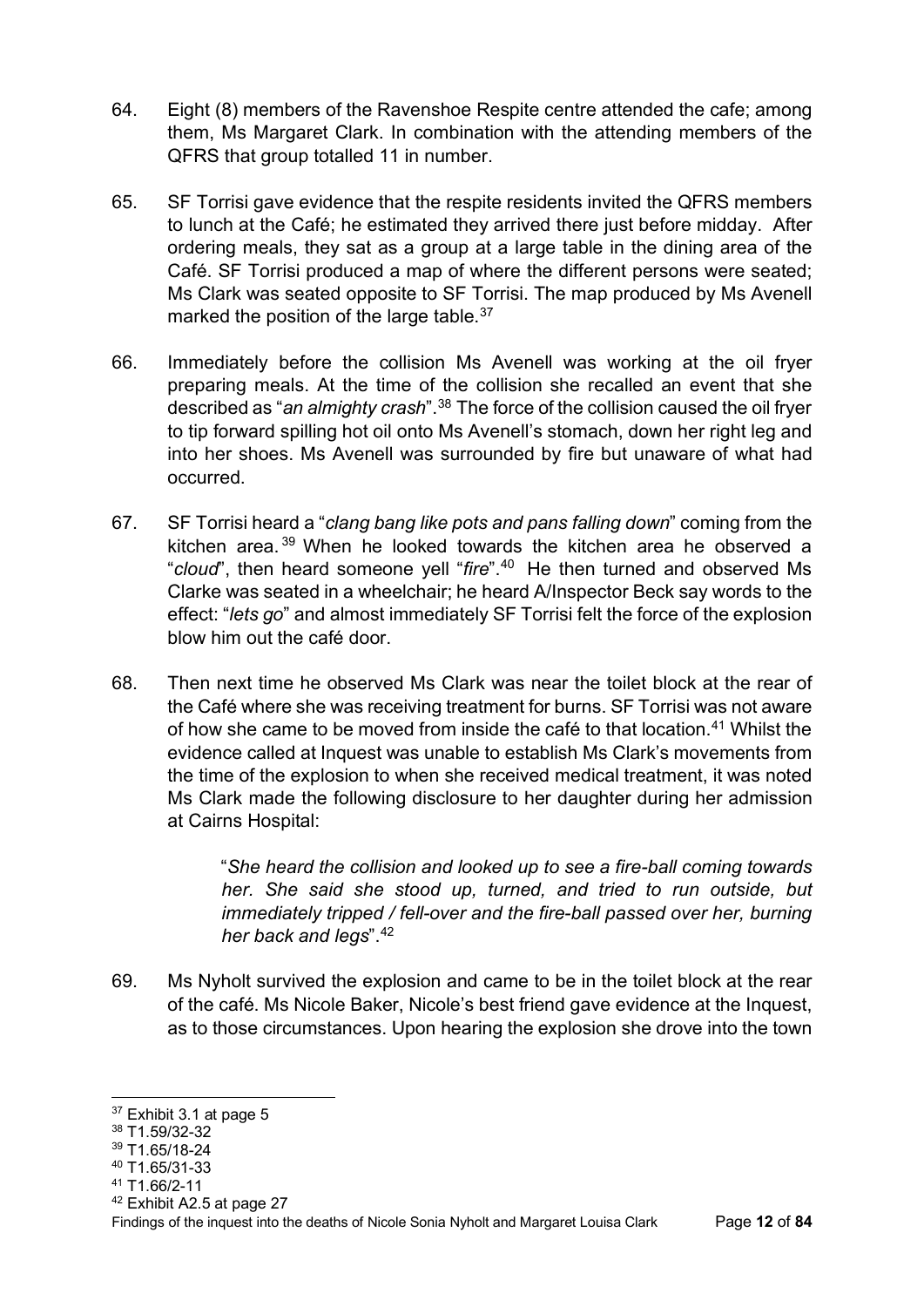centre.[43](#page-15-1) When she arrived at the café she asked where Ms Nyholt was and was informed that she was in the toilet.

70. Ms Baker observed that Ms Nyholt was burned and attempts were being made by others to apply water to her burns. Ms Baker then sought assistance from a Queensland Ambulance Officer who assisted to move Ms Nyholt out of the toilet block and lay her on the ground outside. During this time, she observed that Ms Nyholt was given an oxygen mask, she also observed local general practitioner Dr Kenneth Connolly administer Ms Nyholt an injection for pain relief.<sup>[44](#page-15-2)</sup> Ms Baker remained with Ms Nyholt until she was loaded into an ambulance and taken from the scene.

## <span id="page-15-0"></span>**Scientific evidence re cause of explosion**

- 71. In terms of understanding the technical aspects of the explosion the Inquest heard evidence from Sergeant Russell Moseley, a Scientific Officer with the Far North District Scientific Section. He deposed that he examined the café on both the 10<sup>th</sup> and 22<sup>nd</sup> of June 2015 in order to identify the ignition source for the gas.
- 72. Sergeant Mosely confirmed that the Landcruiser that had been operated by Mr Scutt, had collided with a 180kg gas cylinder located outside the rear of the café; that the gas bottle had been ruptured by the collision, and the cylinder forced through a concrete block wall into the kitchen area of the café.<sup>[45](#page-15-3)</sup>
- 73. Sergeant Moseley confirmed the contents of the gas cylinders as liquefied petroleum gas of which propane is a component. Propane is a highly flammable gas, which experimentally under laboratory conditions, has an ignition point between 500°C and 550°C. [46](#page-15-4) Sergeant Moseley clarified that the ignition point could also be as high as 700°C. Outside of laboratory conditions those ignition points would be higher.
- 74. The properties of the LPG were such that when the pressure was released the liquid vaporized into gas form. That gas was heavier than the surrounding air, this caused it to sink towards the floor. The gas would not have ignited on its own but instead needed to reach the necessary ratio of gas to oxygen. Once that ratio was reached it was capable of igniting.<sup>[47](#page-15-5)</sup>
- 75. The ignition of that mixture then generated convection currents that mixed the gas and oxygen further, propagating the flame through the gas field. The flame moved rapidly through the building heating the air which is what created the explosion[.48](#page-15-6) Because of the speed at which the residual gas burned it was not

<span id="page-15-1"></span><sup>43</sup> T2.4/8-12

<span id="page-15-2"></span><sup>44</sup> T2.6/1-4

<span id="page-15-3"></span><sup>45</sup> T2.20/4-9

<span id="page-15-4"></span><sup>46</sup> T2.20/19-26

<span id="page-15-5"></span><sup>47</sup> T2.21/30-35

<span id="page-15-6"></span><sup>48</sup> T2.21/42-47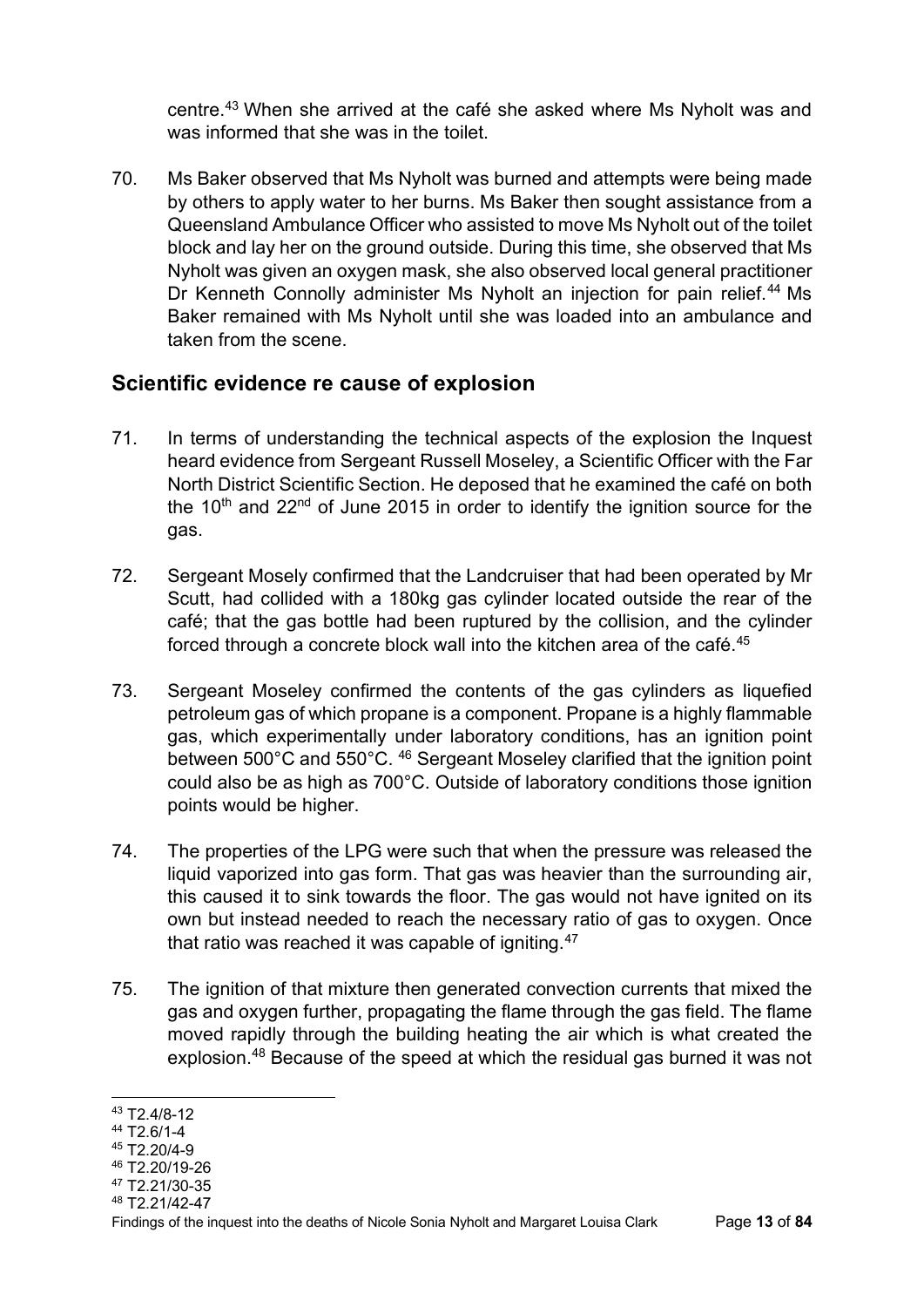sustained for long enough to ignite other objects within the café such as furniture, fittings or structural elements.[49](#page-16-1)

- 76. With regard to that ignition point Sergeant Mosely opined there were two possible points of ignition, either a heat source within the kitchen area or a heat source emanating from the Landcruiser engine.
- 77. Gas cookers were in operation at the time of the collision.
- 78. Whilst the gas supply to the gas cooker would have been cut off at the time of the collision there would have been residual heat within the hob/trivet. The gas that would have been burning at the cooktop would have reached temperatures between 1200°C and 2000°C, [50](#page-16-2) more than double the ignition temperature required under laboratory conditions.
- 79. In relation to the second possible heat source from the Landcruiser engine, Sergeant Moseley deposed that, experimentally, exhaust systems were known to reach at least 600°C,<sup>[51](#page-16-3)</sup> Sergeant Mosely conceded though that he had not inspected the Landcruiser or conducted any testing of it.<sup>[52](#page-16-4)</sup>
- 80. On that issue the Inquest also heard evidence from Sergeant Scott Ezard. In his experience he considered it "*highly unlikely*" that the Landcruiser engine could have reached temperatures exceeding 550°C to 600°C. He opined that the coolant in vehicle, which is water-based, would boil at approximately 100°C and in that respect, it was unlikely that the Landcruiser engine could continue to operate at the temperatures required to be a viable point of ignition.<sup>[53](#page-16-5)</sup>
- 81. I **find** that that the ignition point for the explosion was a gas cooktop inside the café kitchen. The combination of gas, oxygen and ignition point provided the factors that caused the explosion.

## <span id="page-16-0"></span>**Construction and design of the Café**

82. There was evidence before the Inquest that the location of the gas cylinders was compliant with safety requirements at the time of the explosion. Impact protection was not required for the cylinders. [54](#page-16-6) Additionally the café itself was assessed to be a safe and lawful building, the position and size of the exits exceeded minimum standards, and the travel distance for any person inside the café, to a single exit were well within acceptable distances.<sup>[55](#page-16-7)</sup>

<span id="page-16-7"></span><sup>55</sup> Exhibit I3

Findings of the inquest into the deaths of Nicole Sonia Nyholt and Margaret Louisa Clark Page **14** of **84**

<span id="page-16-1"></span><sup>49</sup> T2.22/1-5

<span id="page-16-2"></span><sup>50</sup> T2.20/35-40

<span id="page-16-3"></span><sup>51</sup> T2.21-22/47-2

<span id="page-16-4"></span><sup>52</sup> T2.23/40-42

<span id="page-16-5"></span><sup>53</sup> T2.35-36/47-2

<span id="page-16-6"></span><sup>54</sup> Exhibit I5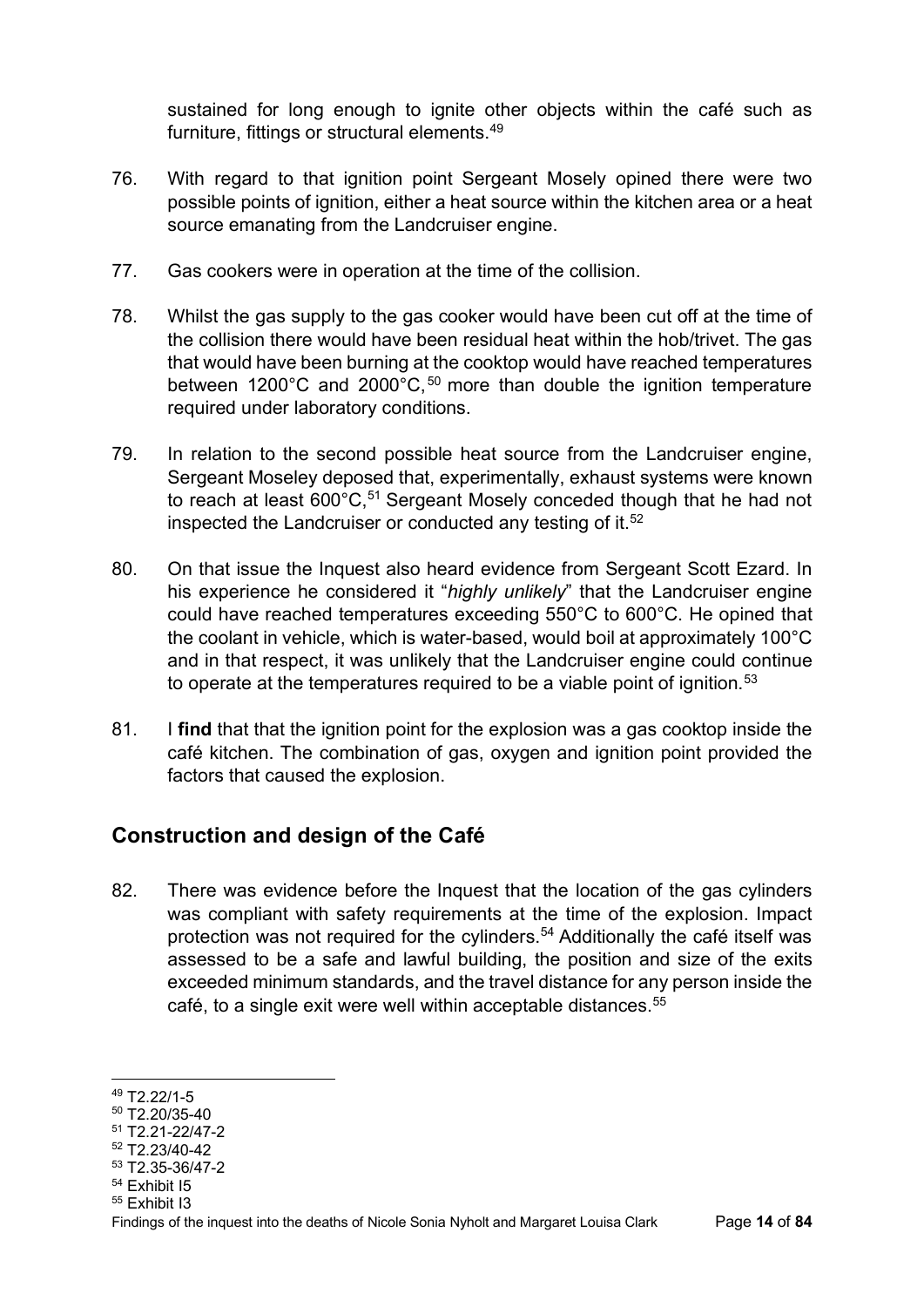- 83. The construction of the concrete block wall where the collision occurred did not require steel reinforcement or to be fire rated. It was not designed or required to withstand the impact of any impact by a vehicle or explosion.<sup>[56](#page-17-1)</sup>
- 84. I find there were no aspects of the construction or design of the café, whether by a failure to meet required standards, or otherwise, that contributed to the explosion or the injuries sustained by any person inside.

## <span id="page-17-0"></span>**Nicole Sonia Nyholt**

- 85. Ms Nyholt was born on 1 November 1977; she was aged 37 years at the time of these events.
- 86. Ms Nyholt was airlifted from the site to the Townsville Hospital. The airlift departed Ravenshoe at 4:05pm and arrived at the Townsville Hospital at 5:25pm.[57](#page-17-2) She was triaged in the Emergency Department of the Townsville Hospital at 5:35pm.<sup>[58](#page-17-3)</sup> She underwent a CT scan that showed oedematous pancreas with surrounding free fluid, most likely related to her burn injuries[.59](#page-17-4)
- 87. At the time of her admission Ms Nyholt was assessed as having burns to 90% of her body with 80% being full thickness burns. She did not have any penetrating blast injuries.
- 88. Between 7:30pm and 11:15pm Ms Nyholt went into theatre where she underwent escharotomy and fasciotomy of all four limbs with wound debridement<sup>[60](#page-17-5)</sup>
- 89. Following initial treatment at Townsville Hospital Ms Nyholt was transferred by Careflight to the Royal Brisbane and Women's Hospital (RBWH). She departed Townsville on 10 June 2015 at 12:40am and arrived in Brisbane at 4:50am.<sup>61</sup>
- 90. Upon arrival at RBWH she was further assessed by the Burns Team. The percentage of burns to her total body surface area (TBSA) was assessed as 86%. Of those burns 84% were deep partial thickness or full thickness (DPT/FT) and 2% were superficial partial thickness (SPT).
- 91. Ms Nyholt was intubated and sedated. Her burns were assessed as non-survivable.<sup>[62](#page-17-7)</sup> At that time Ms Nyholt's parents were overseas. Ms Nyholt was managed in the Intensive Care Unit.

<span id="page-17-1"></span><sup>56</sup> Exhibit I3

<span id="page-17-2"></span><sup>57</sup> Exhibit A1.4

<span id="page-17-3"></span><sup>58</sup> Exhibit A1.9 at page 7

<span id="page-17-4"></span><sup>59</sup> Exhibit A1.7 at page 1

<span id="page-17-5"></span><sup>&</sup>lt;sup>60</sup> Exhibit A1.9 at page 8

<span id="page-17-6"></span><sup>&</sup>lt;sup>61</sup> Exhibit A1.3 at page 1

<span id="page-17-7"></span><sup>62</sup> Exhibit A1.7 at page 2

Findings of the inquest into the deaths of Nicole Sonia Nyholt and Margaret Louisa Clark Page **15** of **84**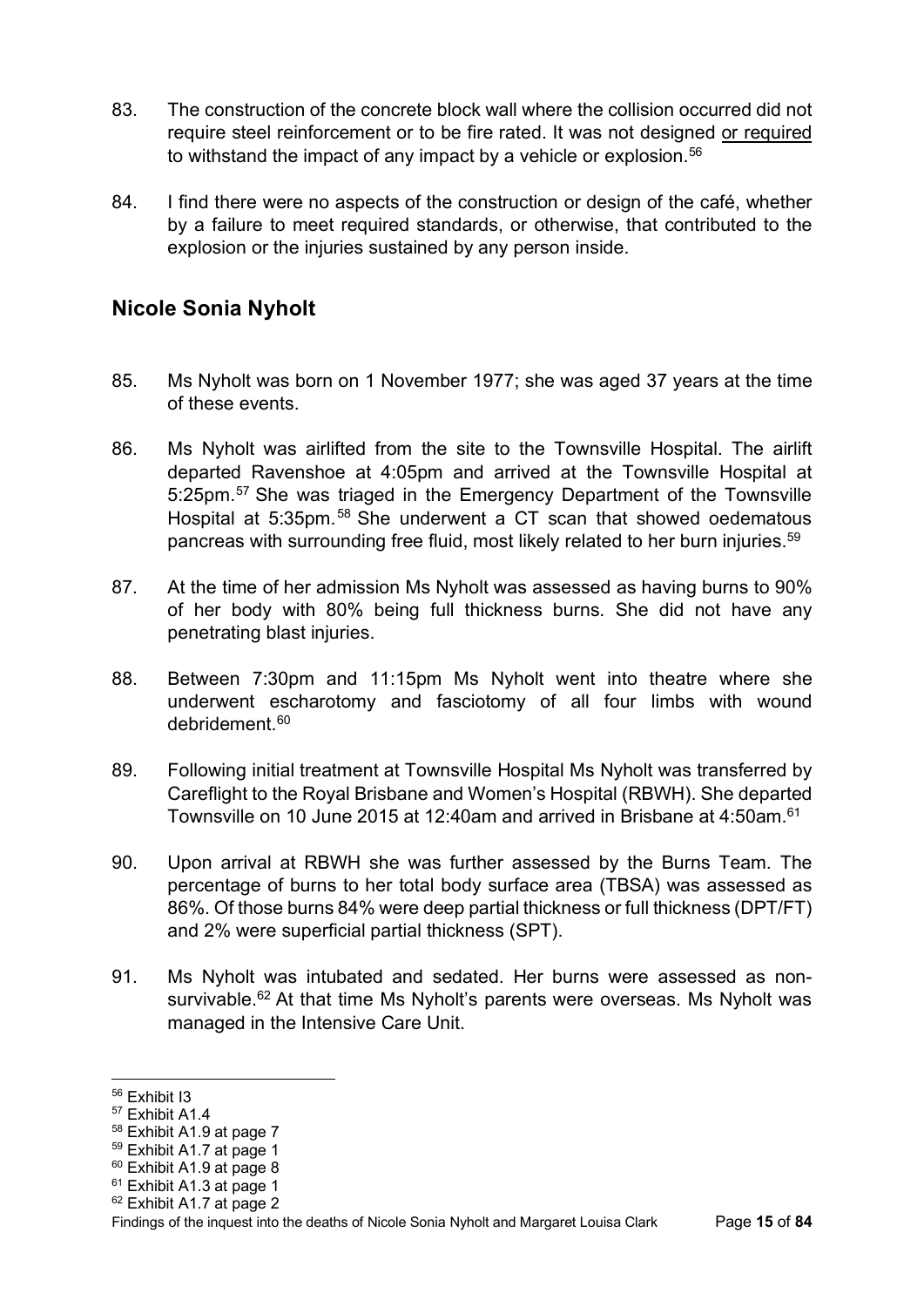- 92. On 12 June 2015, Ms Nyholt's parents returned from overseas and travelled directly to the RBWH. After a period of time together Ms Nyholt's treatment was withdrawn, she was extubated at 4:15am.<sup>[63](#page-18-1)</sup> Ms Nyholt was declared deceased at 4:42am. [I note in the statement read by Nicole's father at the conclusion of inquest he expressed his deep appreciation to their daughter Michelle for maintaining a bedside vigil until they returned from overseas].
- 93. An external examination autopsy was performed on 16 June 2015. Nicole's cause of death was given as:

## **1(a). Burns,** *due to, or as a consequence of***, 1(b). Gas explosion,** *due to, or as a consequence of***, 1(c). Motor vehicle collision with building.**

94. I accept and adopt the cause of death as concluded by the Forensic Pathologist.

## <span id="page-18-0"></span>**Margret Louisa Clark**

- 95. Ms Clark was born 17 April 1933; she was aged 82 years at the time of these events.
- 96. Ms Clark was transferred from the scene of the explosion to the Atherton Hospital by Ambulance. She arrived at the Atherton Hospital at 2:36pm.<sup>[64](#page-18-2)</sup> She was triaged at the Emergency Department and assessed to have TBSA burns of 43-45% of which 37% were assessed as partial thickness and 6% full thickness.
- 97. She was given pain relief and her burns were dressed. She was assessed as requiring additional treatment at the Burns Team at Cairns Hospital. She was transferred by ambulance to the Cairns Hospital that same day and was triaged at 9:23pm.[65](#page-18-3) Ms Clark underwent debridement and dressings. Ms Clark was then transferred to RBWH for further treatment.
- 98. Ms Clark was medically discharged from the Cairns Hospital on 10 June 2015.<sup>[66](#page-18-4)</sup> Arrangements were made with the Royal Flying Doctor Service to transport Ms Clark to Brisbane.
- 99. Due to poor weather Ms Clark's care flight was initially delayed until the early hours of 11 June 2015. She arrived at RBWH at approximately 8:30am / 9:00am that day.

<span id="page-18-1"></span><sup>&</sup>lt;sup>63</sup> Exhibit A1.7 at page 2

<span id="page-18-2"></span><sup>&</sup>lt;sup>64</sup> Exhibit A2.4 at page 5

<span id="page-18-3"></span><sup>&</sup>lt;sup>65</sup> Exhibit A2.5 at page 12

<span id="page-18-4"></span><sup>&</sup>lt;sup>66</sup> Exhibit A2.5 at page 130

Findings of the inquest into the deaths of Nicole Sonia Nyholt and Margaret Louisa Clark Page **16** of **84**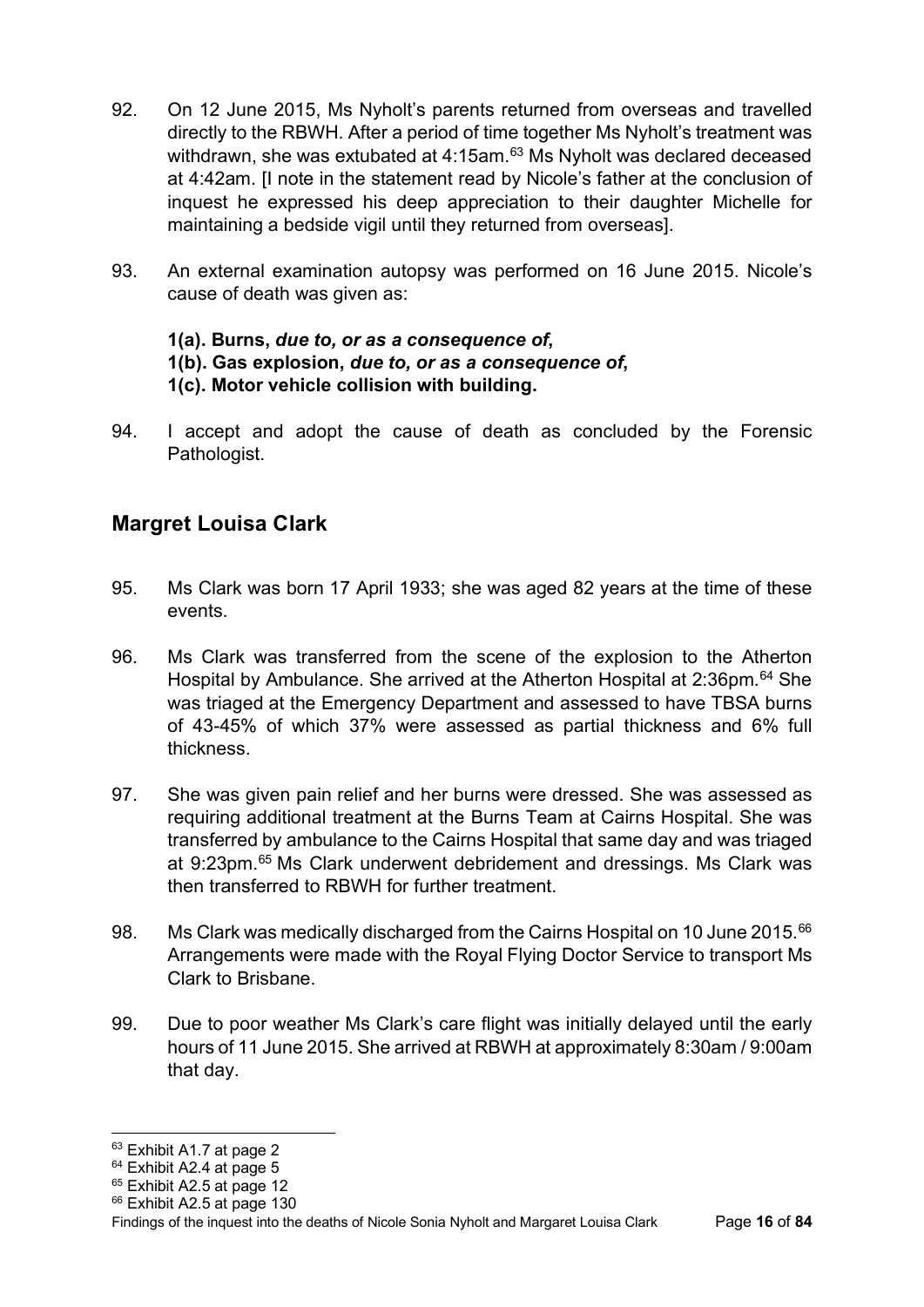- 100. At RBWH Ms Clark underwent skin graft surgery to approximately 40% of her body. That surgery was conducted on 12 June 2015. During her admission at RBWH Ms Clark experienced a number of complications, including:
	- a) Low blood pressure;
	- b) Systemic inflammatory response syndrome (SIRS);
	- c) Atrial fibrillation; and
	- d) Failure of her clotting, respiratory and kidney systems.  $67$
- 101. Ms Clark's pre-existing medical conditions (including hypertension, hypercholesterolaemia and diabetes)<sup>[68](#page-19-1)</sup> were considered to contribute to those complications. Ms Clark did not recover from her injuries and was declared deceased at 8:45pm on 14 June 2015.
- 102. On 16 June 2015 Ms Clark underwent a full external and internal autopsy examination that included a whole-body CT scan. The CT scan identified preexisting natural disease, including calcification of the coronary arteries of the heart. Ms Clark's cause of death was given as:
	- **1(a). Burns,** *due to, or as a consequence of,*
	- **1(b). Gas explosion,** *due to, or as a consequence of***,**
	- **1(c). Motor vehicle collision with building**

#### *Other significant conditions:*

- *2. Atrial fibrillation, hypertension, diabetes mellitus, hypercholesterolaemia, obesity.*
- <span id="page-19-1"></span><span id="page-19-0"></span>103. I accept and adopt the cause of death as concluded by the Forensic Pathologist.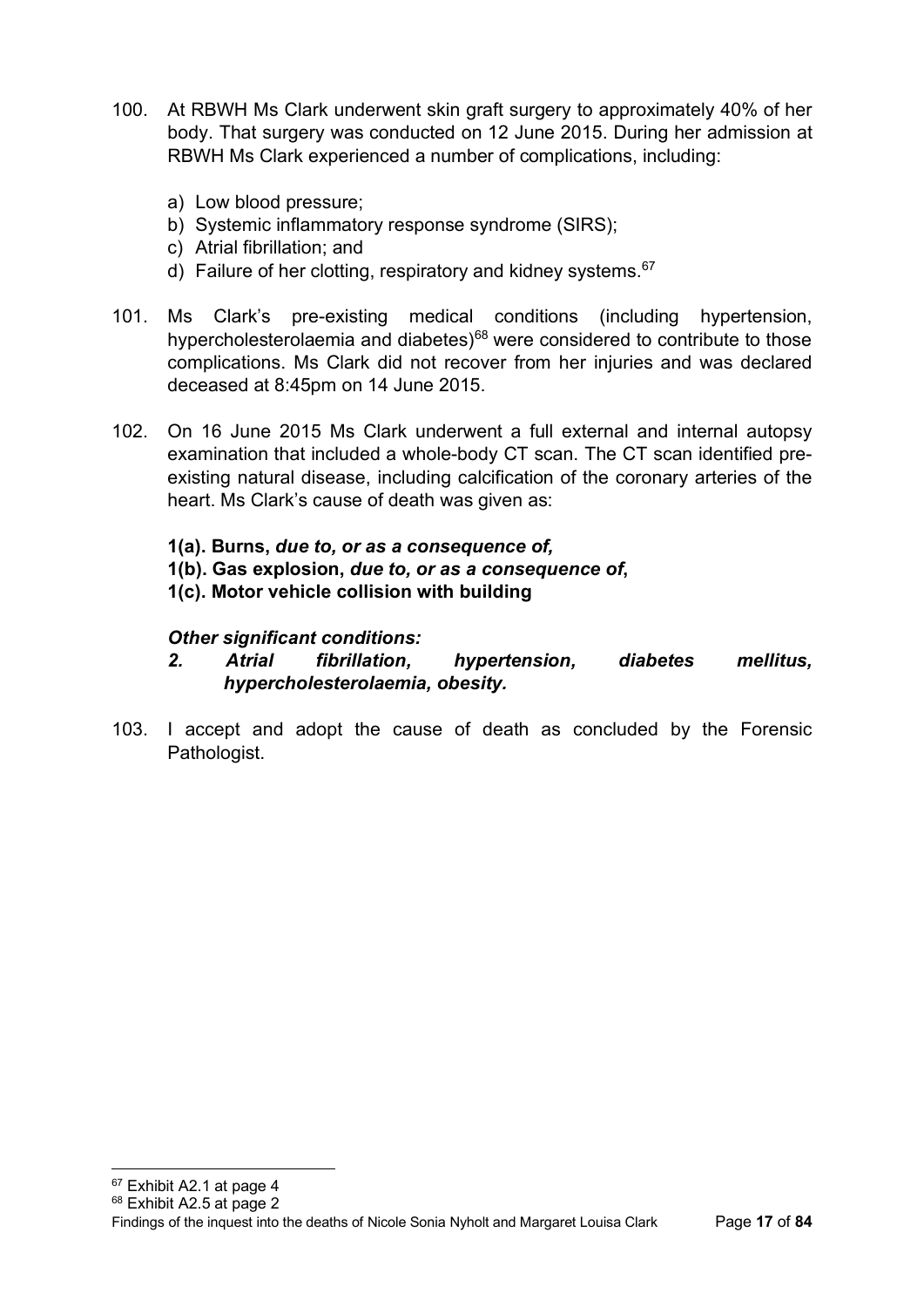# <span id="page-20-0"></span>**QPS Forensic Crash Unit Investigation**

- 104. Senior Vehicle Inspection Officer (SVIO) Ryan deposed that the Landcruiser was in satisfactory mechanical condition and there were no defects.<sup>[69](#page-20-1)</sup> I find that no mechanical defect contributed to the manner in which the Landcruiser was operated on 9 June 2015.
- 105. In his evidence SVIO Ryan further deposed that both rear tyre tread surfaces of the Landcruiser displayed dirt contamination. SVIO Ryan opined that this could be accounted for by the Landcruiser being stationary but with the wheels still spinning.<sup>[70](#page-20-2)</sup>
- 106. The circumstances of the collision were such that the Landcruiser became embedded in the rear wall of the café.
- 107. SVIO Ryan deposed the mechanical inspection confirmed the Landcruiser was in gear at the time of the collision although he was unable to identify what gear.[71](#page-20-3)
- 108. SVIO Ryan deposed that whilst he could not identify which gear the vehicle was in at the point of collision, he confirmed it was not in low-range; he therefore excluded the vehicle as being in either first or second gear. He conceded the Landcruiser may have been in third gear but he considered it more likely to have been in fourth. [72](#page-20-4)
- 109. The evidence given by Mr Harden and Mr Squires, as to their estimate of the speed of the Landcruiser and the 'revving noises' were put to SVIO Ryan and he was asked if that altered his opinion as to the likely gear the Landcruiser was in. With those observations he considered it more likely that the Landcruiser was in fourth gear.<sup>[73](#page-20-5)</sup> SVIO Ryan further deposed that his inspection of the Landcruiser revealed the accelerator cable was in the halfapplied position, pulled down and had seized approximately 35mm from the rest position.<sup>[74](#page-20-6)</sup>
- 110. SVIO Ryan opined that the cause of the accelerator cable seizing was from fire damage. He considered that the fire had in effect preserved the position of the accelerator pedal as it was at the time of the collision.[75](#page-20-7)
- 111. When SVIO Ryan was further asked to consider the description of the Landcruiser "*redlining*" (as deposed by Mr Squires), SVIO Ryan considered that both third and fourth gears were possible in that scenario, indicating revolutions

- <span id="page-20-3"></span><sup>71</sup> T2.16/33-37
- <span id="page-20-4"></span><sup>72</sup> T2.16/43-46

<span id="page-20-1"></span><sup>69</sup> T2.17/26-27

<span id="page-20-2"></span><sup>70</sup> T2.16/23-26, see also the evidence of Sergeant Ezard at T2.28/32-36

<span id="page-20-5"></span><sup>73</sup> T2.17/5-7

<sup>74</sup> T2.17/10-15

<span id="page-20-7"></span><span id="page-20-6"></span><sup>75</sup> T2.17/18-20

Findings of the inquest into the deaths of Nicole Sonia Nyholt and Margaret Louisa Clark Page **18** of **84**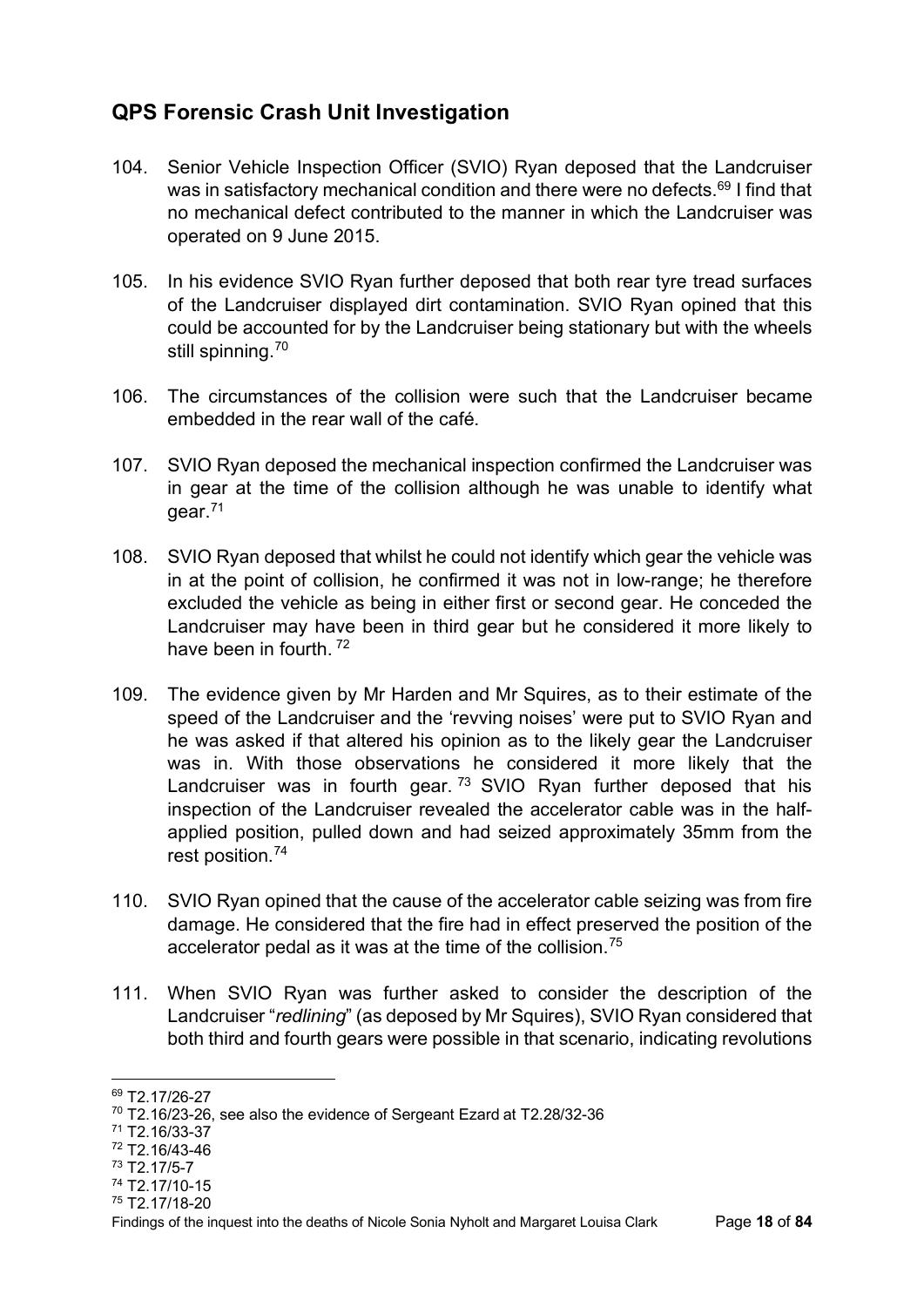of 4000 to 4500RPM. In that scenario he opined it was likely the accelerator was 'flat to the floor'.[76](#page-21-1)

112. Having regard to the evidence of Mr Squires, that Mr Scutt appeared "*slumped to the left*" with his arms away from the wheel, and the evidence of Mr Harden, and the forensic examination of the trajectory of the vehicle, I **find** that that there was no attempt by Mr Scutt to steer or decelerate prior to the collision. The vehicle traversed an almost straight line from the roadway before impacting with the gas cylinders.

## <span id="page-21-0"></span>**Brian Scutt's seizure history**

- 113. Mr Scutt's medical records were in evidence at the Inquest.  $77$  The following observations can be made and are uncontroversial:
	- Mr Scutt underwent a kidney transplant in 1995;
	- Mr Scutt received regular ongoing treatment in relation to the kidney transplant at the renal clinic at the Cairns Hospital;
	- In relation to his ongoing treatment, following his kidney transplant, Mr Scutt was prescribed medication to prevent rejection of the transplant;
	- Beyond his treatment at the Cairns Hospital, Mr Scutt had received treatment from the Ravenshoe Medical Centre (the Medical Centre)[78](#page-21-3) substantially for matters related to monitoring his renal function and other minor illnesses[;79](#page-21-4)
	- Dr Kenneth Connolly was a General Practitioner at the Centre;
	- For the period between 13 April 2000 and 4 June 2015 Mr Scutt accessed a total of 86 consultations with a General Practitioner;
	- Of those 86 consultations, 59 were with Dr Connolly;
	- Mr Scutt also received treatment from the Ravenshoe Health Care Clinic (the Clinic) which was operated by the Cairns Hinterland Hospital and Health Service (CHHHS);
	- For the period between 24 June 1995 and 14 May 2015 Mr Scutt accessed a total of 99 consultations at the Clinic, those consultations substantially concerned having his blood pressure checked or collecting medication;
	- Dr Connolly practised at the Clinic on a limited basis and had contact with Mr Scutt at the Clinic on one occasion, 25 August 2014<sup>,[80](#page-21-5)</sup>
	- Mr Scutt also received treatment at the Atherton Hospital, in relation to monitoring his renal function and workplace injuries.
- 114. The records from the Atherton Hospital, the Ravenshoe Clinic, and the Ravenshoe Medical Centre reference a medical history of fits and seizures.

Findings of the inquest into the deaths of Nicole Sonia Nyholt and Margaret Louisa Clark Page **19** of **84**

<span id="page-21-1"></span><sup>76</sup> T2.18/1-9

<span id="page-21-2"></span><sup>77</sup> BOE D9

<span id="page-21-3"></span><sup>78</sup> Exhibit D9.2

<span id="page-21-4"></span><sup>79</sup> Exhibit D7.2

<span id="page-21-5"></span><sup>80</sup> Exhibit D9.8 at page 28 and Exhibit D7.3 at paragraph 62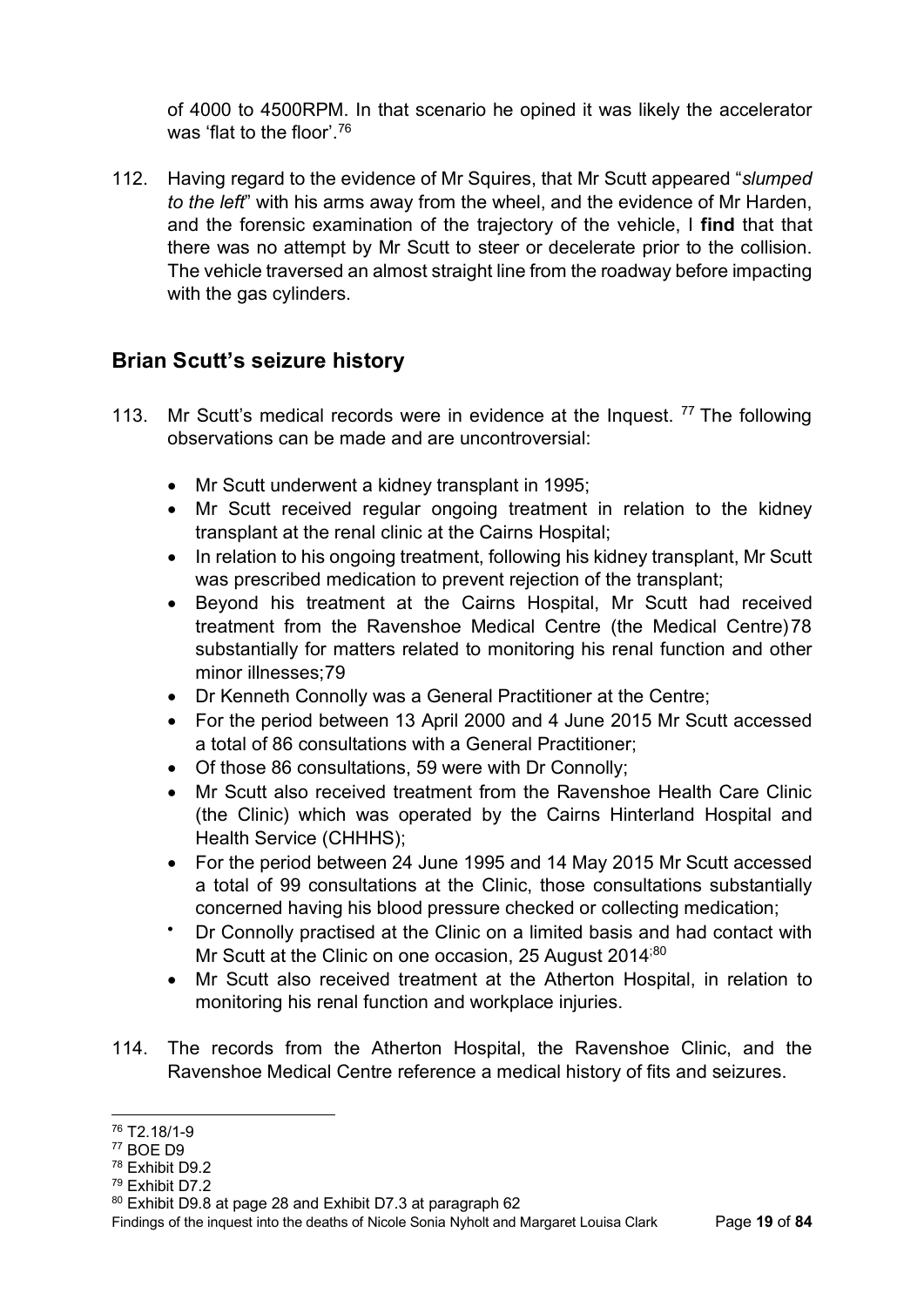### *Seizure on 7 March 2004*

- 115. Mr Scutt's first documented seizure was known to have occurred on Sunday, 7 March 2004. At 2:56am that day a call was placed to '000' by either Mrs Scutt or their son. Mr Scutt had been found collapsed on the kitchen floor of his residence  $81$
- 116. An ambulance was dispatched at 02:59am from the Ravenshoe QAS Station. In attendance was then A/Station Officer Bradley Bragg<sup>[82](#page-22-1)</sup> and Student Paramedic Lillias Gyetvay. They arrived at the Scutt residence (17 Ascham Street, Ravenshoe) at 3:11am.<sup>[83](#page-22-2)</sup> Whilst Student Paramedic Gyetvay provided primary care, A/Station Officer Bragg made observations.
- 117. At the Inquest Student Paramedic Gyetvay gave evidence that Mr Scutt was conscious but was experiencing "*altered* consciousness" in that he was "*responsive to voice but was unable to make sense of any directions and unable to answer any questions he was given. He was trying to stand but was unable to stand himself*". [84](#page-22-3) She described Mr Scutt as being 'confused' and 'combative'.
- 118. QAS Notes recorded in relation to this attendance noted Mr Scutt was located in the kitchen having had a "*tonic / clonic convulsion*" for an unknown period of time. QAS then transported Mr Scutt to the Atherton Hospital. They departed his residence at 03:36am and arrived at the Hospital at 04:17am; a travel time of 41 minutes. On arrival at the Hospital A/Station Officer Bragg observed that Mr Scutt was conscious, orientated and "*alert with normal vital signs*".[85](#page-22-4)
- 119. Mr Scutt first presented to the Atherton Hospital Emergency Department where he was seen by Registered Nurse (RN) Jennifer Pollock at 4:30am. Triage notes recorded that Mr Scutt had been found by his son having a "*tonic-clonic type seizure*".<sup>86</sup> RN Pollock also noted a conversation with QAS Officers that on their arrival at his residence Mr Scutt was "*definitely in a post ictal state*".
- 120. The last entry made by RN Pollock on 7 March 2004 was at 05:20am. The final progress note intimated that Mr Scutt may have been discharged from the Emergency Department shortly thereafter.
- 121. The next progress note was created at 11:20am on 7 March 2004 by Dr Ian Reddie. This progress note identified Mr Scutt as an 'in patient'. It was apparent on these notes Mr Scutt had by this time been admitted to wards.

<span id="page-22-0"></span><sup>81</sup> Exhibit D1.8 at paragraph 4

<span id="page-22-1"></span><sup>82</sup> Exhibit D10.1

<span id="page-22-2"></span> $83$  Exhibit D10.5 at page 1 of 45 (Case #75A71 – Page 1 of 4)

<span id="page-22-3"></span><sup>84</sup> Exhibit D1.8 (Statement of Lillias-Ann-Katicia GYETVAY) at paragraph 6

<span id="page-22-4"></span><sup>85</sup> Exhibit D10.1 (Statement of Bradley Bragg) at paragraph 7

<span id="page-22-5"></span> $86$  Exhibit D1.1 – A

Findings of the inquest into the deaths of Nicole Sonia Nyholt and Margaret Louisa Clark Page **20** of **84**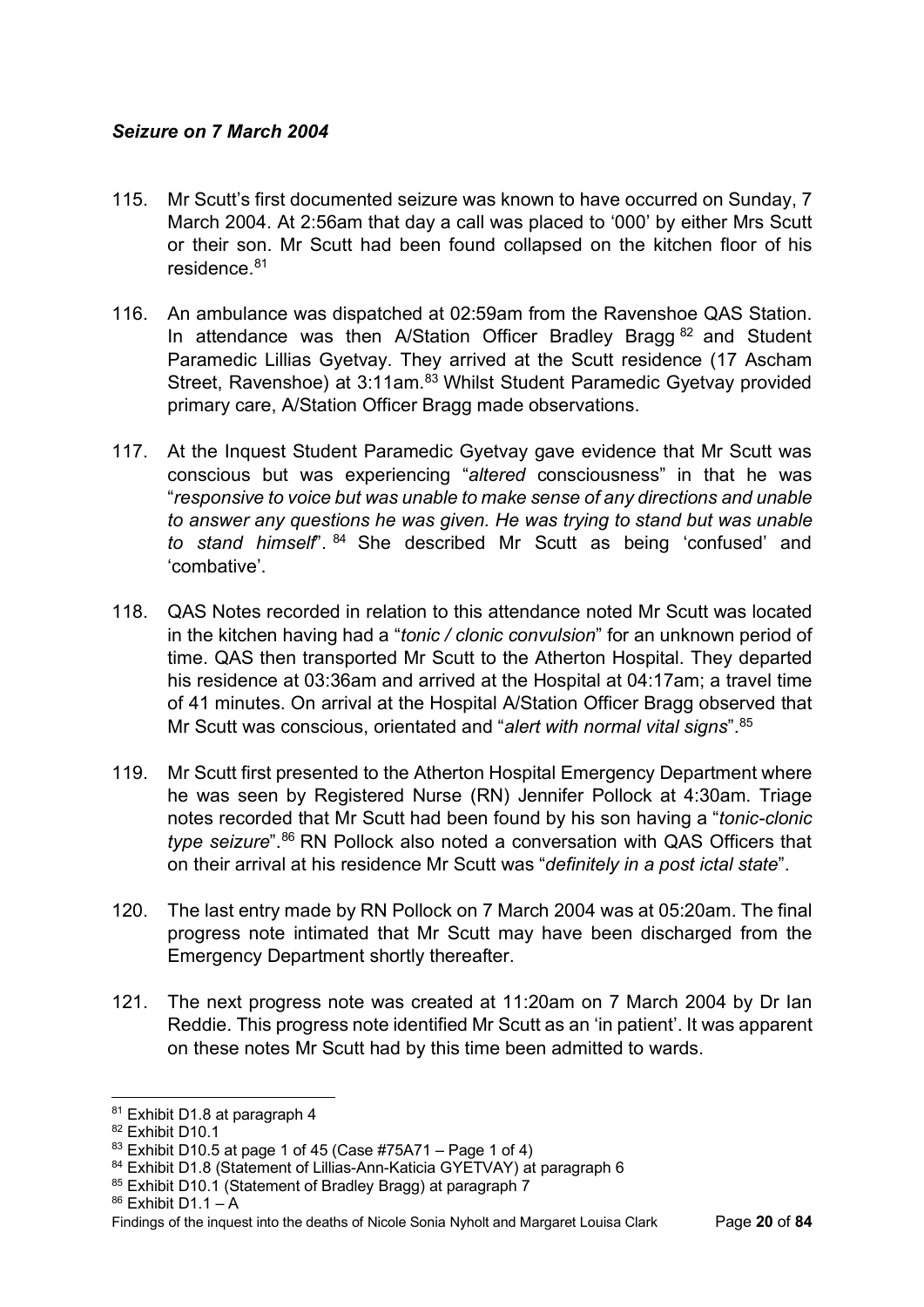- 122. RN Pollock in evidence noted that the triage notes would form part of a patient file that would travel with the patient from the Emergency Department to the Wards such that any doctor subsequently reviewing the file would have access to those triage notes.
- 123. The continuity of the clinical information between the Emergency Department Triage Notes and the Ward Notes, would make it more likely than not that Mr Scutt remained at Atherton Hospital between 5:20am and 11:20am although progress notes do not reflect the care and treatment he may have received in the interim.
- 124. At 08:30am on 8 March 2004, Mr Scutt was reviewed by SMO Dr Rory Howard. He affirmed the plan for a CT scan (as developed by Dr Reddie) and advised Mr Scutt at the same time that he should not drive for a period of six months. That advice was given with reference to the Austroads 'Assessing Fitness to Drive' Guidelines and noting it was Mr Scutt's 'first seizure'. [87](#page-23-0)
- 125. Following this review, Mr Scutt was transported by QAS Officers to the Cairns Hospital where he underwent the CT scan. This occurred on 8 March 2004 between 09:39am and 05:03pm.
- 126. Upon his return Mr Scutt was reviewed by Dr Howard, who by that time was apprised of the results from the CT scan.<sup>[88](#page-23-1)</sup> The CT scan did not reveal an underlying cause for the seizure.
- 127. With respect of the scan Dr Howard deposed it was a 'non contrast' CT was because Mr Scutt's creatinine levels were 0.18. That reading showed Mr Scutt had a level of kidney impairment. The relevance of this was in order to observe greater definition of the blood vessels a radioactive dye is required to be injected into the patient. Because that dye was adverse to kidney function it would not be used in patients with already impaired kidney function.
- 128. Mr Scutt's kidney transplant meant he was not a suitable candidate to have the dye injected. The limitation of the non-contrast CT being performed on Mr Scutt was that the "*subtle changes of a brain tumour*" [had they been present] may not have been visible, although this was considered to be rare. There was no evidence of Mr Scutt having a brain tumour.
- 129. Dr Howard deposed in oral evidence:

*"Seizures happen for a number of reasons. If you stress anybody enough, they will seize. If you disrupt their chemistry, they will seize. If they have a brain tumour or bleed in their brain, they can have a seizure. If you can't find any cause for seizures, it's called epilepsy. And so in epilepsy, by definition, all the blood tests we would do at Atherton are* 

<span id="page-23-0"></span> $87$  Exhibit L2 at page 57 (69 of 145)

<span id="page-23-1"></span> $88$  Exhibit D1.2 – B at page 4 of 6

Findings of the inquest into the deaths of Nicole Sonia Nyholt and Margaret Louisa Clark Page **21** of **84**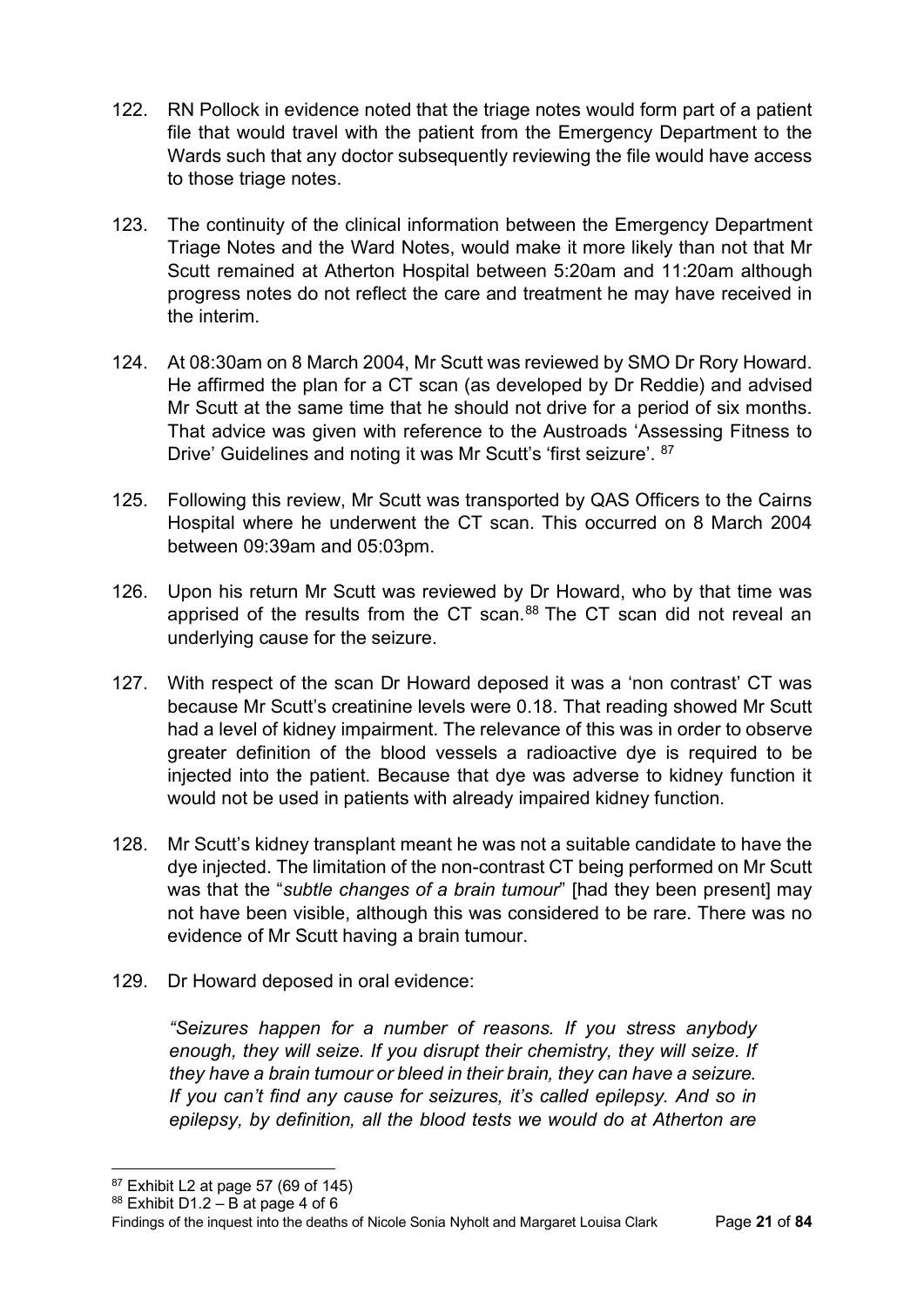*normal specialised neurological tests where you record brainwave activity may be normally, but usually are not"*[89](#page-24-0)

- 130. Dr Howard qualified that by stating whilst a specialist (neurologist) might make the diagnosis a non-specialist would have the capacity to make the diagnosis provided the appropriate suite of tests (such as a CT and EEG) had been conducted.
- 131. Dr Howard deposed in oral evidence that an EEG would not have resolved any subtleties that may have been lost on a non-contrast CT. The EEG would measure electrical brainwaves, a contrast CT by comparison would be looking for "*optical evidence of any altered blood vessels in the brain*".[90](#page-24-1)
- 132. Dr Howard further qualified his response by stating that "*a [tincture] of time*"[91](#page-24-2) may be required [to observe whether there is any recurrence] and that one fit of itself may not be epilepsy if the EEG is normal. He further deposed:

"*if you have a fit and you find no reason for it, and your EEG is completely normal, you can say 'well', you know it may have just been a fit from some sort of stress that we don't understand, but whereas if the EEG is abnormal in a way that allows you to say ' yeah this is epilepsy', then you can make a diagnosis after one fit. But sometimes you'll just sit on the fence for a little bit, and if ten years go past and they don't have another fit, then they probably don't. But if they then have another fit then okay, probably epilepsy and it's not unusual not to treat with drugs after one fit, but after two you normally would"[92](#page-24-3)*

- 133. In cross-examination by Counsel for Dr Connolly, Dr Howard further deposed that it would be "*reasonable*", after testing had been done and results were 'normal', for a medical practitioner, whether GP or specialist, "*to await the clinical course*" i.e. a recurrence of seizure activity or not, before developing any additional treatment plan or referrals.
- 134. Dr Howard deposed that the treatment and care he provided to Mr Scutt was not for the purpose of a medical assessment to drive or for the issuing of a licence, rather it was for the purpose of Mr Scutt having presented having had a seizure. However as an "*aside*" to that he nonetheless gave advice top Mr Scutt that he should not drive.
- 135. Dr Howard considered at that moment in time there was a risk if Mr Scutt continued to drive. He gave the following evidence:

"*He's just had a seizure, as far as we knew it was his first seizure, [and] until you define the nature of that seizure and how likely it is to happen* 

<span id="page-24-0"></span><sup>89</sup> T3.21/24-29

<span id="page-24-1"></span> $90$  T3.30/13-14

<span id="page-24-2"></span><sup>91</sup> T3.26.30-34

<span id="page-24-3"></span><sup>92</sup> T3.25-26/33-1

Findings of the inquest into the deaths of Nicole Sonia Nyholt and Margaret Louisa Clark Page **22** of **84**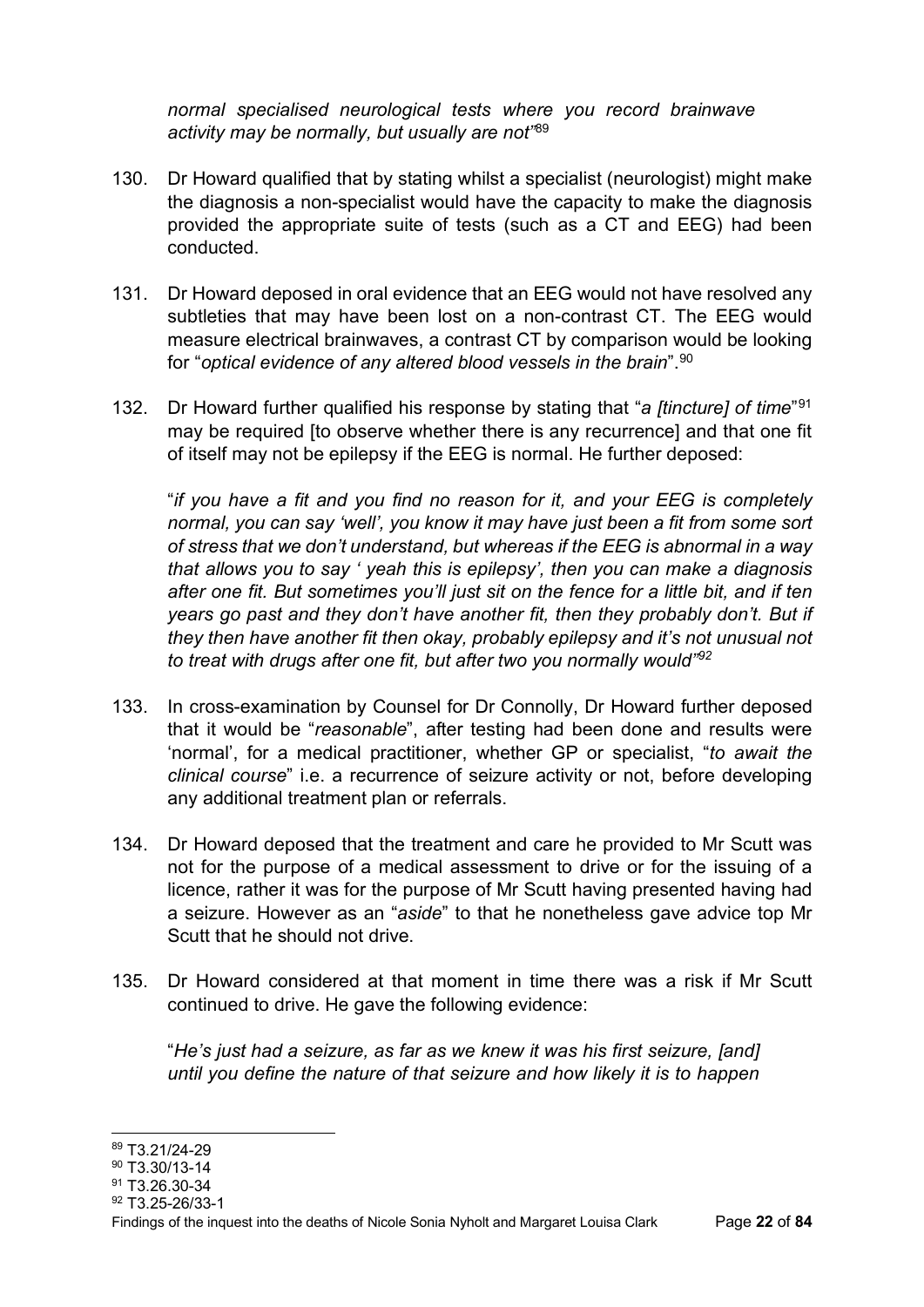*again, particularly when you're driving then of course it's going to influence your safety in your car*"[93](#page-25-0)

136. Notwithstanding the results of the CT scan that did not reveal any underlying cause and were, in effect 'normal', Dr Howard deposed that his assessment of the risk associated with Mr Scutt driving remained unchanged. He deposed as follows:

"*Because most seizures, as I was saying before, epilepsy is seizures of unknown cause … but by definition, most people who have fits, have epilepsy, and you would expect their scan to be normal. It's a little bit different these days we have MRI scans, we have much more complicated scans, that are redefining this to some degree, but in 2004 a normal CT scan is what you would expect in someone who has epilepsy*"[94](#page-25-1)

137. With respect to the treating team at the Atherton Hospital, Dr Howard deposed that their obligations as to the ongoing treatment and care of Mr Scutt would have been as follows:

"*The routine thing would be we would organise any further referrals that were necessary, in this case he should be referred to have an EEG, to the neurology department, and we would then, I would expect that we would write a discharge summary to the General Practitioner, detailing this was the management plan and we would have expected the patient to go back to the General Practitioner … for him or her to … follow up the patient*"[95](#page-25-2)

138. As to why it would be appropriate to refer back to a General Practitioner, in that instance, rather than the treating team at the Atherton Hospital taking up those follow up requirements, Dr Howard deposed as follows:

"*We simply at that time, as with now, simply don't have the resources to conduct outpatient clinics and follow up. It's also better done by a GP … there's a whole circle of health care for anybody who has anything going on, and the GP is at the centre of that, he or she, they are trained to coordinate everything, they have a little bit of knowledge about everything … a GP knows the patient. The GP is best placed to coordinate holistic care.*"[96](#page-25-3)

139. In cross-examination by Counsel for the Cairns Hinterland Hospital and Health Service Ms Gallagher, Dr Howard reiterated his view that upon Mr Scutt's discharge from Atherton Hospital, the hospital did not have a continuing obligation to care for him.[97](#page-25-4)

<span id="page-25-0"></span><sup>93</sup> T3.21/17-20

<span id="page-25-1"></span><sup>94</sup> T3.22/31-41

<span id="page-25-2"></span> $95$  T3.23/5-11

<span id="page-25-3"></span><sup>96</sup> T3 23/26-40

<span id="page-25-4"></span><sup>97</sup> T3.35/11-14

Findings of the inquest into the deaths of Nicole Sonia Nyholt and Margaret Louisa Clark Page **23** of **84**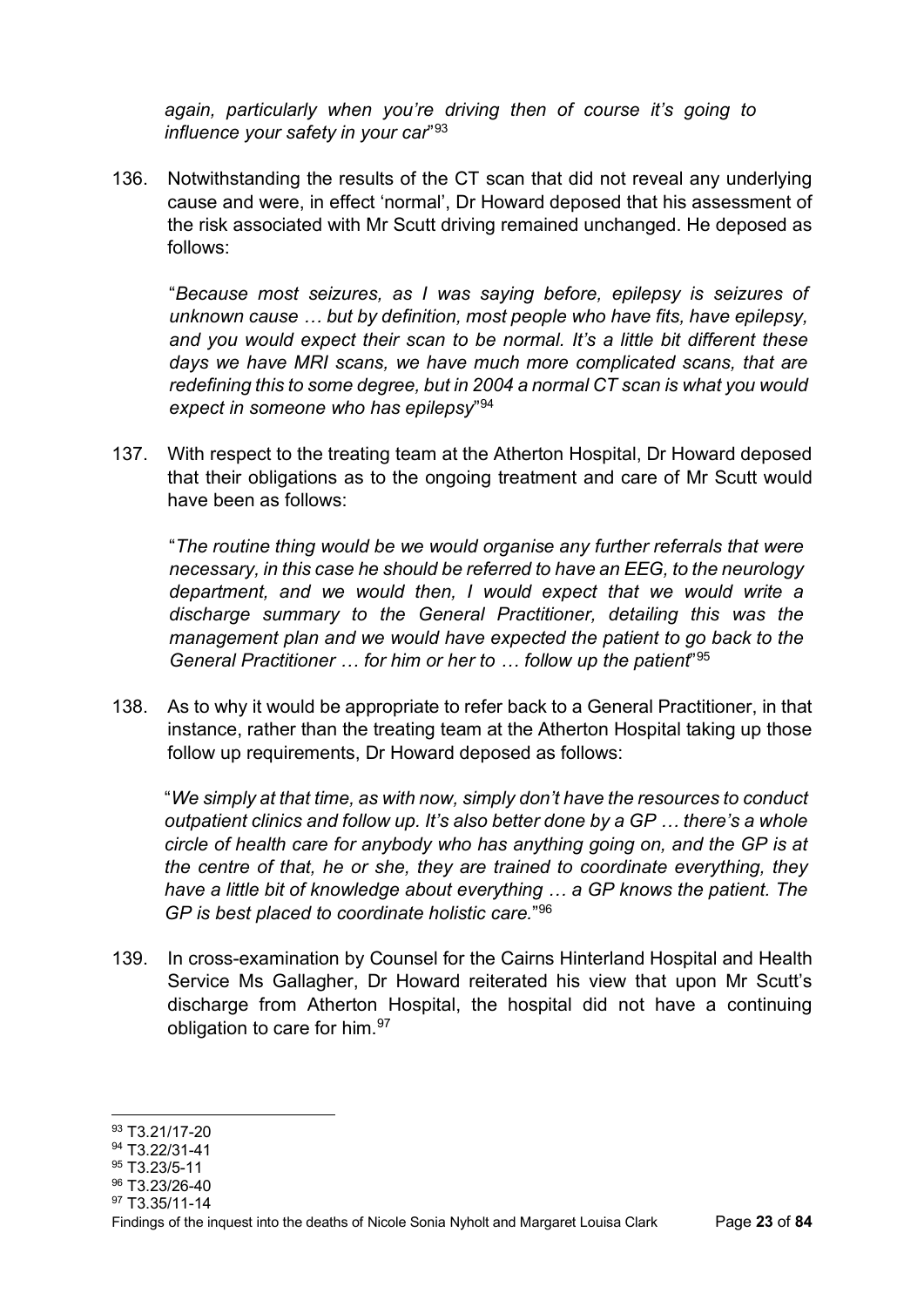- 140. Dr Howard was also taken to the Medical Board of Australia, Code of Conduct document (as in effect from March 2014), and accepted the proposition that, that the central coordinating role for a patient falls to the General Practitioner and that standard would have applied in 2004 notwithstanding the Code of Conduct did not exist in that form at that time. [98](#page-26-0)
- 141. Dr Howard's contact with Mr Scutt ceased at or about 05:00pm on 8 March 2004 however the progress notes from Atherton Hospital confirm that Mr Scutt remained admitted as an inpatient until approximately 10:30am on 9 March 2004. In that intervening period he was again seen by Dr Reddie.
- 142. Dr Reddie had a final consultation with Mr Scutt prior to discharge on the morning of 9 March 2004. The treatment plan developed at that instance was for an EEG to be performed on Mr Scutt. Dr Reddie reiterated the advice that Mr Scutt should not drive for the next six months.
- 143. Had Mr Scutt complied with the advice given, the earliest occasion he could have resumed driving would have been 10 September 2004.
- 144. Dr Reddie subsequently sent a facsimile to the Far North Queensland Neurodiagnostic Unit located at the Cairns Hospital requesting an EEG.<sup>99</sup> The facsimile also requested that a copy of the EEG report be sent to Dr Connolly of the Ravenshoe Medical Centre.
- 145. Dr Reddie also made arrangements for Mr Scutt's discharge plan and summary to be sent by facsimile (attention of Dr Connolly) to the Ravenshoe Medical Centre. As to whether that facsimile was sent (by the hospital) and or received by Dr Connolly was a matter of conjecture at Inquest.
- 146. The patient records of Mr Scutt, provided by the Ravenshoe Medical Centre, did not contain a copy of the discharge summary. Dr Connolly deposed in a written statement provided to the inquest prior to his death, that from the year 2000, or thereabouts, the Medical Centre commenced using an electronic medical record system. The process, upon correspondence being received in relation to a patient, was to enter that correspondence into the electronic system.<sup>[100](#page-26-2)</sup>
- 147. With reference to the usual practice for record keeping at the Medical Centre, Dr Connolly deposed the absence of medical records indicated a likelihood that they were not received.
- 148. Dr Reddie deposed there were administrative processes in place that would facilitated the transmission of the discharge summary, (that it he would not have sent it himself). [101](#page-26-3)

<span id="page-26-0"></span><sup>98</sup> T3.35/46

<span id="page-26-1"></span> $99$  Exhibit D1.6 – F

<span id="page-26-2"></span><sup>&</sup>lt;sup>100</sup> Exhibit D7.3 at paragraphs 13-14

<sup>101</sup> T3.45/28-30

<span id="page-26-3"></span>Findings of the inquest into the deaths of Nicole Sonia Nyholt and Margaret Louisa Clark Page **24** of **84**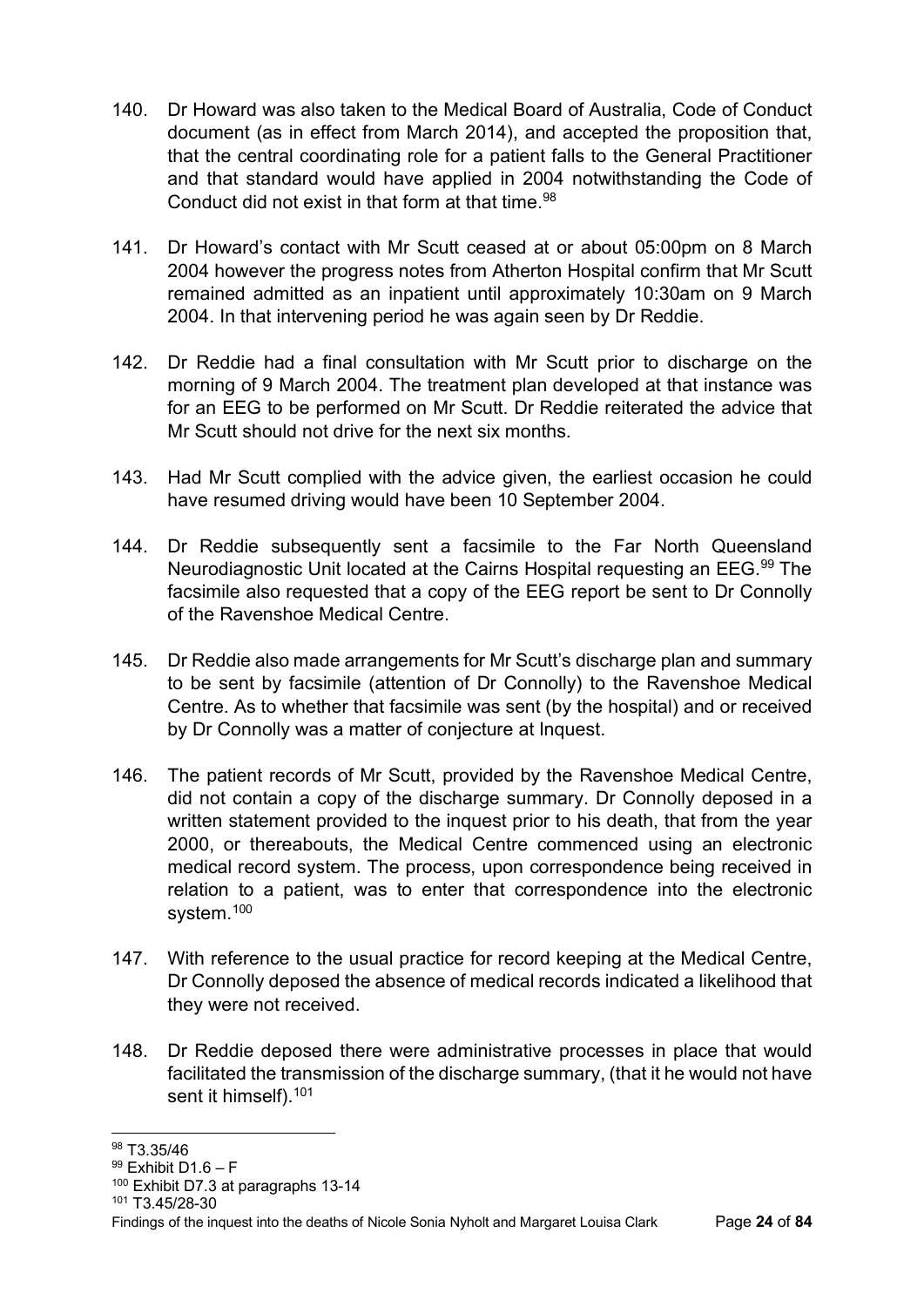149. RN Pollock deposed that there had been occasions when she had cause to interact with Dr Connolly in relation to other patients. She indicated that material would on occasion be forwarded to Dr Connolly. As a general proposition RN Pollock deposed:

*"We've gotten better over time, but our presentations to ED we do send on notes to our GPs. Back in 2004 things weren't as streamlined as what they are today".*[102](#page-27-0)

- 150. No evidence was called from any other clinical or administrative personnel of the Atherton Hospital, as to the nature of performance of communication systems, in other areas of the Hospital, as at 2004.
- 151. I am satisfied the discharge summary was sent via usual administrative processes (most likely facsimile) to Dr Connolly by the Atherton Hospital.
- 152. However I have no evidence before me that Dr Connolly ever received a copy of Mr Scutt's 2004 discharge summary from the Atherton Hospital. Dr Reddie's discharge summary is not included in the records obtained from the medical centre. I note however Dr Connolly did receive a copy of the EEG report. (Dr Reddie requested it be provided to Dr Connolly by the Cairns Hospital when available, which it was).
- 153. Mr Scutt attended the Ravenshoe Medical Centre one week after discharge from the Atherton Hospital on 16 March 2004, and then again on 29 March 2004 and 31 May 2004. On each of those occasions he was seen by Dr Connolly.
- 154. Those attendances appear to be unrelated to the seizure event on 7 March 2004. There is no record in the notes from each of those attendances to indicate any discussion between Dr Connolly and Mr Scutt about his fitness or ability to drive. I would not have expected that to be the case in circumstances where the discharge summary had not made its way to file, and Mr Scutt had not yet undertaken the EEG and Dr Connolly was therefore unaware of the seizure. Mr Scutt remained silent about his hospitalisation.
- 155. After Mr Scutt's discharge from the Atherton Hospital on 10 March 2004 it is relevant to note that at 6:50pm on 6 April 2004, RN Pollock created a progress note of a phone call received from Mr Scutt's wife (Robyn). During that conversation RN Pollock recalled being told Mr Scutt was "*driving despite MO advice*"[.103](#page-27-1)
- 156. RN Pollock discussed three options with Ms Scutt which included making contact with his General Practitioner (Dr Connolly) with a view to Mr Scutt's driver licence being suspended until the medical condition was determined and medical clearance given.<sup>[104](#page-27-2)</sup> Contemporaneous notes made by RN Pollock in

Findings of the inquest into the deaths of Nicole Sonia Nyholt and Margaret Louisa Clark Page **25** of **84**

<span id="page-27-0"></span><sup>102</sup> T3.57/1-3

<span id="page-27-1"></span><sup>&</sup>lt;sup>103</sup> Exhibit D1.9 (Statement of Jennifer Pollock) at paragraph 15 and Exhibit D1.1 – A

<span id="page-27-2"></span><sup>104</sup> Exhibit D1.9 (Statement of Jennifer Pollock) at paragraph 16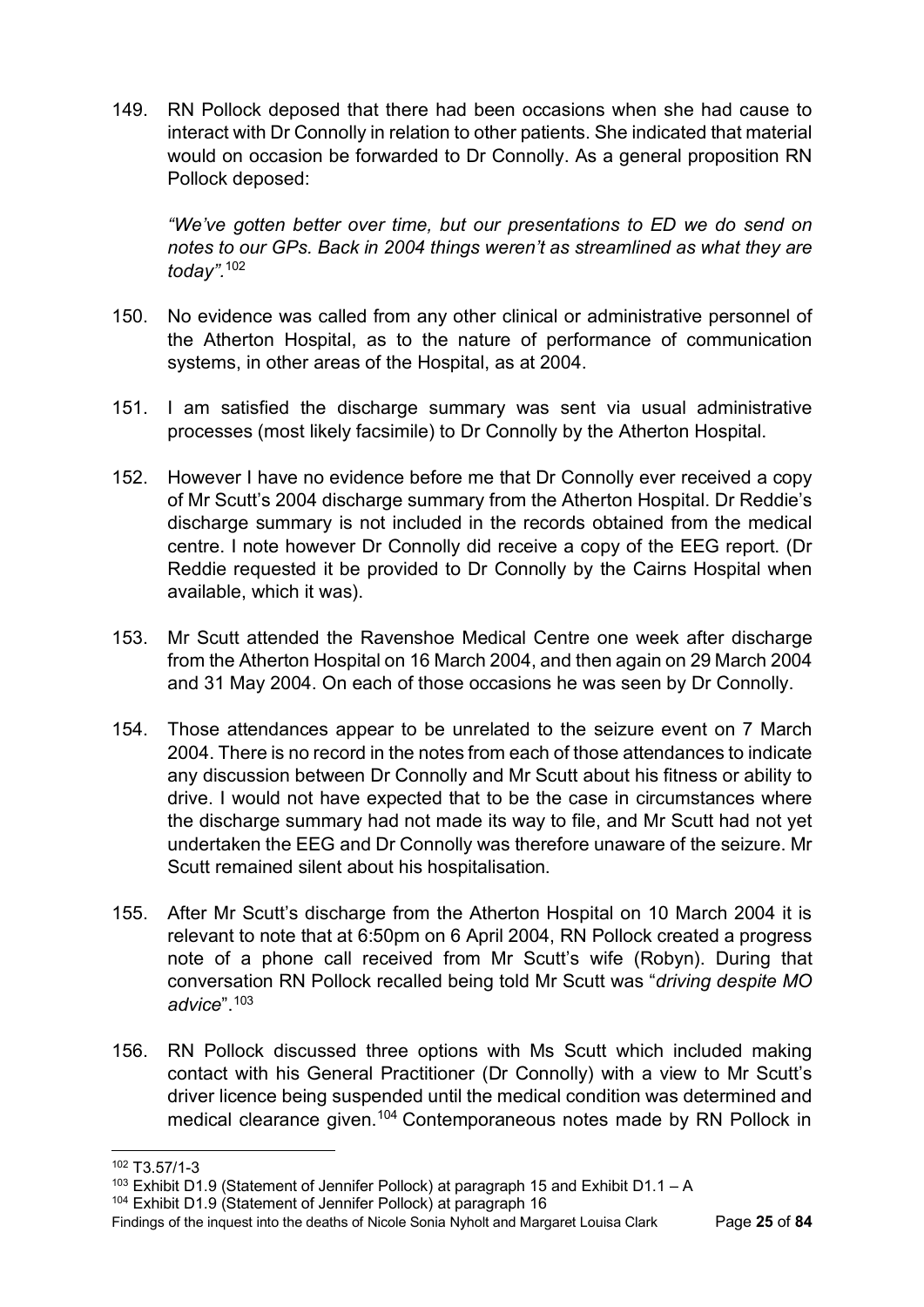relation to this conversation confirm that the course of action was agreed upon by Mrs Scutt.

- 157. The is no record in the Ravenshoe Medical Centre notes of Mrs Scutt raising her concerns (as she indicated she would) with Dr Connolly regarding her husband driving against medical advice.
- 158. Mrs Scutt deposed in oral evidence that she had no independent recollection of such a phone call with RN Pollock but accepted that it occurred and that she was a participant in the call.<sup>[105](#page-28-0)</sup>
- 159. On 4 June 2004 Mr Scutt underwent the EEG procedure (per Dr Reddie's case management plan in March 2004) at the Far North Queensland Nuerodiagnositic Unit. The reporting doctor for this procedure was Dr John Archer.
- 160. Medical records from the Medical Centre and the Atherton Hospital confirm Mr Scutt attended both facilities on 29 June 2004 seeking results of the EEG that had been initiated by Dr Reddie.<sup>[106](#page-28-1)</sup> As of that date the results were not available.[107](#page-28-2)
- 161. As of 2 August 2004, the results of the EEG were known. Progress notes recorded in Mr Scutt's patient file at the Medical Centre confirm he attended a consultation that day. The progress notes documented Mr Scutt as having had "*one observed grand mal convulsion*" and that the EEG was "*normal*". These terms were consistent with those documented in the EEG report. Dr Connolly was unable to determine when he received the results but he accepted that the relevant notes had been created by him in the patient file.
- 162. I find that as at 2 August 2004 Dr Connolly had was cognisant of Mr Scutt's EEG report and results.
- 163. The EEG report documented Mr Scutt had a normal CT and the "*last attack*" had occurred on 9 March 2004. That date is likely attributable to the initiating referral letter, generated by Dr Reddie, dated 9 March 2004.[108](#page-28-3) Dr Reddie's referral letter was silent on the exact date of the seizure, other than it had occurred "*recently*".
- 164. I am satisfied that Dr Connolly was aware:
	- That Mr Scutt had experienced a seizure;
	- The appropriate referrals for Mr Scutt had already been made;
	- That there were no underlying issues requiring further investigation.

<span id="page-28-0"></span><sup>105</sup> T5.34/38-43

<span id="page-28-1"></span><sup>106</sup> Exhibit D9.5 at page 11

<span id="page-28-2"></span><sup>107</sup> Exhibit D9.2 at page 5 of 70

<span id="page-28-3"></span> $108$  Exhibit D1.6 – F at page 3 of 3.

Findings of the inquest into the deaths of Nicole Sonia Nyholt and Margaret Louisa Clark Page **26** of **84**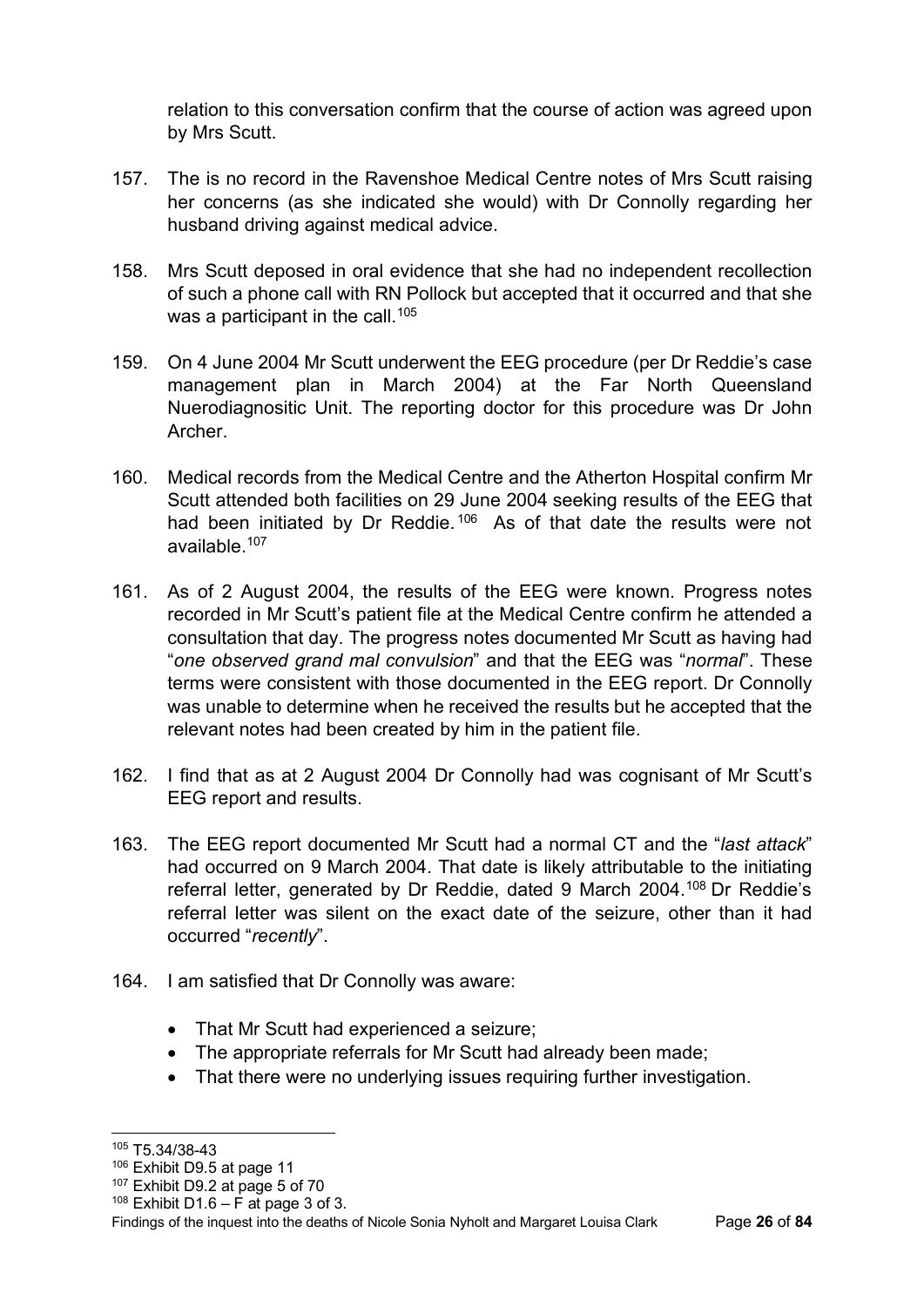- 165. I accept therefore that it was appropriate for Dr Connolly to await the clinical course.
- 166. Dr Connolly deposed, that he likely did not have a discussion with Mr Scutt about driving (not driving) on the basis that the EEG (and presumably the CT) were normal  $109$
- 167. The current Austroad guidelines (first published 1998 and second edition in 2001) then provided for a discretionary 3-6 month minimum non driving period in circumstances of a first seizure (regardless of test results). The activation of the non driving period would have required either a self report by Mr Scutt, a good faith notification by the hospital or GP and consideration by the licencing authority. (The guidelines have evolved and now provided for a discretionary 12 month non driving period in such circumstances).
- 168. In any event at 2 August 2004 (at the time of his consultation with Dr Connolly), Mr Scutt was within the advised non-driving period advised by Doctors Howard and Reddie. Mr Scutt did not relay this information to Dr Connolly.
- 169. I note that 5 years later he advised Dr Pyke at the Atherton Hospital that he had in fact stopped driving for only a one month period after discharge in 2004. So as at the 2 August 2004 consultation he was driving a vehicle against the medical advice of hospital doctors.
- 170. I am satisfied having regard to the evidence in relation to Mr Scutt's overall demeanour, temperament and character that he was unlikely to volunteer to Dr Connolly that he had been advised not to drive by doctors at the Atherton Hospital. I was left the impression at Inquest that Mr Scutt would resist any such suggestion (to not drive) at all costs.

### *Seizure on 19 May 2009*

- 171. Mr Scutt's second documented seizure occurred on Tuesday, 19 May 2009. At 2:35am that day a call was placed to '000' by Mrs Scutt. Mr Scutt was experiencing convulsions at his residence. An ambulance was dispatched at 02:37am from the Ravenshoe QAS Station. They were at the scene at 02:47am. Mr Scutt received treatment from Advanced Care Paramedic (ACP) Darrel Thompson.
- <span id="page-29-0"></span>172. ACP Thompson made notes in relation to his treatment of Mr Scutt. These were recorded in the Electronic Ambulance Report Form. ACP Thompson noted Mrs Scutt had been woken from her sleep by Mr Scutt "*thrashing around as he got out of bed at 0200 this am*".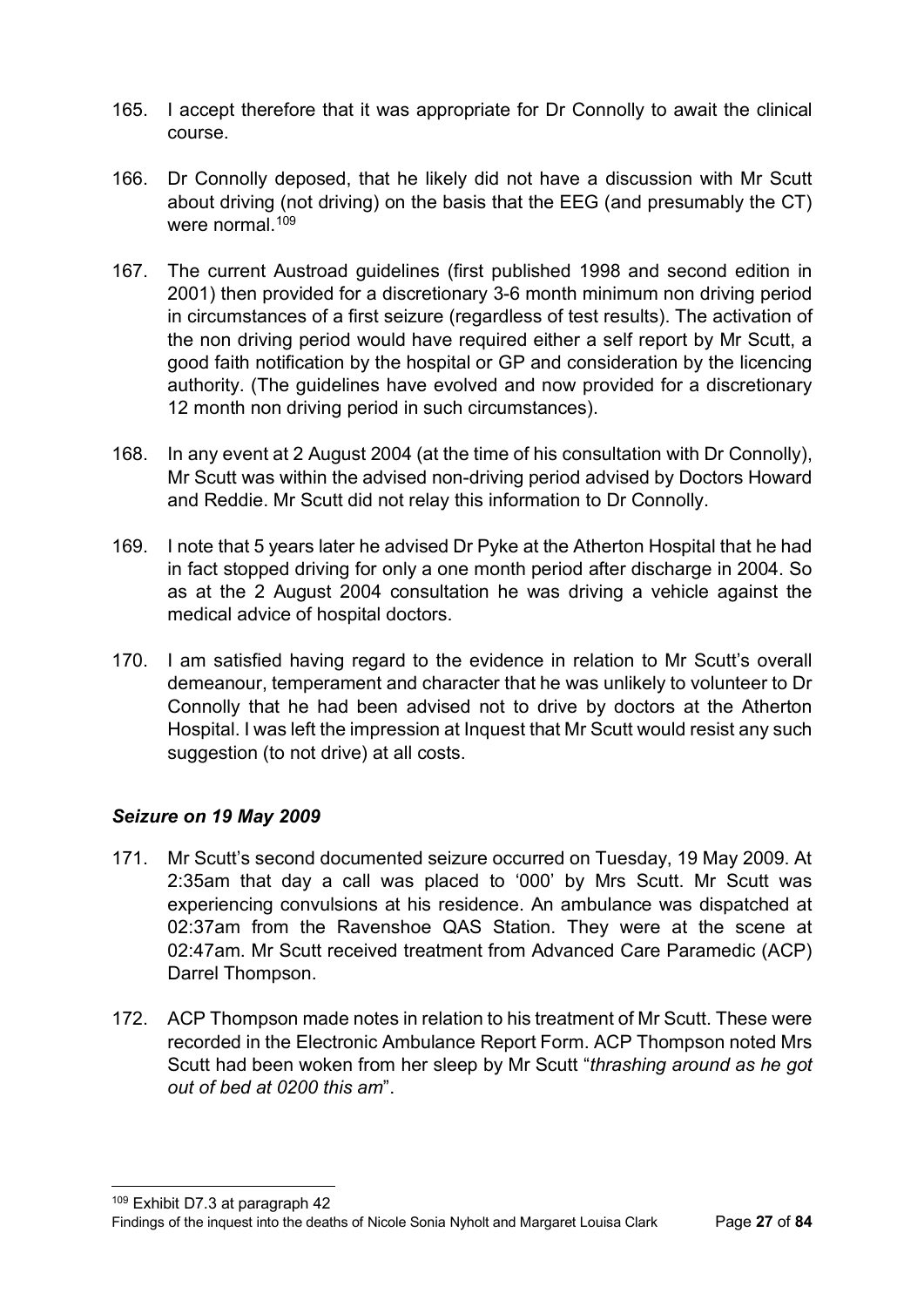- 173. The Electronic Ambulance Report Form generated in relation to this event contained information concerning Mr Scutt's pre-existing history. It documented: *"Seizure/s Unknown type occurrence 4 Year/s ago >> single seizure, investigated, unknown aetiology*"
- 174. When examined at the Inquest, ACP Thompson deposed in oral evidence that Mrs Scutt the likely source of that past history provided to him because Mr Scutt:

*"Didn't want anything to do with us and didn't want to talk and denied having seizures, ever having a seizure, having seizures that night, totally denied everything"*[110](#page-30-0)

- 175. ACP Thompson also documented Mr Scutt had experienced a "*full tonic clonic seizure*" lasting approximately 2-3 minutes following which he was "*unrousable*" for about 15 minutes.
- 176. ACP Thompson deposed that Mr Scutt was initially "*confused*" and "*aggressive*" but after receiving oxygen treatment, Mr Scutt's level of confusion began to reduce. ACP Thompson attributed the aggressive behaviour to Mr Scutt's *postictal* state rather than it being part of his general character.
- 177. ACP Thompson had known Mr Scutt for a period of time, had opportunities to interact with him in public settings, and considered the aggressive demeanour at the time of his attendance to be inconsistent with his other dealings.
- 178. Based on the history taken, and the observations made at the time of his attendance, ACP Thompson formed the following opinion with respect to the medical condition that was affecting Mr Scutt:

*"He had had a seizure, his wife described it well enough that I considered he'd had a full tonic-clonic seizure of a significant time. During that time it's usual for a patient not to be breathing and that means their brain does become starved of oxygen which causes the post-ictal period, because of that there could be further damage. Also, he's denying that he had a seizure, the wife's saying he had a seizure, if it's a seizure in isolation and that he's not medicated for seizures just generally it could be caused by something else, it could be caused by a brain bleed it could be caused by something else"[111](#page-30-1)*

<span id="page-30-1"></span><span id="page-30-0"></span>179. On that basis ACP Thompson indicated that Mr Scutt should be taken to Hospital for the purpose of further assessment. Whilst ACP Thompson accepted that Mr Scutt was able to articulate that he did not want to be taken to Hospital, ACP Thompson considered that Mr Scutt was still in a post-ictal state and as such did not have the requisite capacity to refuse.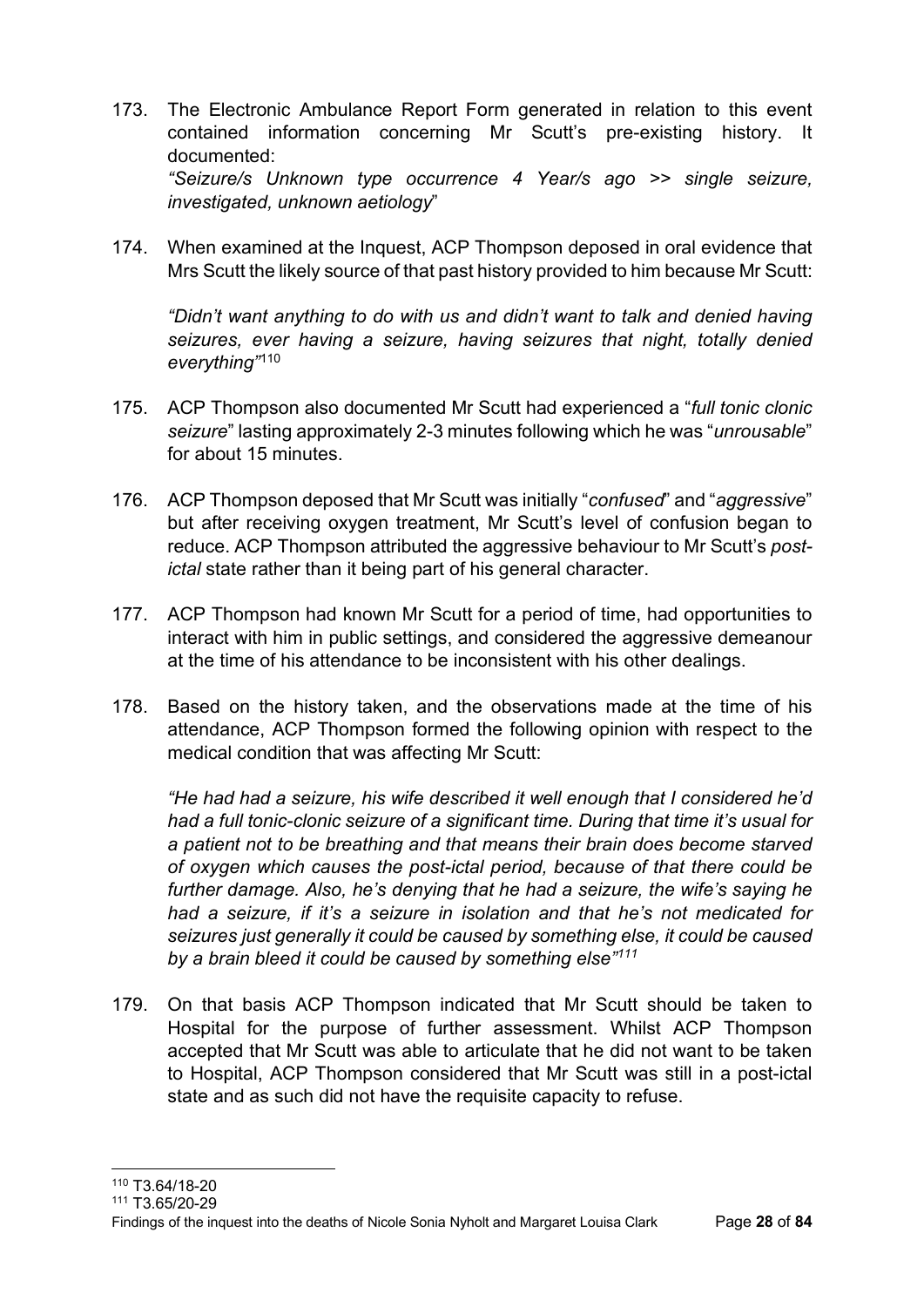- 180. Mr Scutt was transported to the Atherton Hospital. He was loaded into the ambulance at 03:16am and arrived at the Atherton Hospital at 03:56am. QAS involvement in relation to this event ceased at 04:29am.[112](#page-31-0)
- 181. Between first attending Mr Scutt's residence and arriving at Atherton Hospital, ACP Thompson deposed in oral evidence that Mr Scutt's condition improved such that his Glasgow Coma Scale (GCS) was 15, as demonstrated by Mr Scutt's ability to answer ACP Thompson's questions correctly, obey commands that were given and his eyes being open.
- 182. Upon presenting to the Atherton Hospital Emergency Department, Mr Scutt was initially triaged before being seen by Dr Suzette Pyke (then a Senior Medical Officer) sometime around 05:00am.<sup>113</sup> The triage notes were consistent with the history taken by the ACP Thompson.
- 183. When called to give evidence at the Inquest, Dr Pyke was then working in as a General Practitioner in South East Queensland.
- 184. Dr Pyke reviewed the history taken by QAS and the triage notes. In conversation with Mr Scutt, she took additional information that she documented in progress notes. Her progress notes were timed at 05:00am, she deposed that they would have been written up after her consultation with Mr Scutt.
- 185. At the time of that consultation Dr Pyke was cognisant that Mr Scutt had previously experienced a seizure in March 2004. [114](#page-31-2) Noting that Dr Pyke documented the results from the blood tests, non-contrast CT and EEG (conducted in 2004). I am Dr Pyke obtained that information from Mr Scutt's patient file.
- 186. In terms of Mr Scutt's willingness to receive treatment at that first instance, Dr Pyke deposed that she had no independent recollection of his demeanour at that time, although with reference to her progress notes she expressed the opinion that he had been "*anxious*" and was declining further testing.
- 187. Based on Mr Scutt's presenting symptoms and history Dr Pyke formed the opinion that Mr Scutt had experienced a tonic-clonic seizure, and that it was his second. She was unable to determine the cause of the seizure. In oral evidence Dr Pyke confirmed that her reference to the 'second seizure' was with reference to the seizure of March 2004 that she had documented in her progress notes.
- 188. The initial plan (as documented by Dr Pyke) was:
	- Admit Mr Scutt to medical ward;
	- Conduct blood testing; and

<span id="page-31-0"></span><sup>&</sup>lt;sup>112</sup> Exhibit D10.5 at page 12 of 45(Case #5813406 – Page 2 of 5)

<sup>113</sup> Exhibit D2.6 (Statement of Dr Suzette Pyke)

<span id="page-31-2"></span><span id="page-31-1"></span>Findings of the inquest into the deaths of Nicole Sonia Nyholt and Margaret Louisa Clark Page **29** of **84** <sup>114</sup> Exhibit D2.6 (Statement of Dr Suzette Pyke) clinical notes at page 7 of 14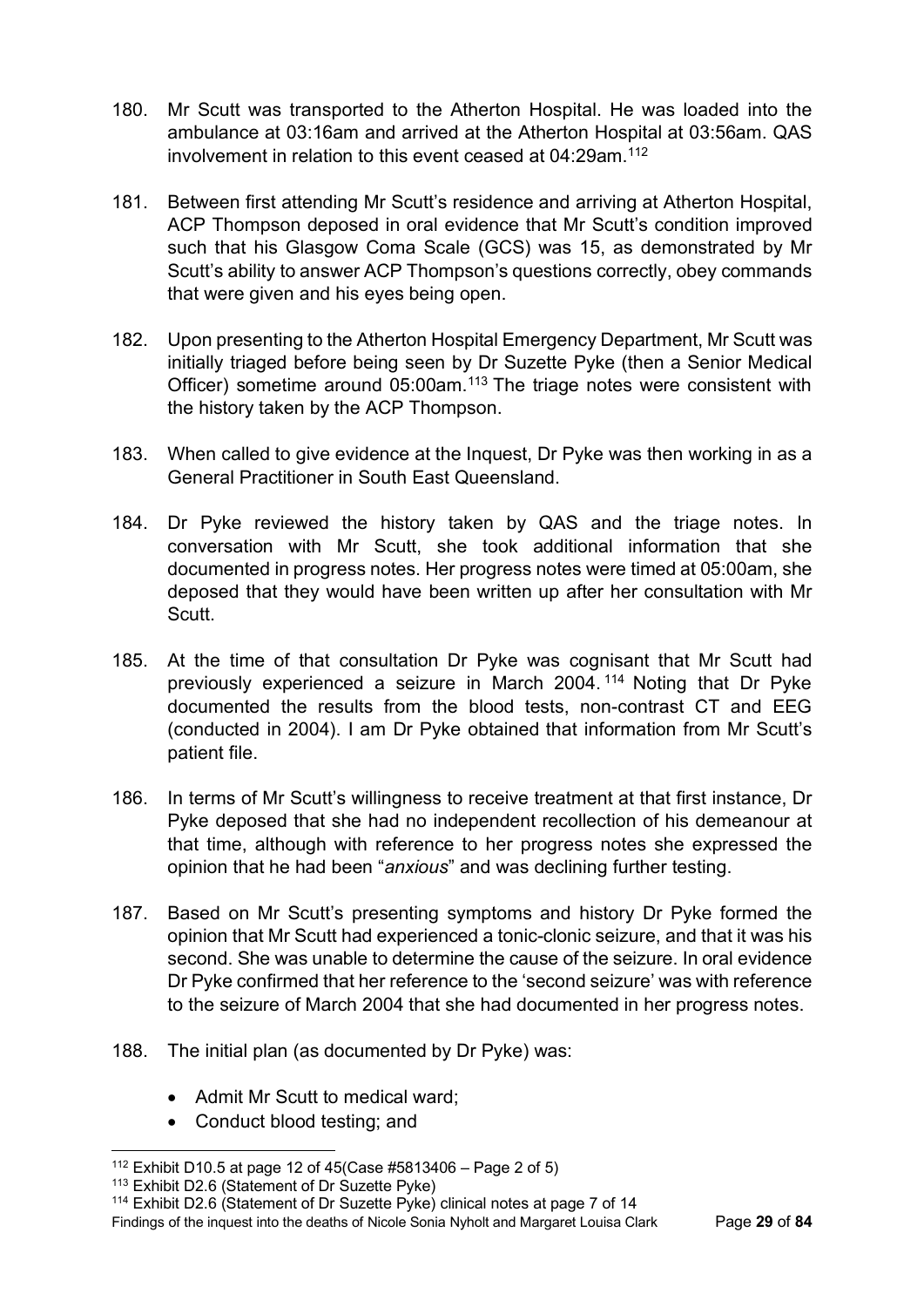- $\bullet$  Head CT scan.<sup>[115](#page-32-0)</sup>
- 189. At 8:30am Dr Pyke made notes of a conversation with Mr Scutt during which she recorded his refusal to undergo the CT scan at Cairns. Dr Pyke then recorded advice to the effect: "*I explained the consequences including not being able to drive for a prolonged time. He [Mr Scutt] says he needs to drive for work & only stopped for 1/12 [one month] last time. I told him that I will be reporting his inability to drive. He will follow up with Dr Connolly (letter sent)*".[116](#page-32-1)
- 190. In oral evidence Dr Pyke was uncertain as to whether she gave any specific time to Mr Scutt (in months or years) as to the period he should abstain from driving.
- 191. Based on the history taken, Dr Pyke considered the Mr Scutt had previously abstained from driving for a period of time (in 2004), although not for as long as he had been advised. Dr Pyke was unaware of the previous period advised (namely 6 months). On that basis Dr Pyke did consider that Mr Scutt was likely to be non-compliant, to some degree, with any further period of non-driving, as advised by her.
- 192. The treatment plan documented at 08:30am was:
	- CT Head;
	- Chase bloods;
	- Discuss with neurologist regarding management; and
	- Follow up with physician.
- 193. In a further progress note at 11:00pm Dr Pyke documented a change in Mr Scutt's willingness to undergo further investigation. She documented that he was then willing to undergo the investigation "*because his wife and son want him to*".
- 194. With reference to her progress notes Dr Pyke confirmed that she did consult with the Neurology Registrar at the Townsville Hospital. The advice taken from the Neurology registrar was to treat the seizure as a 'first seizure', to conduct an MRI of the brain and consider anti-convulsants if Mr Scutt had another seizure.
- 195. Dr Pyke deposed that the change in Mr Scutt's willingness to undergo investigations, and the Neurology Registrar's advice to treat this instance as a 'first seizure' did not alter any of her own views / advice in relation to a period of non-driving.
- 196. Following Dr Pyke's consultation with the Neurology Registrar, Mr Scutt's management plan was amended (from what was developed at 08:30am) to:

<span id="page-32-1"></span>Findings of the inquest into the deaths of Nicole Sonia Nyholt and Margaret Louisa Clark Page **30** of **84**

<span id="page-32-0"></span><sup>&</sup>lt;sup>115</sup> Exhibit D2.6 (Statement of Dr Suzette Pyke) at paragraph 10.11 and clinical notes at page 10 of 14 <sup>116</sup> Exhibit D2.6 (Statement of Dr Suzette Pyke) clinical notes at page 10 of 14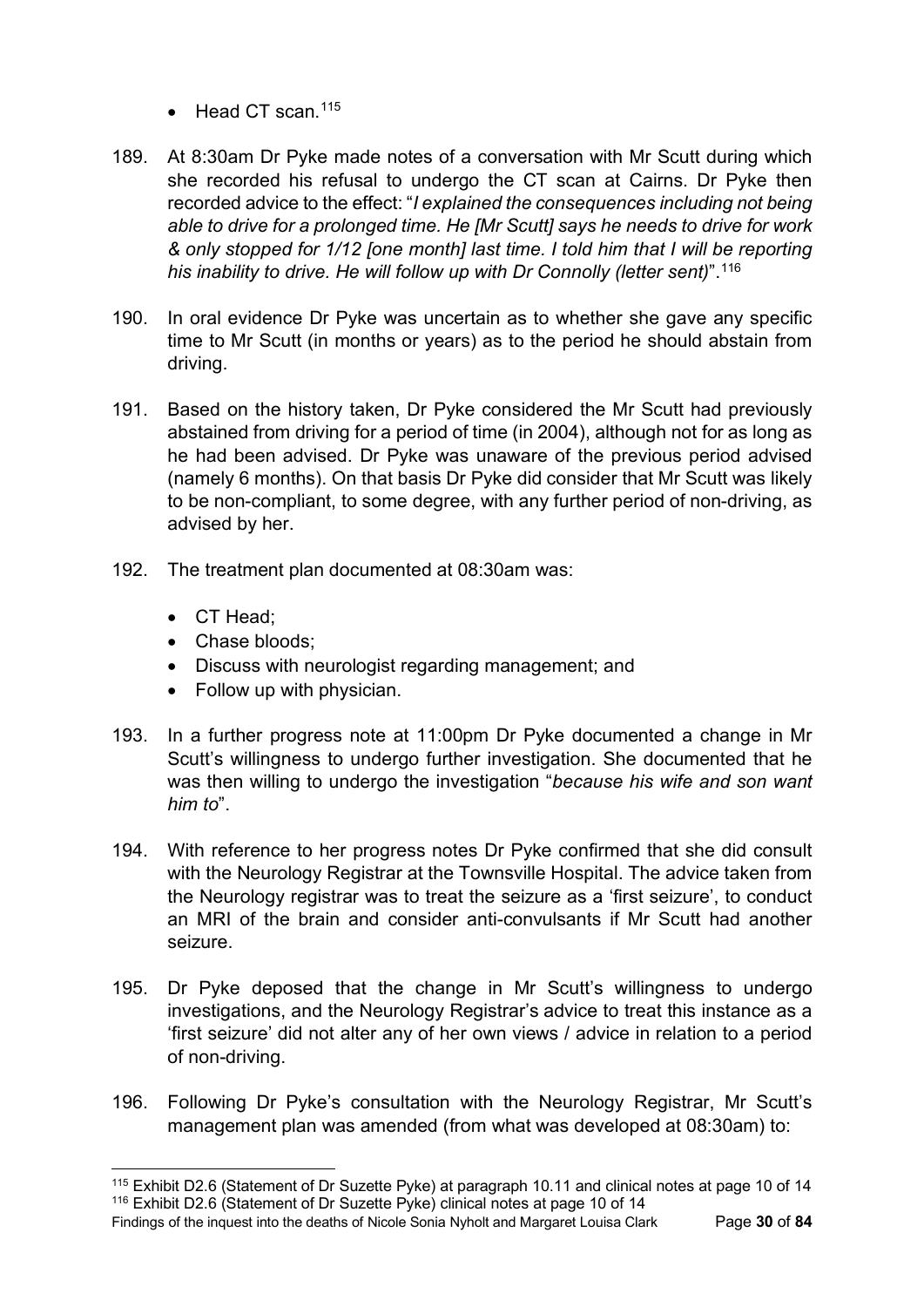- MRI Brain: and
- Letter to Dr Connolly
- 197. Under cross-examination by Counsel for Dr Connolly, Dr Pyke accepted this amended plan represented a 'stepped approach'. Wherein the previous plan had contemplated a referral to a physician, the revised plan was developed on the basis that the MRI would be conducted first (then reviewed) before a decision was taken to further refer Mr Scutt
- 198. Dr Pyke documented that Dr Tawake (visiting medical officer to Atherton Hospital) would need to sign a request form for the MRI in the following week. When Dr Pyke was examined as to whether she followed up with Dr Tawake in relation to the MRI forms, she was unable to recall.
- 199. During cross-examination by Counsel for Dr Connolly, Dr Pyke accepted that Mr Scutt was a public patient and therefore the MRI would have been organised through the public hospital system. Dr Pyke further accepted that it would be the responsibility of the hospital to write to Mr Scutt and notify him when his appointment had been scheduled.
- 200. Mr Scutt was discharged from the Atherton Hospital Emergency Department at 11:00am. At no time was Mr Scutt admitted to wards, as distinct from the 2004 presentation.
- 201. Notwithstanding that she requested that Mr Scutt not drive until further notice and that she would be advising the Transport Department of her decision, Dr Pyke did not make a formal notification to Transport and Main Roads regarding Mr Scutt's unfitness to drive.
- 202. In oral evidence Dr Pyke deposed that at no stage during her time with Mr Scutt was she treating him for the purposes of undertaking a medical examination as to his fitness to drive. In plain terms, she deposed that the basis of her treatment and care for Mr Scutt was:

"*to manage his presentation as having had a seizure, and to establish a cause for that, if there was a cause, and to manage that seizure [as an Emergency Department doctor]*"

- 203. Following his discharge Dr Pyke sent a letter (by facsimile) to Dr Connolly with respect of Mr Scutt's treatment on this occasion. Dr Pyke produced a copy of that letter to the inquest.<sup>117</sup> The letter is stamped as having been faxed on 19 May 2009.
- 204. I find the facsimile dated 19 May 2009 under the hand of Dr Pyke was sent by the Atherton Hospital on 19 May 2009 and received by the Ravenshoe Medical

<span id="page-33-0"></span> $117$  Exhibit D2.5 – E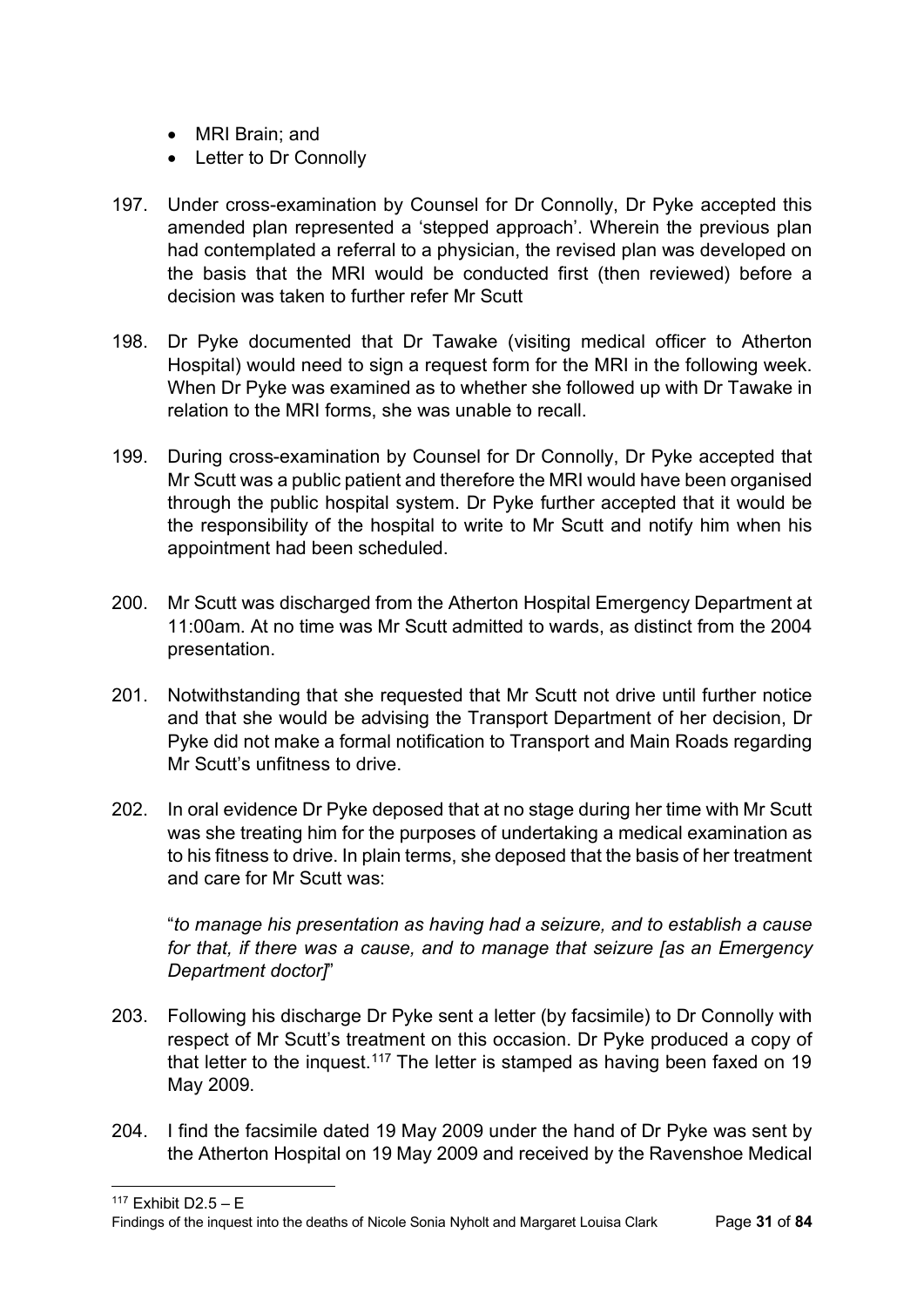Centre and on a date likely to also be 19 May 2009. I do not go as far as to say that Dr Connolly became aware of the letter on 19 May 2009.

- 205. It is a matter of relevance that within the letter to Dr Connolly, it was noted Mr Scutt had refused to have the CT scan done but, he had agreed to the MRI. Furthermore, the letter noted that Mr Scutt "*would be contacted with the appointment at a later date*". On that basis, Dr Pyke accepted during examination, that her communication to Dr Connolly would have enlivened an expectation by the GP that the MRI would be done.
- 206. Noting that Dr Pyke was unable to recall whether she followed up with Dr Tawake, the proposition was put to her that if that follow up and referral for the MRI had not occurred, whether Dr Connolly should have been notified of that change. Dr Pyke deposed:

"*I expect if [the MRI] didn't take place it was because it, was an error in terms of follow up, and in which case if it slips through the cracks as such, then there would be no notification to Dr Connolly*".

207. Dr Pyke accepted that upon Mr Scutt being discharged

"*[our] obligation would have been to follow up on the part of the plan that was our responsibility. Beyond that, he was being discharged back to his GP's care*".

208. In cross-examination by Counsel for Dr Connolly, Dr Pyke further accepted:

"*any test that a Hospital orders they have continuity of care to follow that up, even if the GP could order it themselves*"

- 209. It is accepted that the Atherton Hospital did not follow up with the MRI as per the management plan, that it 'slipped through the cracks' due to an error by the hospital, and that Dr Connolly was not notified that they had not followed up with Mr Scutt.
- 210. In that regard Dr Pyke considered Dr Connolly's obligations to be:

"*As a GP myself, receiving correspondence from a hospital along those lines, I would record that in the patient's past history so that it's there for me to refer to, I would also consider calling the patient in to discuss driving with the patient and then subsequently would try to ensure, at future appointments, try to ensure that the follow up that was planned had occurred*".

211. The final paragraph of the letter from Dr Pyke to Dr Connolly stated: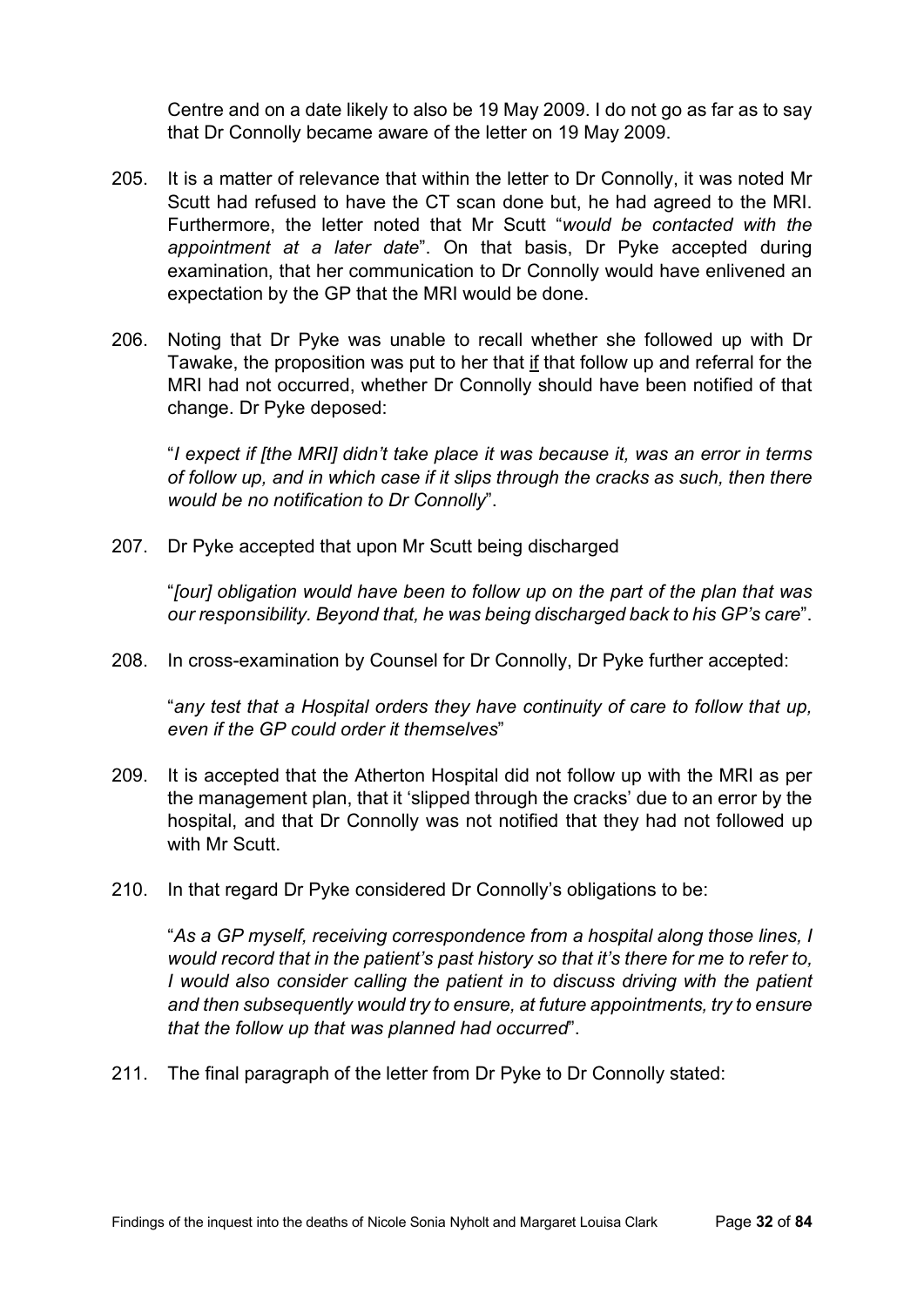"*I have advised him [Mr Scutt] that he will not be able to drive until further notice, and I have asked him to discuss this with you for reinforcement when he sees you next*"[.118](#page-35-0)

- 212. Mr Scutt next attended the Ravenshoe Medical Centre on 21 May 2009 (two days after discharge from the Atherton Hospital), He was seen by Dr Connolly.[119](#page-35-1) Records indicate that the reason for his attendance was described as "*dizziness*". Dr Connolly took Mr Scutt's blood pressure and recorded that as 145/80. As to management of the 'dizziness' Dr Connolly noted: "*stop jumping up quick / practice rising slowly*".
- 213. There is no indication in the medical record of Dr Connolly for that day, discussing the content of Dr Pyke's facsimile letter dated 19 May 2009 with Mr Scutt either with regard to the seizure event her advice to him with respect of not driving, or the recommendation for an MRI.
- 214. There is also no indication in the records that Mr Scutt self-reported his seizure and recent admission to the Atherton Hospital to Dr Connolly.
- 215. I conclude and find that as at 21 May 2009 consultation Dr Connolly remained unaware of the letter of discharge from Atherton Hospital. With reference to Dr Connolly's progress notes, none of the issues raised in Dr Pyke's letter were discussed or touched upon – not the presentation at the Atherton Hospital, the seizure, or the discharge plan or referral for an EEG. Similarly, there is no report by Mr Scutt to his GP recorded in the notes indicating was admitted to the Atherton Hospital only days prior. The reason for the consultation is referred to as 'dizziness'. I have formed a view that Mr Scutt did not report the true nature of his condition and underplayed his symptoms to Dr Connolly during that consultation.
- 216. Notwithstanding that I have already accepted that the discharge letter had been faxed from the Atherton Hospital to the medical centre, I further find there is no evidence before me to suggest that had Dr Connolly been appraised of the content of the discharge letter of 19 May or advised of Mr Scutt's condition and recent hospital admission by Mr Scutt himself as at the 21 May consultation.
- 217. I am however satisfied that sometime after the 21 May 2009 consultation, Dr Connolly became aware of the discharge letter of 19 May 2009. There is no evidence before me to suggest that Dr Connolly recalled Mr Scutt, or followed up with him to reinforce Dr Pyke's decision that Mr Scutt not drive, or to ensure that the proposed treatment plan had been facilitated, or generally to inform himself as to his patients condition.
- 218. I am asked to accept in written submissions on behalf of Dr Connolly he did not re-call Mr Scutt because the hospital was organising the MRI, and Dr Pyke had (already) advised Mr Scutt not to drive.

<span id="page-35-1"></span>Findings of the inquest into the deaths of Nicole Sonia Nyholt and Margaret Louisa Clark Page **33** of **84**

<span id="page-35-0"></span> $118$  Exhibit D2.5 – E at page 2 of 2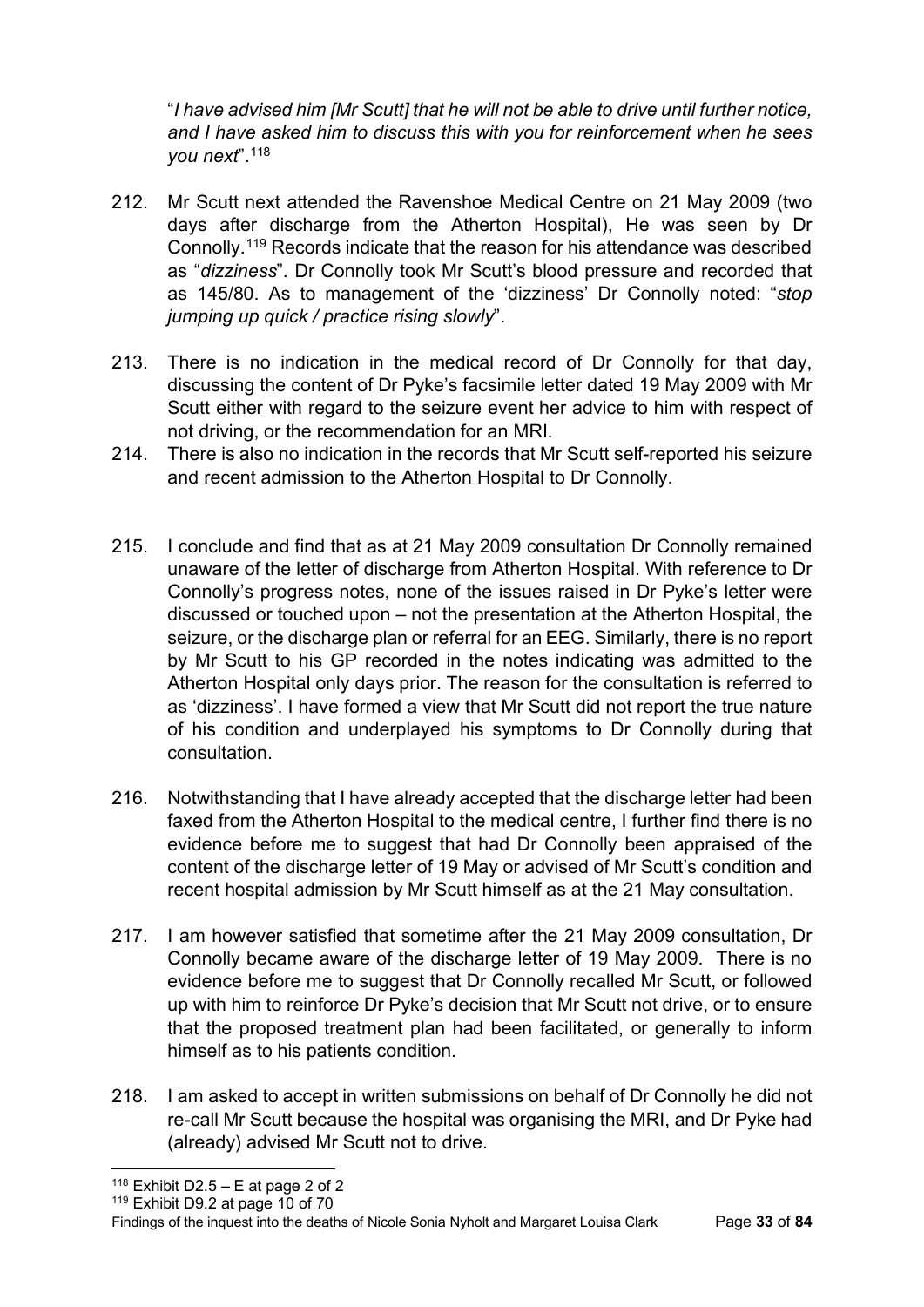- 219. I do not accept that submission. By any accepted standard of general medical practice Dr Connolly upon reading the discharge letter (at any time), would then be aware that his patient had either under, or falsely reported to him on 21 May, and was seized with a professional obligation to re-call or follow up with Mr Scutt.
- 220. It was entirely reasonable that Dr Connolly believed the hospital would follow through with the referral for the MRI test. It was not however reasonable as his medical practitioner of longstanding, and by then aware of the recent hospital admission for the seizure and an earlier seizure in 2004, not to follow up with his patient as a result of the information contained in the discharge letter addressed to him. To remain absolutely silent or passive and not, at the very least, discuss the letter with Mr Scutt is concerning and lost a potential opportunity for the general practitioner to open up care and treatment pathways with his own patient.
- 221. The letter was personally addressed to Dr Ken Connolly at the Ravenshoe Medical Centre and commences "*I saw Brian early this morning in ED following a tonic colonic seizure.*" Brian Scutt's recent seizure was clinically significant. Driving posed serious harm both to the patient and other road users. The local hospital had specifically directed a request to Mr Scutt's GP to reinforce their advices.
- 222. Dr Connolly had an obligation for the continuity and coherence of Mr Scutt's overall care. He was Mr Scutt's long term treating practitioner was by now aware of two prior seizures (albeit some 5 years apart). The letter advised Dr Connolly that an MRI was pending. One's long term treating practitioner might be interested in the outcome of such a test and enquire if results were not forthcoming.
- 223. I note with the benefit of reflection that Mr Scutt did not ever have an MRI and that such a test might have provided information not before known. Not to have this test was a missed opportunity in Mr Scutt's care and treatment.
- 224. My recommendations arising from this inquest will include further reinforcement by peak medical bodies in relation to obligations for continuity of care and ensuring any potential for gaps in handover and provision of discharge notes and letters of referral are identified. I note the Cairns Hinterland Hospital and Health Service have developed and implemented a procedure for discharge summary distribution with an emphasis on communication between doctors and patients and doctors and doctors for ongoing care. I commend this protocol as a basis for discussions amongst stakeholders (reference CHHSD IM Proc HIM 292 V6-12/21).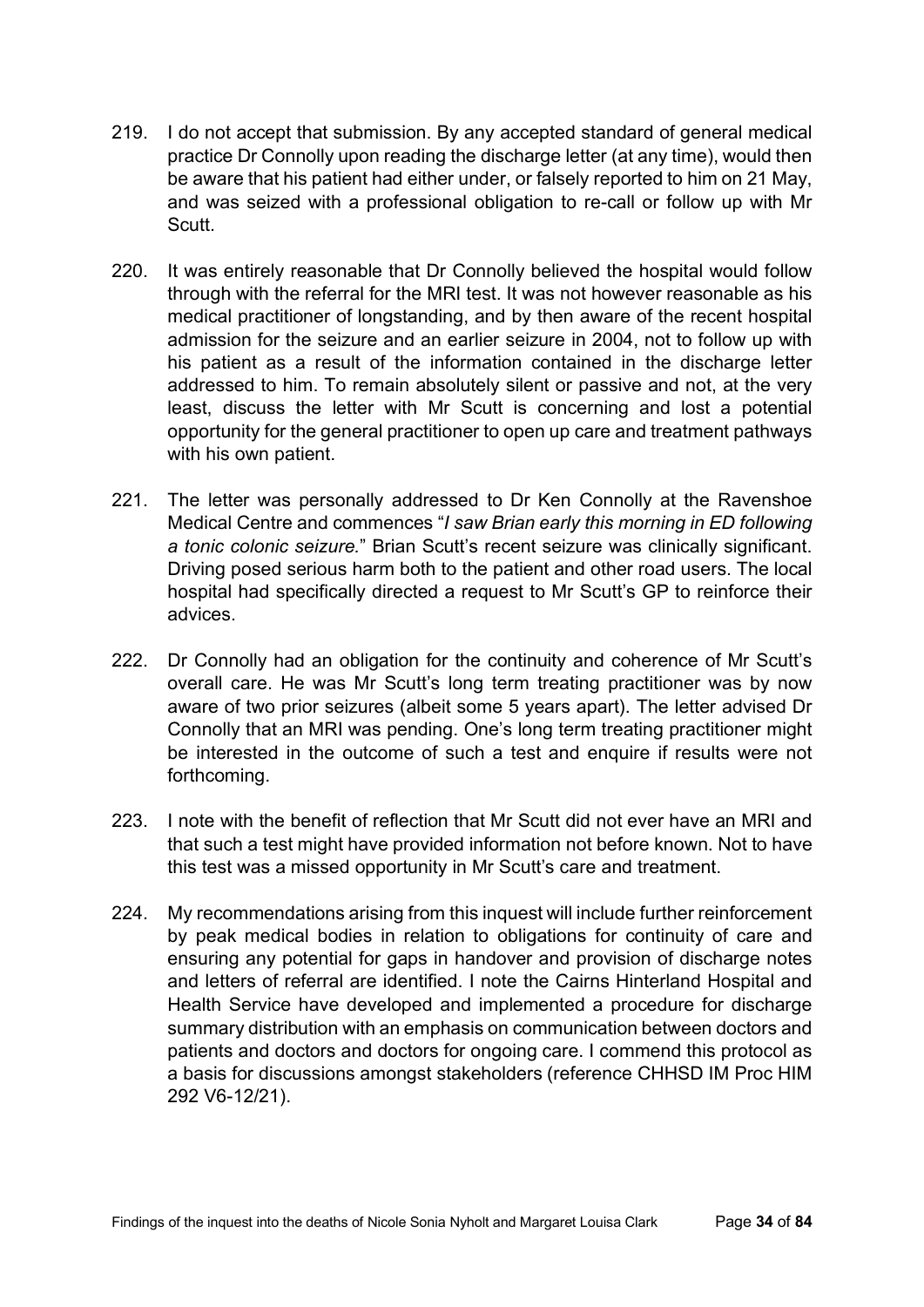### *Seizures on 18 August 2014*

225. There were two documented seizure events on 18 August 2014. One in the morning and the second in the afternoon.

### **18 August 2014 – AM**

- 226. At 04:47am Ms Scutt placed a call to QAS and assigned case ID #5695187.<sup>[120](#page-37-0)</sup> The case given on that occasion was "*generalised fitting seizures*".[121](#page-37-1) As a result of this call Critical Care Medical Paramedic (CCMP) Shayne Russell-Brereton was dispatched from the Ravenshoe Ambulance Station at 04:48am. He arrived at the Scutt residence at 04:56am. He was the only QAS Officer to attend in relation to this case.
- 227. CCMP Russell-Brereton gave evidence at the inquest. He stated that upon arrival at the Scutt residence he had a conversation with Ms Scutt who then took him into a room within the residence where Mr Scutt was observed lying in a recumbent position. CCMP Russell-Brereton observed Mr Scutt to be "*awake and alert*" to follow his movement into the room and also inform CCMP Russell-Brereton that whatever had made Mrs Scutt call QAS "*had stopped*".
- 228. In further conversation with CCMP Russell-Brereton, Mr Scutt denied having had a seizure. <sup>[122](#page-37-2)</sup> CCMP Russell-Brereton observed Mr Scutt appeared confused, he then took a history of the event from Mrs Scutt based on which he formed the opinion Mr Scutt had had a seizure, notwithstanding the denial given.<sup>[123](#page-37-3)</sup>
- 229. CCMP Russell-Brereton then made the following assessment:

"*At this point I could see he was in the post ictal phase. Brian was awake and alert, he was very tired, and mildly confused, but not confused enough to alter his conscious state. In other words he had no memory of the event*".[124](#page-37-4)

230. Mr Scutt then refused to roll up his sleeve so that his blood pressure could be taken. CCMP Russell-Brereton gave advice to Mr Scutt:

"*If you have had a seizure you need to go to the Hospital and be seen by a doctor*".[125](#page-37-5)

<span id="page-37-0"></span> $120$  Exhibit D10.5 at page 29 of 45 (Cased ID 5695187 – Page 4 of 4)

<span id="page-37-1"></span><sup>&</sup>lt;sup>121</sup> Exhibit D10.3 at paragraph 14

<span id="page-37-2"></span><sup>122</sup> Exhibit D10.3 at paragraph 24

<span id="page-37-3"></span><sup>&</sup>lt;sup>123</sup> Exhibit D10.3 at paragraphs 23 to 27

<span id="page-37-4"></span><sup>124</sup> Exhibit D10.3 at paragraph 28

<span id="page-37-5"></span><sup>&</sup>lt;sup>125</sup> Exhibit D10.3 at paragraph 28

Findings of the inquest into the deaths of Nicole Sonia Nyholt and Margaret Louisa Clark Page **35** of **84**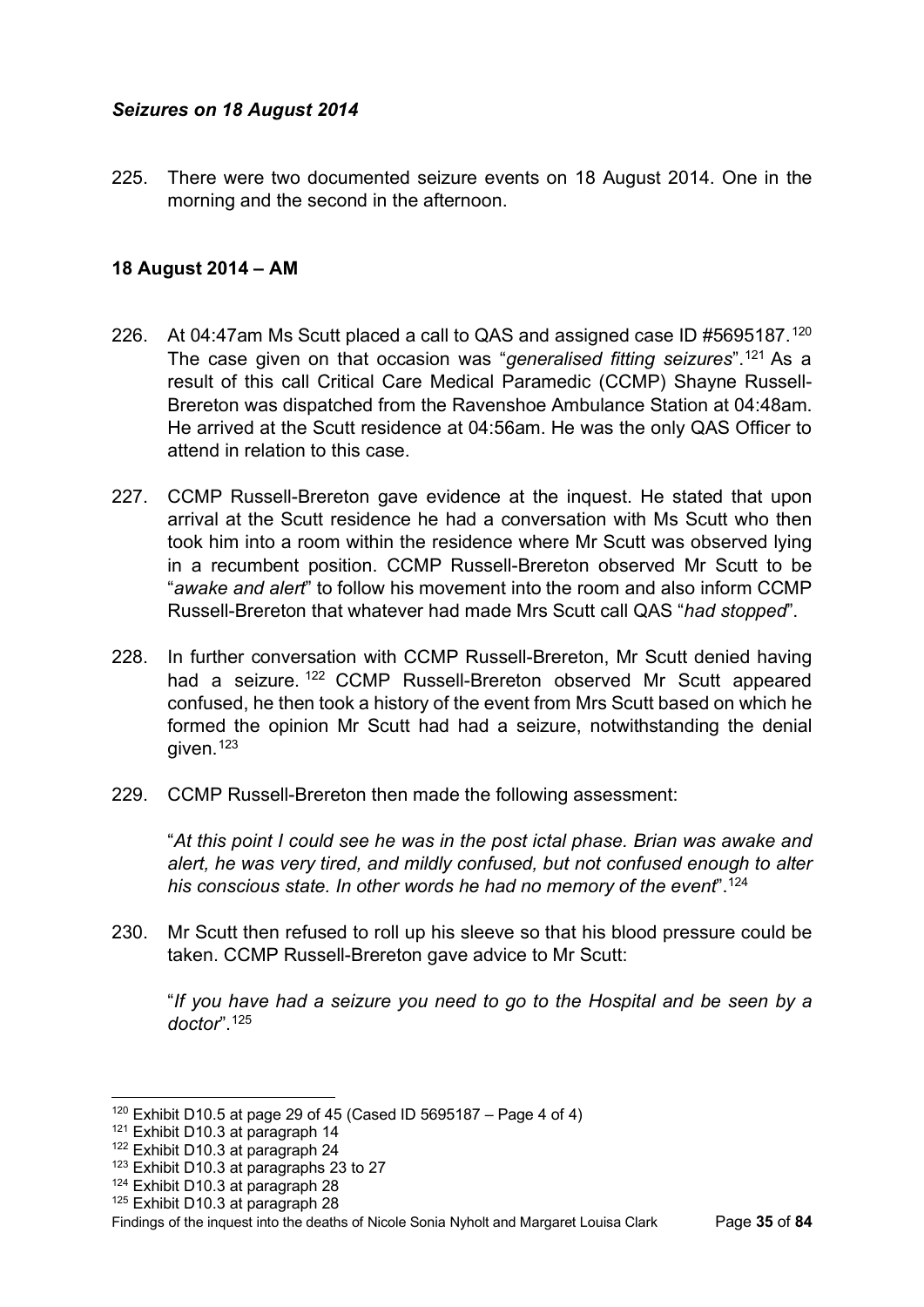- 231. Mr Scutt further refused to allow CCMP Russell-Brereton to do an assessment, would not allow his blood pressure or temperature to be taken. He refused an ECG and again refused to attend the Atherton Hospital. CCMP Russell-Brereton considered that he had been given a valid refusal of medical treatment and assessment. [126](#page-38-0)
- 232. At 05:44am Mrs Scutt placed a call to 13Health (Session ID #1747009), Nurse Rachel Olorenshaw received the call and gave advice.<sup>[127](#page-38-1)</sup> The call was recorded and a copy of that recording and associated transcript were tendered at the inquest[.128](#page-38-2) That call was then escalated to the after-hours GP Helpline.
- 233. The call to GP Helpline was placed at 06:02am (Session ID #9202273), Dr Anju Pandey was the General Practitioner that received the call and gave advice.<sup>[129](#page-38-3)</sup> The call was recorded and a copy of that recording and associated transcript were tendered at the inquest.<sup>[130](#page-38-4)</sup> The call concluded at 6:14am.
- 234. During that call Mrs Scutt indicated to the doctor assigned to the Qld Health telephone Contact Centre she was calling about her husband Brian and that at 5.00am he had a fit and that he did not want to go with the ambulance this time.
- 235. I extract relevant dialogue below:
	- *Doctor: Thank you. Can you tell me again the reason of the call this morning?*
	- *Caller: Okay, first of all, I'll just let you know, he's very oppositional defiant kind of thing and he's frightened that when I'm talking I'm going to get him to go to hospital for something, so he might interrupt what we're saying. What was your question to me?*
	- *Doctor: Why are you calling us today?*
	- *Caller: Why I'm calling you. Okay, at five o'clock he had a fit. He's got a kidney transplant so sometimes the medication - I don't know what - he's had about five fits over the last 15 years. Each time he's been - the ambulance has taken him with them. But he doesn't want to go so this time when the ambulance came - this fit was different. He had it while he was asleep and he didn't gain consciousness afterwards. He just went back to sleep again. But then when I rang the - when the ambulance came he woke - he called them - he's very deaf. But they woke him up. Then because he refused to go to hospital the ambo just put that tip thing on his finger and checked his heart and said it was 95 and said that's not too bad. He was still confused at that stage.*

<span id="page-38-2"></span><sup>128</sup> Exhibits D5.1.2 and D5.1.3

<span id="page-38-4"></span><sup>130</sup> Exhibits D5.2.2 and D5.2.3

<span id="page-38-0"></span><sup>&</sup>lt;sup>126</sup> Exhibit D10.3 at paragraph 39

<span id="page-38-1"></span><sup>127</sup> Exhibit D5.1.1

<span id="page-38-3"></span><sup>129</sup> Exhibit D5.2.1

Findings of the inquest into the deaths of Nicole Sonia Nyholt and Margaret Louisa Clark Page **36** of **84**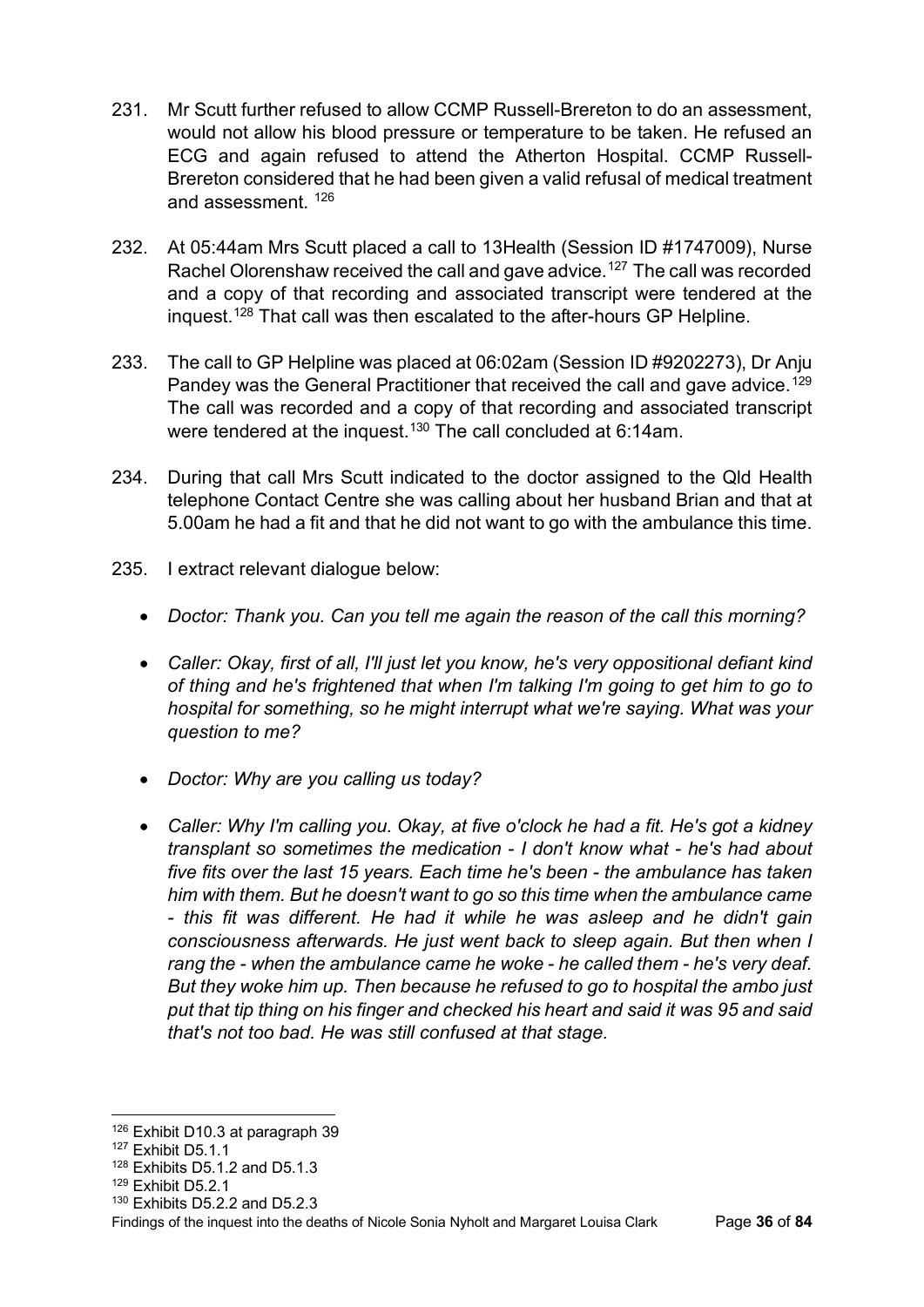- *Anyway, then the ambo stayed for a while and he said look call them again if he has another one, because Brian just refused to go. So after that I just sat with him. But his eyes - over the next 20 minutes or so his eyes were still rolling back into his head and he was having the shakes again, which sometimes he has without a full fit, in the past couple of years when he gets stressed or I don't know what happens. So I have no idea why he has the fits. But what I'm worried about today is he had had the alarm clock set to 5:30 because he works for a fella and he had to go out bush and feed cattle who've been mustered up and put in the yard without food and water. So he'd be driving and at a place alone by himself where if anything happened nobody would know. So that's the reason I contacted the health line.*
- *Doctor: Okay, when was the last time he had fits prior to this?*
- *Caller: I can't actually remember because - but in the last year he's had some of those just the shaking, the rigid kind of things, but not actually a full fit. This time he made funny strange distressed noises, and I was sleeping in the other room and I heard him so I came in. Then it was easy for me to roll him on his side, fortunately, because he was on his right side. I could tip him over and he was trying to vomit. But he didn't actually vomit so that [unclear] [passed] and then just continued with the kind of shaking but he didn't wake up. Then he just gradually after a while went back to sleep again. Of course in that time I'd rung the ambulance.*
- *Doctor: Okay. Look, you know what Robin. You need to go to hospital.*
- *Caller: Beg your pardon.*
- *Doctor: He needs to - he can't go out driving. He needs to go to hospital.*
- *Caller: Okay, thank you very much.*
- *Doctor: So do you think you can take him to hospital?*
- *Caller: I don't know if he will go with me and if anything happened on the way like if he started to have another fit or something and I was on - like he doesn't seem like he's going to now.*
- *Doctor: Is he alert and awake now?*
- *Caller: Yes, he's alert and awake now. He's watching TV. He got up and made himself a cup of tea and he managed all that all right.*
- *Doctor: How far is the hospital from your place?*
- *Caller: 45 minutes' drive.*
- *Doctor: If his symptoms happen again and he [unclear], what you do is you pull over and call the ambulance.*
- *Caller: Okay.*
- *Doctor: I mean you've called the ambulance before [unclear]. If you want you can call the ambulance but...*
- *Caller: Yeah, I don't want to disturb them. It's distracting them from something else. I can just take it from there, yeah.*
- *Doctor: Take him to hospital. He needs to go to hospital. He can't go driving without a [person there].*
- *Caller: No.*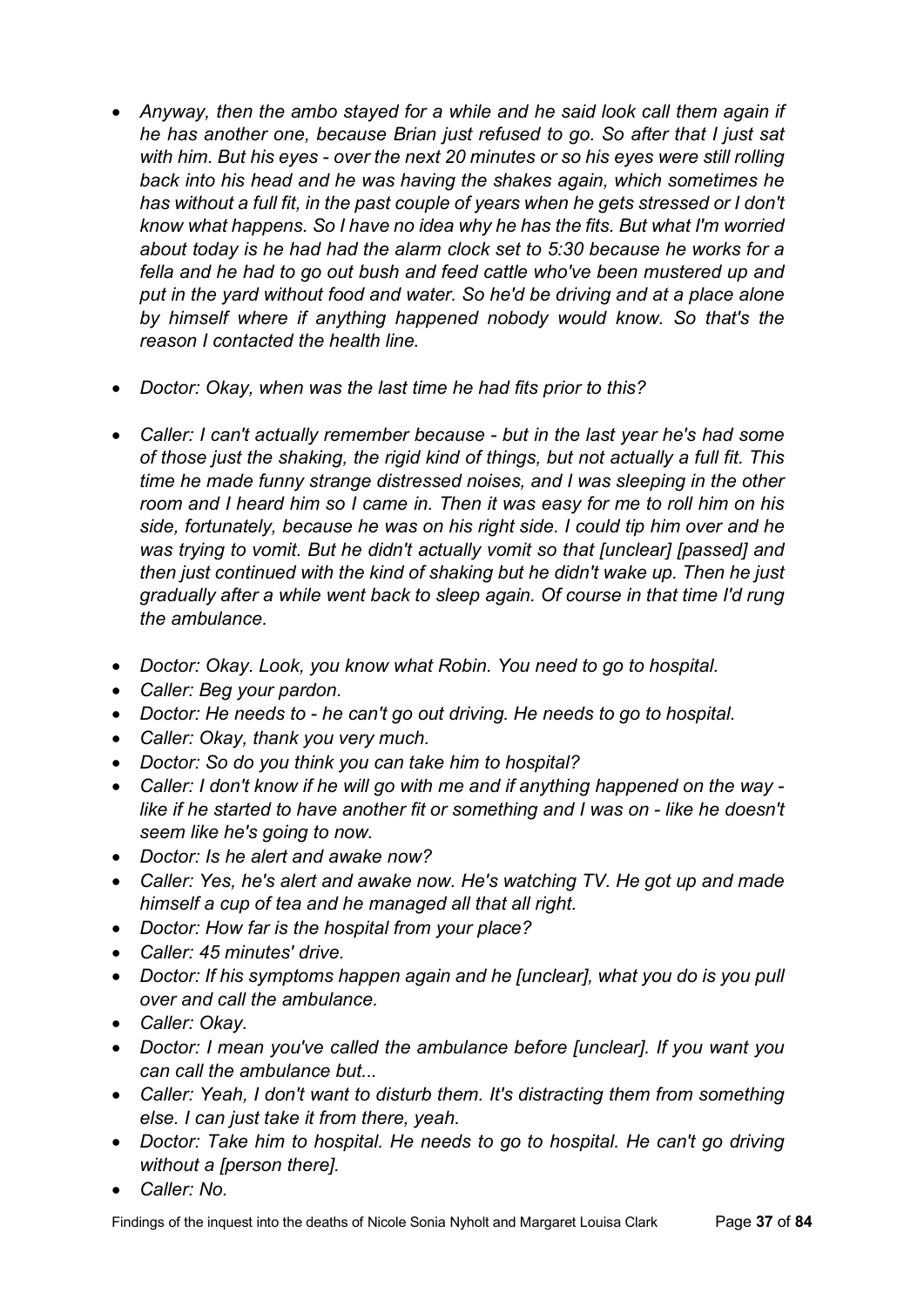- *Doctor: So he needs to be investigated at the hospital. He needs blood tests. He needs a lot of other things done.*
- *Caller: Now, should I ring the hospital before I leave?*
- *Doctor: No, that's fine. You don't need to do that. You can just...*
- *[Over speaking]*
- *Caller: [Just go in] where the ambulances go in.*
- *Doctor: Go to the emergency.*
- *Caller: Okay.*
- *Doctor: But he's alert and awake and walking now.*
- *Caller: Yes.*
- *Doctor: If you think that he starts - before he goes he starts becoming bad again obviously call the ambulance, or if anything happens on the way call the ambulance. How long ago was the last one?*
- *Caller: Pardon?*
- *Doctor: The last fit, how long ago was that?*
- *Caller: Five o'clock.*
- *Doctor: So he hasn't had anything since five o'clock?*
- *Caller: Well he had - after that he had those kind of - for about 20 minutes he had - his eyes would be rolling up to the top of his head and he'd be shaking a bit. But it wasn't - it didn't turn into anything and he's got clearer and clearer, and it's now ten past six here.*
- *Doctor: So he's been alert and awake for half an hour?*
- *Caller: No, maybe - yeah, when I first started talking to the nurse. Yeah, maybe it would be about half an hour now.*
- *Doctor: All right then. So [how about you] take him to hospital now…*
- *[Over speaking]*
- *Caller: Now the only other thing is that there's some areas between here and the hospital where there's no mobile reception and it's like a range on hills and things.*
- *Doctor: Maybe call the ambulance then. Do you want to call the ambulance?*
- *Caller: I might be better to do that. Do you think it's important that he's checked out because I can't - like if I'm on a hilly road or something and there's nowhere for me to pull over and I can't [unclear].*
- *Doctor: Yes, tell them that he's called them before and tell them that he didn't want to go to hospital but he needs to go to hospital and they should come and take him there.*
- *Caller: Okay.*
- *Doctor: Okay?*
- *Caller: Thank you very much.*
- *Doctor: All right then. Thanks for calling, bye.*
- *Caller: Brian, the doctor said you need to go to hospital to be checked out.*
- *Male: I'm not fucking going to hospital. No, I'm not going, [unclear] me.*
- *Caller: Brian.*
- *Male: I'm not going no-where.*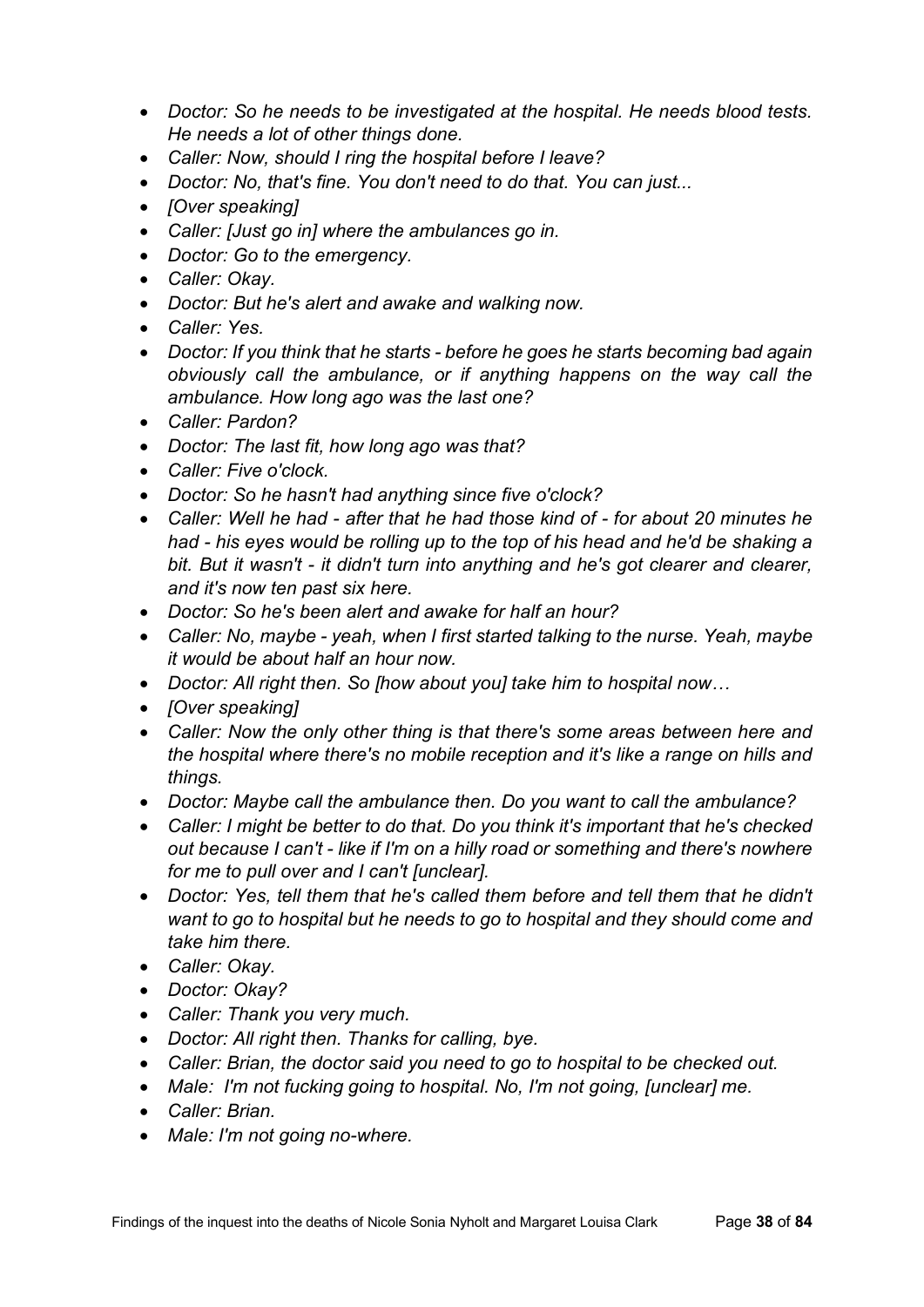- 236. Mrs Scutt was unaware that the recording was still activated at the conclusion of the call. Mr Scutt's response in the last lines of the transcript (the full audio version was played in court) captured her husband's unguarded and emphatic response. It also provided some insight into Mr Scutt's general demeanour and obstinate attitude. Mrs Scutt's candour regarding aspects of her marriage during her oral evidence reflect the snapshot distilled in this conversation.
- 237. As a result of the conversation with and advice given by Dr Pandey, Mrs Scutt placed a second call to QAS; that call was taken at 06:28am and assigned case ID #5695399.[131](#page-41-0) The basis of the call was solely to make arrangements for Mr Scutt to be transported to the Atherton Hospital. CCMP Russell-Brereton attended the Scutt residence on a second occasion in response to the call, he arrived at 06:38am.
- 238. Upon arrival at the Scutt residence CCMP Russell-Brereton had a conversation with Ms Scutt and she discussed the advice she had received from Nurse Olorenshaw and Dr Pandey. CCMP Russell-Brereton observed Mr Scutt's demeanour at that time as "*annoyed*". Whilst Mr Scutt voluntarily entered the ambulance, he declined all other medical assistance and examinations offered by CCMP Russell-Brereton.
- 239. Mr Scutt was then transported to Atherton Hospital, arriving at 07:24am where he presented to the Emergency Department. [132](#page-41-1) A handover was completed between CCMP Russell-Brereton and a Registered Nurse. The triage time was documented as 7:46am.[133](#page-41-2)
- 240. At 09:53am Mr Scutt was seen by Dr Briana Van Beekhuizen, a Senior Medical Officer with the Atherton Hospital. She was the only SMO in the Emergency Department on that occasion, although she deposed there was also Principal House Officer and ED Registrar present. Mr Scutt was not admitted to wards, but remained within the Emergency Department for the duration of his presentation. The basis for his presentation and treatment was a seizure.
- 241. Dr Van Beekhuizen further confirmed in oral evidence that the basis of her treatment was information provided by Mr Scutt and at the time of his presentation there were no indicia of the seizure still manifesting. In addition to the information provided in relation to the seizure that morning, Mr Scutt also volunteered information in relation to his seizure in 2009, which he indicated was his most recent, though not the only previous one. Dr Van Beekhuizen did not review Mr Scutt's hospital record.
- 242. That history, as provided by Mr Scutt, did not reconcile with the triage notes which stated "*happens once/yr*". Dr Van Beekhuizen did not recall whether she explored that discrepancy with Mr Scutt during her consultation with him. She accepted there was no record of such conversation in her clinical notes.

<span id="page-41-0"></span><sup>&</sup>lt;sup>131</sup> Exhibit D10.5 at page 33 of 35 (Case ID #5695399 – Page 3 of 3)

<span id="page-41-1"></span> $132$  Exhibit D10.5 at page 32 of 45 (Case #5695399 – Page 3 of 3)

<sup>133</sup> Exhibit D4.1

<span id="page-41-2"></span>Findings of the inquest into the deaths of Nicole Sonia Nyholt and Margaret Louisa Clark Page **39** of **84**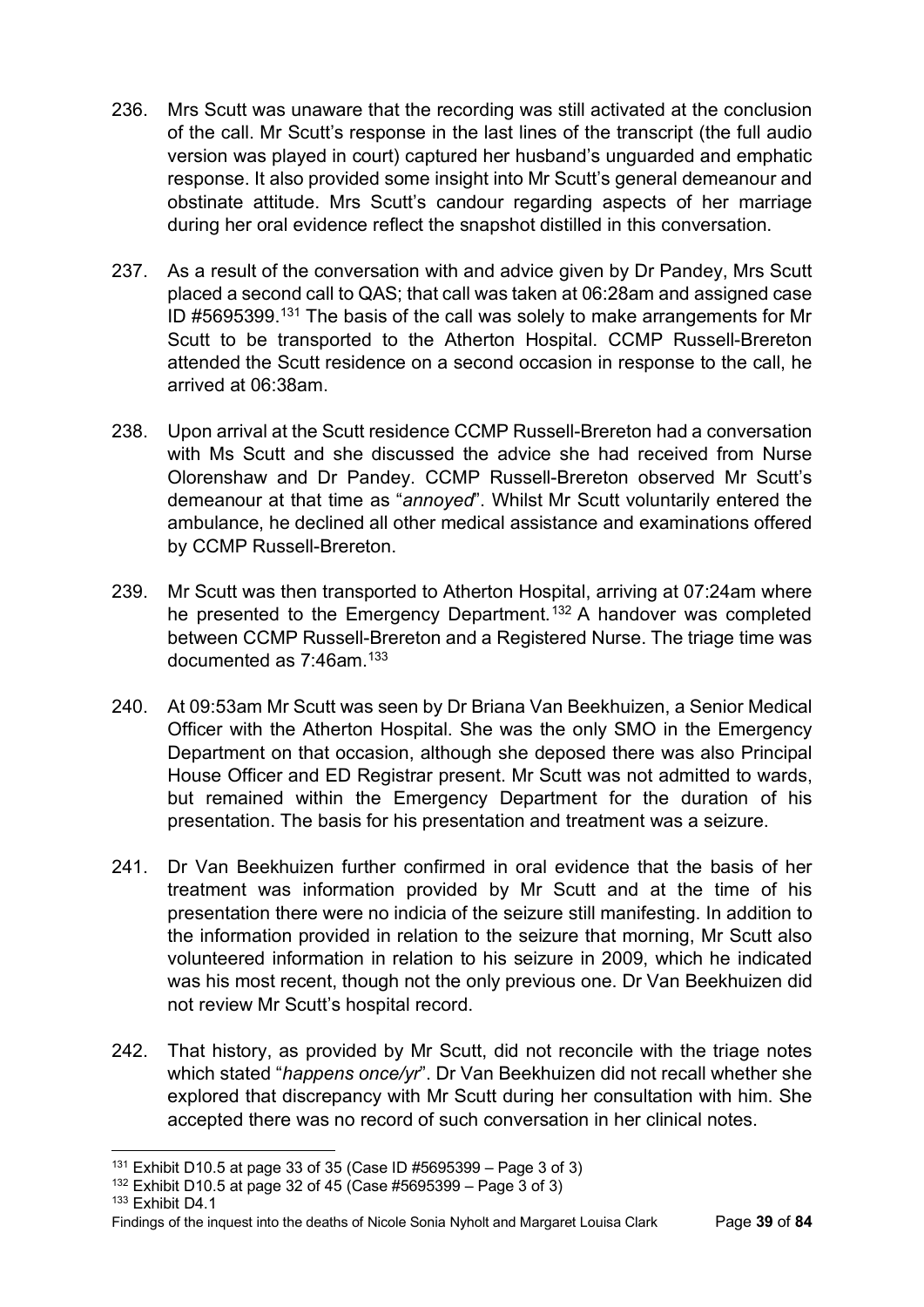243. When examined as to whether she had cause to consider Mr Scutt's patient file held by the hospital, having regard to the information that had been provided, Dr Van Beekhuizen responded:

"*Not at that particular moment because he told me clearly, the seizures and what it was about*"

244. Dr Van Beekhuizen qualified her interactions with Mr Scutt when she deposed:

"*He was answering questions, he didn't generally offer information*"

245. She further deposed:

"*He didn't want to be there, he kept telling me: 'when can I get out of here'*"

246. As to whether a reference to Mr Scutt's patient file was required in that instance, Dr Van Beekhuizen deposed:

"*The referral to a patient's file is not necessarily something that happens in the Emergency Department, unless there's an unclear reason or presentation, so we go to the file for further information if we're not clear about what we're treating. Mr Scutt gave me no reason to be unclear … the reasons I would look at a file is to get more information, if I felt I needed it at the time, to deal with the presenting complaint at the time*"

- 247. Mr Scutt's disclosure of past seizures, also included disclosures about there being past investigations from which no cause was found. The only investigations that had been completed at that stage were:
	- The blood work, non-contrast CT and EEG in 2004; and
	- The blood work in 2009.
- 248. Dr Van Beekhuizen accepted in cross-examination by Counsel for Dr Connolly that she did not document in her progress notes, the nature of the investigations, when they were conducted, or the time of any seizures prior to 2009.
- 249. When examined as to whether she considered generating any additional referrals for Mr Scutt at that instance, Dr Van Beekhuizen responded:

"*As I've said in my notes, no I didn't generate a referral at that point in time*" "*Mr Scutt had spoken clearly about his seizures being exactly the same as previous, and because the seizures had been fully investigated, so at that point in time I thought there was no clinical indication for me to generate further ongoing referrals and investigation*"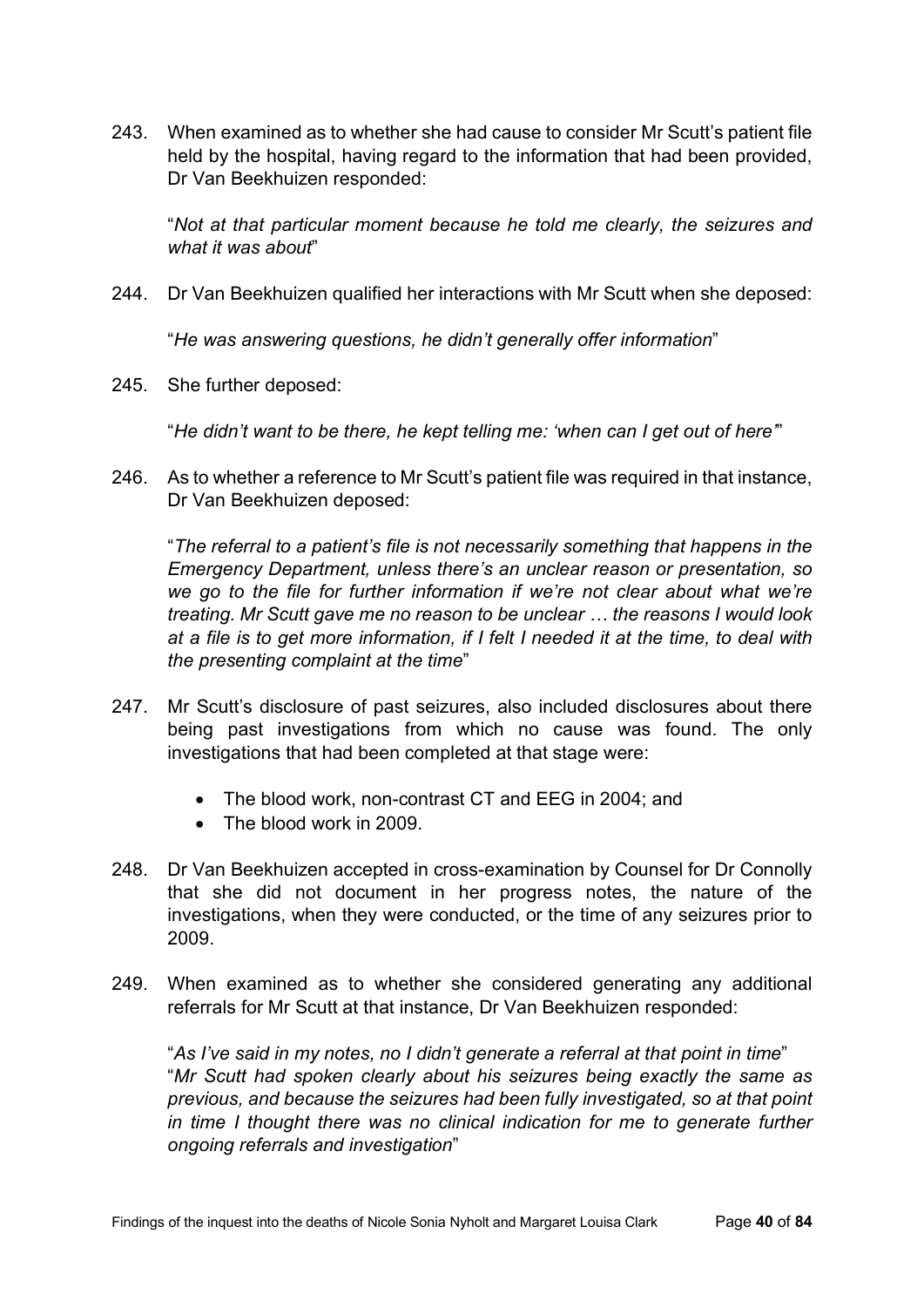- 250. Based on Dr Van Beekhuizen's clinical observations, including the history as provided by Mr Scutt, she developed a management plan including strategies to reduce possible 'triggers' for his seizures such as a relaxation techniques and sleep hygiene. She further advised him not to drive or operate heavy machinery for a period of 2 years and encouraged him to see his GP.
- 251. Dr Van Beekhuizen further deposed that her discussion with Mr Scutt in relation to the non-driving period included counselling him with regard to the risk of harm to himself, and others, were he to have a seizure whilst driving.
- 252. Counsel for Dr Connolly posed a hypothetical scenario and was asked if she had been aware of such information whether it would have changed her management plan including:
	- Having had a fit that was different to previous ones;
	- Having an episode after the original fit of his eyes rolling back into his head and tremors; and
	- Having shaking and rigid episodes in the previous year but actual fit.

"*In the hypothetical scenario that a patient presented and gave me that information that clearly would trigger that alternative pathway that I've mentioned in my statement … I would be more, well, I would be strongly suggesting his admission and then further investigation through that admission and or referral to neurology depending on, that's for the inpatient team to manage*".

- 253. Dr Van Beekhuizen deposed that she was not aware, at the time of her consultation with Mr Scutt, that she had the capacity to make a voluntary notification to the Licensing Authority in relation to any concerns she held in relation to Mr Scutt's condition or his continued driving. She deposed that it was only through this inquest that she gained that awareness. I accept that evidence. I am satisfied she did however appreciate the potential for harm if Mr Scutt were to drive noting she arbitrarily advised a term of non-driving on Mr Scutt was two years.
- 254. There was a missed opportunity by the hospital to make a good faith notification to TMR at this time; as noted above Austroad guidelines in effect at that time provided a discretionary non driving period, however to be enlivened (in the formal sense) required either a notification by the licence holder, and / or a good faith notification by the hospital doctor. I accept that Dr Van Beekhuizen was not aware of this pathway. She was also reassured that the patient would comply with a non driving period and would attend his GP, who she assumed by then would be in charge of her faxed notes.
- 255. I will recommend that the Qld Department of Transport and Main Roads facilitate an educational campaign for the professional development of general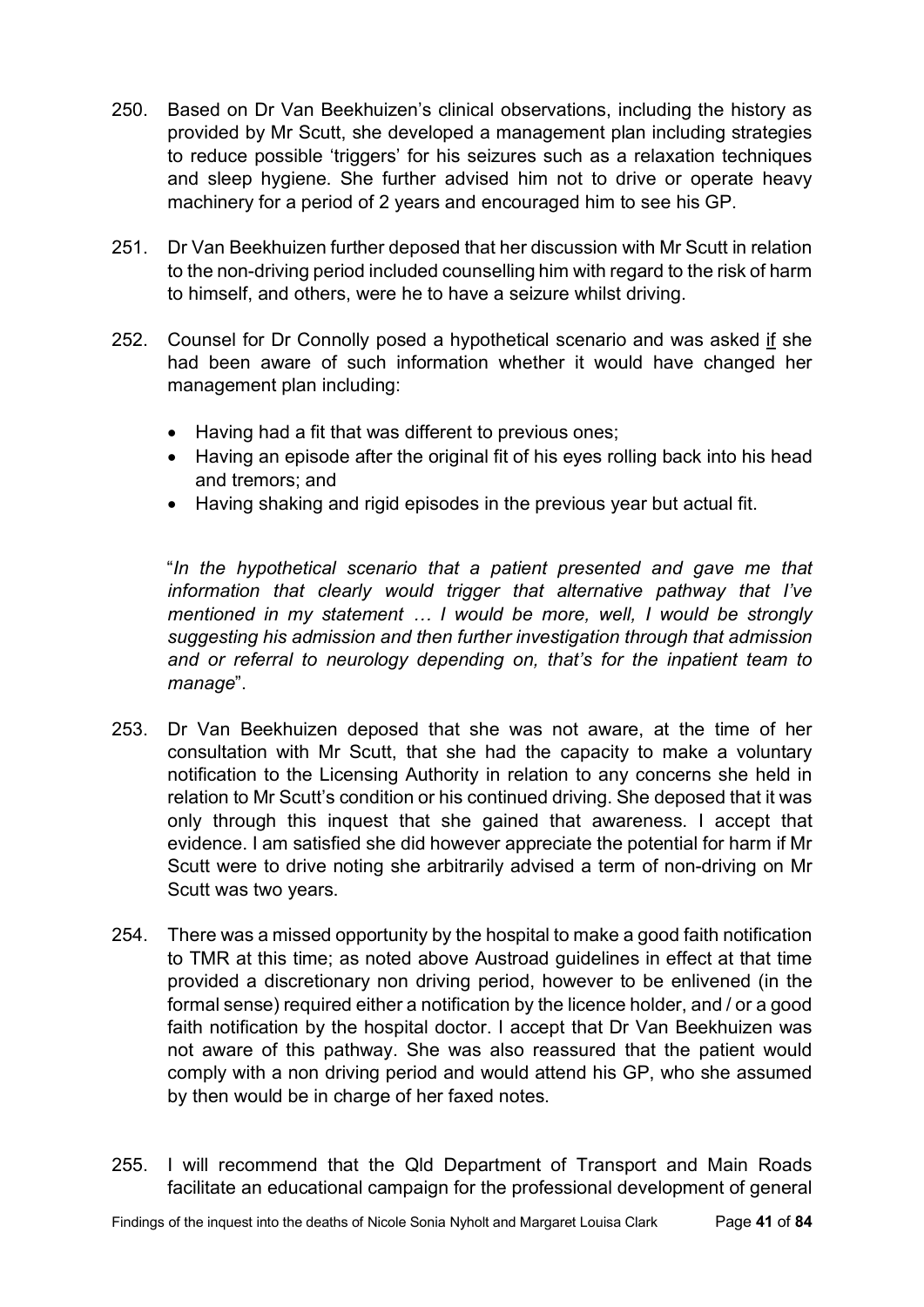practitioners, and doctors within Health and Hospital Services, to better understand the pathways to notify and report medical conditions that impact on fitness to drive. Front line medical personnel are often the first to diagnose conditions that impact on the ability to drive safely on the roads and that the reporting mechanism and avenues for report need to be well defined and understood in the first instance. In a hospital setting it would not be difficult to have a fax back type system in place to TMR or to a specific email address.

- 256. Thereafter it is incumbent on the state licencing authorities to assess and facilitate processes to satisfy the authority of a licence holders continued fitness to drive.
- 257. With reference to the current Austroad guidelines a seizure would be sufficient to trigger a period of non-driving and a 'show cause period'.
- 258. In this case Dr Van Beekhuizen had no recollection of receiving any literature within her work environment in relation to the systems or means by which a voluntary notification might be made.
- 259. Dr Van Beekhuizen deposed that Mr Scutt's indication that he was seeing his GP the following day was "*reassuring*". She further deposed that she had no reason to doubt his expressed intention to see his GP the next day. (Mr Scutt in fact next attended upon Dr Connolly one week later on 25 August 2014).
- 260. Dr Van Beekhuizen had Mr Scutt under observation for a period no greater than 25 minutes (9:53am to 10:18am), [134](#page-44-0) a period that she considered "*fairly standard*", to be with a patient within an Emergency Department setting.
- 261. As result of that consultation, Dr Van Beekhuizen prepared clinical notes.<sup>[135](#page-44-1)</sup> She confirmed a presentation to the Hospital on account of the seizure Mr Scutt experienced that morning. Mr Scutt told her he would attend his GP the following day, he declined further investigation and expressed a desire to be discharged from the Hospital so that he could get to work.
- 262. Dr Van Beekhuizen in evidence said "*The fax system at that point of time is a fax machine at our desk and it has numbers pre-programmed into it. I had been there a week. I put the notes and hit Ravenshoe Clinic*".[136](#page-44-2) Dr Van Beekhuizen deposed she possibly sent the fax to the Ravenshoe Primary Health Clinic (and not the Ravenshoe Medical Centre). The note was not addressed specifically to Dr Connolly. I accept Dr Van Beekhuizen faxed the clinical note as deposed to.

<span id="page-44-0"></span> $134$  Exhibit D4.2 - B

<span id="page-44-1"></span> $135$  Exhibit D4.2 – B

<span id="page-44-2"></span> $136$  D5 of evidence

Findings of the inquest into the deaths of Nicole Sonia Nyholt and Margaret Louisa Clark Page **42** of **84**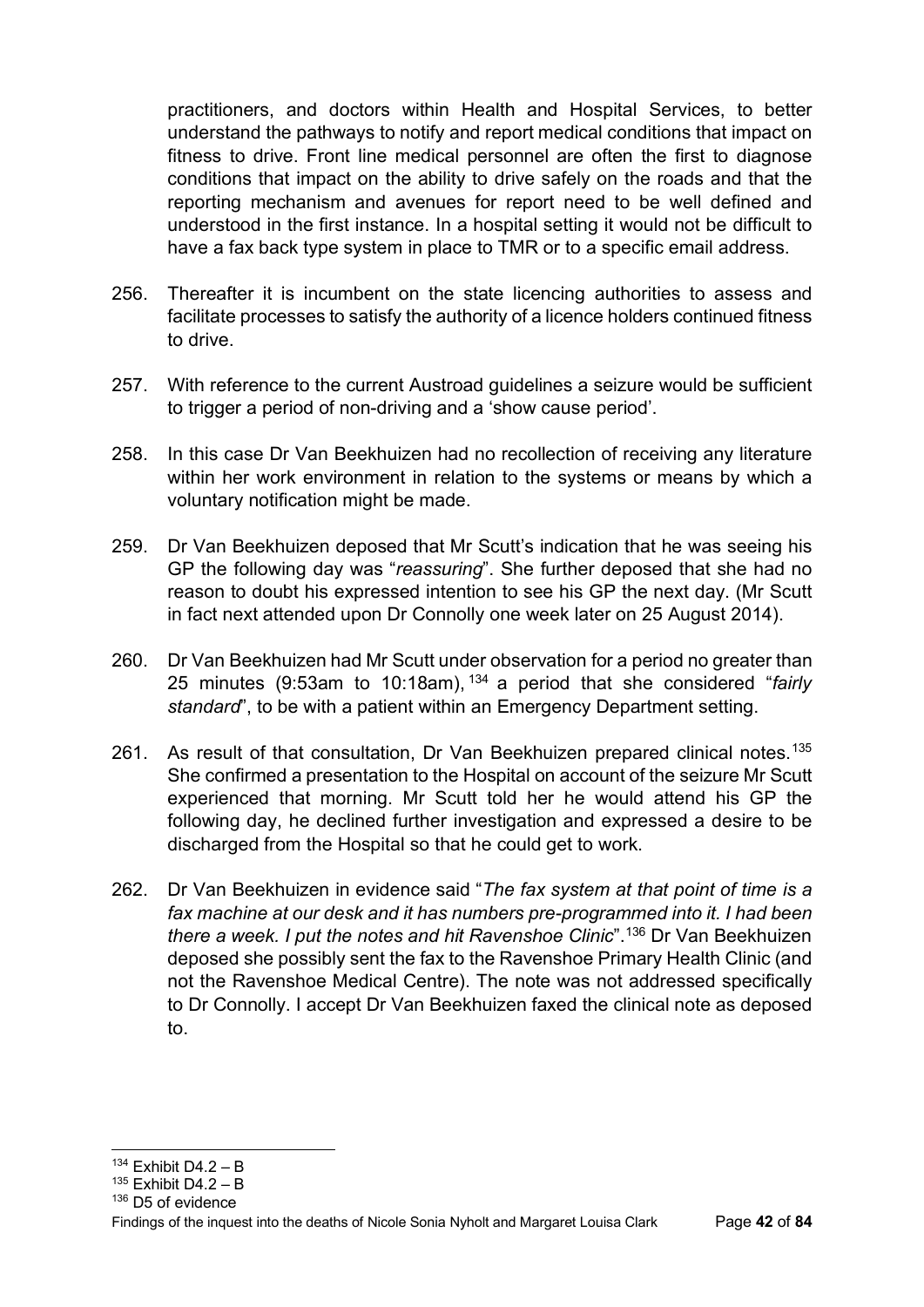- 263. The clinical note from Dr Van Beekhuizen was collated with Mr Scutt's patient file at the Ravenshoe clinic. The document is time and date stamped as 18 August 2014 at 14:54.[137](#page-45-0)
- 264. Dr Connolly deposed that the ordinary practice (when at the clinic, not the medical centre) would be for correspondence to be presented to him in a folder which he would then review co-sign and acknowledge receipt. The clinical notes prepared by Dr Van Beekhuizen located on the clinic file, were not endorsed by Dr Connolly as was his usual practice. Mr Scutt next attended upon Dr Connolly at the clinic on 25 August 2014 (one week after these seizure events). I refer to the consultation further below.

# *18 August 2014 – PM*

- 265. On the afternoon of 18 August 2014 Mr Scutt was working on Mt Ruby Station at Silver Valley, he worked on an ad-hoc casual basis for the station owner Mr John Mudge. On this occasion Mr Scutt was the passenger in a vehicle being driven on the station by Mr Mudge; they had been checking and repairing fences.
- 266. At approximately midday they were driving back to the station homestead when Mr Mudge observed Mr Scutt become red in the face and put his hand up to his forehead. Mr Mudge asked: "*Brian are you alright*"? Mr Scutt replied: "*I have a headache*"[.138](#page-45-1)
- 267. After a period of a 'couple of minutes' Mr Mudge heard Mr Scutt gasp then observed him to "*straighten up and go rigid*". He observed that Mr Scutt's body (including feet and arms) straightened and that "*his fists were clenched*"[.139](#page-45-2) Mr Scutt began to lean across Mr Mudge as he was driving. Whilst Mr Scutt was not observed to be convulsing he was "*stiff as a board*", his eyes were observed to be open and unblinking and "*staring at the roof of the vehicle*". [140](#page-45-3)
- 268. Mr Mudge then drove to a cottage on the station where he asked another station worker to call an ambulance; that call was received by QAS at 2:44pm and assigned case ID #5697030.[141](#page-45-4) Mr Mudge and the station worker, on advice from QAS, took Mr Scutt from the vehicle and lay him on the ground in the recovery position.
- 269. QAS records confirm they were onsite at 3:09pm and with Mr Scutt at 3:11pm.[142](#page-45-5) On that basis it should be concluded that there was a a period of 27

<span id="page-45-0"></span><sup>&</sup>lt;sup>137</sup> Exhibit D9.8 at page 13 of 28

<span id="page-45-1"></span><sup>&</sup>lt;sup>138</sup> Exhibit C1.24 (Statement of John Mudge) at paragraph 13

<span id="page-45-2"></span><sup>139</sup> Exhibit C1.24 (Statement of John Mudge) at paragraph 13

<span id="page-45-3"></span><sup>140</sup> Exhibit C1.24 (Statement of John Mudge) at paragraph 14

<span id="page-45-4"></span><sup>&</sup>lt;sup>141</sup> Exhibit D10.5 at page 33 of 45 (Case  $#5697030 -$  Page 1 of 5)

<span id="page-45-5"></span><sup>142</sup> Exhibit D10.5 (Case 5697030) at page 1 of 5

Findings of the inquest into the deaths of Nicole Sonia Nyholt and Margaret Louisa Clark Page **43** of **84**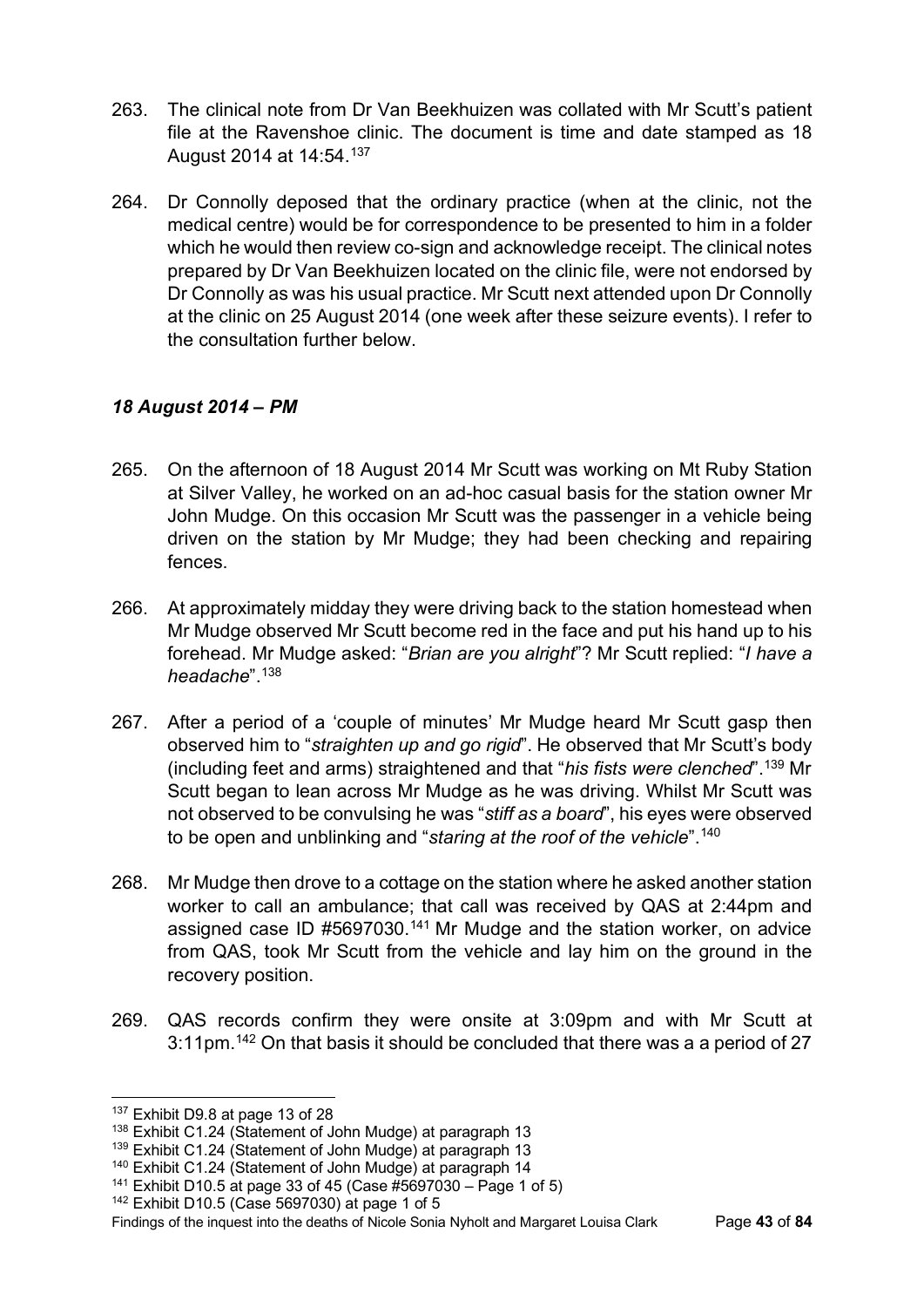minutes between the call being received and QAS attending Mr Scutt. Mr Scutt's condition to remain unchanged during that time.<sup>143</sup>

- 270. The QAS Officer that attended was Advanced Care Paramedic (ACP) Lawrence Brimacombe; he was stationed at the Mount Garnet Ambulance Station. The advice he received prior to attending was that the patient (Mr Scutt) had been "*seizing*" at the station at Silver Valley.<sup>[144](#page-46-1)</sup>
- 271. When ACP Brimacombe arrived to treat Mr Scutt, he observed that he was mobile and communicative.<sup>[145](#page-46-2)</sup>
- 272. Whilst Mr Scutt agreed to be assessed in the ambulance he refused to be transported to the Atherton Hospital. His refusal was against the advice of ACP Brimacombe<sup>[146](#page-46-3)</sup> however Mr Scutt had the requisite capacity to refuse. The assessment of Mr Scutt's vital signs in the ambulance did not disclose anything outside normal limits.<sup>147</sup>
- 273. The EARF that was completed by ACP Brimacombe noted a phone call with 'Dr Brianna' (Van Beekhuizen). When cross-examined by Counsel for Dr Connolly in relation to the entry Dr Van Beekhuizen deposed she had no recollection of any such call and accepted there was no corresponding progress note with the Atherton Hospital patient file for Mr Scutt.
- 274. The EARF by ACP Brimacombe stated:

#### **Consultations**

15:11 QAS Garnet consult with ADH treating Dr from ED. Dr Briana provided background details on the kidney transplant and meds. Pt admission this AM for tonic / clonic seizure – NIL cause identified. QAS Garnet informed Dr pt refusing transport. (Doctor: \_ BRIANA)

- 275. I accept that during this conversation Dr Van Beekhuizen confirmed details of the presentation to Atherton Hospital with respect to a seizure that morning and ACP Brimacombe informed Dr Van Beekhuizen of Mr Scutt's refusal to be transported back to the Hospital for further investigation.
- 276. Whilst Mr Scutt refused to attend the Atherton Hospital he did acquiesce to being transported to Ravenshoe Medical Centre with a view to being seen by

<span id="page-46-0"></span><sup>143</sup> Exhibit C1.24 (Statement of John Mudge) at paragraph 14

<span id="page-46-1"></span><sup>144</sup> Exhibit D10.2 (Statement of Lawrence Brimacombe) at paragraph 5

<span id="page-46-2"></span><sup>&</sup>lt;sup>145</sup> Exhibit D10.2.1 (Statement of Lawrence Brimacombe) at paragraph 3

<span id="page-46-3"></span><sup>&</sup>lt;sup>146</sup> Exhibit D10.2 at paragraphs 8 and 9

<span id="page-46-4"></span><sup>147</sup> Exhibit D10.2.1 at paragraph 4

Findings of the inquest into the deaths of Nicole Sonia Nyholt and Margaret Louisa Clark Page **44** of **84**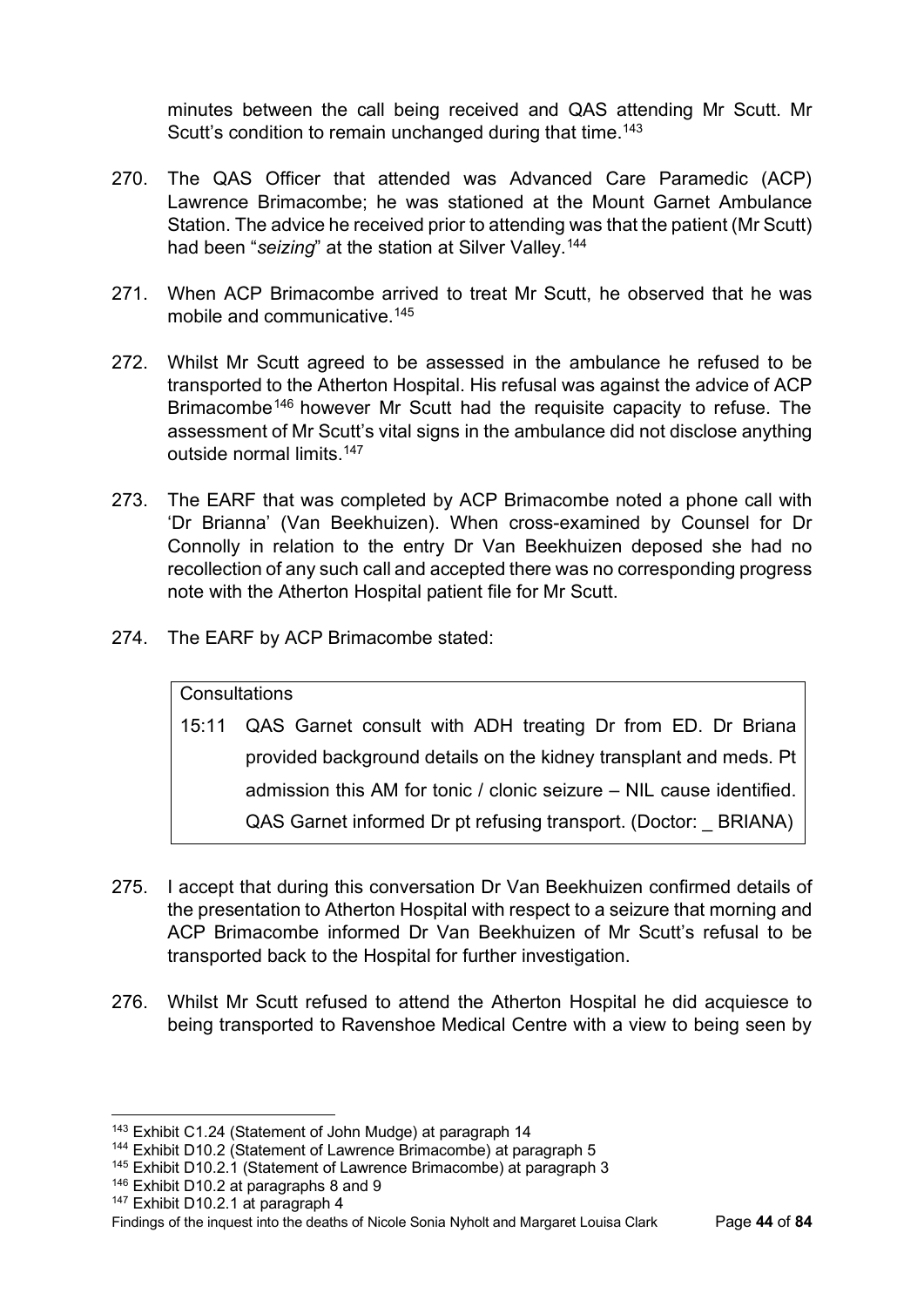Dr Connolly.[148](#page-47-0) In his statement ACP Brimacombe deposed that Mr Scutt's "*boss*" (Mr Mudge), drove Mr Scutt in a convoy with QAS.[149](#page-47-1)

- 277. Mr Mudge deposed in oral evidence that he was not involved in transporting Mr Scutt. It remains unresolved as to who drove Mr Scutt to the Ravenshoe Medical Centre.
- 278. The convoy arrived outside of clinic hours; Mr Scutt was not therefore seen by Dr Connolly. At that time Mr Scutt was assessed as having the capacity to refuse further treatment as such ACP Brimacombe completed his involvement, this occurred at 4:40pm. [150](#page-47-2) Prior to completing his involvement ACP Brimacombe had a conversation with Mr Scutt in which Mr Scutt agreed to attend Dr Connolly the following day.[151](#page-47-3)
- 279. There are no records from the Ravenshoe Medical Centre to confirm Mr Scutt attended on 19 August 2014.

# *Consultation with GP on 25 August 2014 – Ravenshoe Primary Health Clinic*

- 280. One week after these seizures, on 25 August 2014, Mr Scutt presented at the Clinic where he was seen by Dr Connolly. The reasons for the presentation was documented as "*had a fit or turn on Friday*". By reference to the date of the consultation, the Friday would have been 22 August 2014.
- 281. Counsel for Dr Connolly invites me to consider whether in fact Mr Scutt did attend on Dr Connolly at the clinic on 25 August. There is a notation in patients clinic files for that date, and it is accepted that Dr Connolly made the entry and in the absence information is gleaned from any other source I accept the note on the face of it and find Brain Scutt attended upon Dr Connolly in person at the Ravenshoe Clinic on 25 August 2014.
- 282. As to the reference to 'Friday' I am left with two possibilities that either:
	- i. the "Friday' seizure documented on this occasion was separate (and in addition) to and distinct from the seizures with which Mr Scutt had presented to Dr Van Beekhuizen or ACP Brimacombe on Monday, 18 August 2014; or
	- ii. Mr Scutt was confused, and mixed up his days when speaking with Dr Connolly.

<span id="page-47-0"></span><sup>&</sup>lt;sup>148</sup> Exhibit D10.2 at paragraph 9

<sup>149</sup> Exhibit D10.2 at paragraph 9

<span id="page-47-2"></span><span id="page-47-1"></span> $150$  Exhibit D10.5 at page 33 (Case #5697030 – Page 1 of 5)

<span id="page-47-3"></span><sup>&</sup>lt;sup>151</sup> Exhibit D10.2 (Statement of Lawrence Brimacombe) at paragraph 10

Findings of the inquest into the deaths of Nicole Sonia Nyholt and Margaret Louisa Clark Page **45** of **84**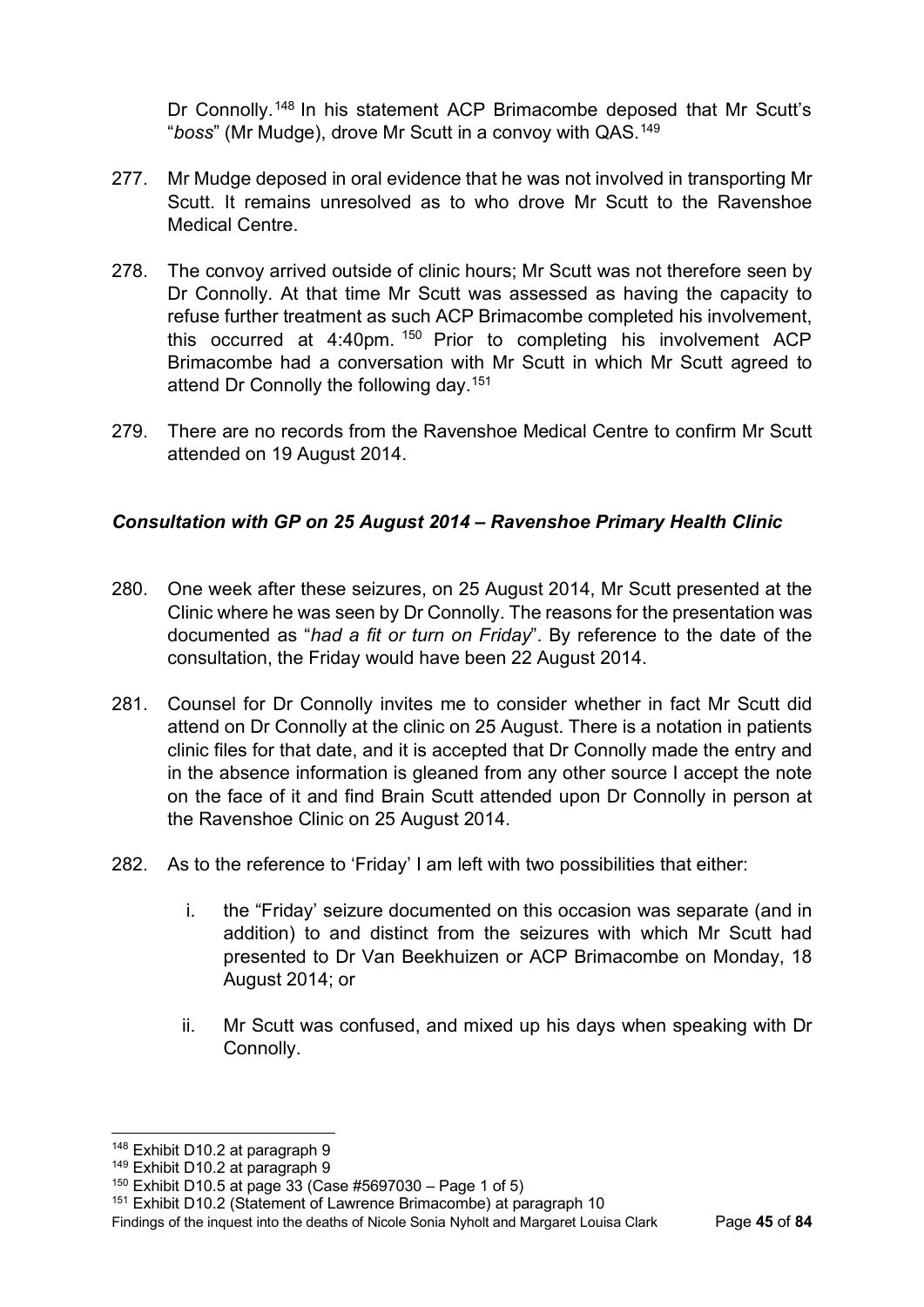- 283. As noted above there is no evidence that Dr Connolly was aware of Dr van Beekhuizen's clinical note (which I accept from the electronic date / time stamp on the top of the document was received into the clinic) at the time of their consultation on 25 August. I am unable to reconcile why the note did not come to Dr Connolly's attention by the time of this appointment with Mr Scutt some one week after it was sent to the clinic. (I also not this would be the third such occurrence in relation to Mr Scutt's medical records 2004; 2009 and the instant date).
- 284. Dr Connolly himself records on 25 August that Mr Scutt "*Had a fit or turn on Friday*". This information was evidently self-reported by Mr Scutt during the consultation. The fact that the fit / turn described did not reconcile with the Monday presentation at the Atherton Hospital (which Dr Connolly did not know about) was incidental in my view, to the fact of the very recent seizure (irrespective of the day, was true). There are many reasons why Mr Scutt may have mixed up his days. In any event at that moment in time Dr Connolly was as at 25 August then aware of:
	- i. the 2004 seizure (from the EEG test results provided to him);
	- ii. the 2009 seizure and admission from the discharge letter sent by Dr Pyke to him;
	- iii. a seizure that occurred in the days prior to this the instant consultation.
- 285. Dr Connolly did not record any further detail about the seizure / fit reported to him by Mr Scutt. The record does not indicate that Dr Connolly enquired or tested or established the true circumstances in relation to any aspect of the matter. Had he done so Dr Connolly may have established that the QAS had been called to Mr Scutt on multiple occasions on 18 August (exactly one week prior). If he did not make further enquiry of his patient it was poor practice. If he did enquire it is not reflected in his record and is therefore also poor practice.
- 286. As at the date of the consultation on 25 August, Dr Connolly had knowledge that Mr Scutt had a seizure history (by now spanning isolated recorded incidents over a 10 year period) of unknown cause and origin. The self report by Mr Scutt did not, and should have, triggered immediate enquiry of Mr Scutt by his long standing GP, requesting further detail regarding the circumstances of the seizure suffered only one week prior (or indeed as recently as Friday if Mr Scutt was correct and not referring to his hospital presentation on the Monday prior).
- 287. Dr Connolly's clinical (and clinic) record is completely silent. He recorded the information but did nothing further. He recorded this information by then in full knowledge that some years prior a hospital doctor had requested his 'reinforcement' that the patient not drive for a period of time after the seizure.
- 288. A GP knowing his patient suffered a seizure in days prior is also in the best position to consider and discuss not driving with the patient.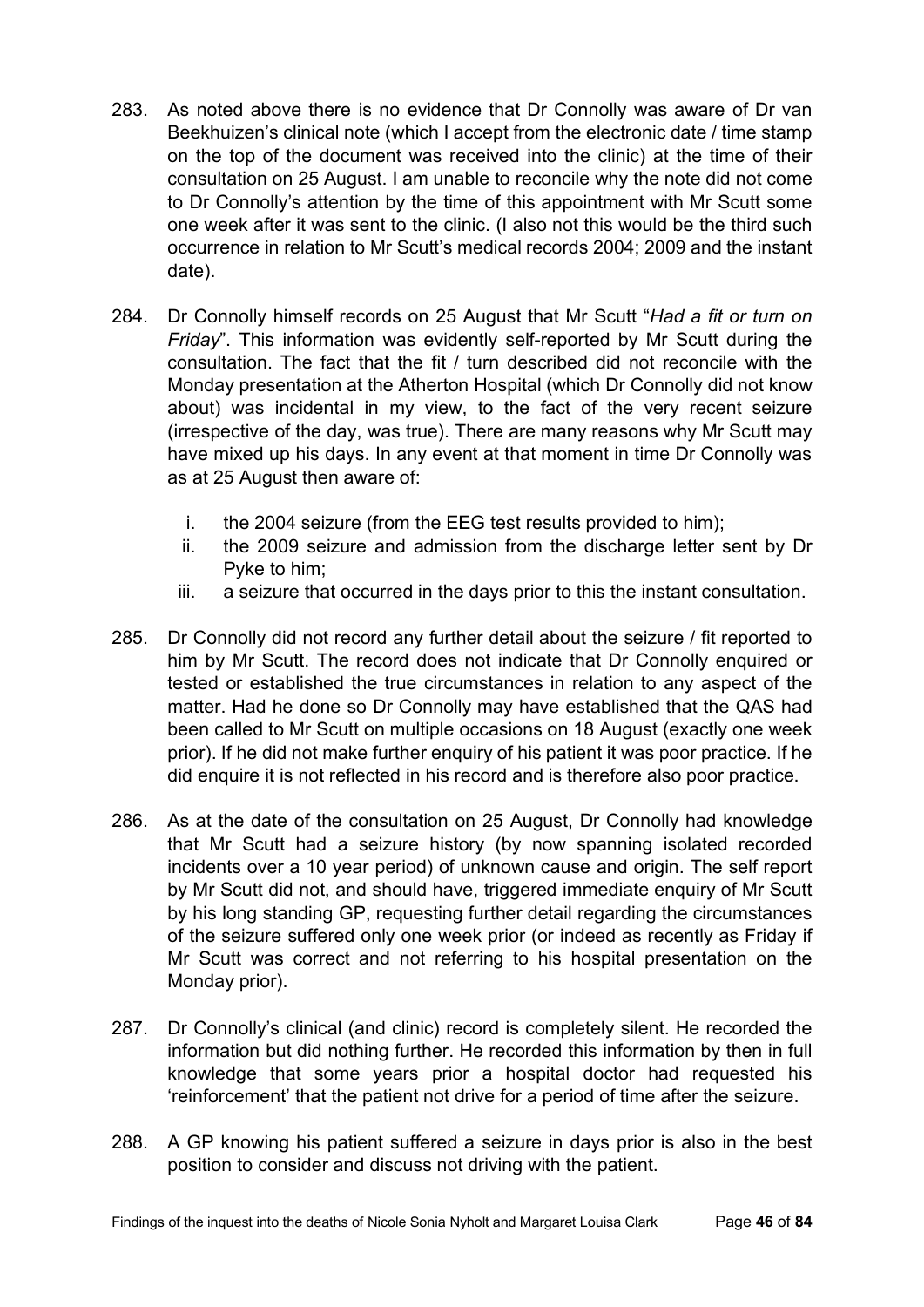- 289. Although not mandated by law Dr Connolly had a discretion to advise TMR of a medical condition. A medical condition may have been imposed on his licence until further investigation.
- 290. Pursuant to current Austroad guidelines a person is not fit to hold an unconditional licence if they have had a seizure. There is a discretion for the licencing authority to impose a 12 month non driving period (taking into account information provided by the treating doctor). This in no way abrogates a licence holders obligation at law to inform the licencing authority. Mr Scutt did not.
- 291. As at 25 August 2014, Dr Connolly, because of his prior knowledge of the patient's seizure history, in combination with the reported recent seizure event, had a professional obligation to consider Mr Scutt's immediate fitness to drive. There was no evidence before the inquest that Dr Connolly discussed the matter with his patient or exercised his discretion to report to TMR.
- 292. This was the last occasion Mr Scutt received any medical attention in relation to seizures prior to the explosion at the café some 10 months later on 9 June 2015.

# **Circumstances leading up to 9 June 2015**

- <span id="page-49-0"></span>293. I accept the submissions of Counsel for Dr Connolly that Mr Scutt had deteriorated physically and mentally in the months leading up to the accident. This is highly relevant as it demonstrates Mr Scutt's state of mind and health condition leading up to the accident. There were a number of opportunities Mr Scutt had to seek medical attention in the immediate period prior to the accident. The evidence before the inquest in regard to Mr Scutt's decline in his physical and mental health was not contested. I summarise those submissions as follows:
	- a) Mr Bolder was a friend of Mr Scutt's. He recalls about three weeks prior to the accident, Mr Scutt telling him his chest was hurting and that he had chest cancer (there is no evidence Mr Scutt had been diagnosed with cancer or consulted a doctor concerning chest pain)<sup>152</sup>;
	- b) Mr Corbett a friend who saw Mr Scutt on a regular basis over the last few years said, "*I did notice that Scutty had been a bit different for the past three weeks and it appeared as though something was bothering him. On a couple of occasions I saw him sitting in his car at the park near the bridge into town. I spoke to him and could tell that there was something on his mind. I recall asking him if there was something wrong,*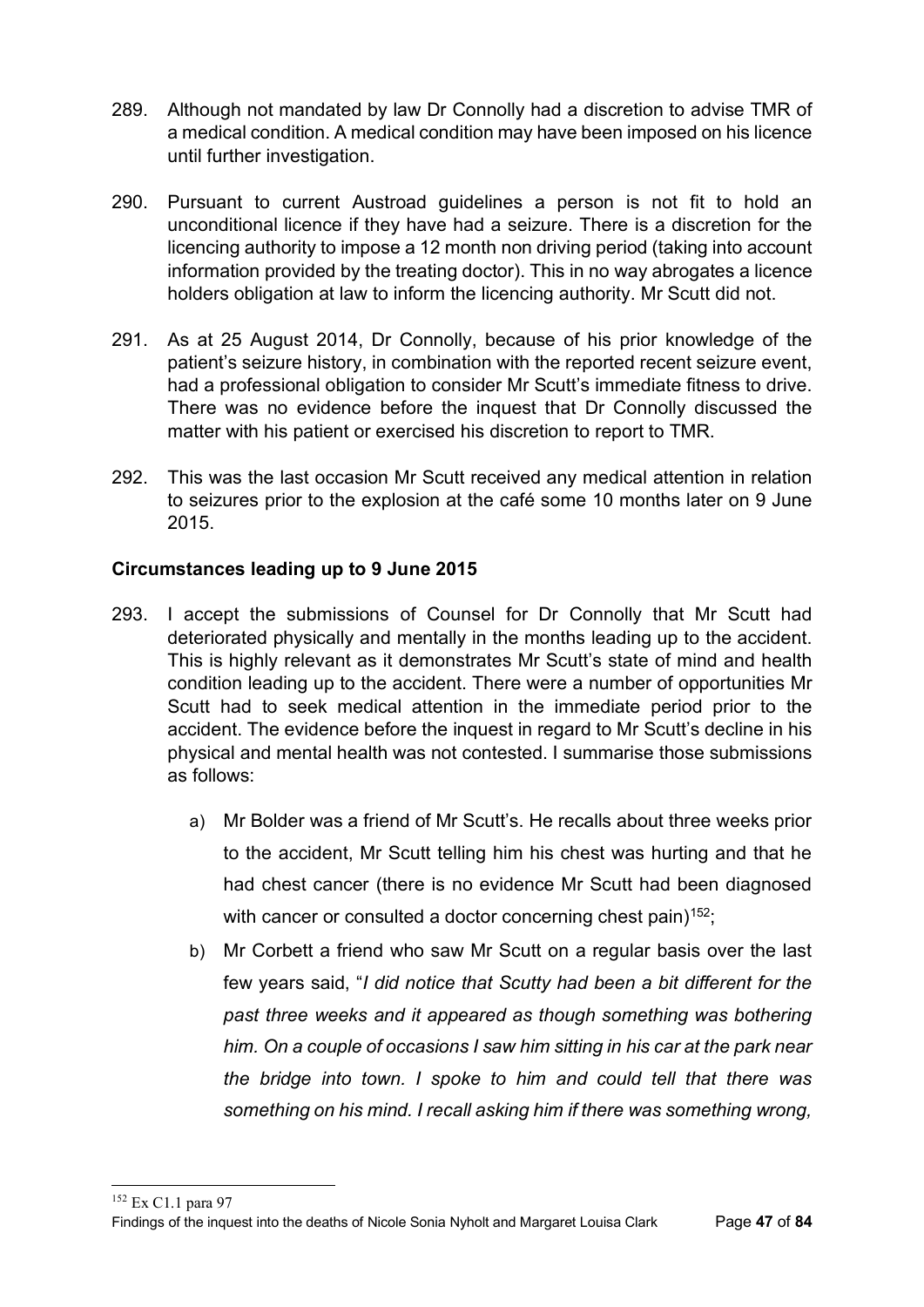*to which he replied that there wasn't. I could tell that he didn't want to talk, which seem* (sic) *out of character for him*"[153;](#page-50-0)

c) Mr Felton was a lifetime friend of Mr Scutt, knowing him since their school days. He last saw Mr Scutt on 7 June 2015 (two days prior to the accident). He does not recall Mr Scutt being physically unwell but says Mr Scutt was talking about going to jail nearly all day. He says, "*I would say that he was really fixated about going to jail*" (there is no evidence Mr Scutt had had any interactions with police or that he was under investigation for any offence). Mr Scutt told him, "*I have got it into my head and I can't get it out*"[154](#page-50-1);

d) Ms McConnell was a more recent friend of Mr Scutt. She recalls the week before the accident Mr Scutt asking her to retrieve a text message on his phone which said something about someone was going to get him. She went through his phone and could not find any message. He also said it had something to do with the Garnet Police.<sup>155</sup> Mr Scutt also told her a week prior to the accident he had not got his medications. She told him he needed to change doctors<sup>[156](#page-50-3)</sup>:

- e) Mr Moore was an associate of Mr Scutt. He owned the local roadhouse. He recalls seeing Mr Scutt two to three weeks before the accident. He had not seen Mr Scutt for two weeks which was unusual as he was used to seeing him almost every day. Mr Scutt had a conversation with Mr Moore and his partner Amia. They noted he had not been well. Mr Scutt said, "*Oh I been crook, I keep falling down all the time…yeah they told me I might have had a bit of a heart attack…I knocked myself around a bit but I'm alright*". Mr Moore said, "*Well do you really think you should be driving until you know for sure?*". Mr Scutt responded, "*yeah I'm fine now*["157](#page-50-4);
- f) Ms Amia is Mr Moore's partner. She recalls seeing Mr Scutt two weeks prior to the accident. To her he looked weak and was breathing heavily. Mr Scutt was not laughing and joking like he used to and looked like he had lost weight. Mr Scutt said, "*I don't know I keep blacking out and*

<span id="page-50-3"></span>

<span id="page-50-4"></span>Findings of the inquest into the deaths of Nicole Sonia Nyholt and Margaret Louisa Clark Page **48** of **84**

<span id="page-50-1"></span>

<span id="page-50-2"></span>

<span id="page-50-0"></span><sup>153</sup> Ex C1.6, p4<br>
154 Ex C1.10, p4<br>
155 Ex C1.20, para 7<br>
156 Ex C1.20, para 6<br>
157 Ex C1.21, p2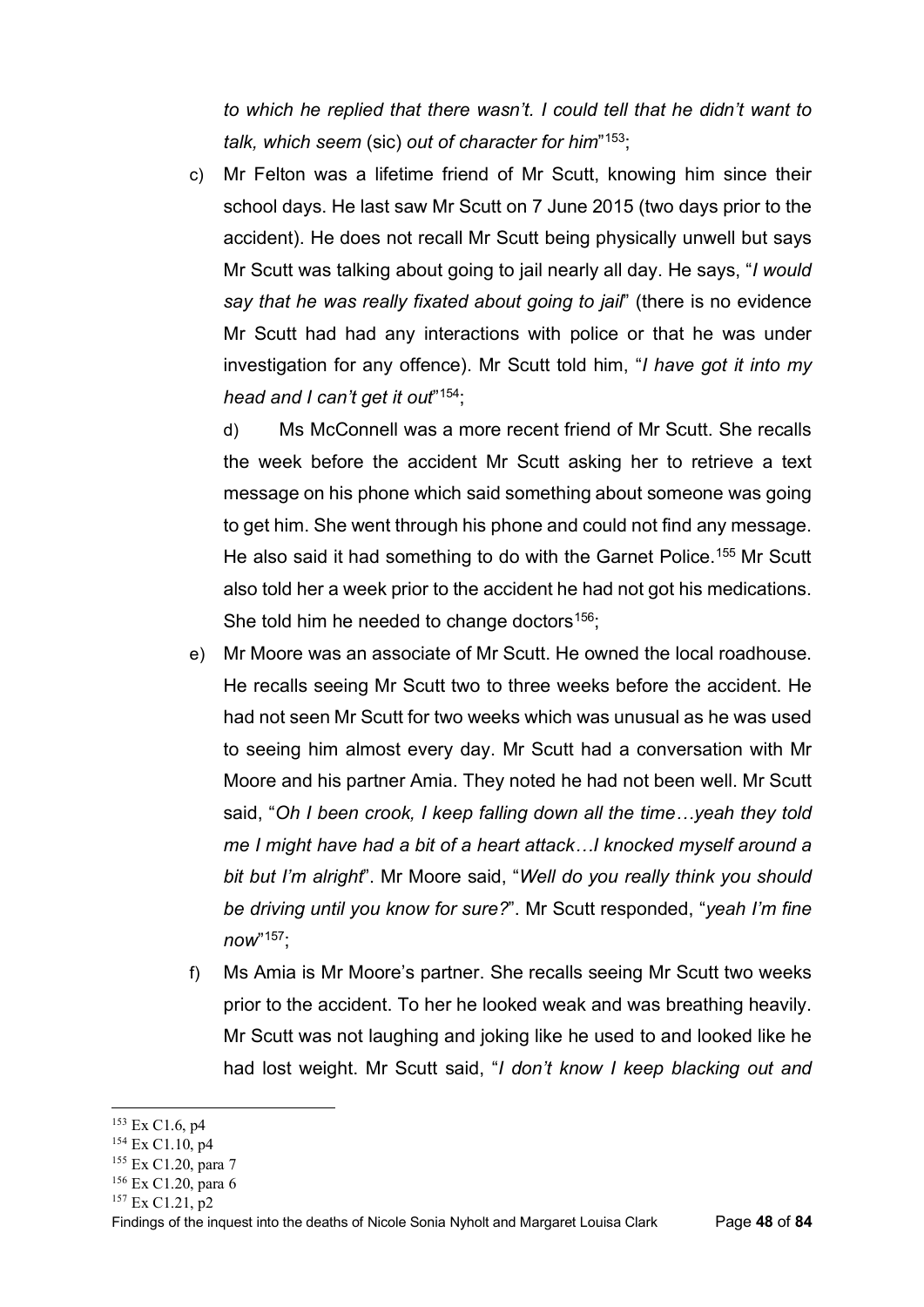*falling down on the floor*". She says Mr Moore said "*you should see the doctor*" "*you should not drive the car*"[158](#page-51-0); g) Mr James Scutt, Mr Scutt's son recalls his father only having seizures when he was really stressed out. He said, "*It is not something I can detail but I know Dad and I could tell he was stressed about something over the last month. He has probably been the most stressed in the last month that I have ever seen or can remember. I remember asking him if something was bugging him but he brushed me off and told me it was all fine but I know there was something going on*"[159](#page-51-1);

- h) Ms Timson was a friend of Mrs Scutt. She knew Mr Scutt through association. She saw Mr Scutt about two to four days before the accident. She did not think Mr Scutt looked well. She observed that he looked purplish, deep red in the face. She said to Mr Scutt, "*Do you think you should be driving*?" Mr Scutt never replied and just drove of <sup>160</sup>;
- i) Mr Mudge says that two weeks prior to the accident Steve Dobel told him that Mr Scutt had been diagnosed with bowel cancer and it had spread to other parts of his body<sup>[161](#page-51-3)</sup> (there is no evidence Mr Scutt had bowel cancer).
- 294. In oral evidence Mrs Scutt recalled an event in or around May Day at Mt Garnet. She said words to the effect, "*Brian came back that night distraught and paranoid and he's seen a police car turn around and he thought they were coming back to get him. He kept on saying I'm going to jail. I'm not going to be here when I get home. I'm not going to be here..go to jail. He went to the police station a lot saying I'm going to jail and you're not wanted for anything. Friends of his saw him on the side of the road leaning on the steering wheel and thinks he might have some sort of event or seizure"*. [162](#page-51-4)
- 295. Mr Scutt's paranoia about the police was corroborated by Senior Constable ('SC') Fenn. She deposed that she had spoken with Mr Scutt during the three weeks leading up to the accident. Mr Scutt seemed to be of the belief that police were looking for him and wanted to speak to him about an incident that had alleged to have occurred at the Mt Garnet library. She had no knowledge of the incident and as far as she knew, the police were not looking for him.

<span id="page-51-3"></span><span id="page-51-2"></span>

<span id="page-51-1"></span><span id="page-51-0"></span><sup>&</sup>lt;sup>158</sup> Ex C1.11, p2<br><sup>159</sup> Ex C1.28, p4<br><sup>160</sup> Ex C1.31<br><sup>161</sup> Ex C1.24, para 22<br><sup>162</sup> Day 5 of evidence

<span id="page-51-4"></span>Findings of the inquest into the deaths of Nicole Sonia Nyholt and Margaret Louisa Clark Page **49** of **84**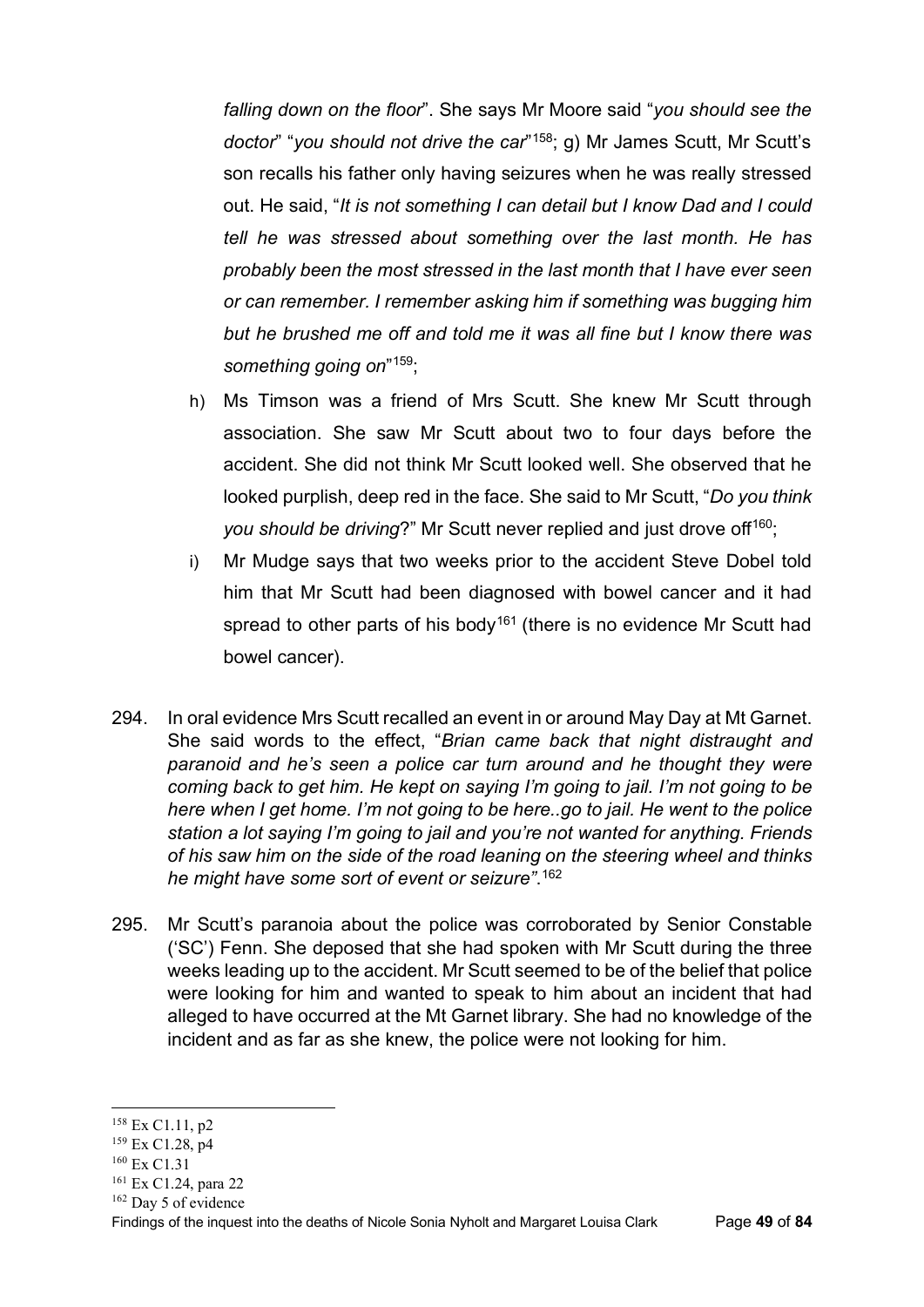- 296. SC Fenn says on Friday 29 May 2015, Mr Scutt had told Sergeant Batt's wife that he felt like hanging himself. Mrs Batt says Mr Scutt had regularly attended her property to enquire about a horse float which was for sale. On one occasion he said, "*is the Sarge in? I want to commit suicide. I have a rope in the car*". She told him to go home and that she would have her husband go and see him $163$
- 297. SC Fenn and Sergeant Batt attended on Mr Scutt's residence. SC Fenn states, "*SCUTT came outside and spoke to us at the front gate. I could see that his eyes were bloodshot and watery like he had been crying. He admitted to having feelings of depression; that he hadn't slept for three nights; that he couldn't cope anymore and had thought that afternoon of using the rope in his car to hang himself. He further stated that he was going to see Dr Connolly on the following Monday the 1st of June 2015*".[164](#page-52-1) Sergeant Batt said Mr Scutt told him that he was still concerned that police were looking for him and he felt like he wanted to hang himself.<sup>[165](#page-52-2)</sup>
- 298. SC Fenn spoke with Mrs Scutt. She voiced concerns about Mr Scutt being paranoid about the police and not sleeping. Mrs Scutt agreed Mr Scutt should go to the hospital that day and that she should not wait until Monday.[166](#page-52-3) Mr Scutt seemed relieved and was willing to go the Atherton Hospital and to be taken by his wife.<sup>[167](#page-52-4)</sup> Sergeant Batt says it was explained to Mr Scutt by himself and SC Fenn that he must be honest with the doctor and tell the doctor everything including his thoughts of wanting to hang himself.<sup>[168](#page-52-5)</sup>
- 299. SC Fenn and Sergeant Batt stayed at the premises until Mrs Scutt drove away with Mr Scutt to the hospital.<sup>[169](#page-52-6)</sup>
- 300. This event was corroborated by Mrs Scutt. In oral evidence she said the policeman and woman asked Mr Scutt to take away the rope because he was thinking about harming himself. She said words to the effect, "*They suggested that Brian go down and be examined by a doctor at the Atherton Hospital. We went down there and the doctor gave him three sleeping tablets. When Brian asked him about seizures, he said that might just be a lack of sleep or something like that*".[170](#page-52-7)
- 301. Mr Scutt was reviewed at the Atherton Hospital Emergency Department. The 'Presenting Problem' is recorded as "*requesting tablets to help him sleep*".[171](#page-52-8) The clinical notes record, "*trouble sleeping past few weeks due to work*

<span id="page-52-6"></span>

<span id="page-52-8"></span>

<span id="page-52-3"></span><span id="page-52-2"></span>

<span id="page-52-1"></span><span id="page-52-0"></span><sup>163</sup> Ex C5.3, p3<br>
164 ExC2.15, para 15<br>
165 Ex C5.4, p3<br>
166 Ex C2.15, para 17<br>
167 Ex C2.15, para18<br>
168 Ex C5.4, p3<br>
169 Ex C2.15, p3<br>
170 D5 of evidence<br>
171 Ex D9.5, p22

<span id="page-52-5"></span><span id="page-52-4"></span>

<span id="page-52-7"></span>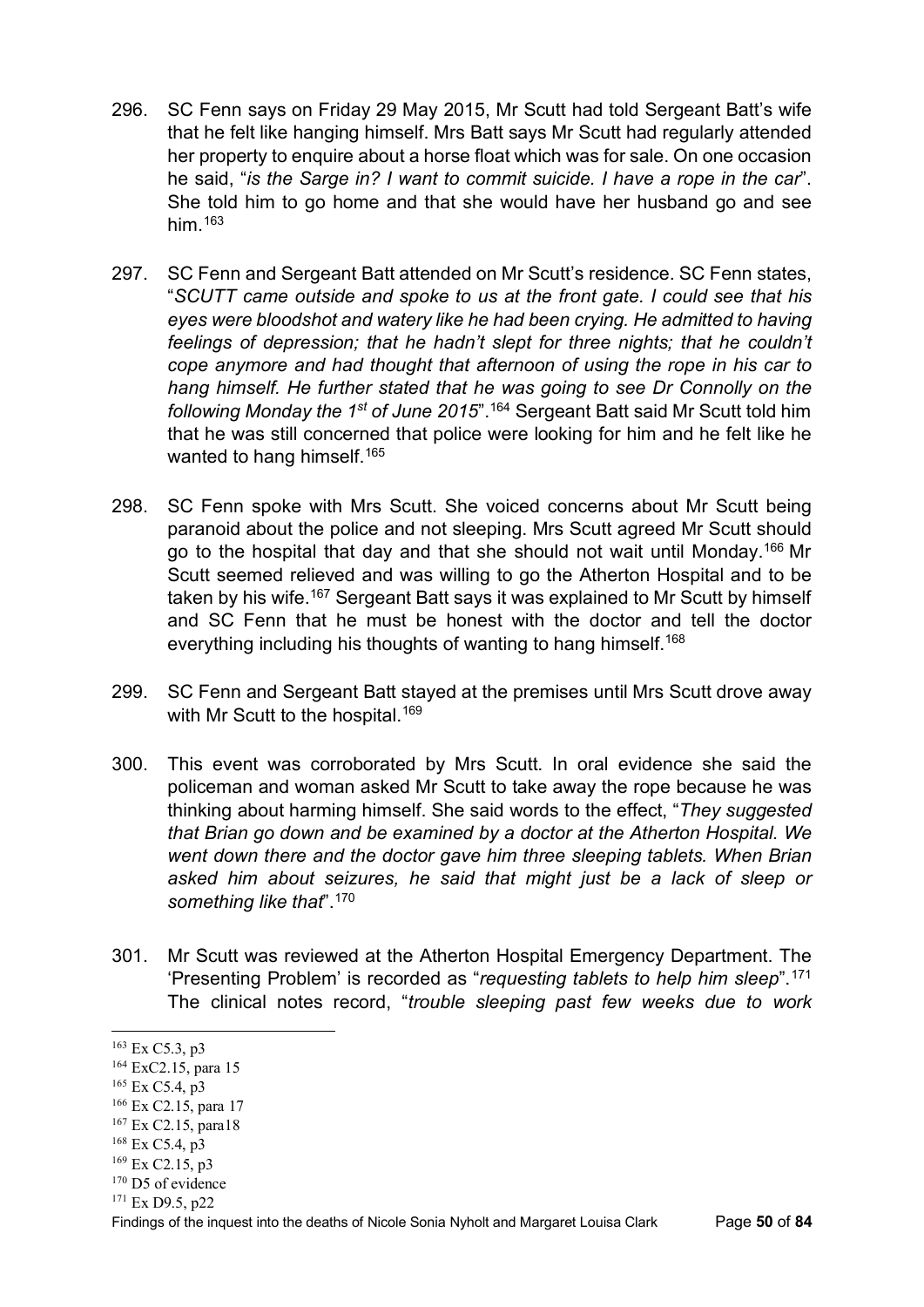*schedule. Temazepam 10mg nocte provided x3 tablets*". [172](#page-53-0) There is no reference to recent seizure activity, or Mr Scutt's suicidal ideations in the hospital record.

- 302. On 31 May 2015, SC Fenn and Sergeant Batt visited Mr Scutt. He advised them he was doing much better and had managed to get a couple of nights good sleep. He appeared much happier and appeared to be extremely happy how things had improved.[173](#page-53-1)
- 303. Mr Scutt had seen Dr Connolly on 4 June 2015. This was in relation to an infected sebaceous cyst on his back. Mr Scutt was prescribed an oral antibiotic.[174](#page-53-2) Dr Connolly's invariable practice was only to note any exceptions or issues he had identified in a patient's clinical record.[175](#page-53-3) Despite Mr Scutt being unwell and suffering from an array of symptoms including increased seizure activity, paranoia and recent suicidal ideations I accept that there is no evidence he raised any of these issues with Dr Connolly.
- 304. Mrs Scutt said in oral evidence Mr Scutt would see Dr Dr Connolly for blood tests and minor things and that Mr Scutt would only do the minimum necessary. She said words to the effect, "*when he came home with the antibiotics with cyst on his back I was hoping he was going to talk about seizures but he didn't*".[176](#page-53-4)
- 305. Mrs Scutt accepted that Mr Scutt had significant resistance around seeking medical attention for his seizures. Mrs Scutt was not sure why but stated, "*Just fear I suppose*".[177](#page-53-5)
- 306. In the week or so prior to the accident Mr Scutt told Mrs Scutt he had fallen over on some rocks and that he was having trouble with his balance. She had suggested he should get checked out by the Doctor because of his shakes, and she states, "*I even mentioned that he could hurt someone if he gets the shakes while driving. Brian wouldn't listen, he would just start talking about the Police taking him away again*"[.178](#page-53-6)
- 307. On around 5 June 2015, Mr Scutt again attended on the Batt's house. He was looking for Sergeant Batt. Mrs Batt was present when Mr Scutt told Sergeant Batt "*I want to cut my own throat. I have the knives*".[179](#page-53-7) Sergeant Batt does not refer to this in his statement but says that Mr Scutt again mentioned that police were looking for him.[180](#page-53-8)

- <span id="page-53-2"></span>
- <span id="page-53-3"></span>

- <span id="page-53-5"></span><span id="page-53-4"></span>
- <span id="page-53-6"></span>
- <span id="page-53-7"></span>
- <span id="page-53-8"></span>

<span id="page-53-1"></span>

<span id="page-53-0"></span><sup>172</sup> Ex D9.5, p24<br>
173 Ex C5.4, p3<br>
174 Ex D7.2, p2<br>
175 Ex D7.3, p2<br>
176 D5 of evidence<br>
177 D5 of evidence<br>
178 Ex C1.29<br>
179 Ex C5.3, p2<br>
180 Ex C5.4, p4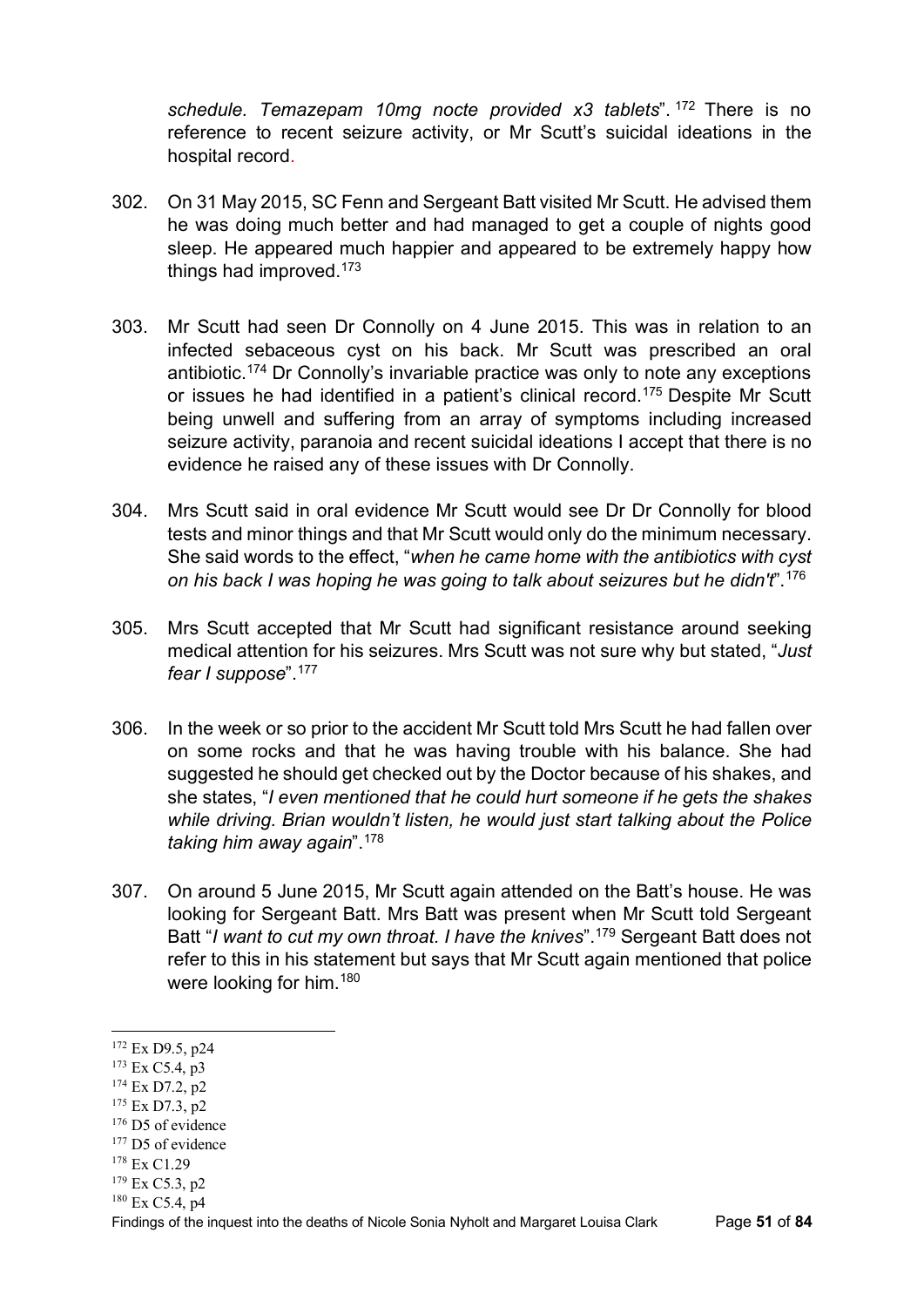308. In response to a question I asked Mrs Scutt in evidence she said as follows:

*Maybe about three days before the accident. I had a – I had a sit down talk with him and I said, "Look, Brian, I'm really concerned about you driving and I'm concerned that, you know, you might kill somebody or, you know, hurt somebody." And all – all he did was kind of wait for me to get out of the way so he could see the TV, because I was behind – between him and the TV, trying to get his attention. And that was – that was all it was to – that was it".*

309. When then asked by me if it would have been helpful if one of his treating doctors had removed his licence she responded:

*"Yes. Our marriage wasn't a 50/50. It wasn't a level playing field that - you know, – Brian did - if he were cornered, you know, he'd lash out. And I don't necessarily mean physically."*

*"He'd feel threatened and had big problems communicating".* [181](#page-54-0) 

*"There was a whole lot more going on then what I was aware of".*

*"His mental health was going down and he wasn't able to make an appropriate decision or appropriate reaction if he'd been told not to drive".*

310. Further, in oral evidence Mrs Scutt said words to the effect, "*what I can see in hindsight now once he got into mental health was that he wasn't well mentally. If I hear a car pull out the front of the house I would look at the window. He would assume it was the police going to take him away*". She confirmed this was over the last month or so prior to the accident.<sup>182</sup>

# *Day of the Accident*

- 311. On the day of the accident Mrs Scutt was aware her husband had been unwell. At around 10.45am she received a telephone call from Mr Scutt. He sounded like he was vomiting or going to vomit. He told her he felt really sick. She suggested he contact Stephanie McConnell who had been helping Mr Scutt with some of his problems. He made a throw away comment about getting through it.<sup>183</sup>
- 312. In oral evidence Mrs Scutt recalls Mr Scutt told her he felt terrible or something like that. She stated words to the effect, "*I didn't want to tell him to stay home*

<span id="page-54-1"></span><span id="page-54-0"></span><sup>&</sup>lt;sup>181</sup> D5 of evidence<br><sup>182</sup> D5 of evidence<br><sup>183</sup> Ex C1.29, para 9

<span id="page-54-2"></span>Findings of the inquest into the deaths of Nicole Sonia Nyholt and Margaret Louisa Clark Page **52** of **84**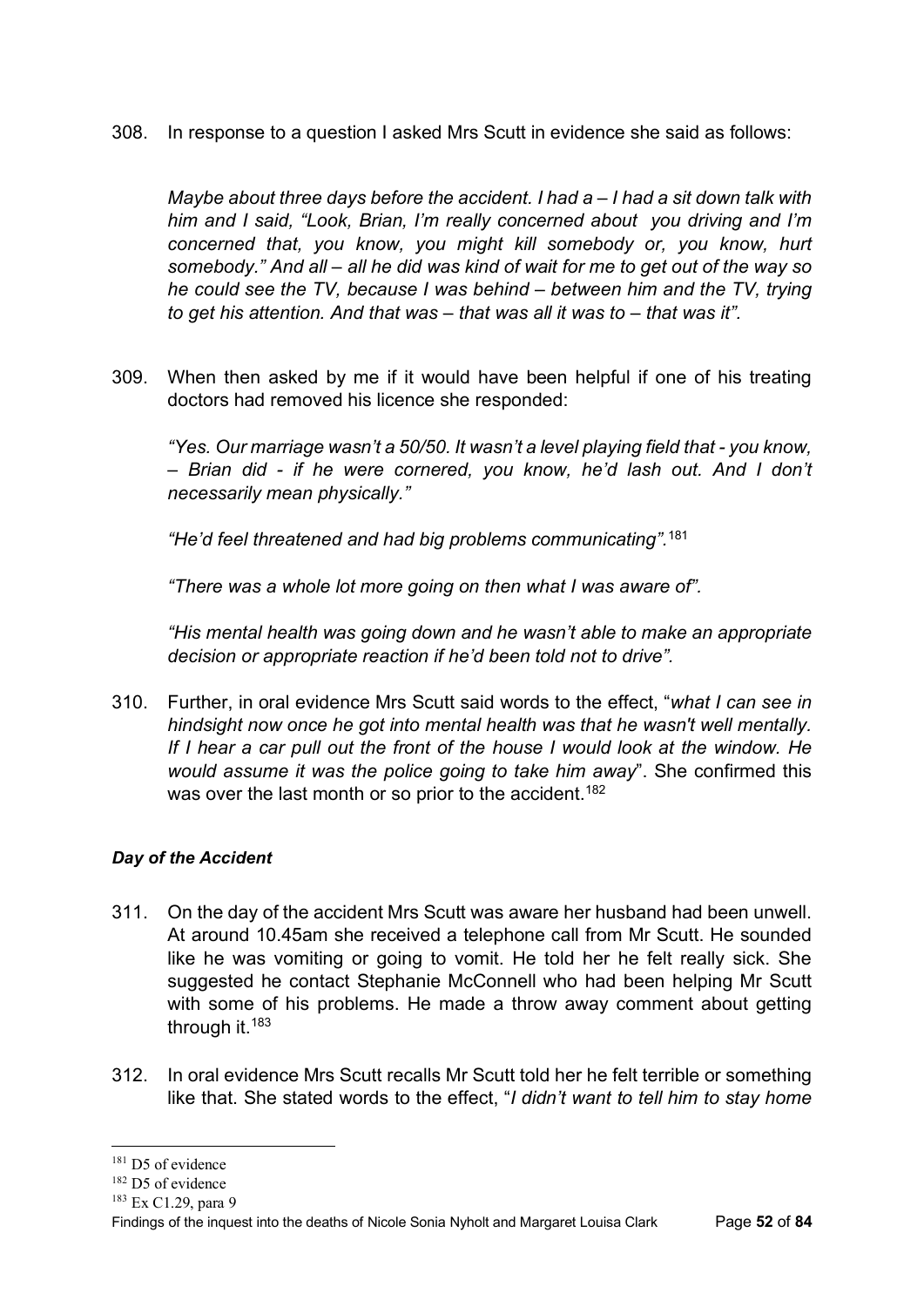*but I think I asked him to go back to bed or something like that. I couldn't leave the library*"[.184](#page-55-0)

313. On the day of the accident, Ms Featherstone a friend of 20 years received two telephone calls from Mr Scutt. She recalls Mr Scutt saying, "*I am trying to get in touch with Robyn, I am really sick, I feel really sick, I don't know where she is I am trying to find where she is, I am trying to ring her*". She says he sounded like he was spewy sick and sounded doey. In his second call, he said "*I am sick, I am sick*". She says he was spitting in between saying how sick he felt. He was also making another sound like a cough or a groan. Ms Featherstone recalls saying, "*Can you ring the medical centre and see if you get the doctor to come and see you*". He replied, "*yeah righto mate, I talk to you a bit later*".[185](#page-55-1)

#### *Post-Accident (mental health) assessment of Mr Scutt*

- 314. On 9 June 2015, Dr Mackintosh of the Cairns Base Hospital records, "*Son reports a possible suicide attempt two days ago with overdose of medications (?paracetamol)*".[186](#page-55-2) Mr Scutt's paracetamol level was checked and it was within normal limits.<sup>[187](#page-55-3)</sup>
- 315. On 14 June 2015, a family meeting was conducted at the hospital. Mrs Scutt and her son were present. Mr Scutt's son reported he had witnessed several more episodes (reference to tonic clonic movements he had seen around 8 years previously), with the last being query around several months ago and that they are usually attributed to stress.<sup>188</sup> Mrs Scutt reported Mr Scutt had a recent episode of collapse while in the passenger seat of the car. She did not witness it, but Mr Scutt had said he had slumped and ended up under the glove box. He could not explain why this happened. She also reported Mr Scutt's recent paranoia, an incident when Mr Scutt ran his car off the road and that Mr Scutt had had trouble with his balance.<sup>[189](#page-55-5)</sup>
- 316. On 29 June 2015, Mrs Scutt was interviewed by the Liaison Psychiatry Service. A psychiatry consultation was requested by Dr Wenk, the ICU consultant. Mrs Scutt advised:
	- a. The last two episodes of twitching (that is, post August 2014) were not investigated in a hospital;
	- b. Mr Scutt had been having 'shakes' over the last 2 months, intermittently occurring. These occur similar to the previous episodes he had however have begun occurring more frequently;

<span id="page-55-1"></span><span id="page-55-0"></span><sup>&</sup>lt;sup>184</sup> D5 of evidence<br><sup>185</sup> Ex C1.9, p2<br><sup>186</sup> Ex D9.3, p70<br><sup>187</sup> Ex D9.3, p336<br><sup>188</sup> Ex D9.3, 114<br><sup>189</sup> Ex D9.3, p114

<span id="page-55-2"></span>

<span id="page-55-3"></span>

<span id="page-55-4"></span>

<span id="page-55-5"></span>Findings of the inquest into the deaths of Nicole Sonia Nyholt and Margaret Louisa Clark Page **53** of **84**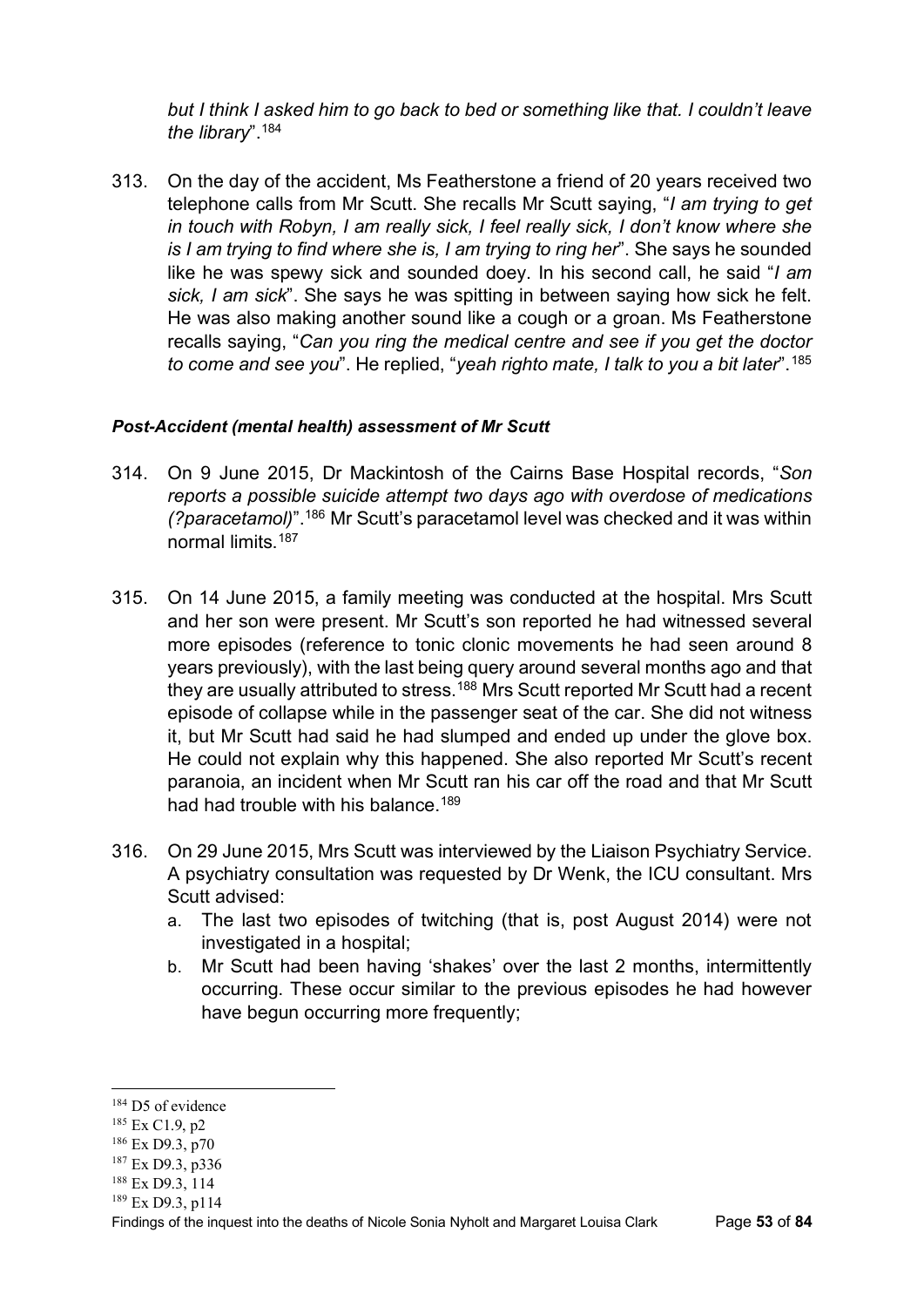- c. The doctor in the Atherton Hospital said the shakes were most likely due to reduced sleep, he was prescribed sleeping tablets on the 29<sup>th</sup> of May and had deep sleep on the Friday, Saturday and Sunday night;
- d. He had a history of paranoid behaviour over the last 3 months, with multiple presentations to local police. This due to a strong belief police wanted to take him to jail – he told her if he goes to jail he would take tablets to commit suicide;
- e. Strongly denied any recent suicidal attempts;
- f. He had been frequently complaining of nausea, almost to the point of vomiting over the last few months;
- g. On at least two occasions he experienced urinary incontinence;
- h. He complained of muscle aches and shoulder pain, reporting severe headaches post 'shaking' episodes;
- i. He was suffering ongoing sleep disturbance over the last 3 months;
- j. He had not noticed any depression over the last 3 months;
- k. No issues with mobility but she had concerns about him falling overnight.<sup>[190](#page-56-0)</sup>
- 317. Mrs Scutt reported three specific incidents to the psychiatrist. They were:
	- a. On 30 April 2015, Mr Scutt phoned her saying he was parked downtown and had allegedly been having shaking attacks – with shakes lasting a second, no incontinence and no convulsion identified by him;
	- b. On 6 June 2015, Mr Scutt phoned his wife and told her he ran off the road into a cane field and later that day calling to say he had fallen over on the rocks, that he was very unstable on his feet and unable to stand up;
	- c. On the day before the accident Mr Scutt had significant anxiety, was non receptive to communication from her and she told him that she was not comfortable with him driving.[191](#page-56-1)
- 318. Under cross examination, Mrs Scutt had no recollection of these meetings at the Cairns Base Hospital, and what was or was not said. It is not clear why Mrs Scutt did not mention the incident wherein the police took away a rope because Mr Scutt was thinking of killing himself.
- 319. When directly questioned by me as to whether (these events) were an accident, Mrs Scutt said words to the effect, "*I don't know. It is spoken of as an accident. My impression and I am not trying to and I am not trying to say what I am saying is true it seems like his mental health was going down and he was not able to make an appropriate decision or an appropriate reaction if he had been told not to drive*".[192](#page-56-2)
- 320. The evidence clearly supports Mr Scutt was generally reluctant to seek medical assistance for his seizures and was dismissive of his health.<sup>[193](#page-56-3)</sup> Further, that he

<span id="page-56-1"></span><span id="page-56-0"></span><sup>&</sup>lt;sup>190</sup> Ex D9.3, p43<br><sup>191</sup> Ex D9.3, p43<br><sup>192</sup> D5 of evidence

<span id="page-56-3"></span><span id="page-56-2"></span><sup>&</sup>lt;sup>193</sup> See statement of Mrs Scutt C1.29; statement of Ms Wilkerson C1.37 at para 6; statement of Ms Murray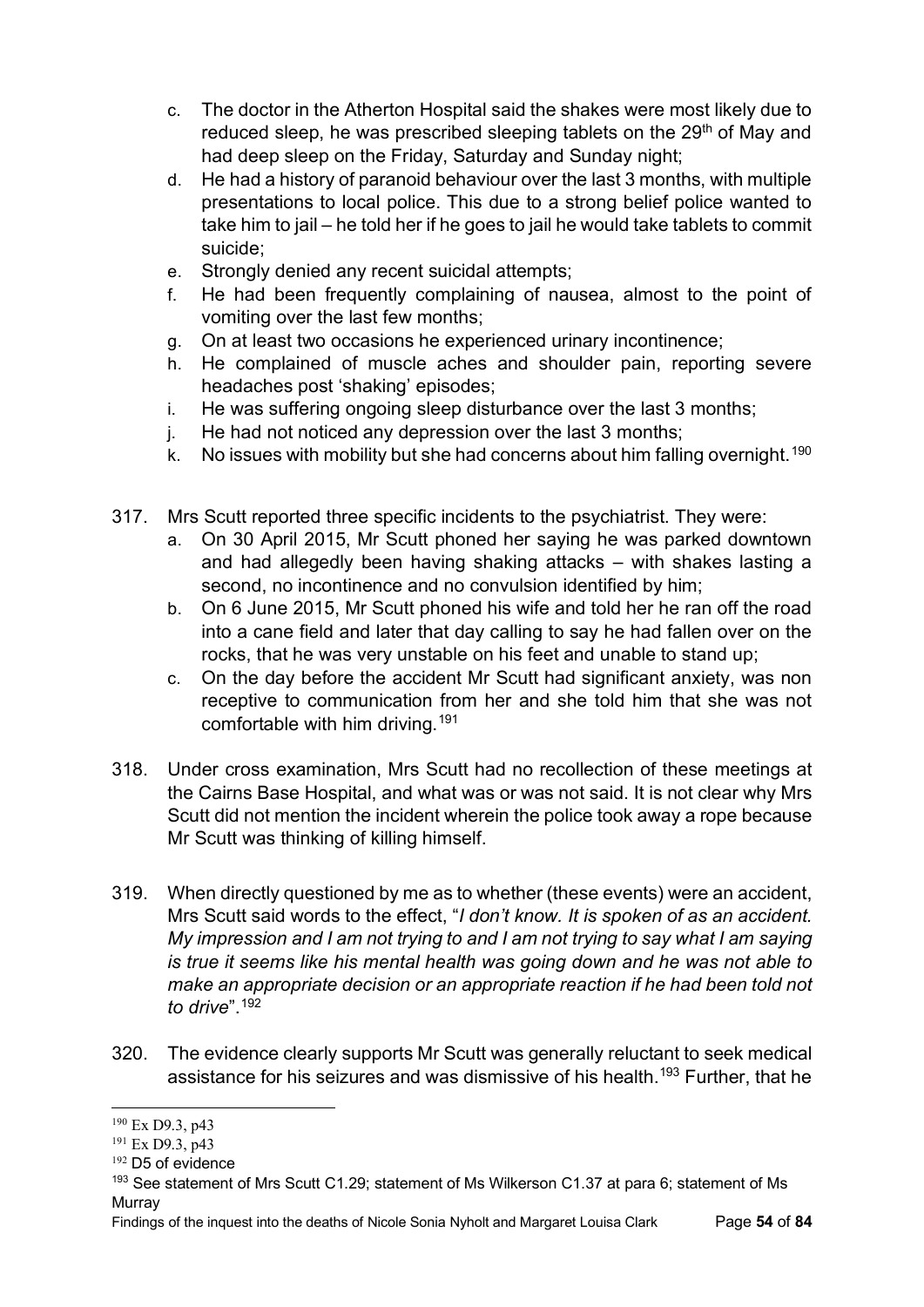had been made aware on three separate occasions that following a seizure he was not allowed to drive. Mrs Scutt was also aware of this restriction as evidenced by her phone call to the Atherton Hospital on 10 March 2004<sup>194</sup> and her presence at the hospital on 19 May 2009 when Dr Pyke told Mr Scutt he was not able to drive. However, from her oral evidence it seems she had no to very little influence over Mr Scutt. She stated, "*pretty much the whole marriage he did what he wanted*".[195](#page-57-1) Further complicating matters was the deterioration in Mr Scutt's mental health prior to the accident.

321. On the evidence Mr Scutt had suffered two further seizures and/or symptoms post August 2014 which reflected seizure like activity (intermittent 'shaking attacks'). Further, he had experienced at least one episode of a blackout (slumped under the glovebox) and had run off the road while driving his car. Mr Scutt knew from his previous presentations to hospital that he was not able to drive following such events. His own friends and wife and tried to dissuade him from driving in the weeks leading up to the accident and that he should seek medical attention. He would not listen. Further, on the actual day of the accident, Mr Scutt was clearly unwell and chose to drive despite his symptoms and the advice from Ms Featherstone to get a doctor to come to see him.

### **Post-accident (medical) assessment of Mr Scutt**

- 322. In the aftermath of the explosion Mr Scutt was treated by student paramedic Narelle Groves. Ms Groves was not employed by the Queensland Ambulance Service at the time. Ms Groves deposed that when she first had contact he was "*very disorientated, very confused, not very coherent on where he was or what was happening around him*".[196](#page-57-2) Ms Groves had a conversation with her in which he disclosed feeling pain in his chest and back.<sup>[197](#page-57-3)</sup>
- 323. When examined as to whether she considered Mr Scutt to be orientated in place, Ms Groves deposed that he was not. Ms Scutt communicated to Ms Groves that he thought he was at the Medical Centre.[198](#page-57-4)
- 324. Flight Paramedic (FP) Joanne Selby assumed the care of Mr Scutt from Ms Groves. FP Selby was the author of the EARF (Electronic Ambulance Report Form) identified with case number 6562011. That EARF documented the vital signs of Mr Scutt after the explosion. The EARF confirmed the readings were taken at or about  $1:17$ pm,<sup>199</sup> approximately one hour after the explosion.
- 325. The case description taken by FP Selby was as follows:

<span id="page-57-5"></span><sup>199</sup> Exhibit D10.5 at page 45

C5.35.1, p2-3; Atherton Hospital records – Dr Reddie's notes; Dr Pykes notes; Ex D10.3 statement of Shayne Bereton

<span id="page-57-0"></span><sup>194</sup> Ex D1.1-A

<span id="page-57-1"></span><sup>&</sup>lt;sup>195</sup> D5 of evidence

<span id="page-57-2"></span><sup>196</sup> T4.38/1-4

<span id="page-57-3"></span><sup>197</sup> T4.38/13-14

<span id="page-57-4"></span><sup>198</sup> T4.39/1-9

Findings of the inquest into the deaths of Nicole Sonia Nyholt and Margaret Louisa Clark Page **55** of **84**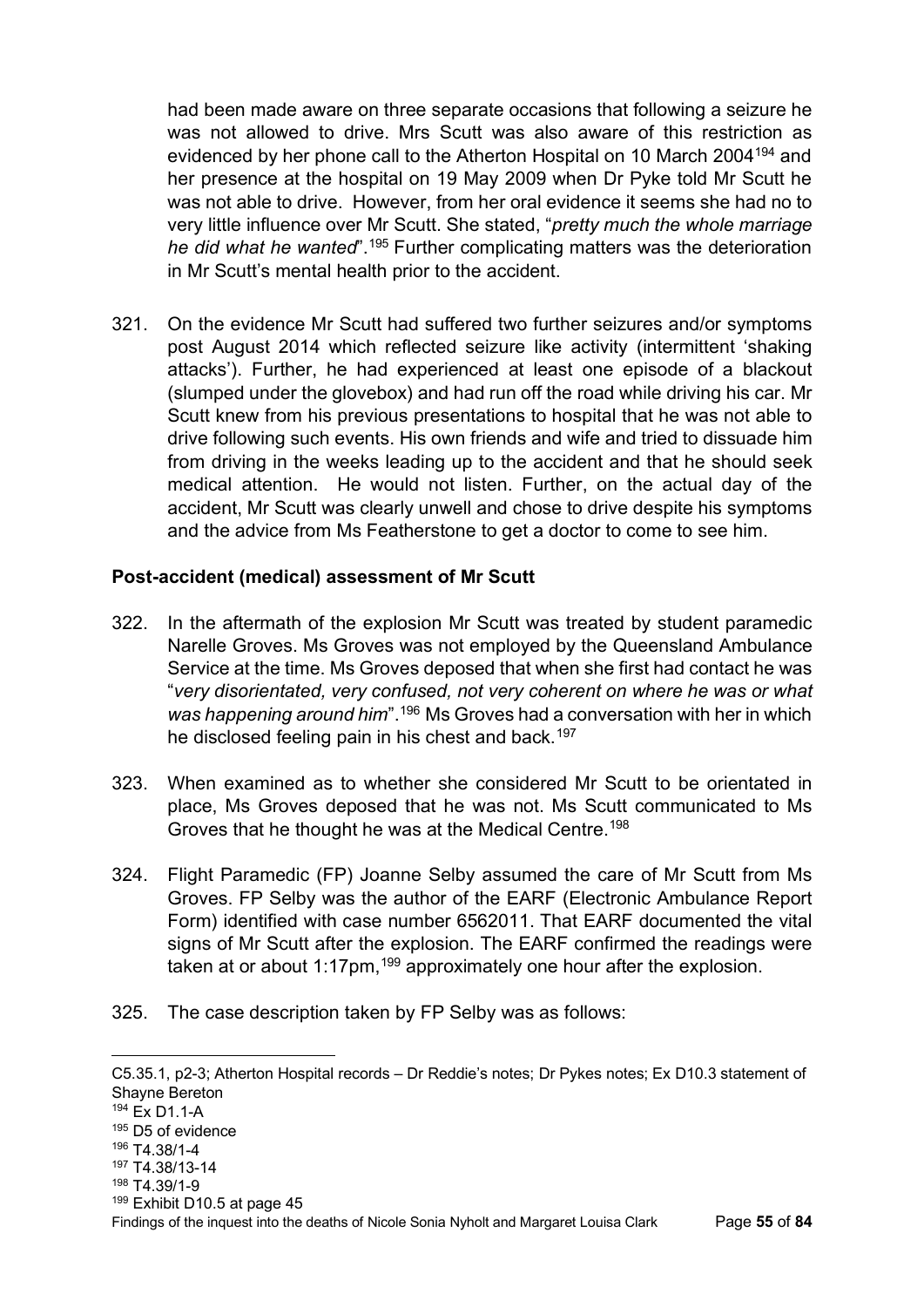"*Pt a driver of a vehicle which crashed into a shop in the main street. The crash caused gas bottles to explode creating a mass casualty incident with up to 20 pts with burns and trauma. This patient had complained of chest pain prior to crash. 12L ECG showed sinus bradycardia with incomplete LBBB (left bundle branch block) …*"[200](#page-58-0)

- 326. In relation to the reference to 'chest pain prior to crash' FP Selby accepted that whilst Mr Scutt had disclosed to her that he was experiencing chest pain, the disclosure was made in the context of that pain being experienced after the collision.[201](#page-58-1) FP Selby also deposed that at the time of these conversations with Mr Scutt he appeared "*alert and orientated*", this represented a change in his condition from the time Ms Groves had seen him.
- 327. Following treatment at the scene Mr Scutt was transferred to Cairns Hospital, Intensive Care Unit (ICU). Dr Drew Wenk gave evidence at the Inquest in relation to the treatment that Mr Scutt received there. Dr Wenk opined that the most common medical conditions that may cause acute unconsciousness in a driver were:
	- An acute myocardial infarction;
	- An acute arrhythmia; and/or
	- An epileptic fit of some nature.<sup>[202](#page-58-2)</sup>
- 328. Dr Wenk deposed that after Mr Scutt was admitted to ICU an ECG was performed on him. That ECG showed "*no acute changes*".[203](#page-58-3)
- 329. An echocardiogram performed on 9 July 2015 confirmed "*normal ejection Ifraction1 to 70%*".<sup>[204](#page-58-4)</sup> Dr Wenk opined this was an indication of no vascular abnormalities. Dr Wenk confirmed that the time between the explosion and the performance of the echocardiogram would not have affected the results i.e. if there had been a heart attack or infarct it would have still been capable of detection on 9 July 2015.[205](#page-58-5)
- 330. With respect of EEG's performed on Mr Scutt after his admission, Dr Wenk confirmed there was no indication of arrhythmia. [206](#page-58-6) Additionally Dr Wenk confirmed there were no observations of Mr Scutt that would suggest a seizure either.<sup>[207](#page-58-7)</sup>

<span id="page-58-0"></span><sup>200</sup> Exhibit D10.5 at page 40

<span id="page-58-1"></span> $201$  T5.57/3-8 and Exhibit 2.39 at paragraph 8

<span id="page-58-2"></span><sup>202</sup> Exhibit D6.1 at paragraph 15

<span id="page-58-3"></span><sup>203</sup> T6.5/5

<span id="page-58-4"></span><sup>204</sup> T6.5/5-7

<span id="page-58-5"></span><sup>205</sup> T6.5/24-28

<span id="page-58-6"></span> $206$  T<sub>6</sub> $6/11-12$ 

<span id="page-58-7"></span><sup>207</sup> T6.6/14-15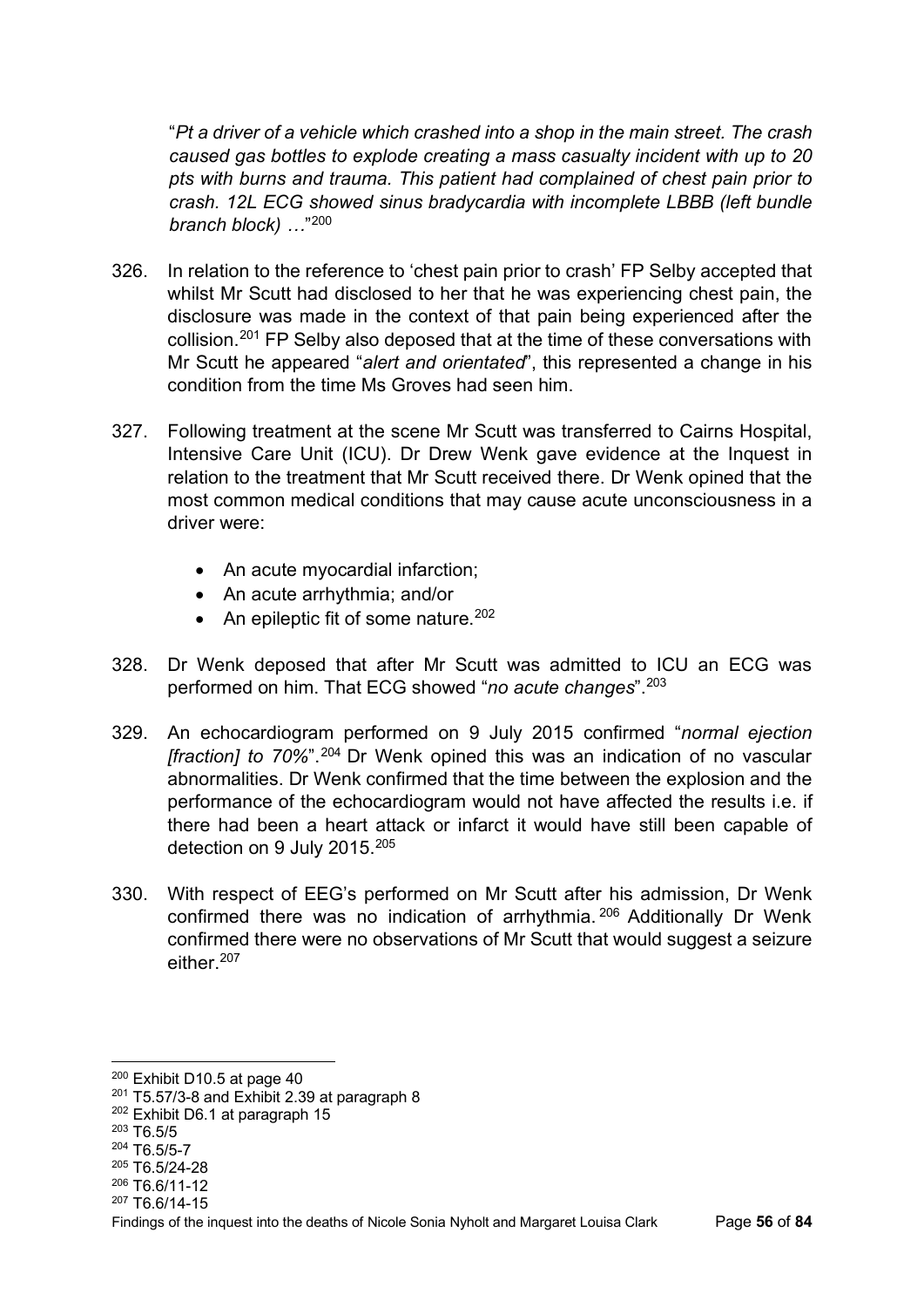- 331. Dr Wenk was invited to comment on the readings taken by FP Selby. Dr Wenk identified sinus bradycardia as a "*pulse rate less than 60*".<sup>[208](#page-59-0)</sup> It was noted on the EARF that Mr Scut had a pulse rate of 60<sup>[209](#page-59-1)</sup> which Dr Wenk considered "*just meets the definition of sinus bradycardia*".[210](#page-59-2)
- 332. In relation to the left bundle branch block (LBBB) Dr Wenk identified that as relating to the process of the heart depolarising and repolarising from the right side to the left side of the heart. At a normal rate that process would take between .08 of a second up to .1 of a second. However in Mr Scutt's case, the ECG that was performed by FP Selby revealed that process was taking between .1 and .12 of second which was the left bundle branch block.[211](#page-59-3)
- 333. As to the prognostic significance of that LBBB, Dr Wenk did not place any weight on it, noting that Mr Scutt had been in a motor vehicle collision, and was in the immediate vicinity of the explosion. Dr Wenk identified that it would be something they would monitor. He considered it to be "*slightly abnormal*".[212](#page-59-4)
- 334. Dr Wenk also commented that two of the medications Mr Scutt was known to be administered at the time of the collision (Diltiazem and Propanolol) both had the effect of slowing the heart rate, and that may also account for some of the reading that were obtained by FP Selby.<sup>[213](#page-59-5)</sup>
- 335. The only other medical issue noted that in the days following the collision / explosion whilst Mr Scutt was in the Intensive Care Unit at the Cairns Hospital, he experienced a "*mild rise*" in troponin levels (a substance leaking from damaged heart cells). Dr Wenk considered this was consistent with a mild myocardial contusion from the collision.[214](#page-59-6)
- 336. Dr McLaughlin a neurologist specialising in epilepsy, gave expert evidence at inquest. He had been in practice for 28 years. He defined epilepsy by three different categories. Relevant to this Inquest was the category of epilepsy defined by the occurrence of two seizures more than 24 hours apart and with both seizures not provoked by external triggers or illnesses that may produce a seizure.[215](#page-59-7)
- 337. Upon review of Mr Scutt's medical material, Dr McLaughlin was satisfied that Mr Scutt met the necessary criteria to be diagnosed as epileptic.<sup>[216](#page-59-8)</sup> Whilst there was evidence heard at the Inquest from Mrs Scutt, that her husband was experiencing increased episodes of shaking, Dr McLaughlin considered there was insufficient information available to make any determination as to whether

- <span id="page-59-5"></span><sup>213</sup> T6.9-10/41-4 and Exhibit D6.2
- <span id="page-59-6"></span><sup>214</sup> T6.8/14-24 and Exhibit D6.2
- <span id="page-59-7"></span> $215$  T<sub>5</sub>.95/12-15

<span id="page-59-0"></span><sup>208</sup> T6.8/39-40

<span id="page-59-1"></span><sup>209</sup> Exhibit D10.5 at page 41

<span id="page-59-2"></span><sup>210</sup> T6.8/41-42

<span id="page-59-3"></span><sup>211</sup> T6.8-9/43-5

<span id="page-59-4"></span><sup>212</sup> T6.9/7-

<span id="page-59-8"></span><sup>216</sup> T5.98/30-34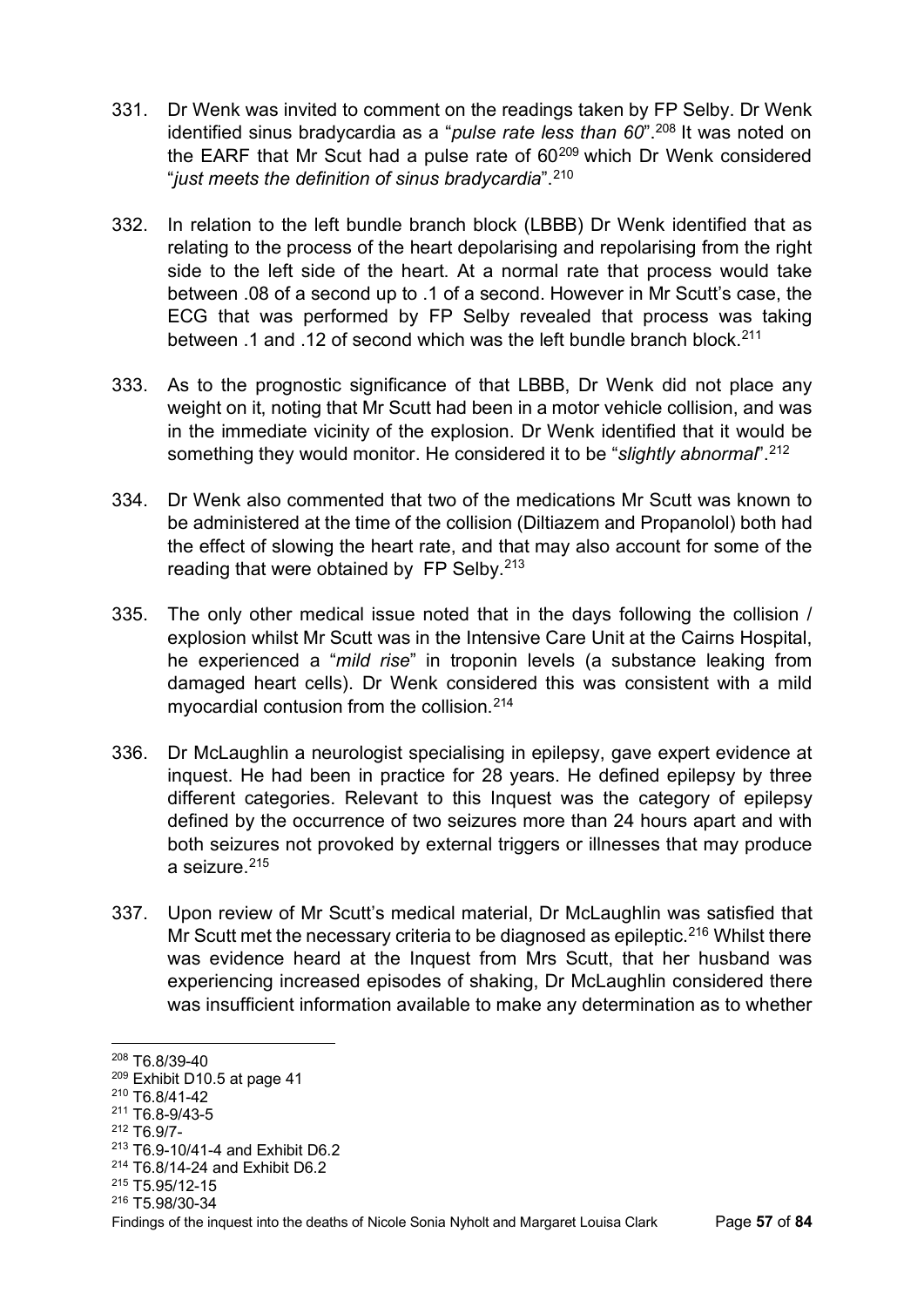Mr Scutt's seizures were increasing in frequency, or indeed whether those shaking episodes were epileptiform or not.<sup>[217](#page-60-0)</sup>

- 338. Dr McLaughlin was satisfied that Mr Scutt's seizure history met the clinical criteria for a diagnosis of epilepsy and accepted that at the time of 2004 seizure, (with regard to the follow up examinations arising from that presentation, no diagnosis of epilepsy could have been made at that time.<sup>[218](#page-60-1)</sup>
- 339. Dr McLaughlin also accepted that the advice given to Dr Pyke in 2009, that that event should be treated as a 'first seizure' would have been appropriate advice.[219](#page-60-2) Dr McLaughlin also accepted that even had the MRI been conducted in 2009 (noting the results obtained in 2015) it likely still would have shown that it was 'normal'.[220](#page-60-3) Dr McLaughlin considered that in that scenario the course of treatment at that stage would not have been to commence treatment with medication, but to observe the patient for a period of six months.<sup>[221](#page-60-4)</sup>
- 340. Dr McLaughlin opined that the diagnosis of epilepsy was not confirmed until the occurrence of the 2014 seizure. That seizure in effect became additional information by which the previous seizures (in 2004 and 2009) would be reevaluated.[222](#page-60-5) In his opinion the appropriate course of action would have been to obtain an opinion from a neurologist although he accepted a case remained for continuing to observe Mr Scutt if it were clear there were no other seizure events.[223](#page-60-6)

<span id="page-60-0"></span><sup>217</sup> T5.98-99/44-11

<span id="page-60-1"></span><sup>218</sup> T5.100/1-9

<span id="page-60-2"></span><sup>219</sup> T5.100/36-39

<span id="page-60-3"></span><sup>220</sup> T5.100/18-27

<span id="page-60-4"></span><sup>221</sup> T5.100/41-44 <sup>222</sup> T5.101/9-18

<span id="page-60-6"></span><span id="page-60-5"></span><sup>223</sup> T5.101/20-25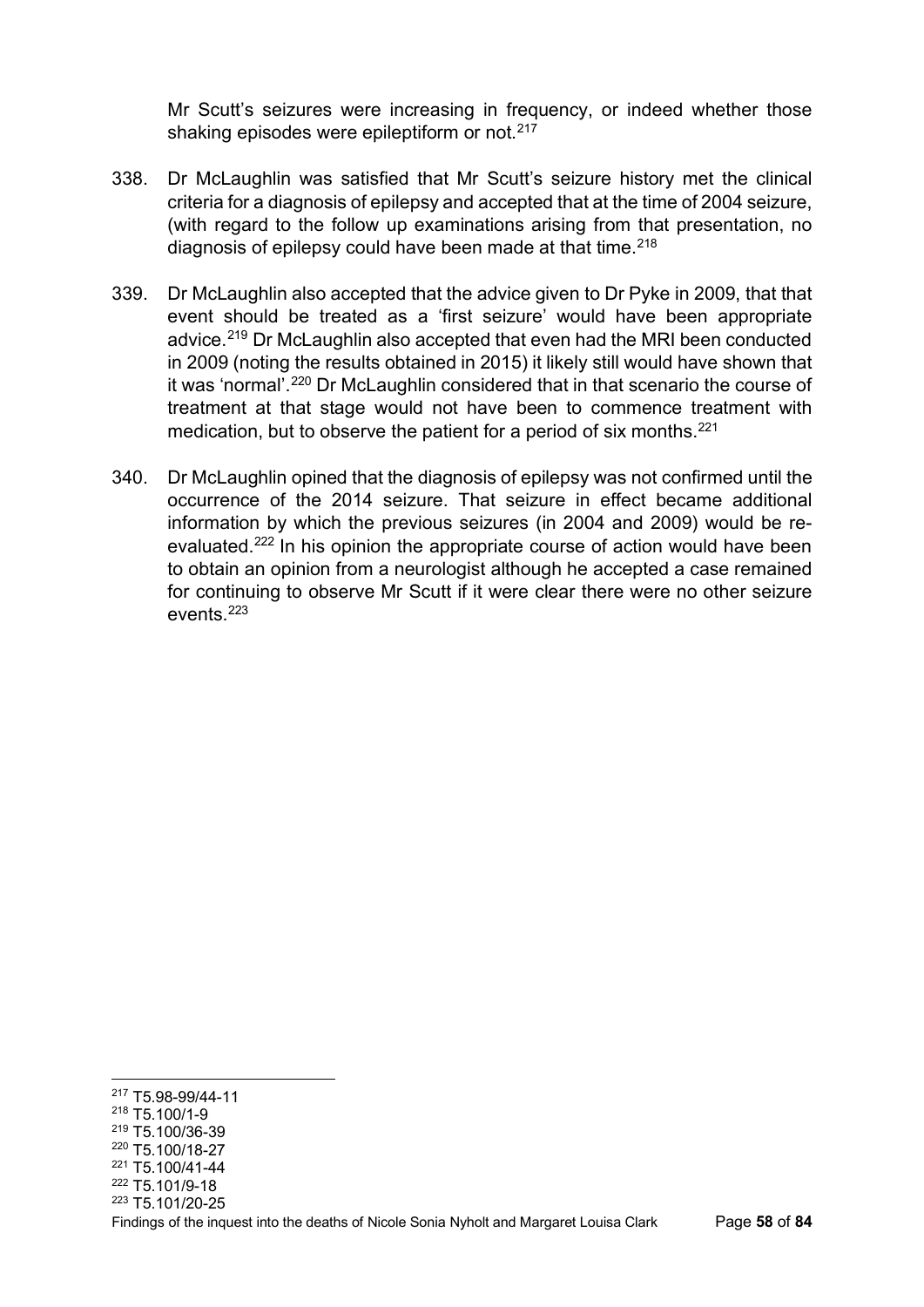# **FITNESS TO DRIVE**

- 341. On the balance of probabilities, I find that:
	- i. On 9 June 2015 Brian Scutt whilst driving a vehicle experienced an epileptic seizure and he temporarily lost consciousness and he lost control of his vehicle and veered off the main road in the township of Ravenshoe mounting the gutter and travelling almost 170 metres across parkland before colliding with a 180kg LPG gas cylinder thereby triggering an explosion in the Serves You Right Café resulting in injuries that caused the deaths of Margaret Clark and Nicole Nyholt.
	- ii. Based on seizure activity reported as at August 2014 and the deterioration in his physical and mental health in the months leading up to the accident including two seizures in 2015 for which Mr Scutt did not seek medical attention or present to the hospital; and taking into account his poor health on the day of the accident, I find that Brian Andrew Scutt was not fit to drive at the time of the accident on 9 June 2015 and should not have held an unconditional drivers licence.

# **Expert Evidence regarding the role of General Practitioners**

- 342. The inquest examined the role and obligation of general practitioners in circumstances such as these, specifically the nexus between injuries that may impact of fitness to drive and any ensuing obligations.
- 343. Expert evidence as to the role of a General Practitioner and the care and treatment provided to Mr Scutt by Dr Connolly was provided by Dr Christopher Pitt (engaged by me to provide an expert report) and Dr Neil Bartels OAM (engaged on behalf of Dr Connolly).
- 344. In relation to the 2004 seizure, Dr Pitt opined that once Dr Connolly had received the EEG results, two options available to him:
	- Recall Mr Scutt to discuss the results; or
	- Noting that it was a first seizure and the results were normal, it would have been appropriate to wait for Mr Scutt's next presentation before discussing the results.
- 345. It is accepted that Dr Connolly adopted the latter approach in this instance.
- 346. Whilst it is accepted that he acted appropriately in waiting for Mr Scutt to represent before discussing the results, it was the evidence of Dr Pitt that Dr Connolly's notes could have elucidated more details about an ongoing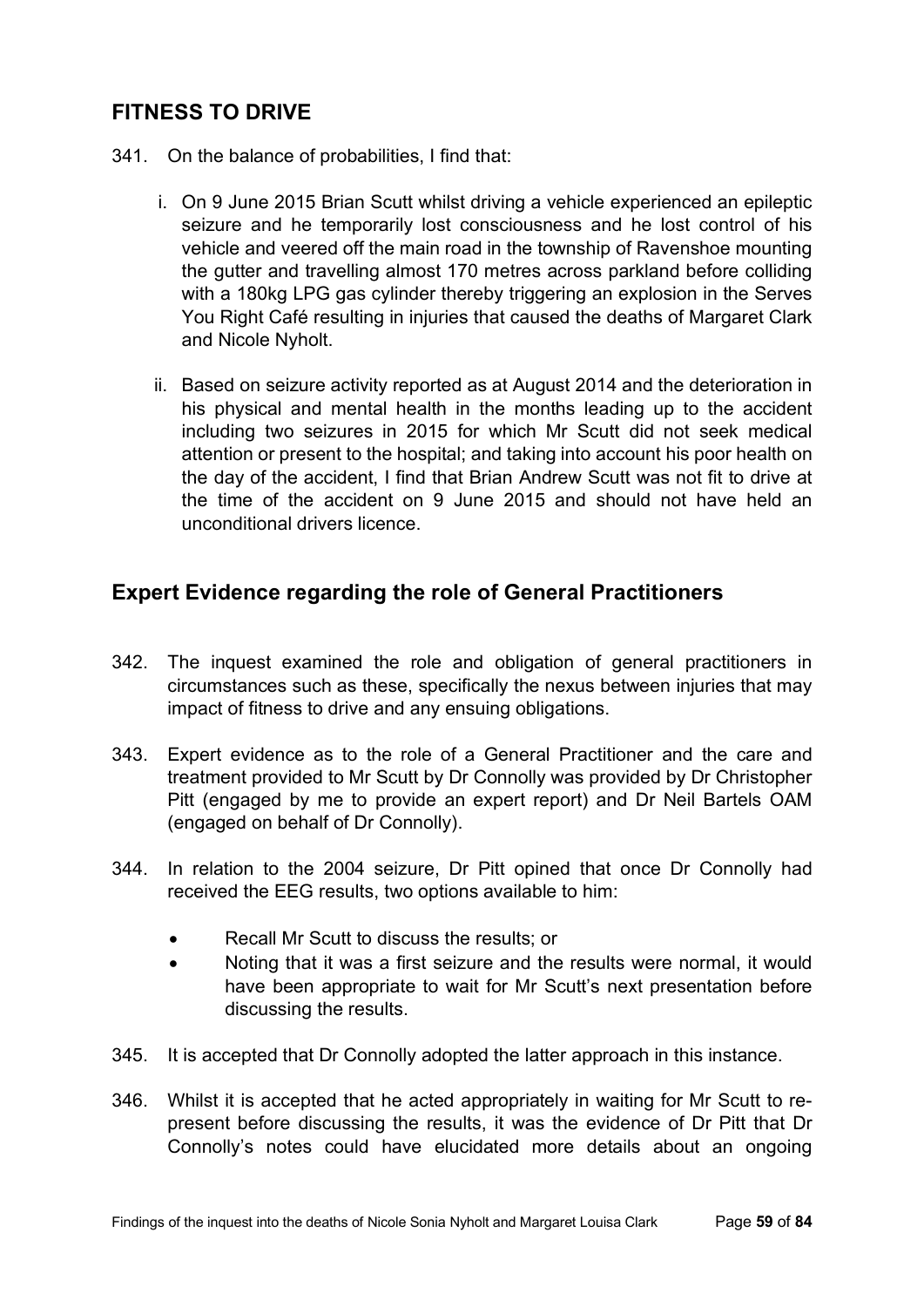management plan. <sup>[224](#page-62-0)</sup> It is accepted, by reference to the evidence of Dr McLaughlin, that all examinations that might have been performed at that instance had been completed. Based on those examinations Mr Scutt would not have met the criteria for a diagnosis of epilepsy and as such it would have been appropriate for Dr Connolly to adopt an approach of continuing to observe Mr Scutt.

- 347. It was further open to Dr Connolly, at the time of receiving the EEG results, to have a discussion with Mr Scutt about his ability to continue driving. Dr Connolly's progress notes for the consultation on 2 August 2004 did not reflect that such a conversation took place.
- 348. In relation to the 2009 seizure, Dr Pitt opined:

"*I think that Dr Pyke did a very good job of working Mr Scutt up medically and arranging a number of appropriate follow up investigations and appointments. And so in that situation, Dr Pyke had almost done Dr Connolly's job for him*".

- 349. Whilst Dr Pitt did not consider there to be a need for Dr Connolly to have followed up with Dr Pyke in relation to the possible MRI identified in her letter. He did consider that Dr Connolly should have had a conversation with Mr Scutt as to whether it had occurred and if not, it was open to him to generate a new referral.[225](#page-62-1) That is a conversation Dr Pitt expected should be documented. There was no record of such conversation in Mr Scutt's patient file at the Medical Centre or the Primary Health Clinic.
- 350. Dr Pitt opined that in circumstances where a patient represented a significant risk either to themselves or others then that may shift some of the responsibility of the autonomous patient to the GP to conduct additional follow up. Whilst Dr Pitt accepted that a patient who experiences seizures, and continues to drive, could represent a significant risk, he considered it would first be necessary to establish what the variables where in terms of the patient and the nature of their illness. Dr Pitt conceded a GP would in effect conduct a risk assessment with the patient to determine those variable. Dr Pitt agreed there was no evidence in the patient records of Mr Scutt, as held by the Medical Centre or the Primary Health Clinic to indicate that Dr Connolly conducted such a risk assessment.<sup>[226](#page-62-2)</sup>
- 351. Regardless of any risk assessment, Dr Pitt considered that there should been a conversation between Dr Connolly and Mr Scutt during which advice should be given not to drive for a certain period after a seizure. It was observed within the patient file for Mr Scutt, notwithstanding the presence of progress notes and correspondence in relation to seizure events, that no conversation was documented with respect of advice not to drive. It was the opinion of Dr Pitt that such conversations should have been documented.<sup>[227](#page-62-3)</sup>

<span id="page-62-3"></span><sup>227</sup> T6.23-24/37-13

<span id="page-62-0"></span><sup>224</sup> T6.19/11-15

<span id="page-62-1"></span> $225$  T6.25/1-20

<span id="page-62-2"></span> $226$  T6.22-23/41-10

Findings of the inquest into the deaths of Nicole Sonia Nyholt and Margaret Louisa Clark Page **60** of **84**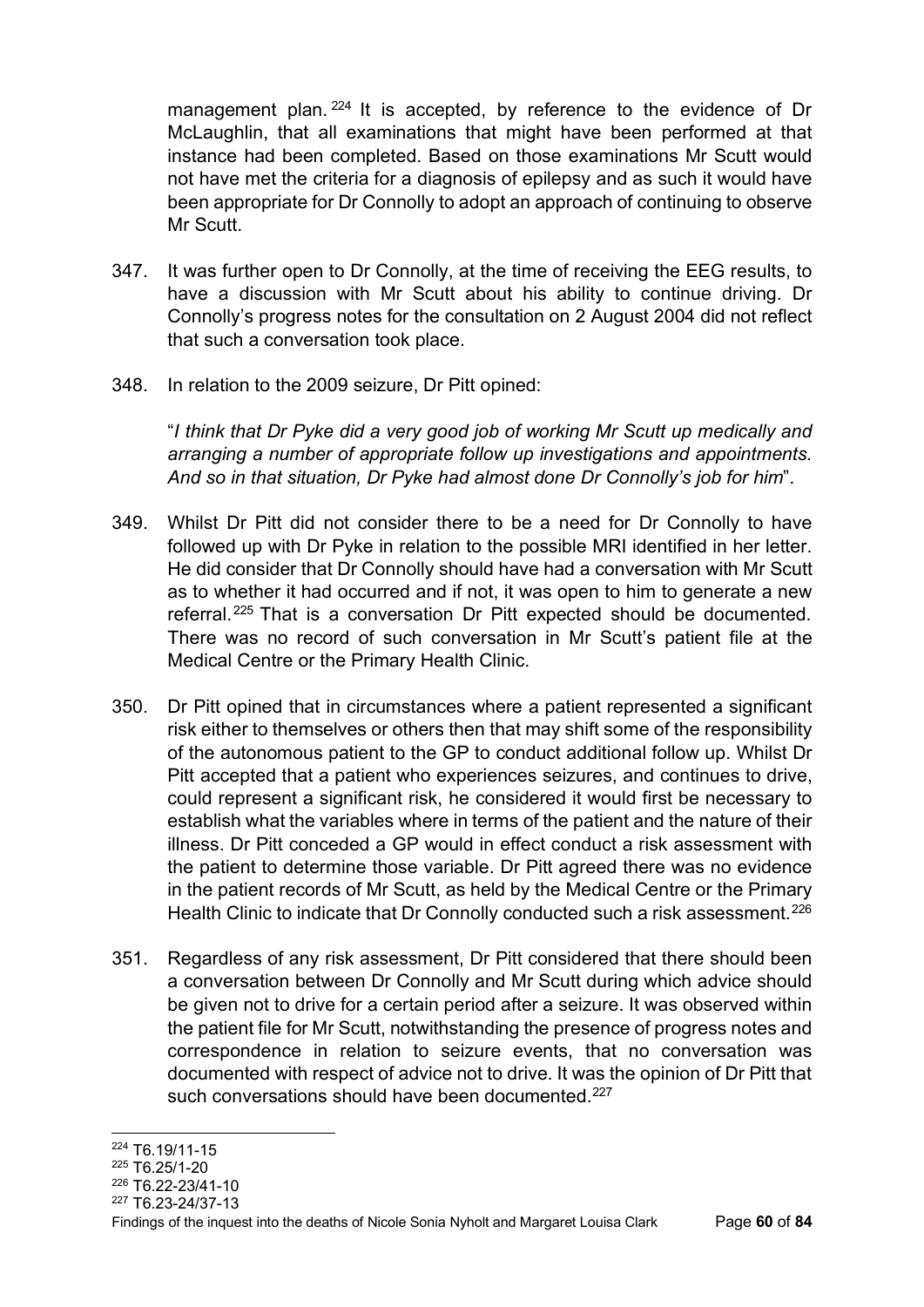- 352. Regarding the presentation to Dr Van Beekzhuizen, two scenarios were put to Dr Pitt, the first where Dr Connolly had received and considered Dr Van Beekhuizen's clinical summary and the second where he had not received the clinical summary but had nonetheless been informed by Mr Scutt of his having had a seizure in that time period.
- 353. In the first scenario Dr Connolly would have been informed that:
	- Mr Scutt had experienced a seizure;
	- That it was his third seizure (with reference to the 2004 and 2009 events); and
	- There was no reference to EEGs, MRIs, bloodwork or CT scans.
- 354. In that instance Dr Pitt considered the obligation then fell to Dr Connolly to take the initiative, obtain a history of the seizure and make the necessary investigations and referrals. [228](#page-63-0)
- 355. Dr Pitt did not consider Dr Connolly's obligations to be different with respect of the second scenario.<sup>[229](#page-63-1)</sup> Additionally, in circumstances where the progress note contained the Clinic records was the only information available to Dr Connolly at that time, it was the opinion of Dr Pitt that Dr Connolly should have elucidated further history about the fit.<sup>230</sup>
- 356. Looking globally at Mr Scutt's history of seizure between 2004 and 2014 Dr Pitt considered that Dr Connolly's level of care, with respect of seizure-related activity, was "*minimal*" and "*passive*".[231](#page-63-3) It was the opinion of Dr Pitt that Dr Connolly was part of a healthcare team, in conjunction with the practitioners at the Atherton Hospital for the betterment of the patient.
- 357. Dr Neil Bartels OAM also gave expert evidence at the Inquest. Dr Bartels provided opinion as to the management plans that should have been developed in relation to Mr Scutt's various presentations to the Emergency Department at the Atherton Hospital. I accept Counsel Assisting submission on this matter and defer to (and prefer) the evidence of Neurologist, Dr Andrew McLaughlin on the appropriateness of treatment provided in those instances.
- 358. Dr Bartels deposed the General Practitioner was part of a team that provided good medical practice to a patient. He accepted the GP had the central coordinating role within that team[.232](#page-63-4)

<span id="page-63-0"></span><sup>228</sup> T6.26/1-29

<span id="page-63-1"></span><sup>229</sup> T6.27/5-28

<span id="page-63-2"></span><sup>230</sup> T6.27/24-28

<span id="page-63-3"></span><sup>231</sup> T6.27/36 <sup>232</sup> T6.67/14-42

<span id="page-63-4"></span>Findings of the inquest into the deaths of Nicole Sonia Nyholt and Margaret Louisa Clark Page **61** of **84**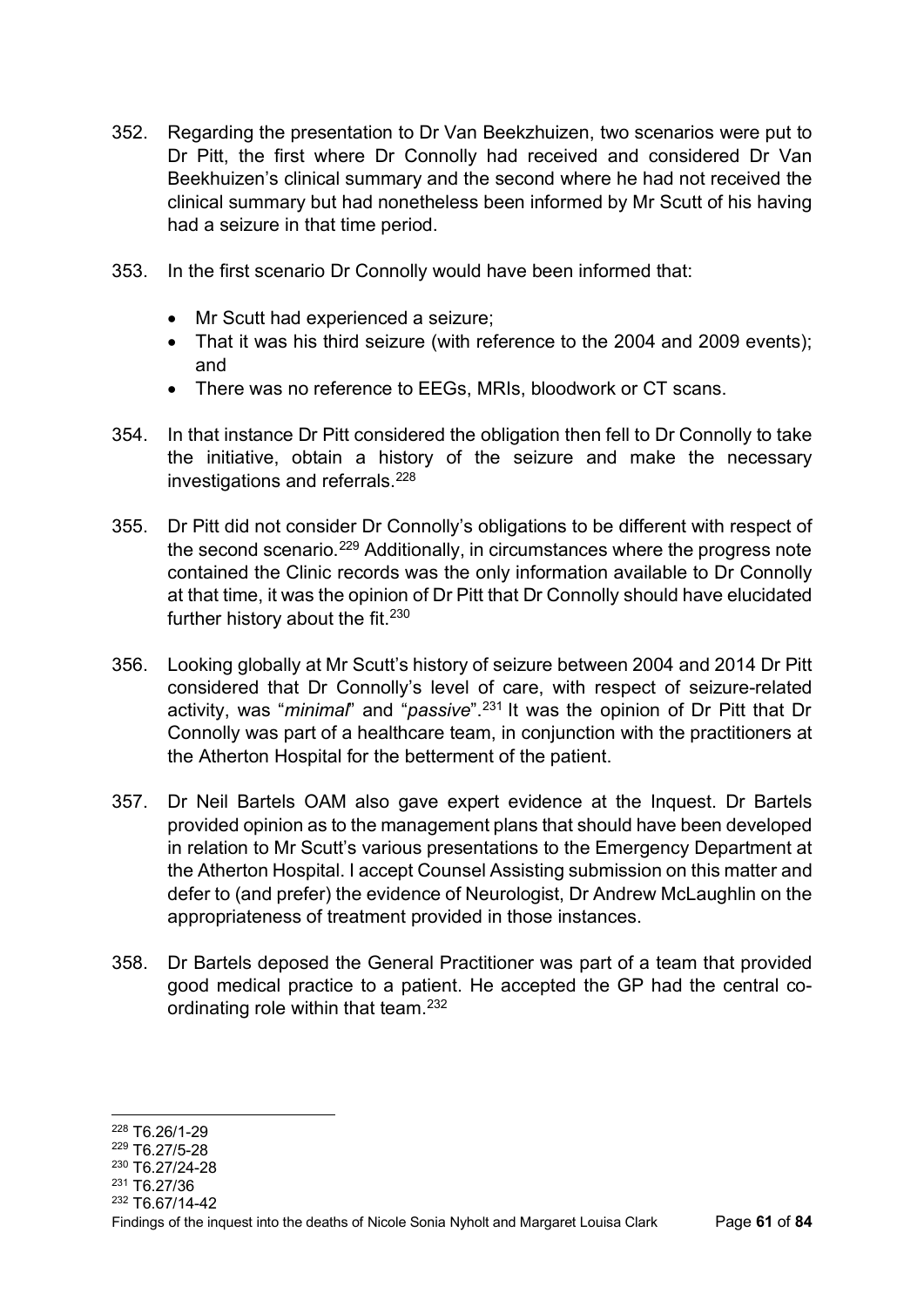359. Dr Bartels conceded there was nothing in the material held at the Medical Centre of Primary Health Clinic that evidenced Dr Connolly having treated or managed Mr Scutt for epilepsy.[233](#page-64-0)

# **Mr Scutt's drivers licence renewal applications**

- 360. There was evidence before the Inquest that between 2004 and 2014, Mr Scutt renewed his driver licence on three occasions, in 2004, 2008 and 2014. The renewal of the driver licence in 2004 pre-dated the first documented seizure event and at that time there was no obligation on a licence holder to notify the Licensing Authority of any medical condition that may affect their ability to drive.
- 361. However as at 2008 Mr Scutt was obliged to make such a notification. On 24 December 2008, when he renewed his licence, he was required to disclose whether he had then, or previously, had epilepsy, he declared 'no'. For reasons identified in the evidence of Dr McLaughlin, it is submitted that declaration was correct having regard to his circumstances at that time.
- 362. On that same licence renewal Mr Scutt was also prompted to disclose whether he had "*any medical condition*" that was likely to adversely affect his ability to drive safely. Mr Scutt declared 'no'. Noting at that time Mr Scutt had experienced one isolated seizure in 2004, which had been fully investigated, and found to have no underlying cause it is further submitted that his declaration in this instance was strictly correct (from his perspective) with regard to his circumstances at the time of renewal.
- 363. At the time of the licence renewal of 16 January 2014 Mr Scutt was prompted to disclose whether he had "*been diagnosed with epilepsy or experienced a seizure at any time*". To that he declared 'no'. Mr Scutt was technically correct to declare that he did not have epilepsy, however his declaration of not having had a seizure was incorrect.
- 364. As at 14 August 2014 Mr Scutt was obliged to report his condition to TMR for a 28-day immediate suspension ("show cause period") and consideration of a conditional licence for non-driving period of 12 months. He did not comply with those reporting obligations.
- <span id="page-64-0"></span>365. The evidence before the Inquest was such that Mr Scutt had experienced three seizures in a period between 14 August 2014 and 22 August 2014. Having regard to that evidence and his decline prior to 9 June 2015 Mr Scutt was not fit drive as of 9 June 2015 and should not have held an unconditional drivers licence.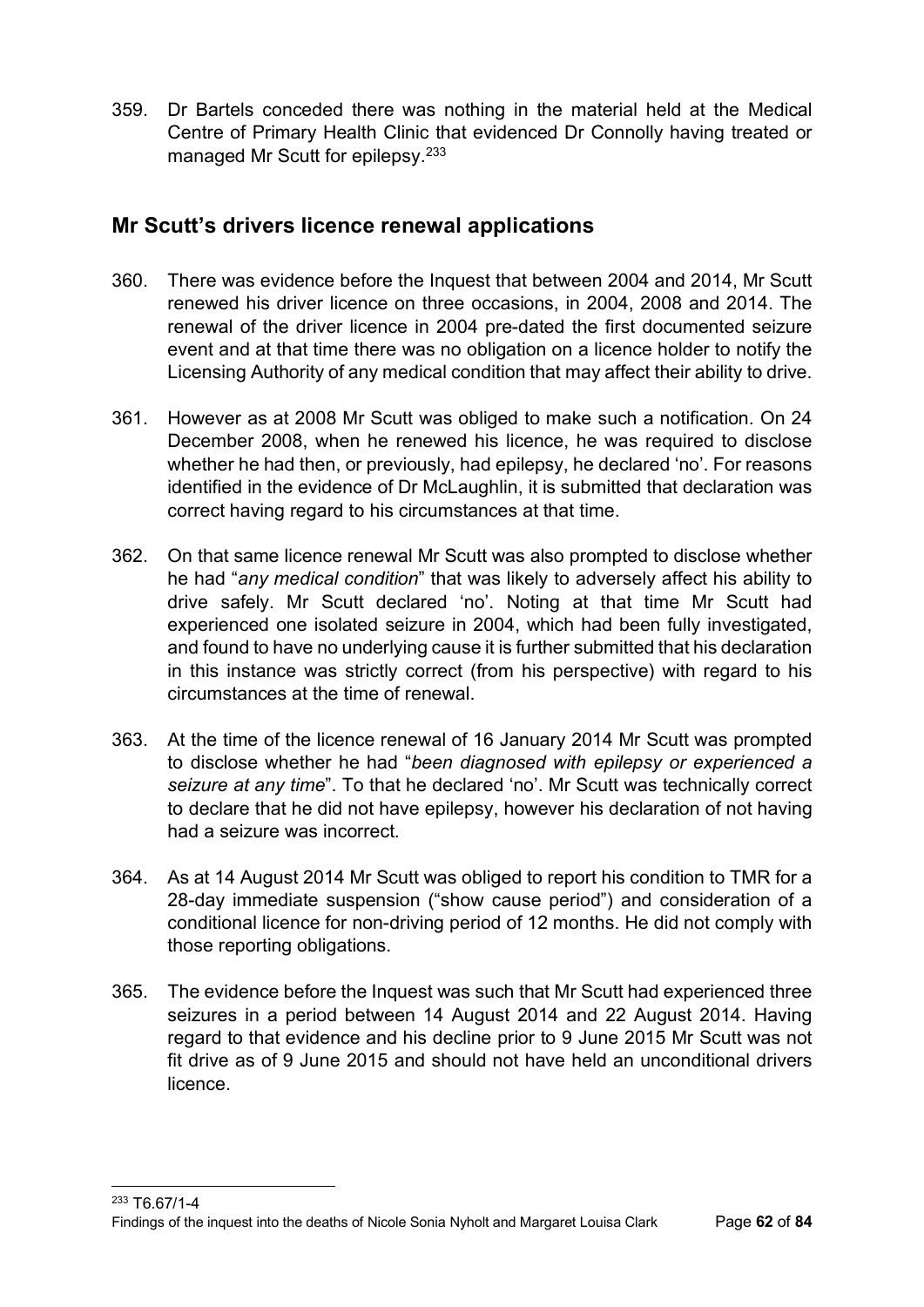# **Evidence of the Department of Transport and Main Roads**

### *Current Notification System*

- 366. At the core of the inquest was the consideration of whether the existing legislation, whereby medical practitioners can presently make a voluntary notification to the licensing authority, should be amended such that there was a positive duty to inform the licensing authority of a licence holder's inability to drive by virtue of an illness, disability or deficiency.
- 367. The inquest heard evidence from Ms Nadine Dumont, Manager of Driver Licensing Policy at the Department. She deposed as to the frequency of use of the voluntary notification system. The frequency of use was analysed with respect of the different iterations of the legislation.
- 368. With respect of the period 1 March 2006 to 26 June 2008, there were a total of 59,052 voluntary notifications in relation to medical conditions. Ms Dumont deposed that because of the manner in which databases were kept during that period it may be that figure was not a true reflection of the number of notifications received.
- 369. For the period 27 June 2008 to 1 September 2010, Ms Dumont deposed that the Department received 69,373 voluntary notifications with respect of medical conditions.
- 370. With respect of the period between September 2010 and January 2019, the Department received a total of 989,211 notifications with respect of medical conditions.
- 371. The combined number of voluntary notifications for the entire period was 1,117,636.
- 372. Of all those notifications, Ms Dumont deposed that 6312 resulted in the cancellation of driver licences. However in 367,974 cases, additional conditions were placed on the licence holder's driver licence.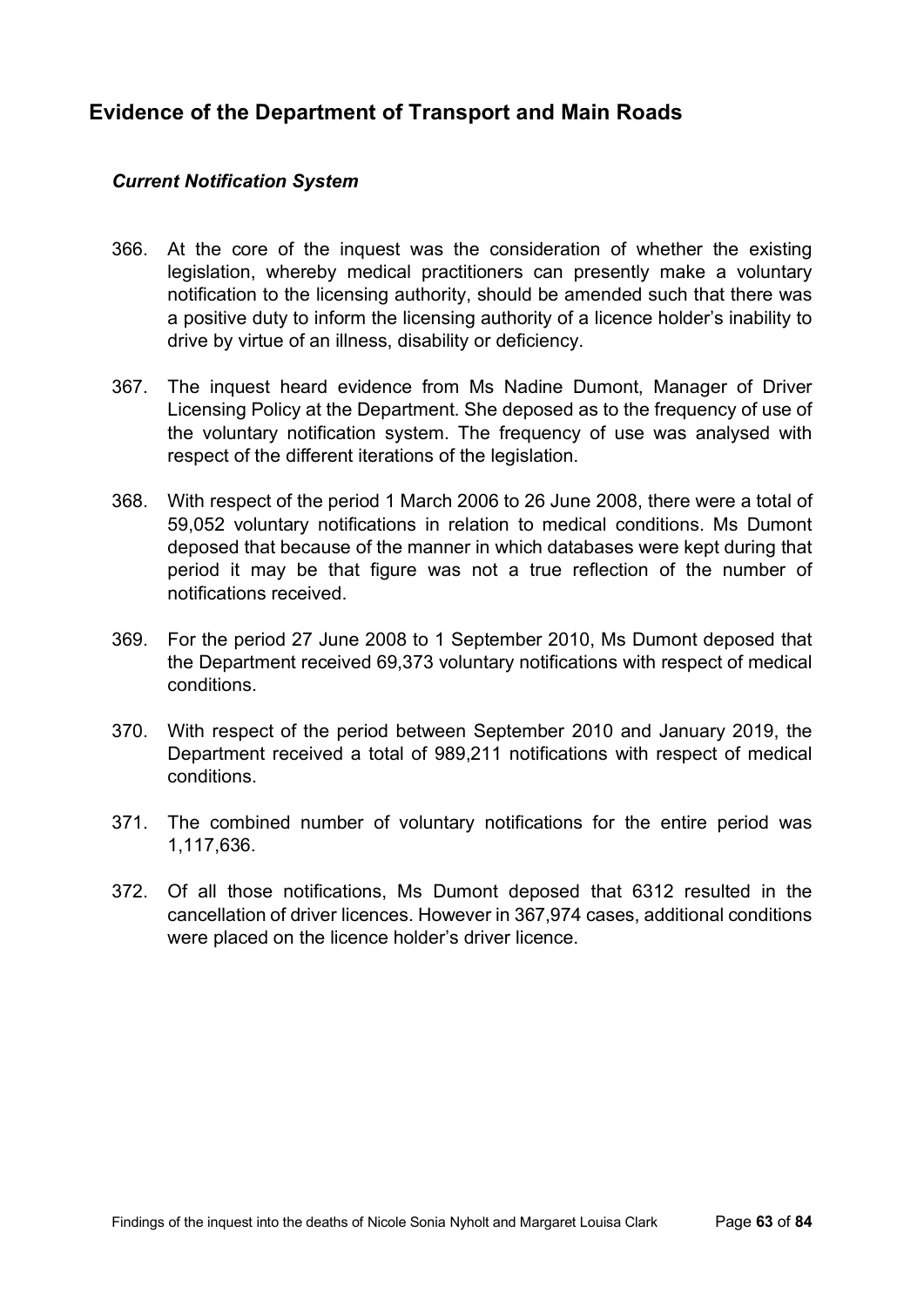# *Notifications by Medical Practitioners*

- 373. Of all those notifications, Ms Dumont deposed that 29,254 were generated by medical practitioners. There was no additional breakdown as to whether those were from General Practitioners or any other area of practice, such as in Dr Reddie's case as an Ophthalmologist.
- 374. The system as it presently exists allows medical practitioners to make a notification by any of the following means:
	- a. An online (Departmental) portal
	- b. An email to the Medical Condition Reporting (MCR) Unit (within the Department)
	- c. Written advice on official letterhead, or with an office stamp
	- d. A Medical Condition Notification form (F4842)
	- e. A Medical Condition Notification form from the AFTD publication<sup>[234](#page-66-0)</sup>
- 375. It was deposed by Ms Dumont that the process, upon receiving a notification, was to issue a '*Notice of Immediate Suspension and Proposed Cancellation*'. Presently suspensions take effect, five days after the issuing of the notice. Thereafter the licence holder has 28 days within which to 'show cause' as to why their licence should not be cancelled.
- 376. It was deposed by Ms Dumont that the medical practitioner, in addition to receiving confirmation that their notification has been received, will also be informed as to what action has been taken, for example the issuing of the a '*Notice of Immediate Suspension and Proposed Cancellation*'[.235](#page-66-1)
- 377. It is submitted in that regard, that the present system for the exchange of information between medical practitioners and the Department is sufficient, for medical practitioners to maintain adequate records of their client's history.
- 378. It is further submitted that the present system is not adapted for use to the favour of one area of medical practice or another. In that regard it is submitted that the present system would allow for a medical practitioner within an Emergency Department to make a notification in the same manner and with the same 'ease' as a General Practitioner.
- 379. It is however accepted that a medical practitioner working within an Emergency Department is operating within a more dynamic environment. It was put to Ms Dumont that a person may present to the Emergency Department for an 'acute episode' or 'an acute exacerbation of a chronic episode'. It was further put to Ms Dumont that in those circumstances a different notification pathway may be

<sup>234</sup> Exhibit M1 at page 7 of 9

<span id="page-66-1"></span><span id="page-66-0"></span><sup>235</sup> T5.67/26-37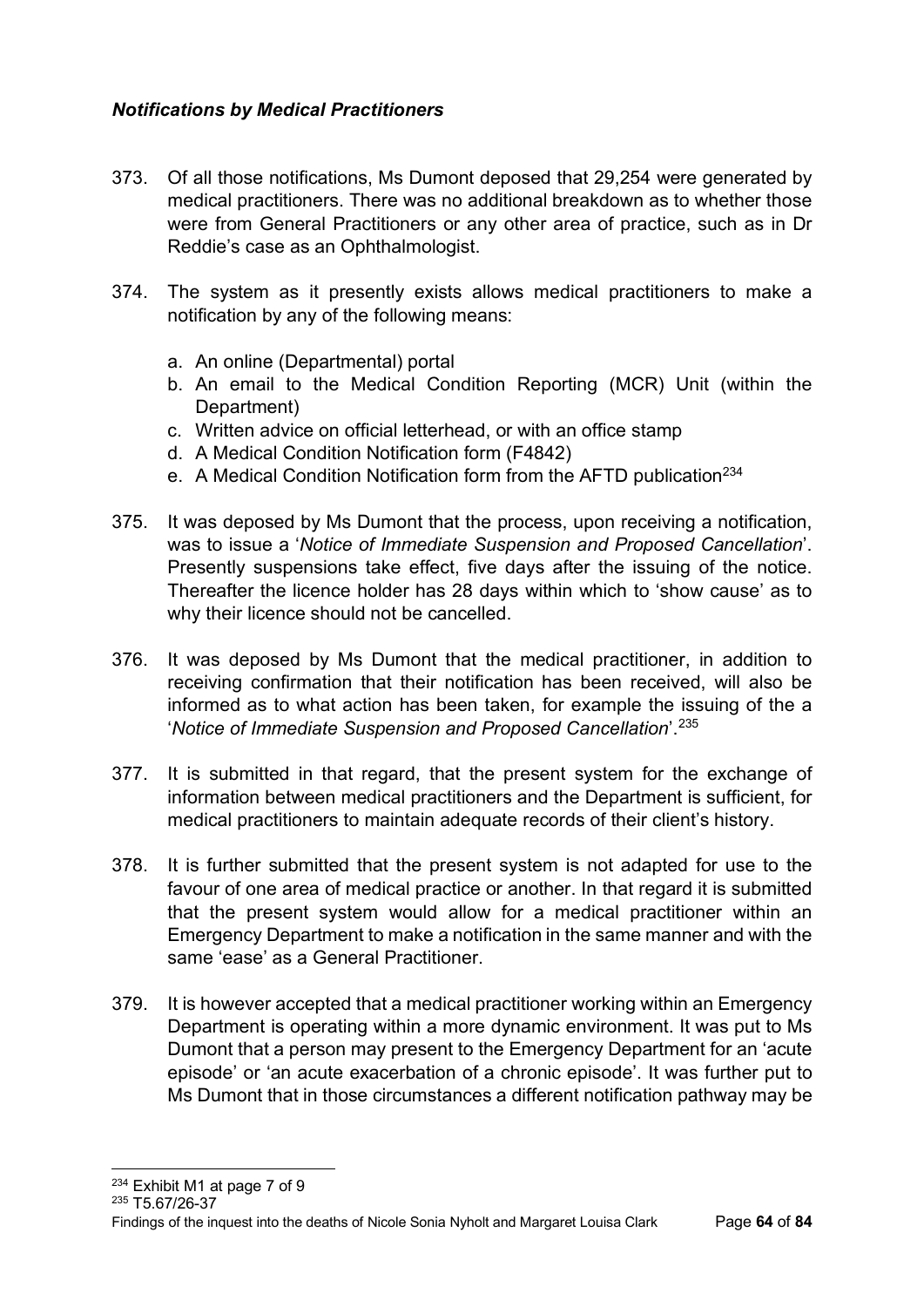required for those not working within a General Practice setting noting the GP may have more time, and patient history, on which to base their assessment.<sup>[236](#page-67-0)</sup>

380. Whether a notification should have been made was, and remains, a matter of discretion by the medical practitioner based on the available medical evidence, an assessment of the potential risks to the patient or others, and other relevant guidelines or policies.

### *Notification by other Third Parties*

- 381. Whilst it is noted that a 'Third Party' might include an officer of the Queensland Police Service, relative, neighbour or friend,<sup>237</sup> for the purposes of the inquest and these submissions, the focus will be given to relatives.
- 382. Under cross-examination by Counsel for Dr Connolly, Ms Dumont conceded that it was the policy position of Department, prior to August 2016, that it did not allow notifications from other parties such as family members or relatives.<sup>[238](#page-67-2)</sup>
- 383. Ms Dumont deposed there remained some risk of vexatious notifications being made by family members or relatives, however it was an important source of information and warranted promotion amongst the broader community (as well as the medical community).
- 384. Noting that Mrs Scutt had an awareness of her husband's seizure activity and held concerns about his continuing to drive it is submitted that the policy settings of the Department between 2004 and 9 June 2015 were such that the Department would not have accepted a third party notification from her during that period.
- 385. Whilst those policy settings have since been changed, Ms Dumont deposed that a family member would still be required to provide some material to substantiate their notification, before the Department would take action. Whilst no evidence was heard at the inquest as to what that material may include, arguably it would require some medical documentation, potentially a discharge summary or letter from medical practitioner.

# *Training and Awareness*

386. It is submitted that one of the issues that emerged with respect of effectiveness of the existing voluntary notification system was manner in which medical practitioners were trained, notified or informed of the available pathway.

<span id="page-67-1"></span><sup>237</sup> Exhibit M1 at page 7 of 9

<span id="page-67-2"></span> $238$  T5/82 – L8-17

<span id="page-67-0"></span><sup>236</sup> T5/88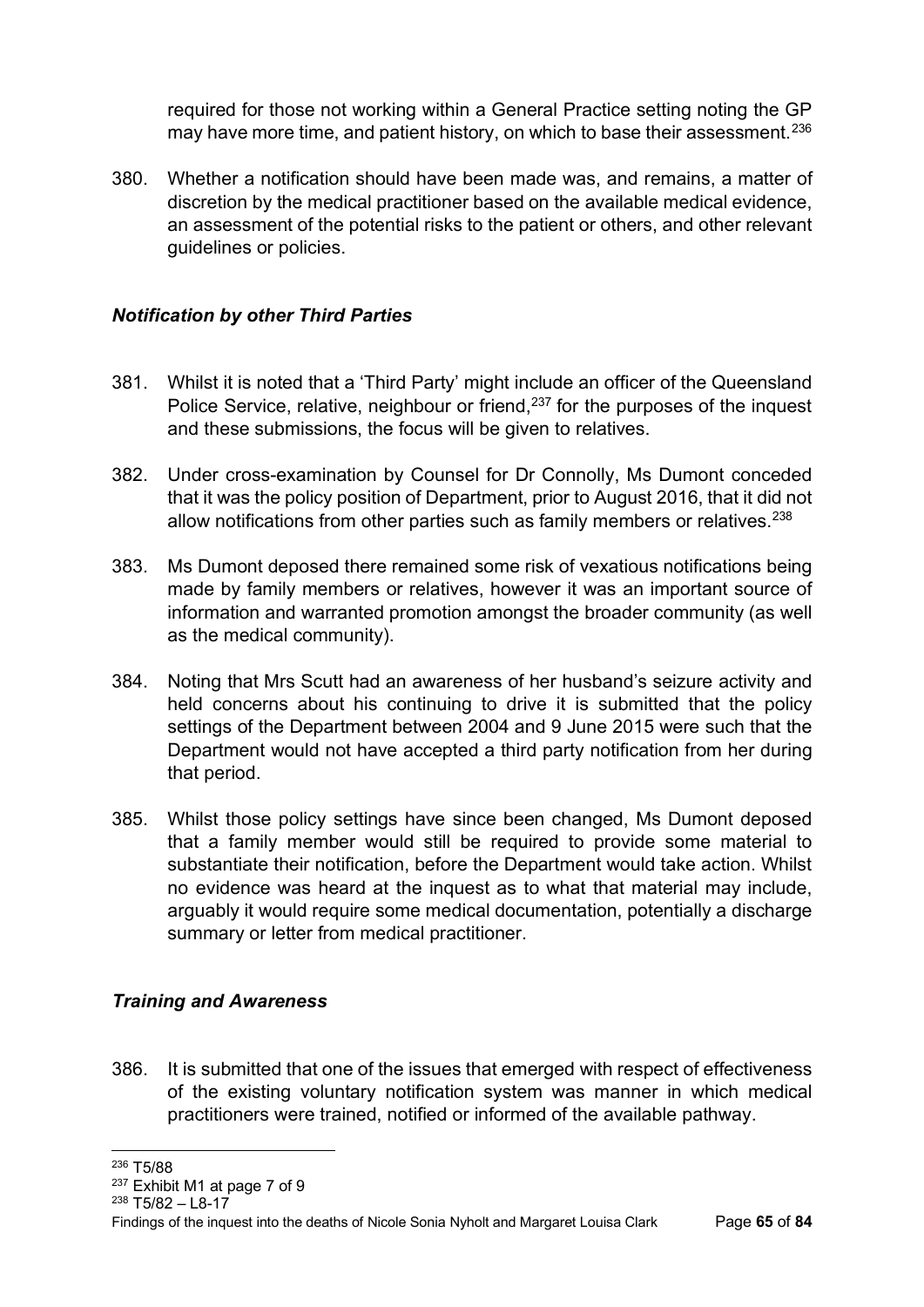- 387. It was the evidence of Dr Van Beekhuizen that she was wholly unaware of the voluntary notification system until these Inquest proceedings. As against that Dr Pyke was aware, at the time of she treated Mr Scutt, that she had the capacity to make a notification.
- 388. At the time Drs Howard and Reddie treated Mr Scutt there was no legislated requirement or obligation for any party to make a notification to the Licensing Authority.
- 389. Notwithstanding that the legislation had been in effect since 1 March 2006, it appears that it was not until the legislation was named 'Jett's Law' in 2008 that an education campaign was developed. It was the evidence of the Department that they consulted with the Royal Australian College of General Practitioners (RACGP) and the Australian Medical Association (AMA) over a twelve month period following the naming of 'Jett's Law'.
- 390. Both the RACGP and AMA were identified as 'peak bodies' representing the interests of their members. They did not have 100 per cent reach with respect of all medical practitioners. For example it was identified that the College of Rural and Remote Medicine (CRRM), another peak body, was not a part of the consultation process. In that regard, medical practitioners who may have been a member of the CRRM, but not the RACGP or AMA would not have received information about the legislation.
- 391. It was also deposed by Ms Dumont that since 2016 the Department no longer has available to it, access to the AMA or RACGP mail out system due to changes in privacy legislation. Similarly the Department did not have access to the AHPRA mailing list.
- 392. AHPRA was identified as the agency most likely to capture all medical practitioners registered in Queensland, noting that it now encapsulates the Medical Board of Queensland, which maintains the complete list of medical practitioners operating within the State of Queensland (and nationally).
- 393. Another potential limitation was that the Department was unable to conduct any check to ensure, the members of those peak bodies had received the information that had been distributed. Ms Dumont deposed that:

"*because of privacy legislation, we weren't privy to their lists. So all we were able to do was to provide that information to those peak bodies, who then provided confirmation that it was sent out to their lists*"

394. The Department further identified that a mail out with conducted in conjunction with the Medical Board of Queensland, however that mail out was limited to General Practitioners. In focusing on the role of the General Practitioner, Ms Dumont opined: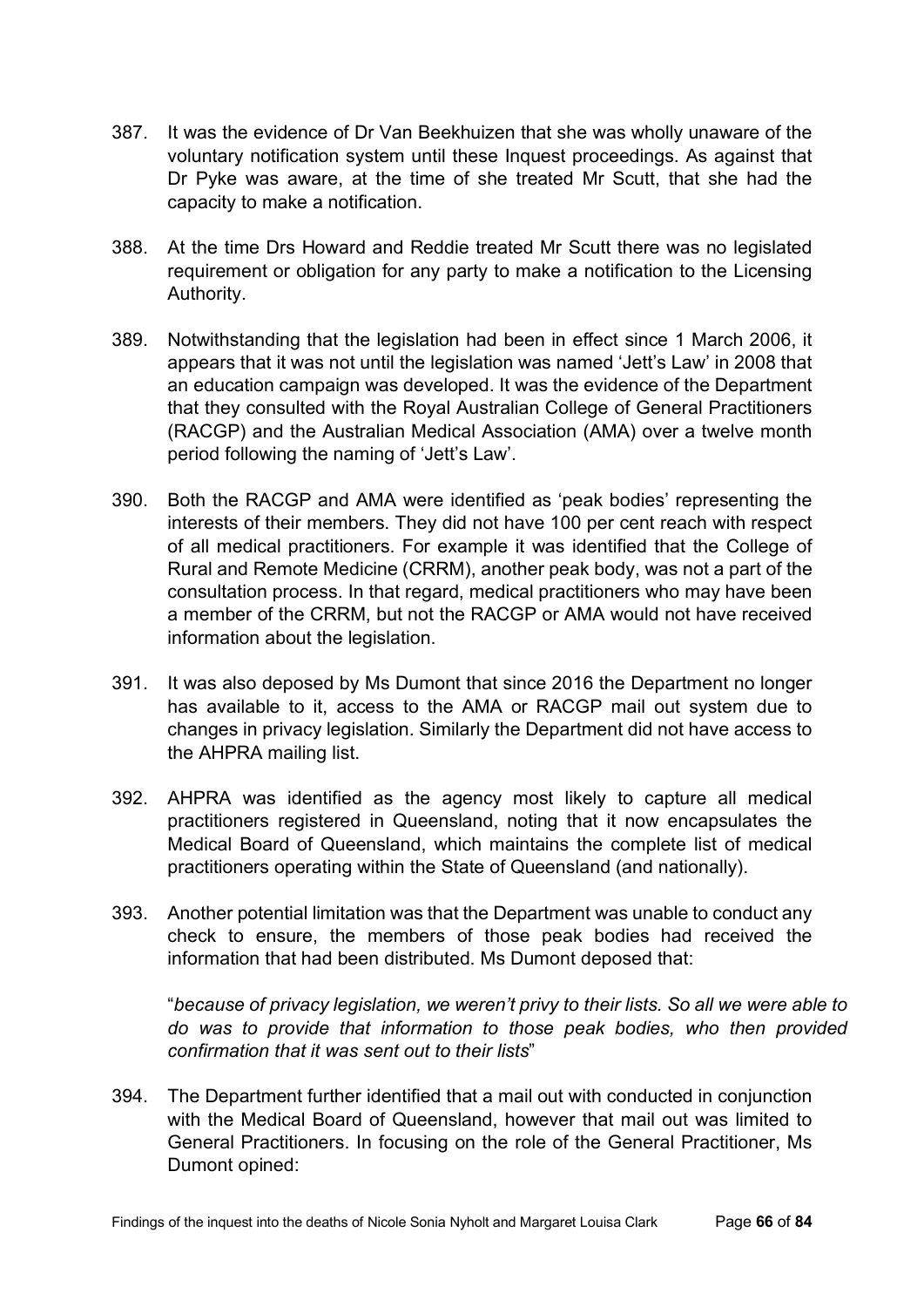"*it would be difficult for an emergency department doctor to holistically know somebody's health history and they would only be going off the information that they had at that point in time whereas generally speaking a person will have an ongoing relationship with a general practitioner. So that's why TMR believes that GPs are best placed to more holistically look at somebody's health*"

- 395. Ms Dumont conceded she was not speaking as an expert with respect of that opinion, but it did frame or inform the Department's rationale in terms of the literature it developed and promulgated. However Ms Dumont conceded that in a scenario with an acute presentation by a person to an Emergency Department (like those by Mr Scutt) would, were a mandatory notification system in effect, such presentation would enliven the duty on the medical practitioner operating in that setting.
- 396. Ms Dumont also deposed that the Department was unable to find any "*clear record*" that consultation was had with Queensland Health to ensure medical practitioners employed by it, were provided with the relevant literature. It was further identified by the Department that there was a geographic gap in the reach of presentations delivered by the Department to Hospitals in relation to the legislation concerning voluntary notifications.
- 397. There was no evidence of the Atherton Hospital having received any presentation from the Department in relation to the making of voluntary notifications.
- 398. It was conceded by Ms Dumont that there remained knowledge gaps amongst medical practitioners as to the existence of the legislation and the availability of the notification system.

### *Implementation of a Mandatory Reporting System*

- 399. On the issue of changes that would be required to existing systems, to facilitate a mandatory notification regime, it was deposed that in addition to changes in legislation, changes would also be required to:
	- The Department's database;
	- Registration and licensing system:
	- Additional communication campaigns; and
	- Additional administrative impost.
- 400. It is submitted that the current notification 'portals' remain adequate and would not require any additional changes in circumstances where a mandatory notification system might be introduced. It was the assessment of the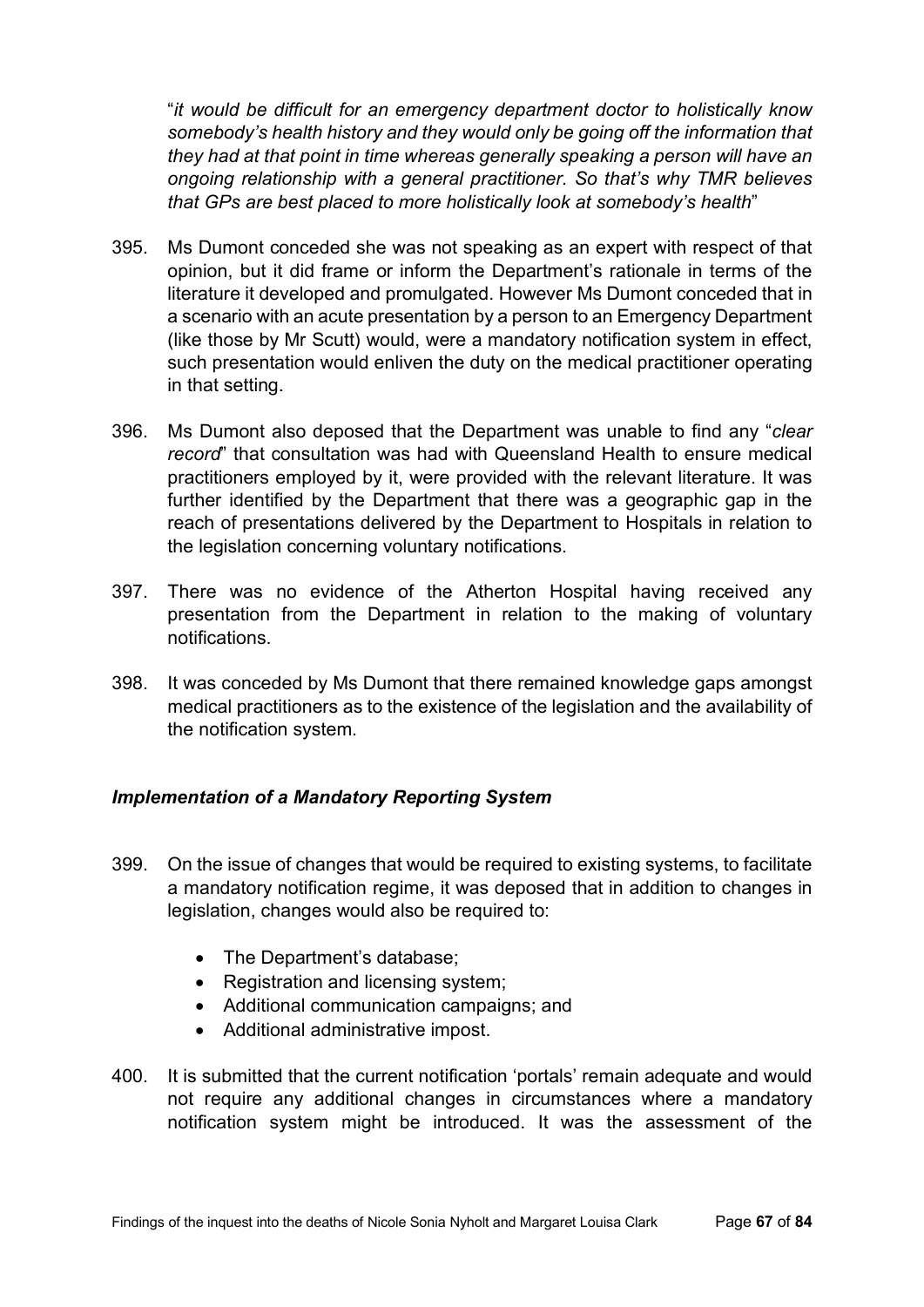Department that the imposition of a mandatory reporting requirement on medical practitioners would have "*minimal impediments*" for them.[239](#page-70-0)

401. Whilst neither the AMA nor the RACGP sought to be joined as parties to the Inquest. It is the position of the AMA that the possession of a licence to drive is a "*privilege, not a right*". It acknowledges the jurisdiction of the State(s) to determine the criteria by which licences are issued and also withdrawn. The AMA acknowledges medical practitioners have a role to identify patients that may have a medical condition that may impair their ability to drive. To that effect the position of the AMA is that:

"*Determining that the degree of impairment constitutes a serious and immediate risk to the public, is a matter requiring careful and comprehensive diagnosis, as well as a judgement as to how an impairment identified in a medical consultation may manifest in a real-life driving situation*"

402. It is the position of the AMA that:

"*the role of the medical profession in determining fitness to drive should be confined to (a) diagnosing medical conditions, (b) assessing as far as reasonably possible the degree of functional impairment arising from those medical conditions, (c) advising the patient that he or she is not fit to drive, and (d) subject to the patient's consent, imparting that information to a licencing authority on request*"

403. Whilst it is preferable for a patient to consent to the notification being made, medical practitioners should also evaluate (in circumstances where consent is not sought or given) the potential implications of no notification being made.<sup>240</sup>

# *Further comments regarding fitness to drive guidelines*

- 404. The default standard provided by the Austroad guidelines is that in **all** cases all persons who have experienced a seizure are deemed unfit immediately following the event to hold an unconditional licence pending a show cause period (and thereafter requiring annual reviews against certain criteria before further consideration).
- 405. I trust that the outcome of this inquest will also raise community awareness that it is incumbent upon all individuals who hold a driver's license to understand their obligations at law.
- 406. In Queensland a licence holder who has a medical condition likely to adversely affect their ability to drive safely has a statutory responsibility to notify the

<span id="page-70-0"></span><sup>239</sup> Exhibit M1 at page 8 of 9

<span id="page-70-1"></span>Findings of the inquest into the deaths of Nicole Sonia Nyholt and Margaret Louisa Clark Page **68** of **84** <sup>240</sup> Austroads (Assessing Fitness to Drive) – 'Roles and Responsibilities of Health Professionals'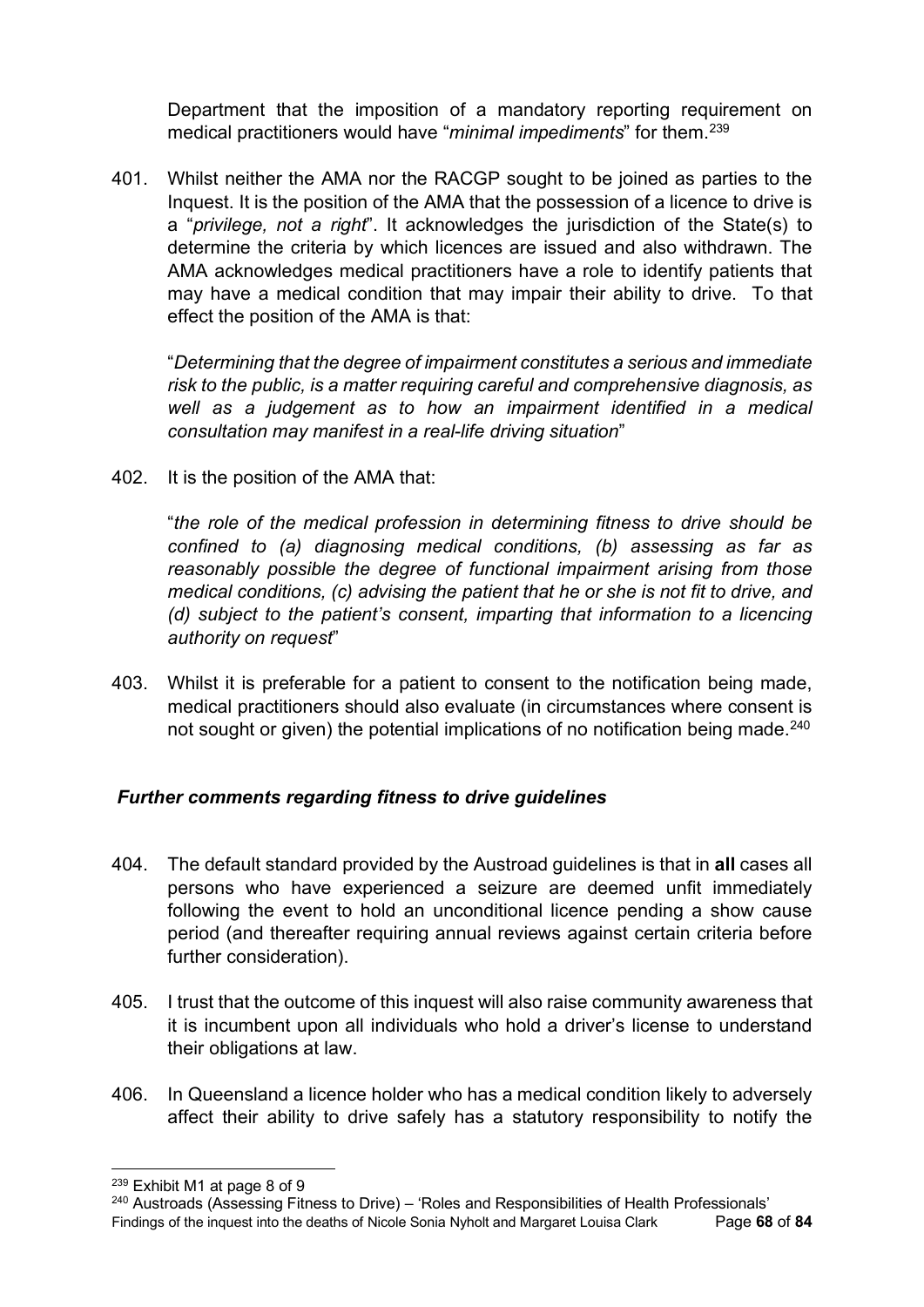Department of transport and main roads as soon as they become aware of the condition, and not wait until their licence is due for renewal.

- 407. A holder of a driver's license must also notify transport and main roads if there is an increase or aggravation in a previously reported medical condition.
- 408. Failure of the person to notify transport and main roads about a relevant medical condition is an offence.
- 409. A licence holder who has a mental or physical incapacity likely to adversely affect their ability to drive safely is a ground for suspending or cancelling a Queensland driver licence. Transport and Main Roads may issue a person with a show cause giving that person 28 days to show cause before proposed action to amend suspend or cancel the driver's license should not be taken.
- 410. Similar action can be taken if Transport and Main Roads receives information from a third party that a person may have a permanent or long-term medical condition likely to adversely affect their ability to drive safely.
- 411. Driver's with a permanent or long-term medical condition that may affect their ability to drive safely but who are deemed fit to hold a licence may do so in accord with a current medical certificate. Driver's who are required to drive in accordance with the medical certificate must comply with any conditions or restrictions on the certificate new person
- 412. The department of transport and main roads must take steps to inform licence holders of their obligations to report a medical condition that may impact their ability to drive safely and upon renewal driver is informed that they must report any medical condition adversely affecting their ability to drive at the time of the application.
- 413. It is the currently held view by the Queensland Department of Transport and Main Roads that a persons treating health professional (usually the treating GP) is the most appropriate authority, having the right skills, professional training and experience to make an assessment and recommendation on whether the person's health or any medical condition increases their risk of a crash on the road.
- 414. Standards for assessing fitness to drive for commercial and private vehicle drivers are set out in the relevant Austroad is publication and include standards for both private and commercial drivers and covers a range of medical conditions that can affect a person's ability to drive safely. Austroads fitness to drive standards are principally designed to guide and support assessments made by health professionals and to ensure that assessments are conducted in a consistent manner. The publication is accessible and hardcopy or online at the Austroad's website. Where a persons treating GP believes that more information is required to assess the person's medical fitness to drive the GP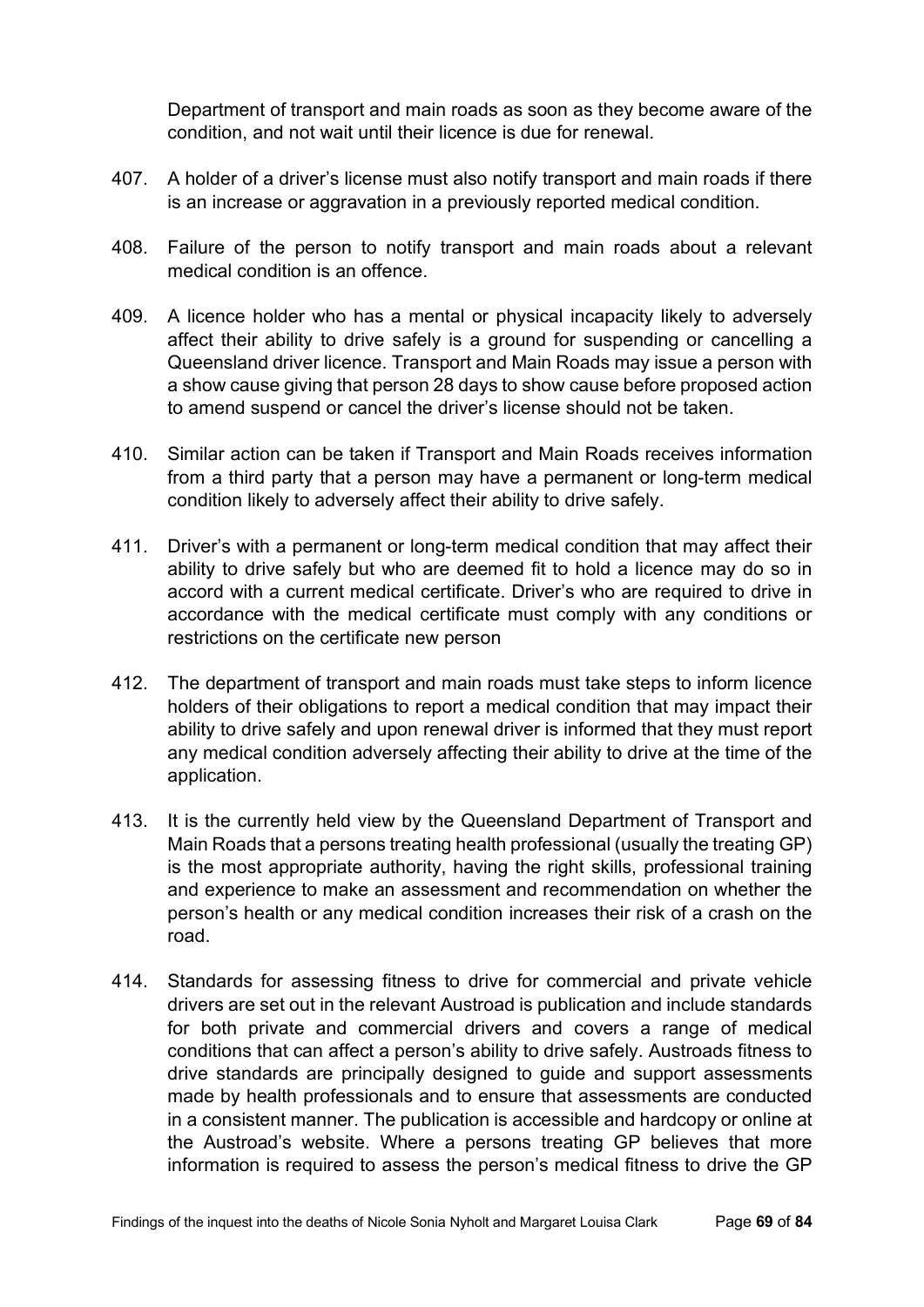should refer the person to an appropriate specialist to inform the GPs assessment of the person's medical fitness to drive.

- 415. Health professionals play a key role in assessing person's medical fitness to drive however the responsibility for issuing, renewing, amending, suspending or cancelling a person's Queensland driver's license is the responsibility of the department of transport and main roads. Those decisions are made based on a full consideration of the assessment and recommendation made by persons treating health professional.
- 416. TMR will accept and investigate third-party notifications from concerned relatives, neighbours or friends in addition to health professionals and police about a licence holder who may have a medical condition that may affect their ability to drive safely
- 417. As I understand it from evidence and submissions at inquest the Australian Health Practitioner Regulation Agency (AHPRA) is bound by privacy constraints impacting on the ability of TMR to provide information packs to doctors through their peak bodies. Alternative notification mechanisms have been identified and implemented. I trust that the recommendations arising from this inquest will provide a forum to enable the continuation of streamlined notification mechanisms between TMR and medical practitioners.
- 418. Health professionals who are concerned that their patient may choose not to report a medical condition or continue to drive against medical advice can report their concerns to Transport and Main Roads. In those circumstances a health professional will not be held liable, civilly or under an administrative process, the giving information in good faith about a person's medical fitness to hold, or to continue to hold a Queensland driver's license.
- 419. I stress however that in Queensland legal responsibility for reporting a medical condition that may adversely affect a person's ability to drive safely rests absolutely with the licence holder. (commonly referred to as Jet's Law).
- 420. Medical fitness to drive is a trending issue and is and has been the subject of a number of coronial investigations (aside from inquests). There is also anecdotal evidence of doctor shopping in order for drivers to retain their licenses.
- 421. I trust that the formation of the executive working group arising from the recommendations in this inquest will traverse how best to support all medical and general practitioners. Assessing fitness to drive places a significant burden on general practitioners and has the potential to affect the doctor-patient relationship in circumstances where the patient is resistant to advice and reliant on their licence for employment and to remain mobile and independent.
- 422. I trust that the interagency working group will continue to review the scaffolding required for medical and general practitioners who are at the frontline of this process.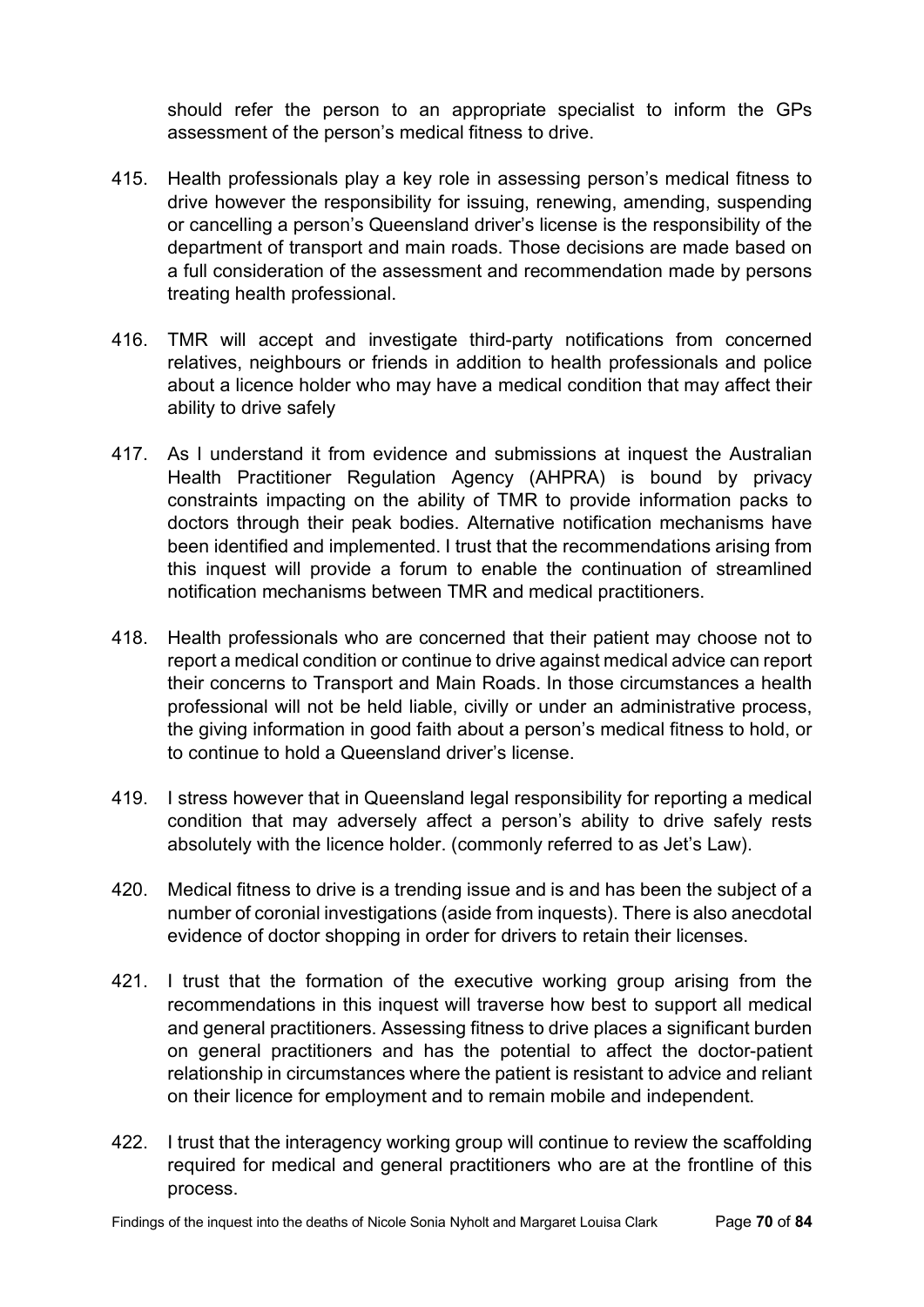- 423. In this particular case Mr Scutt was clearly resistant to any and all advice not to drive despite being advised not to do so in 2004 2009 and 2014 by doctors at the Atherton Hospital. Each doctor provided Mr Scutt with specific timeframes and directed him back to his GP.
- 424. On each occasion Mr Scutt indicated that he understood he was not to drive and that he would attend upon his GP. Each of those doctors discharged their obligations and were not mandated to formally report Mr Scutt's condition to Transport and Main Roads. I was left with the impression that had the doctors appreciated and been aware of the pathway to make a notification to TMR they may have done so. Arising from the inquest that it could be generally accepted that information packs for medical practitioners had not been disseminated to the Atherton Hospital at the relevant time, and that the dissemination of information at that time had been confined to a select radius marginally extending outside the south-east corner of Queensland.

## **Analysis of the coronial issues**

### *Issue 2*

*The circumstances surrounding the collision of Brian Andrew Scutt's motor vehicle at 59 Grigg Street, Ravenshoe on 9 June 2015 (referred to as the Ravenshoe Café Explosion) that resulted in the deaths of Nicole Sonia Nyholt and Margaret Louisa Clark;*

- 425. Mr Brian Scutt had a background of seizures for which he episodically presented to the Emergency Department at the Atherton Hospital and his general practitioner Dr Kenneth Connolly. By 18 August 2014, Mr Scutt's seizures met the clinical definition for epilepsy. Whilst Mr Scutt's seizures had been investigated in 2004 they were not the subject of any further investigations until 2015, after the collision.
- 426. Mr Scutt demonstrated an aversion to receiving treatment in relation to his seizures but not in relation to other medical issues, such as management of his renal transplant.
- 427. By 10:39am on the morning of 9 June 2015 Mr Scutt was known to be unwell.
- 428. Sometime between 10:40am and 12pm that day Mr Scutt made the decision to drive his vehicle. He was not fit to drive at the time.
- Findings of the inquest into the deaths of Nicole Sonia Nyholt and Margaret Louisa Clark Page **71** of **84** 429. Shortly before entering the Ravenshoe town centre Mr Scutt experienced a seizure that resulted in a period of unconsciousness. Mr Scutt ceased to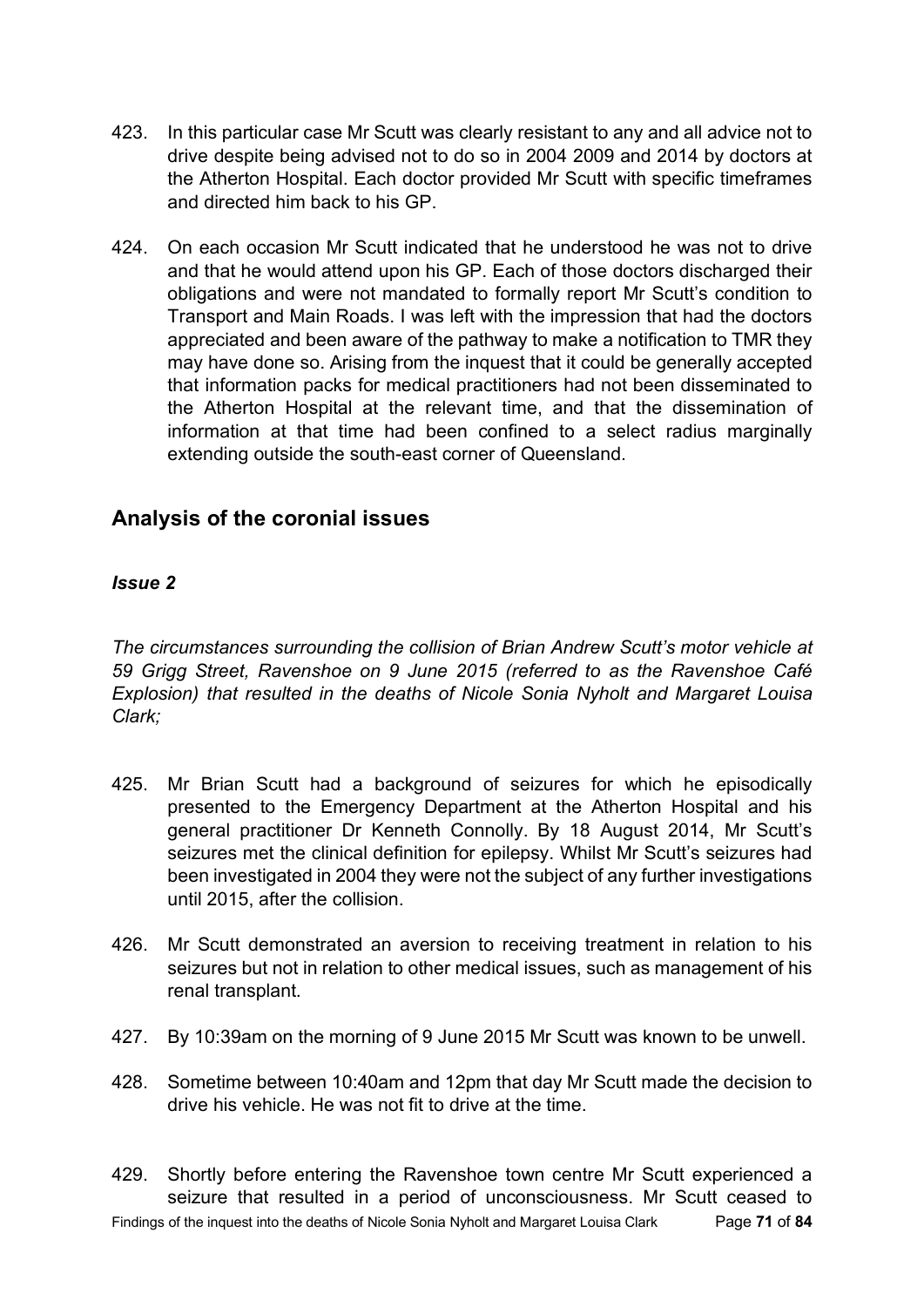operate his vehicle he left the roadway and his foot remained engaged with the accelerator. His vehicle collided with the gas cylinders located at the rear of the Serves Your Right Café triggering an explosion.

#### *Issue 3*

*Taking into account Brain Andrew Scutt's presentations for seizures at the Atherton Hospital*

- *a. the adequacy and appropriateness of the treatment and care provided by the hospital;*
- *b. the obligations, if any, for treating practitioners at the Atherton Hospital to notify the Queensland Department of Transport and Main Roads of Mr Scutt's history of seizures.*
- 430. In respect of the presentation to the Atherton Hospital on 7 March 2004 the treatment and care Mr Scutt received was adequate in all the circumstances noting that it was a first seizure and all necessary examinations were conducted. Those tests were negative for any obvious cause or condition.
- 431. On 19 May 2009 the treatment and care Mr Scutt received was adequate in all the circumstances noting that it was still to be classified as a first seizure. Dr Pyke's referral for the MRI was not ultimately facilitated for Mr Scutt. That was likely a 'hospital error or oversight' and this referral 'fell through the cracks'. This was a lost opportunity in the overall care and treatment of Mr Scutt.
- 432. I find that Dr Pyke discharged her obligations to the patient and including the preparation of a comprehensive letter personally addressed and sent to the patients GP upon discharge. That the letter did not find its way to Dr Connolly until sometime after his next appointment with Mr Scutt had no bearing on Dr Pyke or the Atherton Hospital.
- 433. Whilst the Atherton Hospital did not facilitate the MRI it remained open, having regard to the evidence of Dr McLaughlin, to continue observe the course taken by Mr Scutt in relation to his seizures. I find that the care and treatment received by Mr Scutt on this occasion at the Atherton Hospital was adequate and appropriate.
- 434. With respect if the presentation to the Atherton Hospital on 18 August 2014 it was open to Dr Van Beekhuizen, consider a provisional diagnosis of epilepsy. Dr McLaughlin considered that an opinion from a Neurologist should have been sought at that point, although he conceded it remained open to continue observing Mr Scutt provided there were no other seizure events. Upon discharge Mr Scutt ceased to be under the care of Atherton Hospital.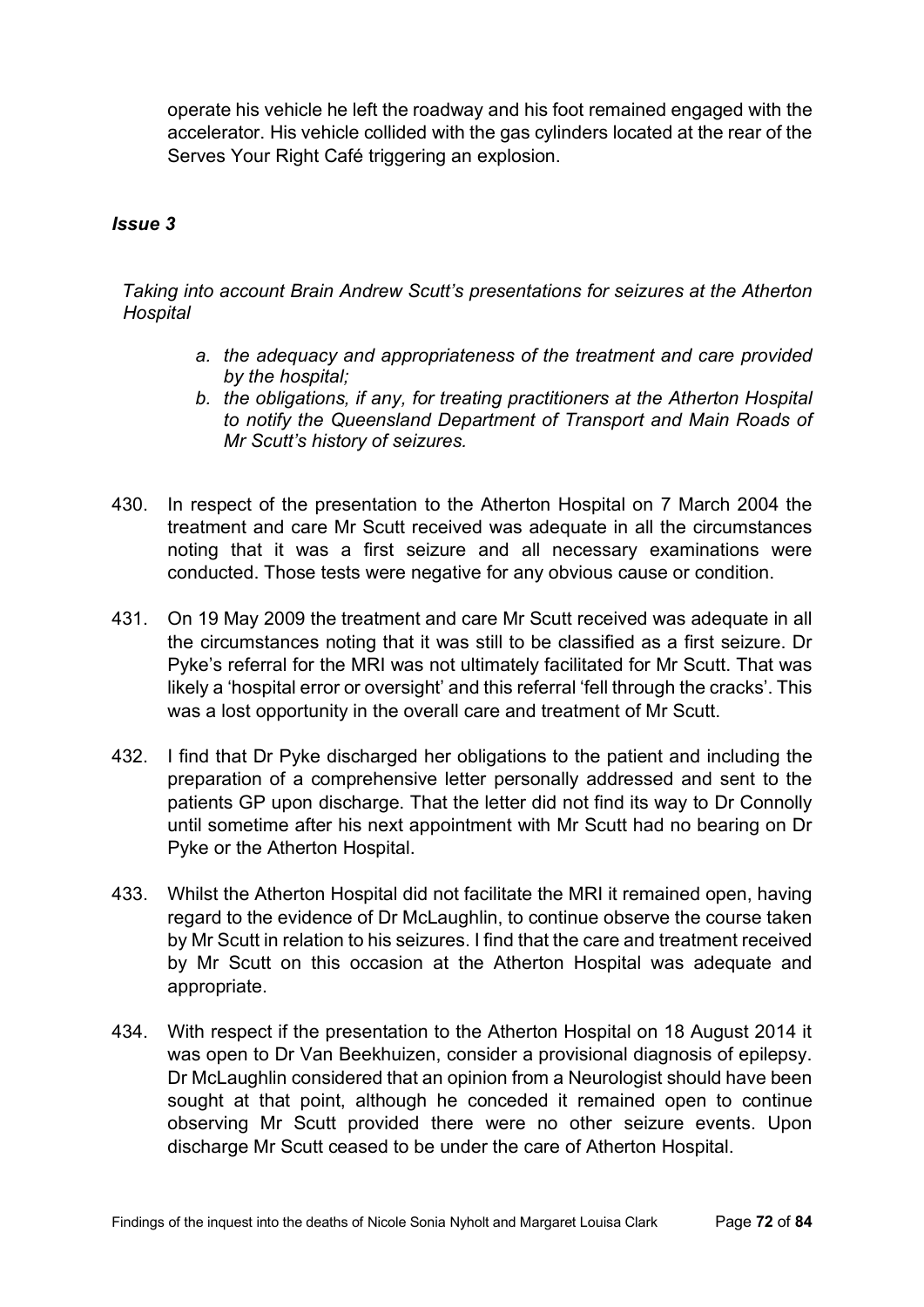- 435. It was noted that whilst Dr Van Beekhuizen did not seek an opinion of a neurologist she did develop a clinical pathway for Mr Scutt back to his GP. A pathway that Mr Scutt indicated a willingness and consent to undertake.
- 436. Dr VanBeekhuizen prepared an accurate clinical summary of Mr Scutts presentation. I accept that she faxed that summary to the Ravenshoe Clinic and intended it for the attention and information of Mr Scutt's GP. She encouraged him to see his GP, Mr Scutt advised he was seeing his GP tomorrow. He declined any further investigations. She set out sufficient information in the clinical summary faxed and intended for Dr Connolly.
- 437. I find that the care and treatment received by Mr Scutt on this occasion at the Atherton Hospital was adequate and appropriate. That the clinical summary did not find its way to Dr Connolly had no bearing on Dr Pyke or the Atherton Hospital. I note that in fact Mr Scutt did have his very next GP consult at the Ravenshoe Clinic (not at the medical centre) it seems entirely appropriate (and perhaps co-incidental) that the summary was faxed to the clinic, and may not have been in error as suggested.
- 438. Mr Scutt experienced a further seizure on the afternoon of 18 August 2014. There was evidence of communication between QAS and Dr Van Beekhuizen that afternoon. Arising from that discussion QAS conveyed Mr Scutt to his GP clinic in Ravenshoe.
- 439. The Ravenshoe Medical Centre was closed by the time of QAS arrival with Mr Scutt. Whilst these attempts were consistent with the management plan that had been developed that morning at Atherton Hospital, neither Dr Van Beekhuizen nor any other medical practitioner of the Atherton Hospital had the responsibility for the care and treatment of that second seizure, noting that Mr Scutt did not present again to the Emergency Department.
- 440. In those circumstances it is submitted that the care and treatment provided to Mr Scutt by the Atherton Hospital on 18 August 2014 was adequate and appropriate.
- 441. At no time during any of Mr Scutt's presentation to the Atherton Hospital for seizures was there any mandate on any of the medical practitioners who provided treatment, to notify the Queensland Department of Transport and Main Roads of Mr Scutt's seizure events. Any notification that might have been made would have been on a voluntary basis and subject to the necessary risk assessments and guidelines.
- 442. Whilst there was no obligation for any of the medical practitioners to make a notification to the Department, each doctor advised Mr Scutt that he should abstain from driving for a period of time.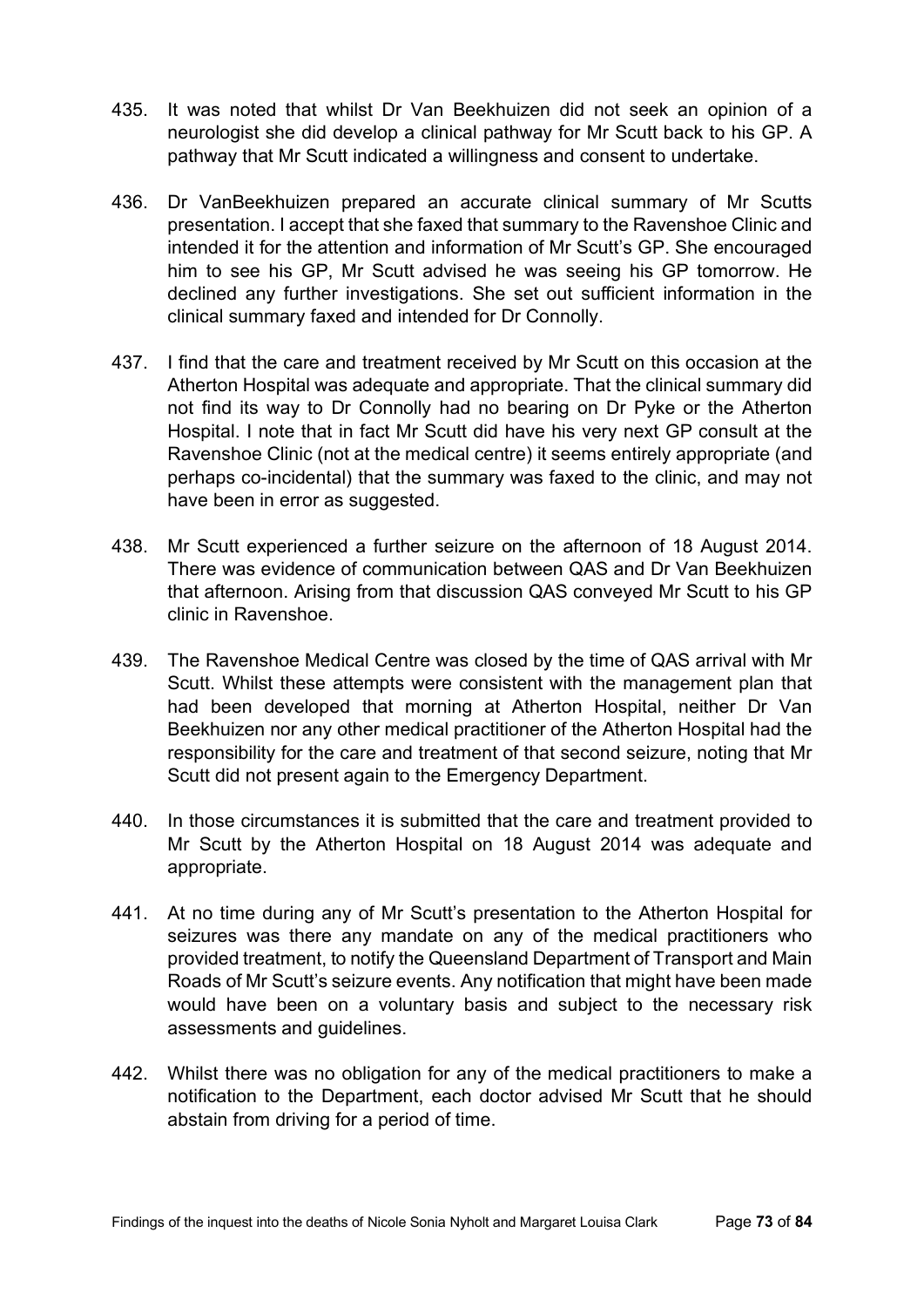#### *Issue 4*

*The extent of general practitioner Dr Kenneth Conolly's knowledge of Brian Andrew Scutt's seizure history and;* 

- *a. whether in the circumstances Dr Conolly's medical care was adequate and appropriate and;*
- *b. the obligation, if any, for Dr Conolly, to notify the Queensland Department of Transport and Main Roads of Mr Scutt's history of seizures.*
- 443. It is submitted with respect of the 2004 and 2009 seizures Dr Connolly had knowledge of each seizure event and the treatment that was provided to him on each occasion, by virtue of:
	- The EEG report of Dr Archer; (2004)
	- The discharge summary letter of Dr Pyke; (2009)
	- The progress notes made by Dr Connolly; and (2014)
- 444. Dr Connolly was not seized of the discharge notes from Dr Van Beekhuizen from the August 2014 presentation to the Atherton Hospital at the time of his consultation with Mr Scutt one week later. However I find that Mr Scutt himself reported fit / seizure to Dr Connolly during that consultation and that was recorded by Dr Connolly.
- 445. Dr Connolly would not have had knowledge of any seizure treated by the Queensland Ambulance Service, Dr Pandey or Nurse Oloresnshaw.
- 446. Dr Connolly would however have had exclusive knowledge of the seizure reported by Mr Scutt at the Primary Health Clinic on 25 August 2014.
- 447. At the time of Mr Scutt's engagement with Dr Connolly in relation to the EEG results of 2004 it is submitted that Dr Connolly care and treatment was adequate and appropriate, noting that he was aware that examinations had been conducted and normal results observed. It was appropriate for Dr Connolly to maintain a period of observation following that time however his progress notes do not disclose any active steps taken in that regard.
- 448. At the time of Mr Scutt's engagement with Dr Connolly following the 2009 seizure, up to the time Dr Connolly became aware of the discharge letter under the hand of Dr Pyke I find that his overall care and treatment of Mr Scutt was adequate and appropriate.
- 449. Sometime after the 21 May 2009 consultation, Dr Connolly became aware of the discharge letter of 19 May 2009. There is no evidence before me to suggest that Dr Connolly recalled Mr Scutt, or followed up with him to reinforce Dr Pyke's decision that Mr Scutt not drive, or to ensure that the proposed treatment plan

Findings of the inquest into the deaths of Nicole Sonia Nyholt and Margaret Louisa Clark Page **74** of **84**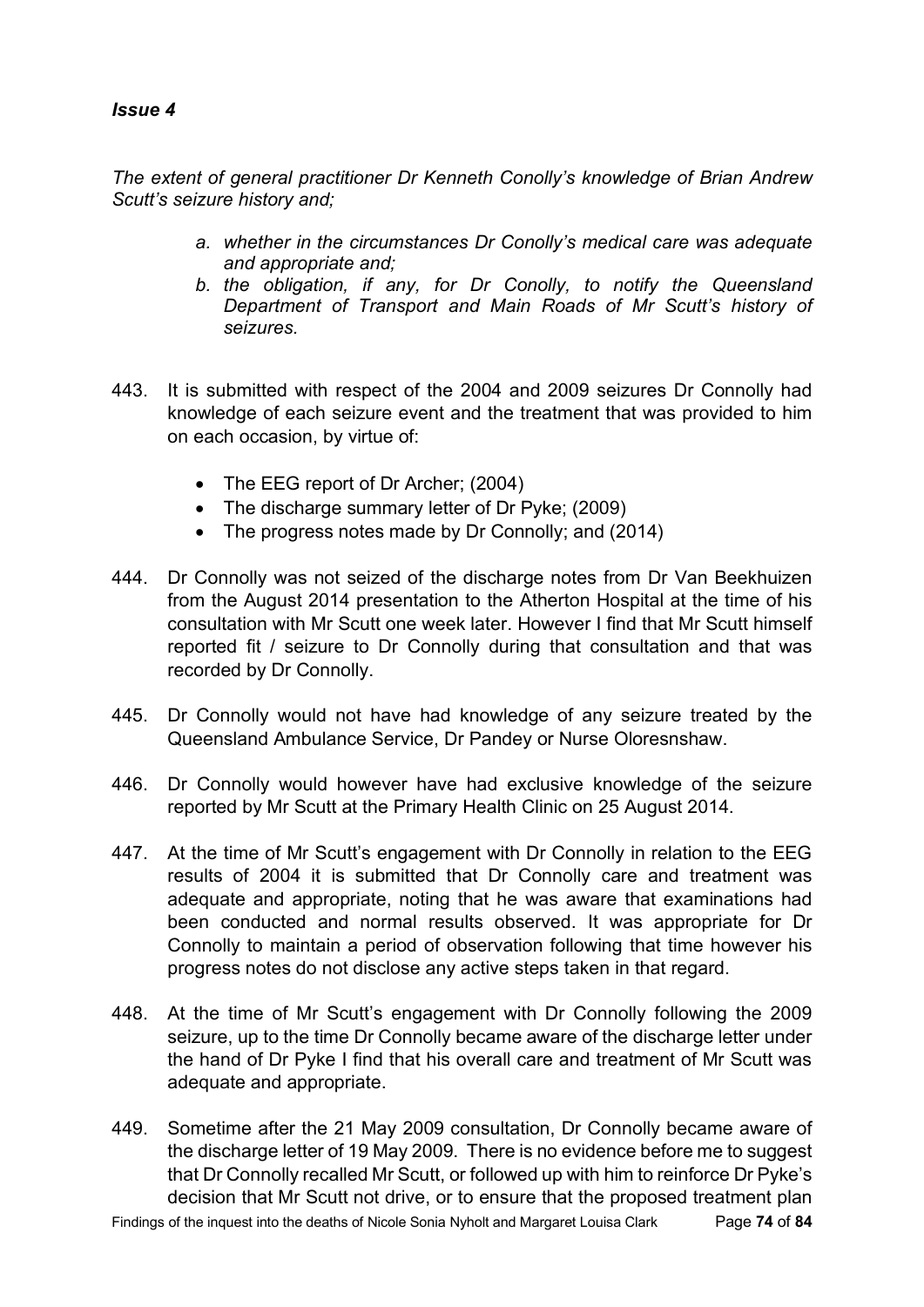had been facilitated, or generally to inform himself as to his patients condition. I find that failure fell short of adequate and appropriate medical care and treatment for reasons provided in these findings.

- 450. With respect of the 2014 seizures it is submitted Dr Connolly's care and treatment of Mr Scutt was not adequate or appropriate. There is no indication in the clinical record that Dr Connolly made further enquiry or development a treatment plan for his patient upon being advised of his fit / seizure against a background of his fit/seizure history.
- 451. There was no evidence of Dr Connolly treating Mr Scutt for epilepsy or seizure activity or providing any advice that Mr Scutt abstain from driving.
- 452. I accept that Dr Connolly was not under any mandatory duty or obligation to notify the Department ff Transport of any of the seizure events. A good faith referral by the doctor was and remains discretionary. However, I find that in 2004 he could and should have exercised that discretion noting the risk of harm to his patient and to other road users.

#### *Issue 5*

*Taking into account Mr Scutt's seizure history, the obligation of Mr Scutt:*

- *a. to comply with medical advice not to drive; and*
- *b. to notify the Queensland Department of Transport and Main Roads of his history of seizures.*
- 453. As an autonomous patient Mr Scutt was never obliged or compelled to abide by the advice given to him by the medical practitioners at the Atherton Hospital. However as at the time of renewing his licence on 16 January 2014 he was obliged to make a positive declaration to the Department of his seizure history. Mr Scutt instead made false declaration that he had not previously had seizures.

#### *Issue 6*

*Whether as at 9 June 2015, with reference to a history of seizures, Brian Andrew Scutt was fit to hold a Queensland Drivers Licence;* 

454. Mr Scutt was not fit to drive on 9 June 2015.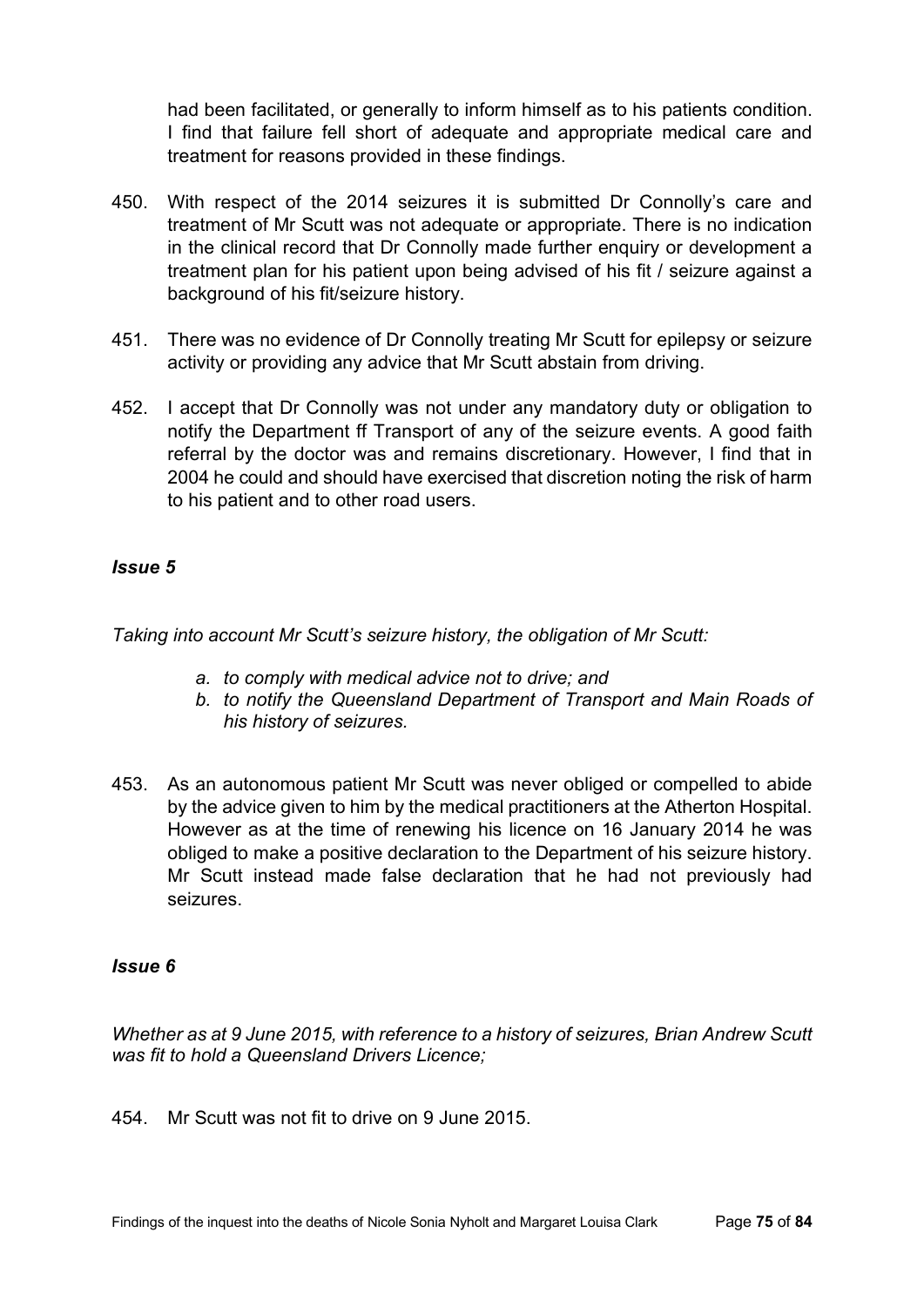#### *Issue 7*

*As at current date, the obligations (if any) on a medical practitioner, or person, to make a notification (voluntary or otherwise) to the Department of Transport and Main Roads in relation to Brian Andrew Scutt's known seizure activity*

- 455. There are presently no obligations or duties on any medical practitioner in the State of Queensland requiring them to make a notification to the Department of Transport of any medical condition that may adversely affect a person's ability to drive.
- 456. As a licence holder Mr Scutt's was the only person required to mandatorily notify the Department of Transport.

#### *Issue 8*

*Whether a duty should be imposed on medical practitioner, who having examined a person who is the holder of a driver's licence or learner's permit:*

- *a. forms a reasonable belief that the person is suffering from any illness, disability or deficiency and;*
- *b. the nature of any illness, disability or deficiency would, if that person drove a motor vehicle, be likely to endanger the public*

*To then notify the Department of Transport of Main Roads and Transport of the name and address of that person and the nature of the illness, disability or deficiency.*

- 457. I have formed a view that a duty should **not** be imposed on medical practitioners to notify the Department of Transport of an illness, disability or deficiency that would, if the licence holder drove a motor vehicle, be likely to endanger the public.
- 458. The evidence at the Inquest was such that protocols currently exist, and are used by medical practitioners, to make voluntary notifications to the Department as required.
- 459. Medical Practitioners bring their judgement and experience to bear in determining whether a voluntary notification should be made, either with or without the consent of the patient. The medical practitioner should consider whether the patient:
	- Is able to appreciate the impact of their condition;
	- Is unable to appreciate or understand the advice of the medical practitioner due to cognitive impairment; or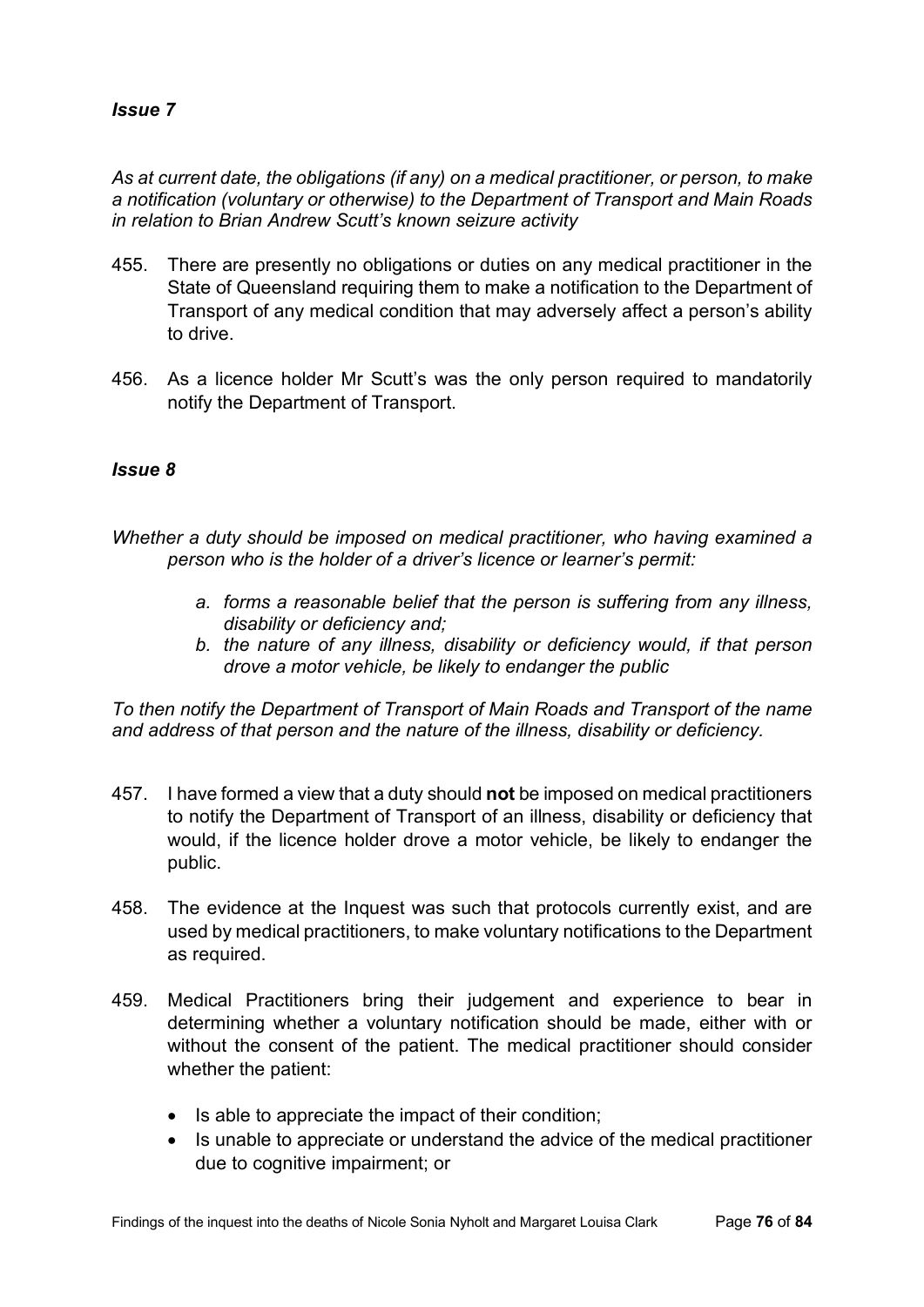- Continues to drive despite appropriate advice and is likely to endanger the public.
- 460. In making a decision whether or not to report the medical practitioner should also consider:
	- Whether there is an immediate risk to public safety;
	- Risks associated with making the notification in terms of the patient's ongoing treatment or care as balanced against the implications of nondisclosure; and
	- Whether there is a serious or imminent threat to health, life or safety of any person.
- 461. It is submitted that making a mandatory reporting obligation would remove a fundamental element of the judgement and discretion that a medical practitioner is required to make. It may also erode fundamental aspects of a doctor patient alliance.

# **Comment in accordance with s46**

- 462. The inquest identified that gaps exist in terms of educating medical practitioners about making good faith voluntary notification and the pathway by which that could be done.
- 463. It seems to me that one of the salient issues arising from this inquest is whether or not patient care can be better triaged and managed between systems. In this case, Mr Scutt was lost to both the Hospital system and his GP in respect of any long term monitoring and care and treatment plan. Every event occurred, and was treated, in isolation. On each of those occasions it seems the GP was not immediately aware of the state of events.
- 464. Mr Scutt's also managed for a significant period of time, to seemingly manipulate information and was selective in his reporting aspects of his condition and treatment to all doctors and hospitals (and his family).
- 465. The lost connection between hospital and GP, relied therefore on Mr Scutt to essentially to become the conduit for his own care and treatment.
- 466. Whilst many persons would self-report and advise their GP of recent Hospital presentations or admissions, there are also many who do not. Mr Scutt was such a person.
- 467. He disregarded the requests of his family not to drive; he failed to take the advice of friends not to drive; and of most significance, on three separate occasions, he did not heed the advice of medical practitioners not to drive.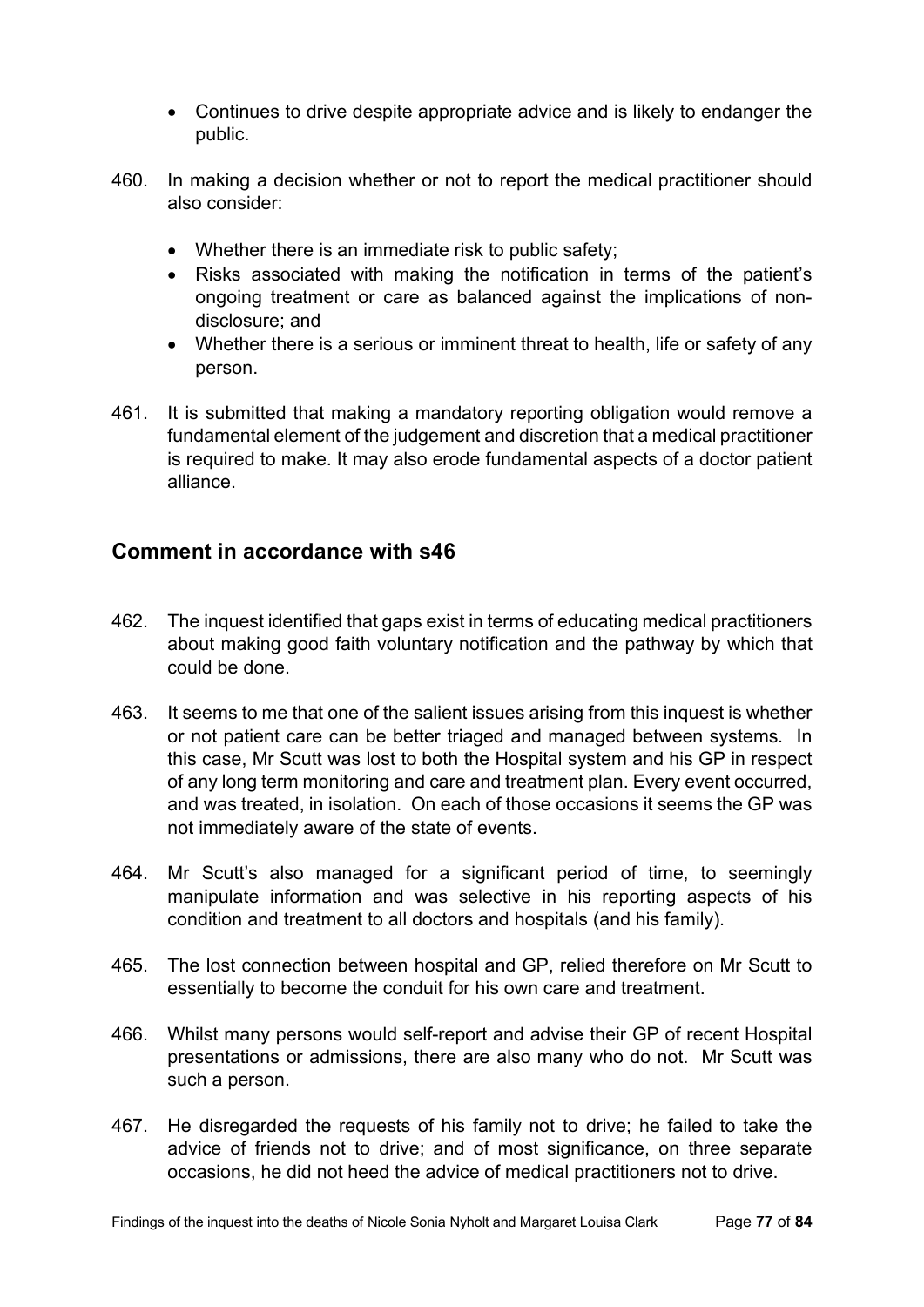- 468. It looms large that had Mr Scutt's licence been suspended or revoked in 2014, or medical conditions endorsed on his licence, he may not have been driving on the day of the explosion. Of course, this is also speculative, noting Mr Scutt's wilful disregard over a period of 11 years, of all advices not to drive. It may well be that he continued to drive, even with limitations imposed.
- 469. The advantage, however, is that he would then be known to 'the system', he would then have come to the attention of Transport and Main Roads, his general practitioner, and perhaps even local police. He would have been monitored. Perhaps even he would have been compliant in such circumstances.
- 470. I make the following recommendations and request that the following agencies (identified as peak professional bodies best placed to review comment and implement reform if required) be advised of my recommendations and participate in an interagency working group to consider the recommendations arising:
	- That the Department of transport and Main Roads take the role as lead agency in the formation of an inter-agency working group (noting they have written to me post inquest volunteering to take on the role, I thank the Department for that) comprising relevant stakeholders including, but not limited to, the following:
		- Department of Transport and Main Roads (Qld);
		- Department of Health (Qld)
		- Austroads
		- APHRA;
		- OHO;
		- AMA (Australia and Qld)
		- RACGP;
		- College of Rural and Remote Medicine
		- Hospital Health Services
		- Medical Board of Australia
		- Australian College of Emergency Medicine (ACEM)

## **Recommendation 1**

That the inter-working group collaborate to develop an ongoing education and awareness campaign directed to all medical practitioners in the State of Queensland, including hospital based doctors (including rural and remote hospitals) and general practitioners, (including rural and remote general practitioners) and that such campaign be specifically developed to educate medical practitioners about the pathways that already exist, for medical practitioners to report patients directly to the State driver licencing authority in circumstances that are consistent with the Medical Standards provided for in the Austroad assessing fitness to drive guidelines.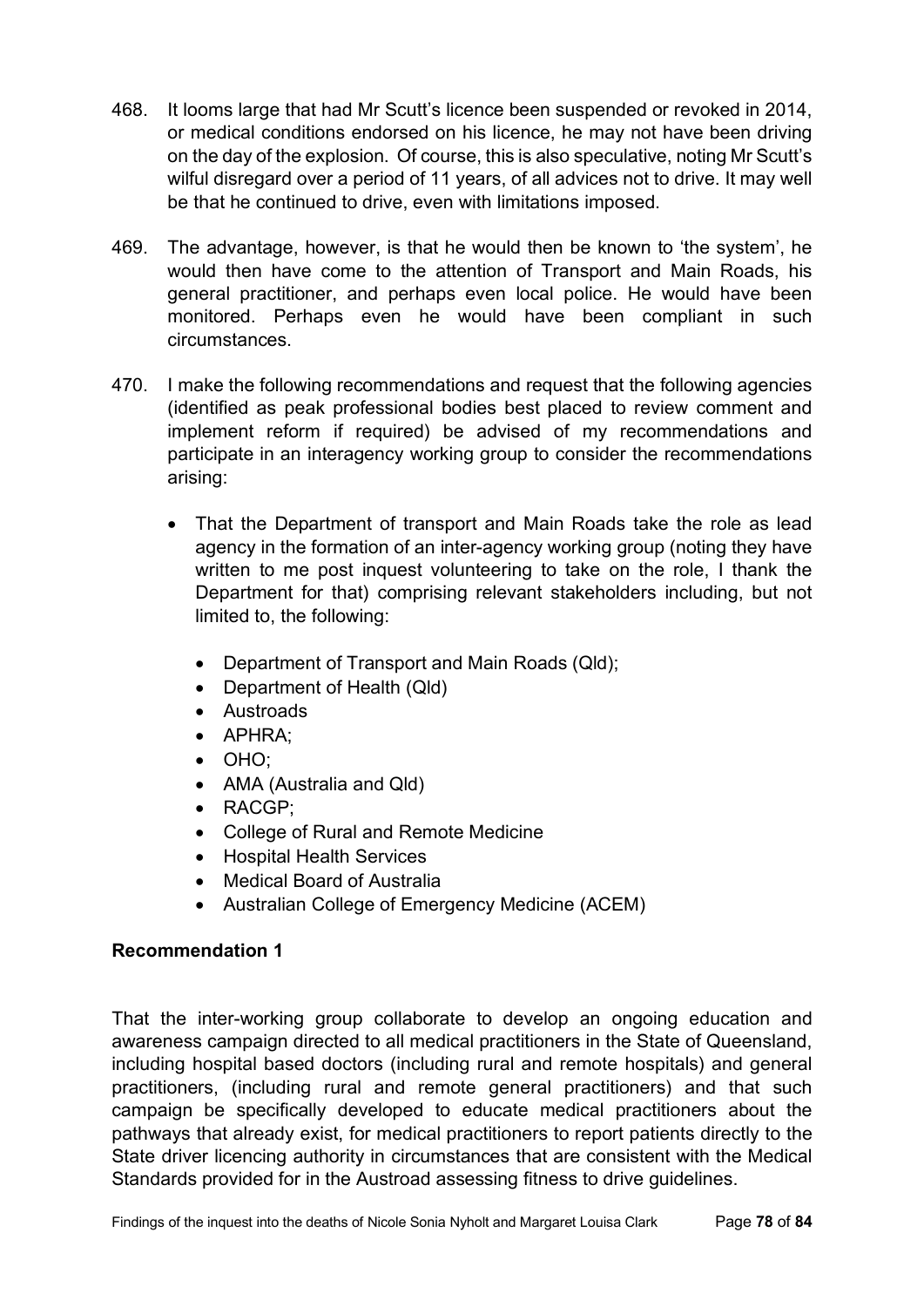#### **Recommendation 2**

A working group of relevant stakeholders review the current standards and guidelines in respect of continuity of care, discharge, and handovers relevant as between doctors and patients, and doctors and doctors, and hospitals and General practitioners.

#### **Recommendation 3**

That consideration be given to a community campaign targeted at licence holders reminding them of their obligations to immediately report to TMR any medical events (including seizures and epilepsy) which may impact on their fitness to drive.

#### **Acknowledgment and condolences**

- 471. I conclude by acknowledging the families of those who died in the café explosion.
- 472. To Nicole Nyholt's family and to the family of Margaret Clarke, we extend our deepest sympathies and wish you well in your healing.
- 473. To all emergency service personnel who attended the scene that day and who were involved in the care, treatment, triage and of the injured persons, I acknowledge those extraordinary efforts.
- 474. To Queensland Police investigating officer Sergeant Brett Devine, and Forensic Crash Unit co-ordinator Sergeant Scott Ezard for their comprehensive investigation reports and assistance to the coronial investigation.
- 475. We also acknowledge the wider community of Ravenshoe, many citizens, if not most, knew one or more of the persons involved in this tragedy. As I said at the outset, the town remains bewildered and saddened by the turn of events that day.
- 476. I acknowledge Counsel assisting the inquest, Mr Joseph Crawfoot. acknowledge all Counsel and their instructors for their efforts to shed light on the facts of this difficult matter and for the respect and sensitivity demonstrated to the Nyholt, Clark, Scutt and Connolly families all of whom were affected in some way by these events.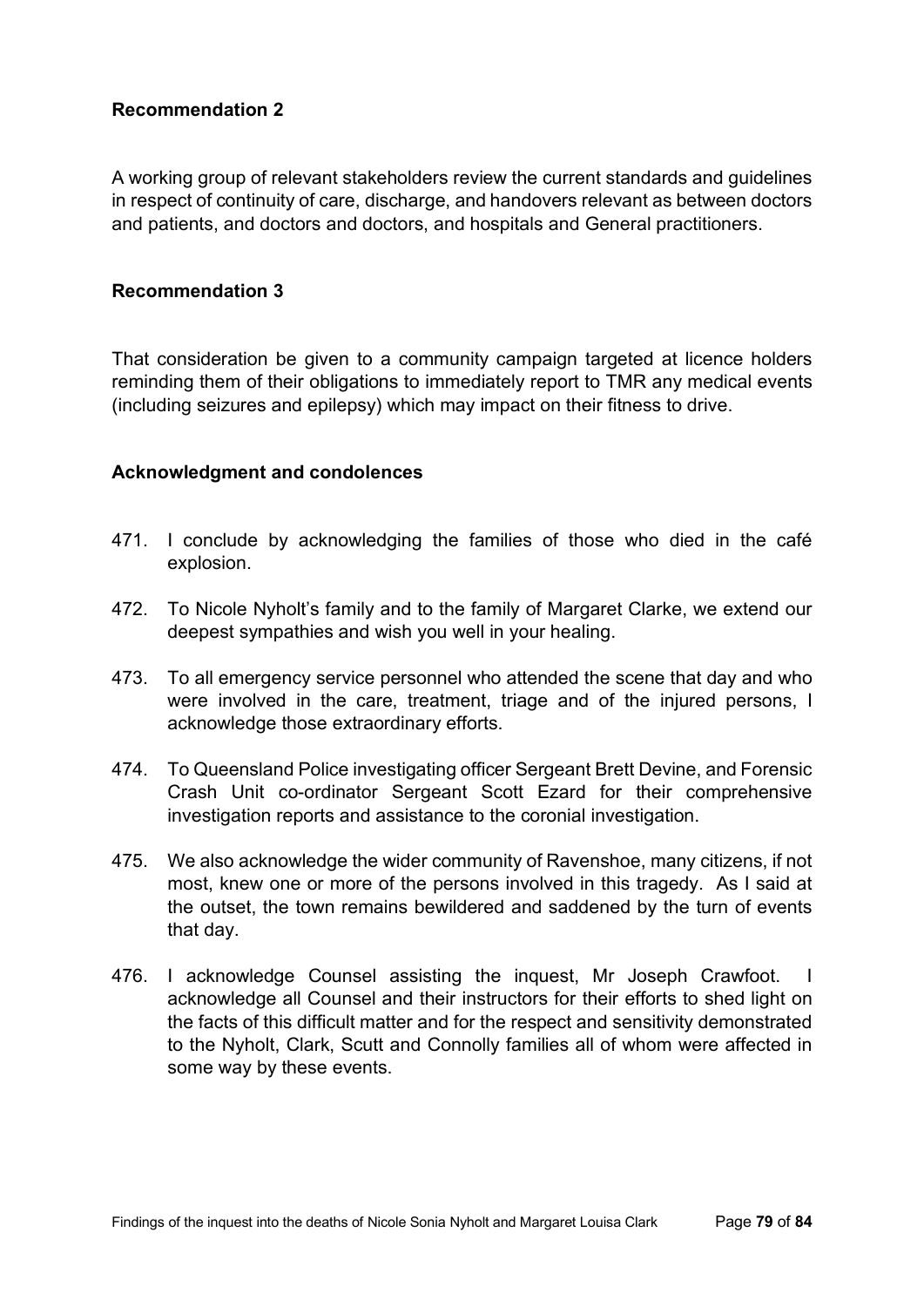# **Findings required by s. 45**

477. With respect to the matters required under s.45(2) of the *Coroners Act* It is submitted that:

| Identity of the deceased - | The identity of the deceased are Nicole<br>Sonia Nyholt and Margaret Louisa Clark;                                                                                                                                                                                                                                                                                                                                                                                                                                                                                                                                                                                                                                                                                                                                                                                                                                                                                                                                                                                                                  |
|----------------------------|-----------------------------------------------------------------------------------------------------------------------------------------------------------------------------------------------------------------------------------------------------------------------------------------------------------------------------------------------------------------------------------------------------------------------------------------------------------------------------------------------------------------------------------------------------------------------------------------------------------------------------------------------------------------------------------------------------------------------------------------------------------------------------------------------------------------------------------------------------------------------------------------------------------------------------------------------------------------------------------------------------------------------------------------------------------------------------------------------------|
| How they died $-$          | On 9 June 2015 Brian Scutt whilst driving a vehicle<br>experienced an epileptic seizure and he temporarily<br>lost consciousness and he lost control of his vehicle<br>and veered off the main road in the township of<br>Ravenshoe mounting the gutter and travelling<br>almost 170 metres across parkland before colliding<br>with a 180kg LPG gas cylinder thereby triggering an<br>explosion in the Serves You Right Café resulting in<br>injuries that caused the deaths of Margaret Clark<br>and Nicole Nyholt. The impact of the collision<br>caused the following chain of events:<br>the gas cylinder ruptured;<br>$\bullet$<br>the gas cylinder was forced through a concrete<br>$\bullet$<br>block wall into the kitchen area of the café;<br>the liquid contents of the gas cylinder were<br>$\bullet$<br>released and vapourised creating a gasfield;<br>the gas mixed with the surrounding oxygen and<br>ignited upon contact with a heat source in the<br>kitchen of the café, thereby causing an<br>explosion reaching temperatures<br>between<br>1200°C and 2000°C. <sup>241</sup> |
|                            | Nineteen people were present inside the café at the<br>time, including the deceased Ms Nicole<br>Sonia<br>Nyholt (aged 37) and Ms Margaret Louisa Clark<br>(aged 82). Both Ms Nyholt and Ms Clark sustained<br>non-survivable burns as result of the<br>explosion.<br>Both succumbed to their injuries in the days                                                                                                                                                                                                                                                                                                                                                                                                                                                                                                                                                                                                                                                                                                                                                                                  |

<span id="page-82-0"></span>Based on seizure activity and the deterioration in his physical and mental health in the months leading up to the accident and taking into account his poor health on the day of the accident, I find that Brian Andrew Scutt was not medically fit to drive at the

following the explosion.